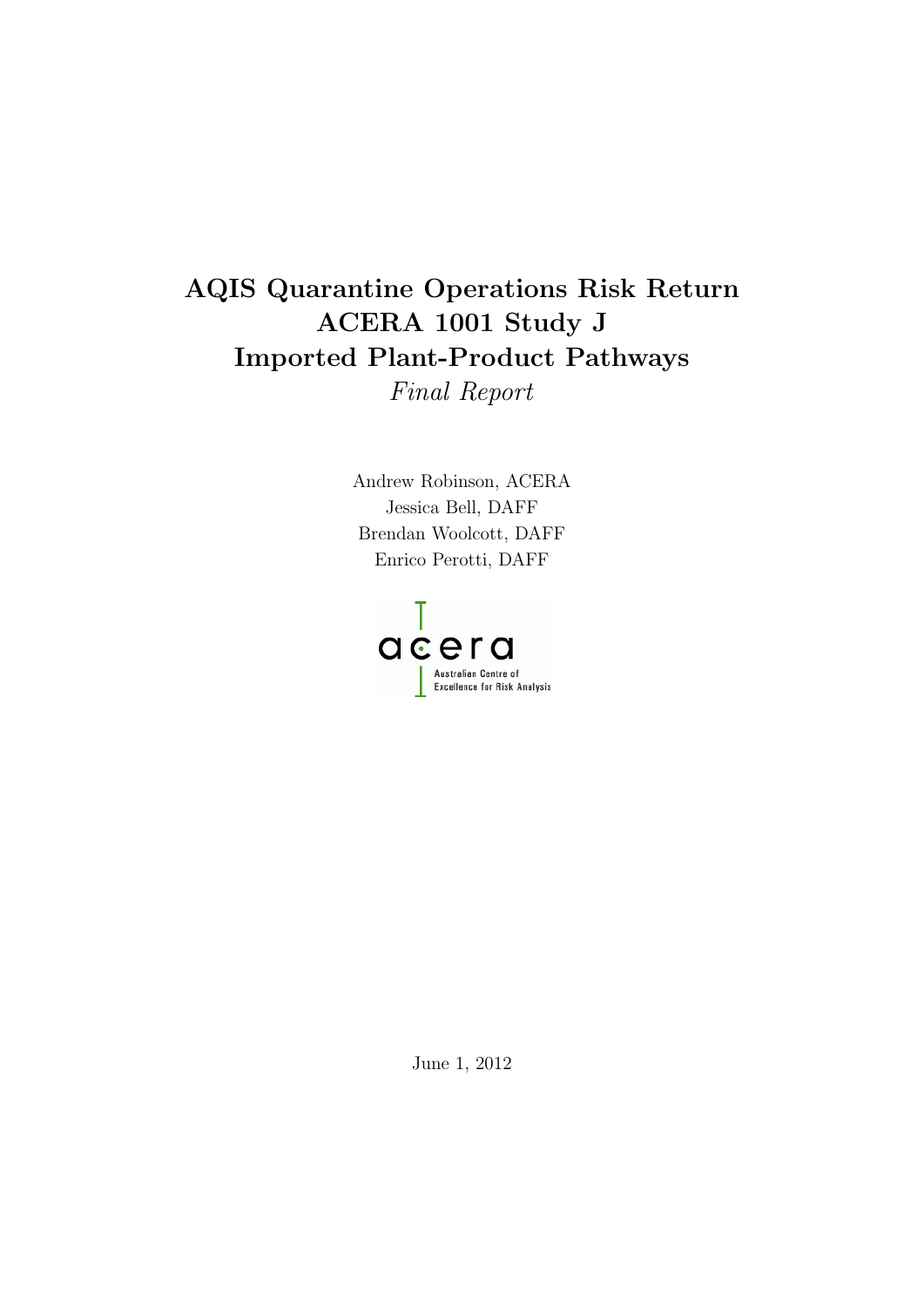# <span id="page-1-0"></span>Acknowledgments

This report is a product of the Australian Centre of Excellence for Risk Analysis (ACERA). In preparing this report, the authors acknowledge the financial and other support provided by the Department of Agriculture, Fisheries and Forestry (DAFF), and the University of Melbourne.

The authors thank the following people who have provided invaluable advice and input: Mark Burgman, Rob Cannon, Damien Carthew, Jean Chesson, Michael Peattie, Robert Savage, Louise Van Meurs, James Young, and Sam Zhao.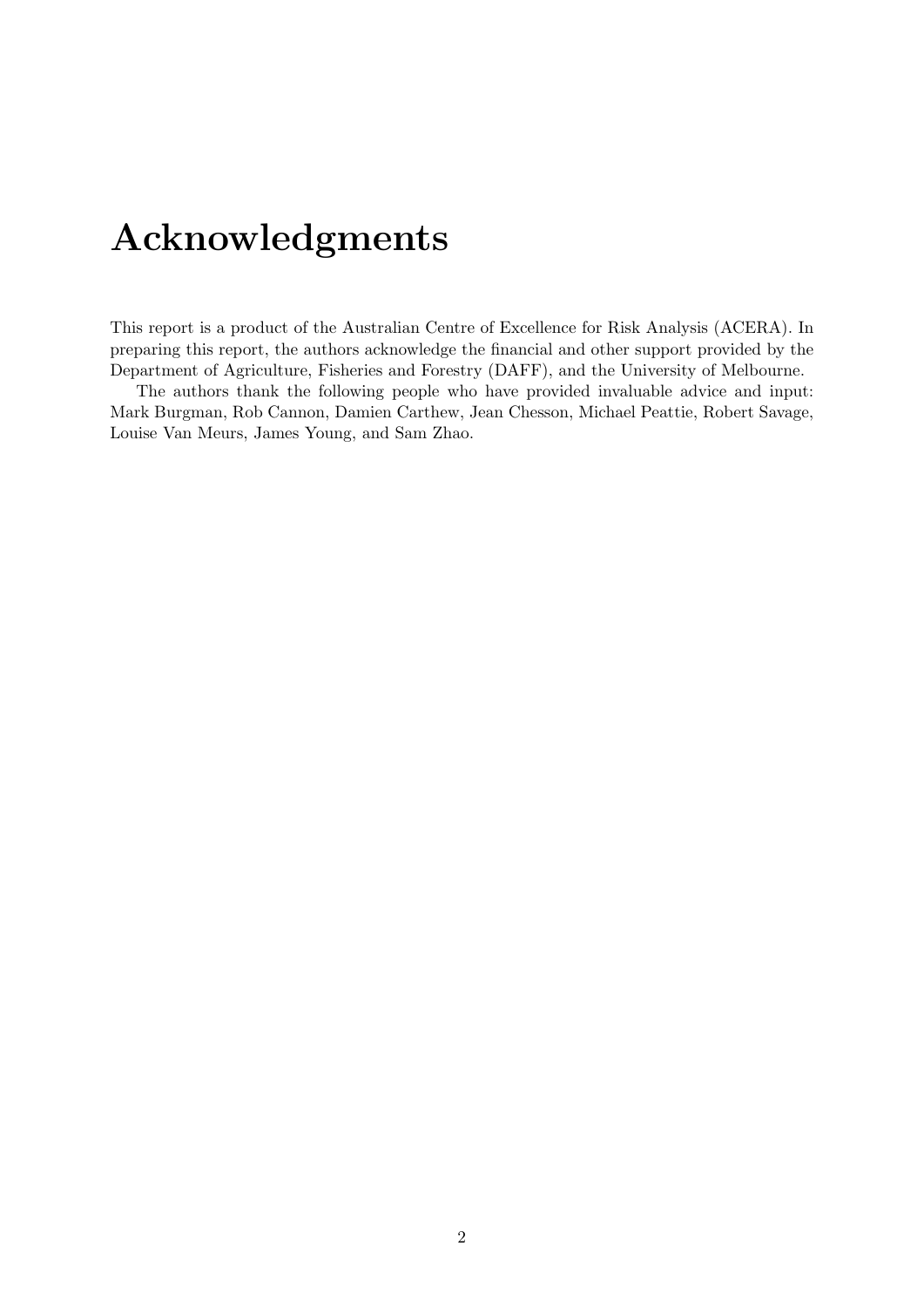# <span id="page-2-0"></span>**Contents**

|          | Acknowledgments                                                     | $\boldsymbol{2}$                                  |
|----------|---------------------------------------------------------------------|---------------------------------------------------|
|          | <b>Table of Contents</b>                                            | 3                                                 |
|          | <b>Table of Definitions</b>                                         | 4                                                 |
| 1        | <b>Executive Summary</b><br>1.1<br>1.2<br>1.3<br>1.4                | 6<br>$\boldsymbol{6}$<br>6<br>$\overline{7}$<br>9 |
| $\bf{2}$ | Introduction                                                        | 10                                                |
| $\bf{3}$ | <b>Inspection Regime</b><br>3.1<br>$3.2\,$<br>$3.3\,$<br>3.4<br>3.5 | 11<br>11<br>11<br>13<br>14<br>15                  |
| 4        | Data Preparation                                                    | 16                                                |
| 5        | <b>Simulation Experiment</b><br>5.1<br>5.2<br>5.3<br>5.4            | 18<br>18<br>18<br>19<br>20                        |
| 6        | A Case Study<br>$6.1\,$                                             | 22<br>22                                          |
| 7        | Recommendations                                                     | 29                                                |
|          | Bibliography                                                        | 33                                                |
|          | A Starting Surveillance                                             | 34<br>34<br>36                                    |
|          | <b>B</b> Leakage Survey Sample Size                                 | 37                                                |
|          | C Post-Intervention Compliance (PIC)                                | 38                                                |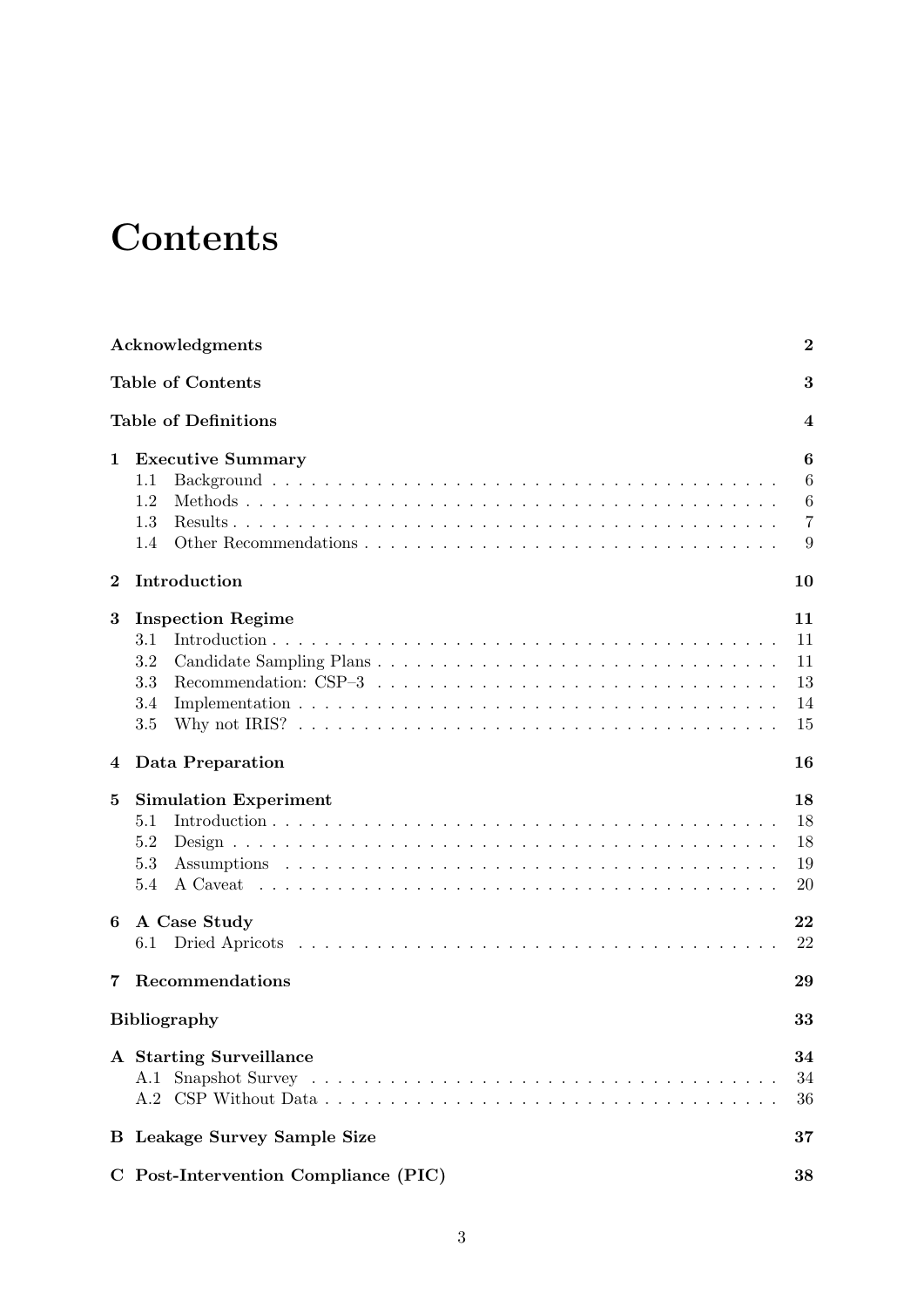| <b>Other Case Studies</b>    | 40  |
|------------------------------|-----|
|                              |     |
|                              |     |
|                              |     |
|                              | 59  |
|                              | -65 |
|                              |     |
|                              |     |
|                              |     |
|                              |     |
| E List of Tables and Figures | 96  |
|                              | -96 |
|                              |     |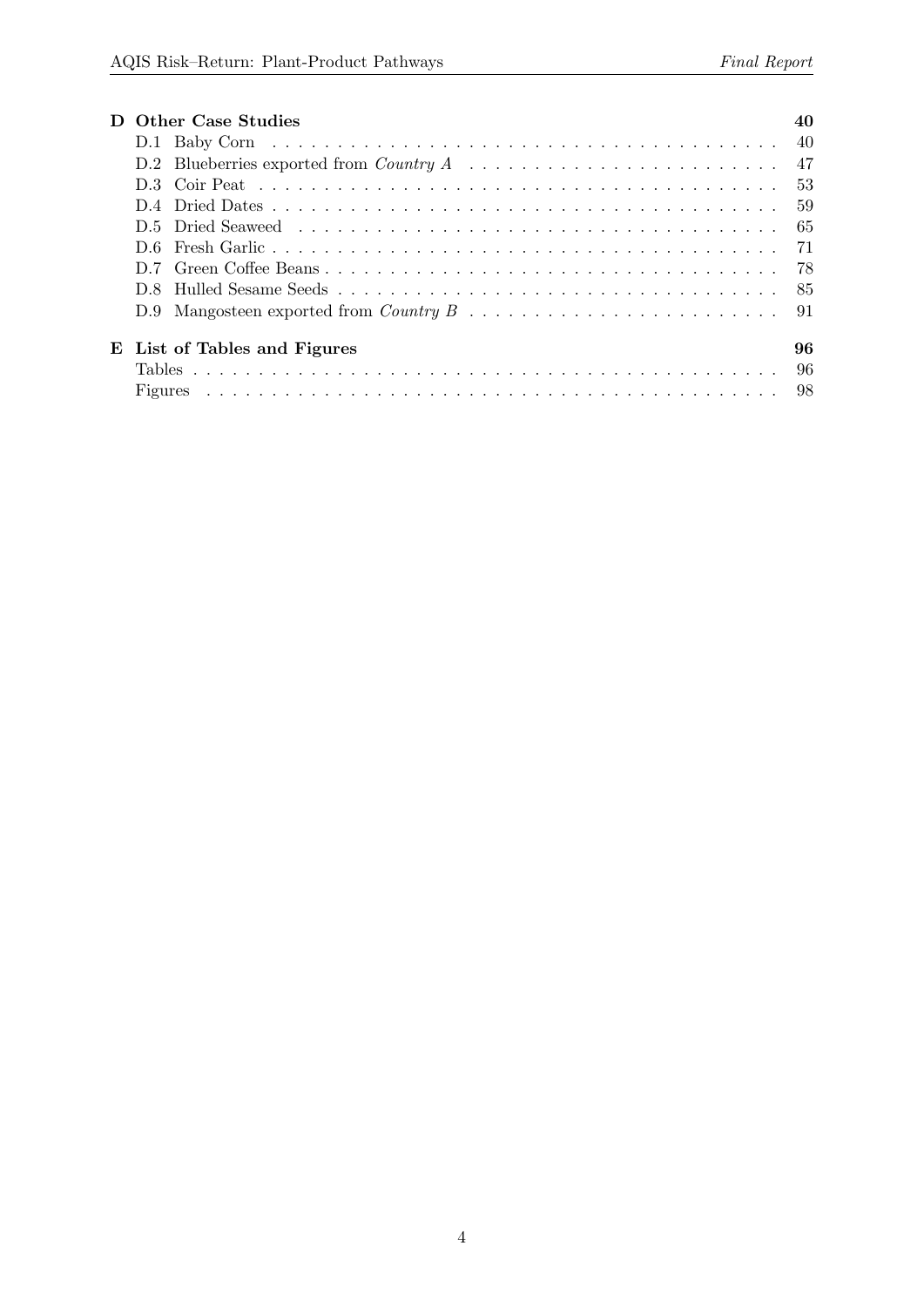| Term                      | Definition                                                                                                                                                                                                                                                                                                                                                                                                                                                                            |
|---------------------------|---------------------------------------------------------------------------------------------------------------------------------------------------------------------------------------------------------------------------------------------------------------------------------------------------------------------------------------------------------------------------------------------------------------------------------------------------------------------------------------|
| Assumption                | An <i>assumption</i> is a statement of belief about some condition that can't<br>be proven. Assumptions can be considered reasonable or unreasonable in<br>the face of evidence. Assumptions are made in order to use or connect<br>statistical arguments. The important assumptions for the study are<br>described in Section 5.3.                                                                                                                                                   |
| Caveat                    | A <i>caveat</i> is an identification of potential shortcomings in the analysis.<br>The study caveat is explained in Section 5.4.                                                                                                                                                                                                                                                                                                                                                      |
| CSP                       | $CSP$ stands for continuous sampling plan. A CSP is a method for deter-<br>mining whether or not to inspect a consignment, based on the recent in-<br>spection history of the pathway, and some parameters that the pathway<br>manager sets. More information about the CSP approaches is available<br>in Section 3.2.                                                                                                                                                                |
| Enhanced Inspection       | For the purposes of this report, <i>enhanced inspection</i> is to inspect all<br>of the consignments on a pathway, where the inspection is carried out<br>according to the usual work instructions. Thus, enhanced inspection<br>of the fresh oranges pathway would involve the usual 600-unit sample<br>applied to all of the consignments of fresh oranges. Also see <i>monitoring</i> ,<br>below.                                                                                  |
| Leakage                   | Leakage is the amount of undetected biosecurity risk material that passes<br>through an intervention point.                                                                                                                                                                                                                                                                                                                                                                           |
| Monitoring                | We will use <i>monitoring</i> to describe the inspection of less than $100\%$<br>of the consignments of a pathway. Thus, monitoring the fresh oranges<br>pathway would involve the usual 600-unit sample applied to only some<br>of the consignments of fresh oranges; the remainder would be released<br>on documentation. Monitoring would be performed for pathways that<br>are considered low risk by the pathway manager. Also see <i>enhanced</i><br><i>inspection</i> , above. |
| Pathway failure $(PF)$    | A pathway failure will be any kind of non-compliance associated with<br>a consignment on a pathway, including failures that do not necessarily<br>represent a biosecurity risk. For example, inadequate documentation<br>for a consignment is a pathway failure, as is contamination by a pest or<br>disease.                                                                                                                                                                         |
| Quarantine failure $(QF)$ | A <i>quarantine failure</i> will be non-compliance that is a biosecurity risk as-<br>sociated with a consignment on a pathway. For example, contamination<br>by a pest or disease is a quarantine failure, but inadequate paperwork<br>is not.                                                                                                                                                                                                                                        |
| Sampling                  | We will use <i>sampling</i> to refer to the selection of individual units within<br>a consignment as part of the usual inspection procedure. For example,<br>the selection of 600 oranges from a consignment will be referred to as<br>sampling.                                                                                                                                                                                                                                      |

Table 1: Table of definitions used throughout the text.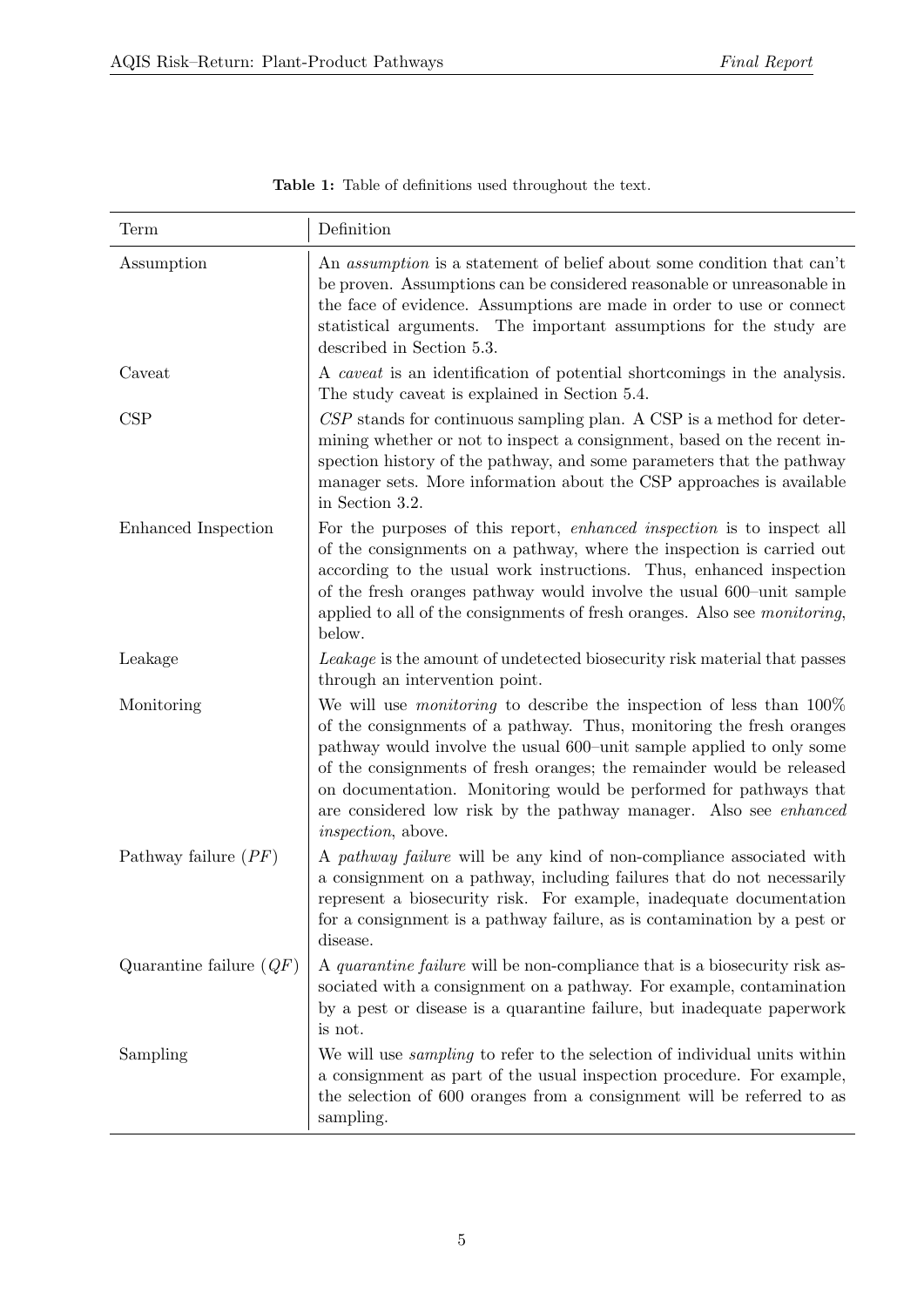<span id="page-5-0"></span>1

## Executive Summary

### <span id="page-5-1"></span>1.1 Background

Quarantine inspection assists in safeguarding Australia's biosecurity status by monitoring import pathways for contamination. Once identified, contaminated pathways can be mitigated. Using inspection history to analyse intercepted biosecurity risk is an important process in ensuring that inspection regimes and resourcing match a commodity's risk profile and pathway failure rate.

This project, by the Australian Centre for Excellence in Risk Analysis (ACERA) and Plant Quarantine staff, reviewed the risk–return potential of imported-plant product pathways to optimize the allocation of Department of Agriculture, Fisheries and Forestry (DAFF) inspection resources. Specifically, our goal was to find a way to reduce the amount of inspection without unduly increasing the leakage, defined as the amount of quarantine contamination that passes undetected. This report summarizes the results of a statistical risk analysis of inspection data for plant-product pathways.

The target of risk return for imported-plant product pathways is to implement reduced monitoring rates for identified low-risk pathways while still maintaining an acceptably low level of risk of new quarantine incursions, and to allocate the ensuing resources to managing high-risk pathways. Of the 10 pathways examined, 7 were found to be low risk. The resources used to sample these at the border can be partially reallocated to pathways of greater risk. Overall, compliant suppliers will be rewarded and risky pathways will be more adequately addressed. The project team used an evidence-based risk approach, as recommended by [Beale et al.](#page-32-1) [\(2008\)](#page-32-1), to determine high and low risk based on the inspection failure rate and end use of each pathway.

This report documents ACERA project 1001J, which is a pre-cursor to a future project, ACERA Project 1101C, Quarantine Inspection and Auditing Across the Biosecurity Continuum.

### <span id="page-5-2"></span>1.2 Methods

The data used for this project were sourced from two DAFF databases: AIMS and Incidents. We used AIMS data to determine the pathway volume, namely the number of consignments, for each pathway and sub-pathway. We determined the failure status of each consignment using a combination of AIMS and Incidents data. Each consignment either (i) passed inspection, or (ii) returned a pathway failure that was not a quarantine failure, or (iii) returned a pathway failure that was also a quarantine failure. A description of the exact steps can be found in Section [4.0.2.](#page-15-1)

In order to use the volume data to compare the inspection algorithms, it was necessary to make the following assumption.

1. The inspection data are assumed to be representative of all commercial consignments that are in scope for each pathway.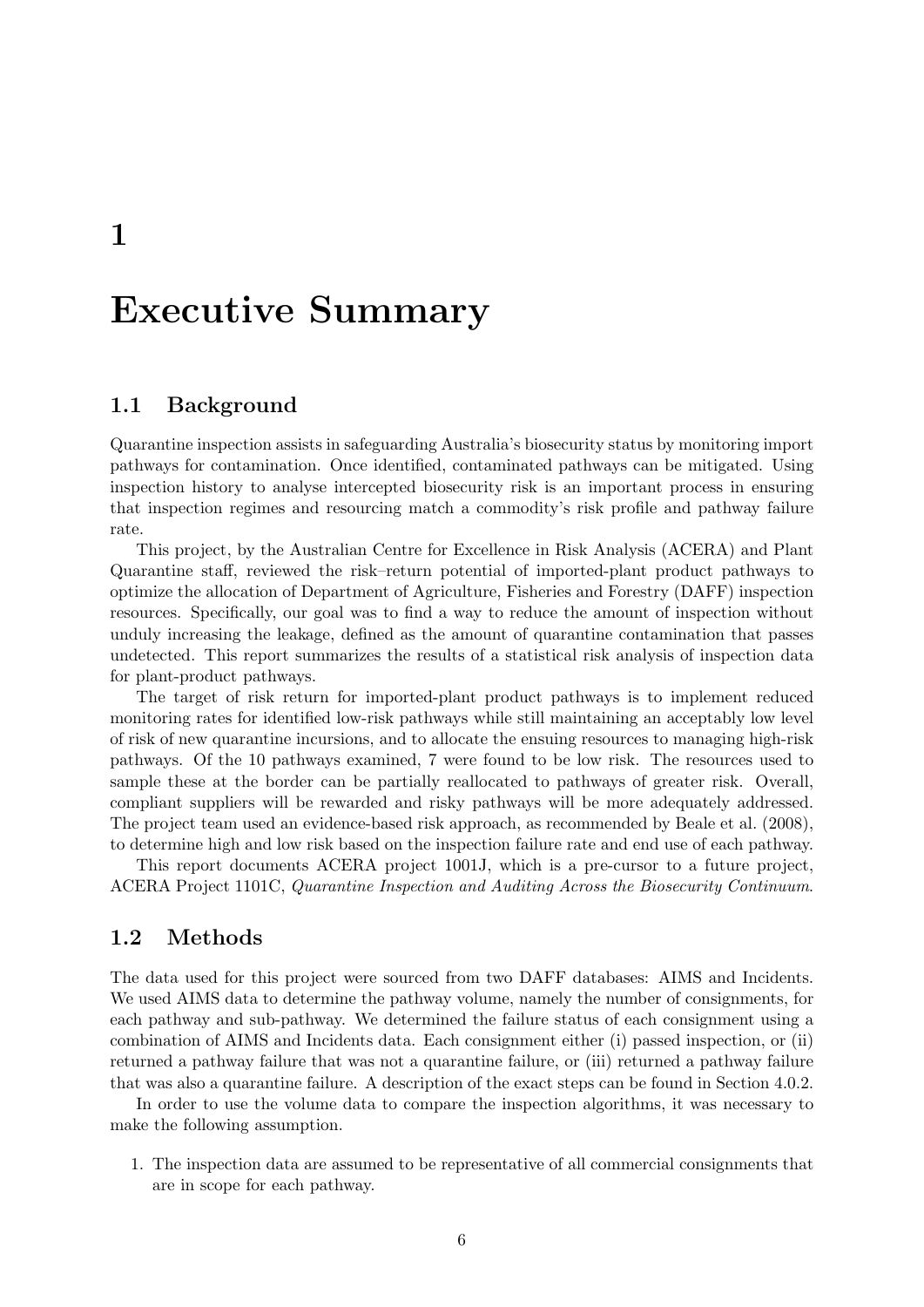Also, we used a combination of AIMS and Incidents data to determine the failure status of each consignment. In order to use the interception data to compare the inspection algorithms, the following extra assumptions were made.

- 2. The approach rate of contamination in the future will not differ substantially from that of the last two years of the data.
- 3. The temporal patterns of contamination in the future will not differ substantially from that of the last two years of the data.

Finally, in order to estimate inspectorate performance, we needed to assume that

4. Inspection effectiveness was 90%.

More information is given in Section [5.3.](#page-18-0)

## <span id="page-6-0"></span>1.3 Results

Ten imported-plant product pathways were selected based on regional officer advice, and inspection of AIMS and Incidents data, as case studies for statistical analysis for this project. Simulation experiments were carried out on the inspection history for each pathway.

Based on the findings of the imported-plant product pathways case studies, the pathways can be categorized into three groups:

- 1. low pathway failure rates and high supplier-specific compliance, therefore suitable for targeted inspection reductions (Dried apricots, dried dates, hulled sesame seeds, coir peat, and green coffee beans);
- 2. acceptable pathway failure rates but no motivation for targeted reductions (dried seaweed, baby corn); and
- 3. unacceptably high pathway failure rates that suggest further intervention would be useful (mangosteen, blueberries, and fresh garlic).

Following these results, the project team has identified a number of risk–return initiatives that can be implemented by the department.

1. An effective statistical tool called Continuous Sampling Plan 3 (CSP–3) has been identified that provides a recipe for allocating inspection resources in a way that responds flexibly to differences in contamination rates between pathways and changes in contamination rates within pathways.

The following five commodities have demonstrated low pathway failure rates and a level of supplier specific compliance that make them suitable for a supplier-targeted reduction to inspection rates: dried apricots, dried dates, hulled sesame seeds, coir peat, and green coffee beans.

It is recommended that a continuous sampling plan be employed for these five commodities, using a system of Customs Integrated Cargo System (ICS) profiles and quarantine rulers within the AQIS Import Management System (AIMS) to enable practical implementation of random sampling. Recommended CSP–3 parameters for the five pathways are presented in Table [1.1,](#page-7-0) which summarizes the outcomes of this report (See Section [5](#page-17-0) for details).

2. It is strongly recommended that the CSP–3 algorithm be deployed as an analysis tool in conjunction with simulation and inspection data to assist in determining statistically justified inspection regimes for imported-plant product pathways. Supplier-targeted inspection regimes were developed for each of the five suitable pathways using simulation experiments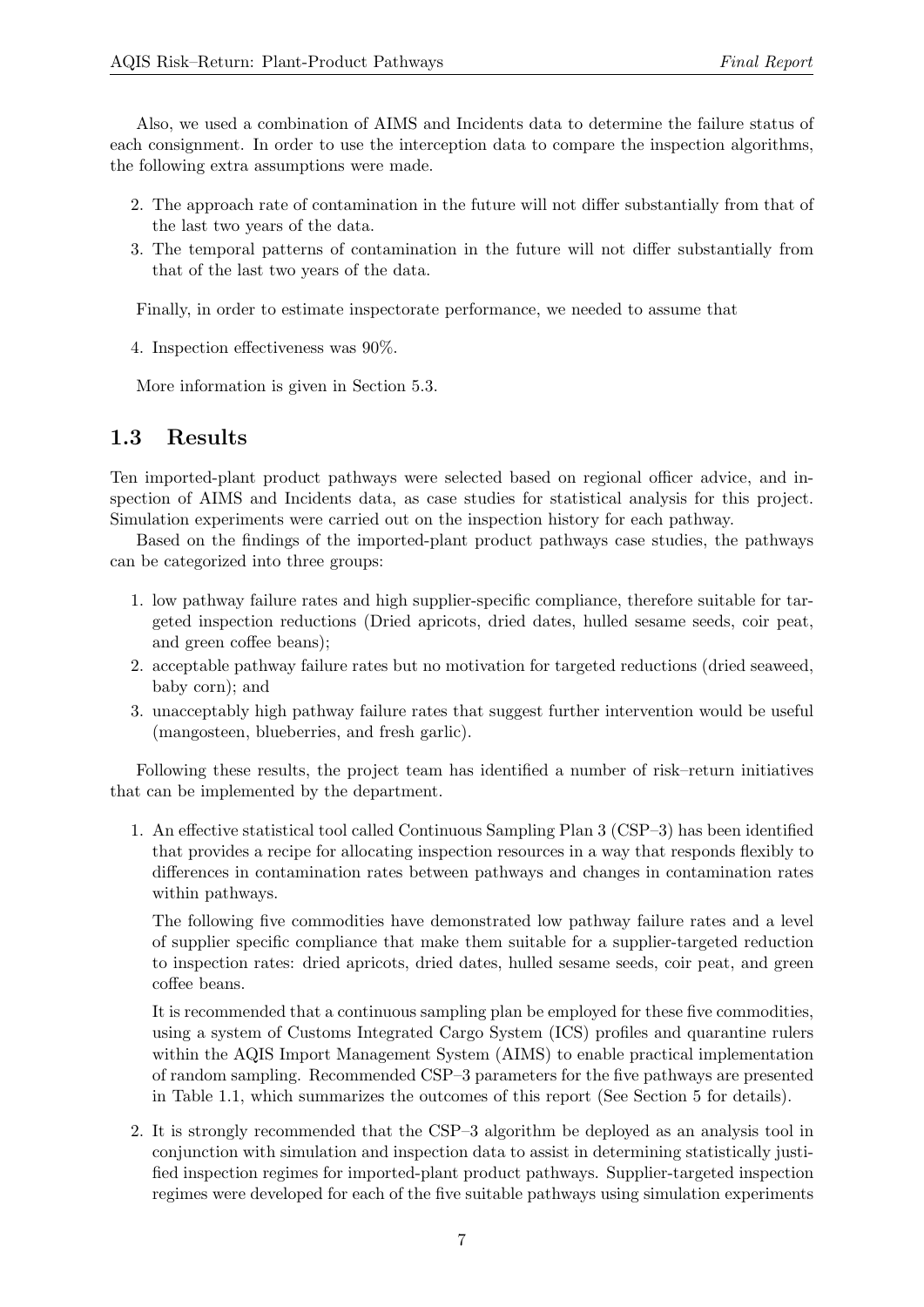on past inspection history to identify the parameters required to deploy such a continuous sampling plan.

Briefly, using CSP–3 will result in the following inspection regime for each *supplier*:

- (a) start in enhanced inspection mode, or enhanced mode, which means inspecting all consignments, until a defined number (called the clearance number, CN in Table [1.1,](#page-7-0) for example, 10) of successive compliant consignments have been observed. Then,
- (b) switch to a reduced sampling regime, called monitoring mode, which involves fully inspecting a reduced number of consignments (the proportion of consignments inspected is called the monitoring fraction,  $MF$  in Table [1.1,](#page-7-0) for example, 10%) until a quarantine non-compliance is detected.

Following a non-compliance, the next four consecutive consignments must be inspected, after which monitoring is again used if all four are clean. If any subsequent non-compliance occurs within a specific number (for example, 10, usually the same as CN) of inspections of a previous non-compliance, then the supplier's inspection regime is switched back to the above enhanced mode.

<span id="page-7-0"></span>Table 1.1: Summary table for all pathways for the reporting period, which is July 1 2008 until the latest record. Number is the average number of consignments per year. Fail is the percentage of consignments in which arthropod, pathogen, or contamination is detected. The remaining columns are blank for those pathways for which CSP–3 is not recommended. Explanations are provided in Chapter [6.](#page-21-0) If CSP–3 is recommended then  $MF$  and CN present the recommended monitoring fraction and clearance number respectively, PIC and Leak. provide the simulated post-intervention compliance rate and expected annual leakage rate respectively, Red. is the estimated reduction in the number of inspections carried out per year, and Sav. is the percentage by which the count of inspections would be reduced. Those products with ex. appended identify pathways for which the data represent one country only.

| Pathway               | Number | Fail $(\%)$ | $(\% )$<br>МF | CN | PIC $(\%)$ | Leak. $(\%)$ | Red. | Sav. $(\%)$ |
|-----------------------|--------|-------------|---------------|----|------------|--------------|------|-------------|
| Dried Apricots        | 368    | 0.44        | 10            | 10 | 99.87      | 0.13         | 208  | 56.5        |
| Coir Peat             | 73     | 0.56        | 10            | 10 | 99.95      | 0.05         | 33   | 45.2        |
| Hulled Sesame Seeds   | 150    | 0.81        | 50            | 10 | 99.83      | 0.17         | 70   | 46.7        |
| Dried Seaweed         | 94     | 0.93        |               |    |            |              |      |             |
| Dried Dates           | 183    | 1.10        | 10            | 10 | 99.70      | 0.30         | 63   | 34.4        |
| Baby Corn             | 341    | 1.53        |               |    |            |              |      |             |
| Green Coffee Beans    | 1131   | 2.33        | 50            | 10 | 99.00      | 1.00         | 481  | 42.5        |
| Blueberries $(ex. A)$ | 430    | 5.36        |               |    |            |              |      |             |
| Fresh Garlic          | 213    | 13.11       |               |    |            |              |      |             |
| Mangosteen $(ex. B)$  | 132    | 20.37       |               |    |            |              |      |             |

- 3. Baby corn demonstrated potential for reduced sampling rate, however, supplier targeting did not show a statistical benefit over random sampling. No high-volume suppliers demonstrated consistent compliance records to support reduced inspection rates. Nonetheless, inspection savings will still be made for lower volume importers. It is also recognised that supplier targeting using a continuous sampling plan may result in improved supplier compliance over time because of the incentive of reduced inspection rates.
- 4. The following three commodities are not suitable for reduced inspection due to high failure rates: fresh garlic, mangosteen, and blueberries. Remedial action should be considered for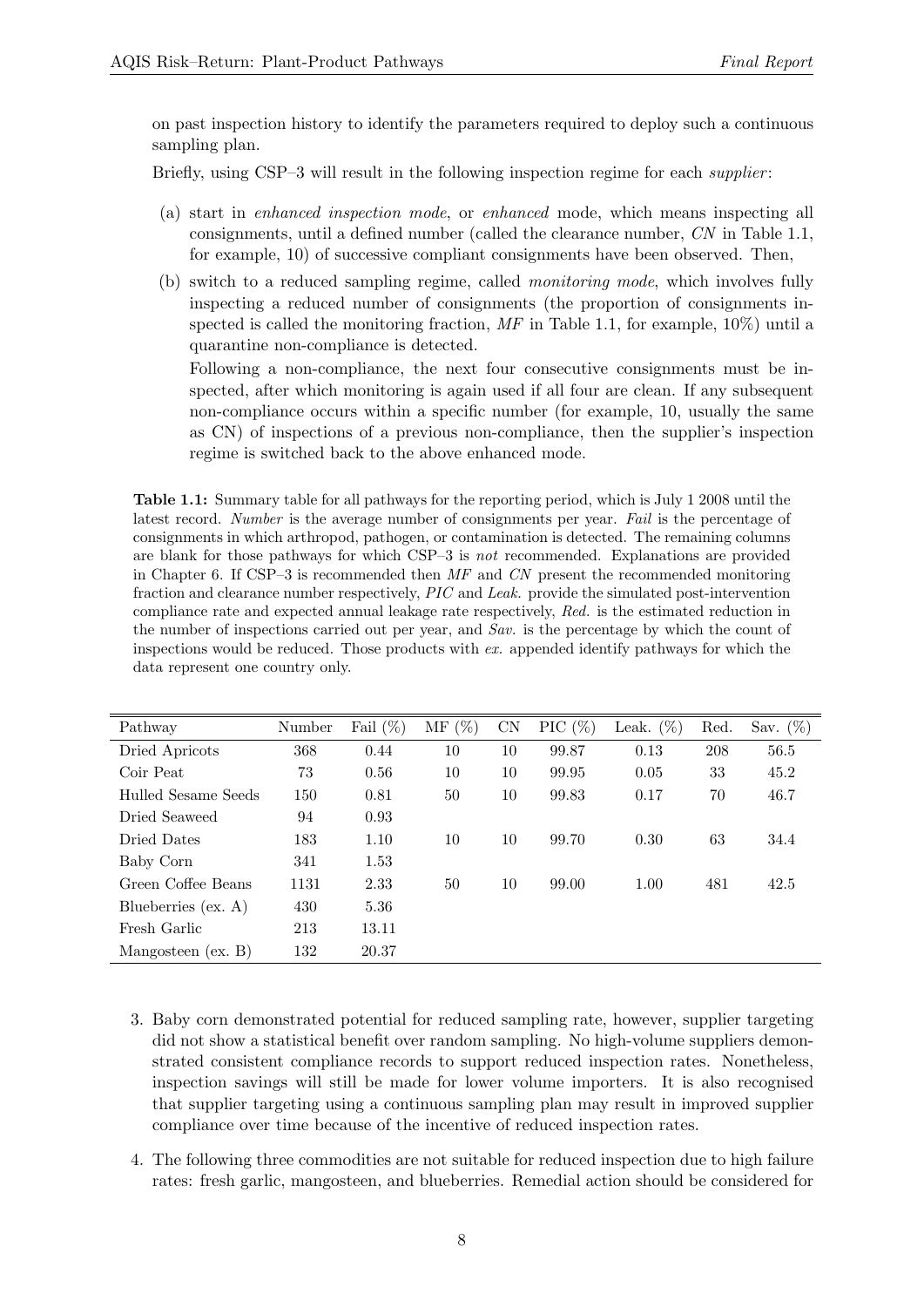these horticultural pathways to improve pathway cleanliness and compliance with pest freedom conditions.

- 5. Dried seaweed as a pathway already has a reduced sampling rate applied, because inspection is mandatory only if treatment documentation is unavailable. The available data can not necessarily be considered to be a representative sample of the pathway. Temporarily setting that concern aside, the results indicated that this is a very low failure rate pathway. The simulation results suggest that implementing a further CSP-style sampling regime will not be of benefit, and current system should be maintained and reviewed at a later date.
- 6. Analytical exercises such as this one allow the identification of low-risk pathways using statistical tools and historical inspection data. The inspectorate can use CSP–3 or a similar inspection algorithm to judiciously reduce inspection effort in these low-risk pathways, which will free up inspection time for higher-risk pathways. The advantage of using CSP– 3 for the reduction is that low-risk pathways are monitored, and increases in the risk status can be detected reasonably quickly, and increasing the intervention is automatic upon that detection.

## <span id="page-8-0"></span>1.4 Other Recommendations

A number of data collection and electronic system constraints where identified as severely hampering the ability to undertake this form of commodity specific analysis on a routine and across pathway basis. An Information and Communication Technology (ICT) reform process has commenced within DAFF and the following recommendations are provided to inform this reform process of system improvements required for future ICT systems to support risk-return inspection regimes for more plant and commodity based pathways. See Chapter [7](#page-28-0) for more detail.

- 1. Support the incorporation of supplier-targeted inspection regimes into the entry management system for appropriate risk–return pathways by enabling the automated review of a suppliers compliance history.
- 2. Incorporate leakage surveys in reduced inspection regimes to verify the estimation of inspection effectiveness, used for analysis of each import pathway.
- 3. Ensure the quarantine risk of an interception is recorded within the AIMS database with actionable or non-actionable quarantine status recorded to streamline statistical analysis of quarantine failure rates.
- 4. Identify at least a sample of the intercepted pests down to species in a systematic way to enable informed evaluation of pathway risk (see ACERA Project 1101E, Sampling for Invasives).
- 5. Develop a system to support the simultaneous analysis of multiple pathways (see ACERA Project 1101C, Quarantine Inspection and Auditing Across the Biosecurity Continuum).
- 6. Develop in-house expertise to sustain and build on the ACERA 1001J progress that is documented within this report, (see ACERA Project 1101C, Quarantine Inspection and Auditing Across the Biosecurity Continuum).
- 7. Be prepared to alter the algorithm in ad-hoc ways to allow for local knowledge or seasonal patterns in volume.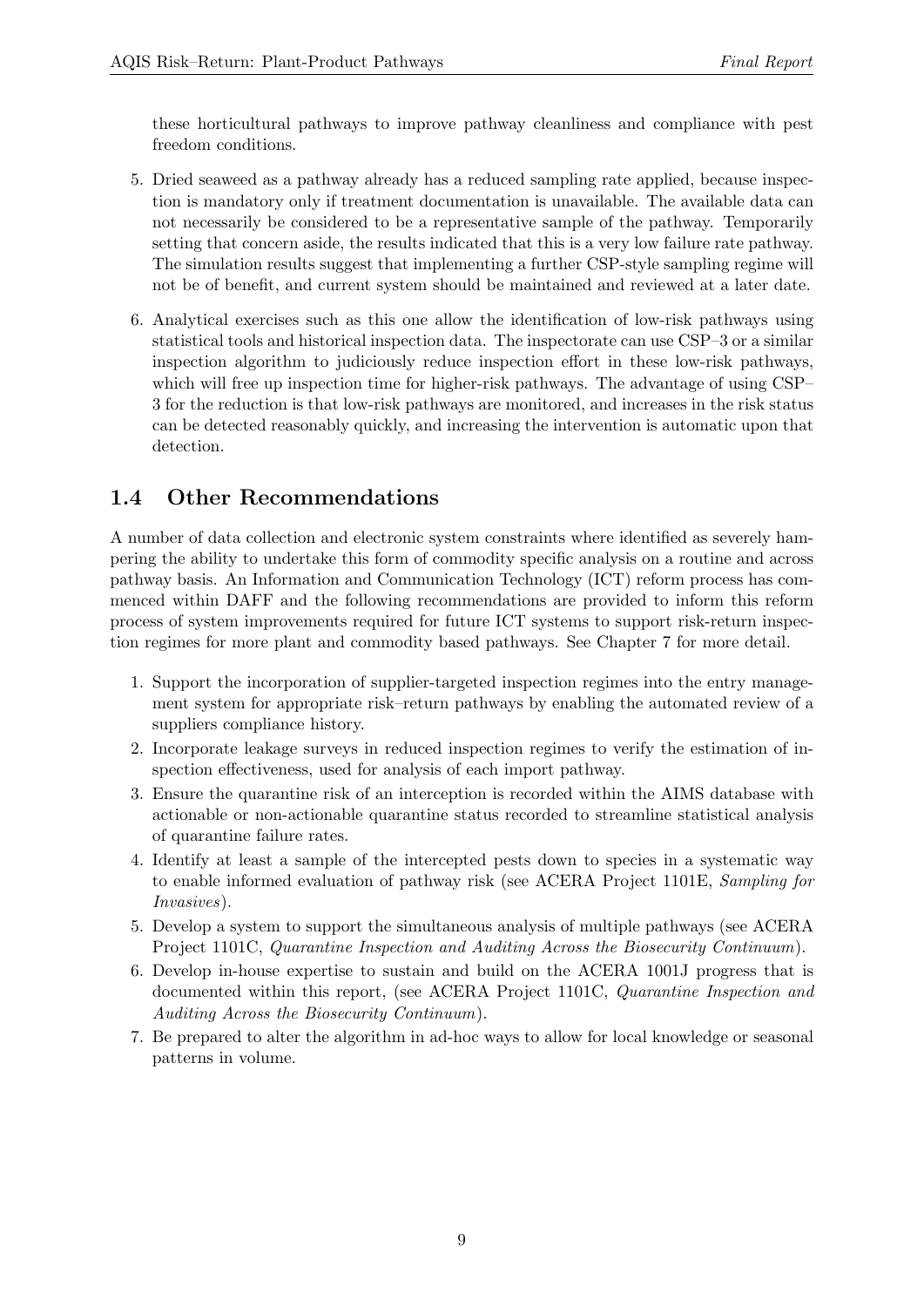# Introduction

The projected biosecurity risks associated with specific import pathways for plant commodities are documented in the AQIS Import Conditions (ICON) database, Import Risk Analyses and/or Risk Assessments, however the connection between the assessed risk and the inspection frequency have not been adequately addressed. Previous ACERA projects have focused on non-commodity pathways to develop tools that can be used to support the allocation of quarantine inspection resources. To date these tools have not been applied to pathways of known, variable biosecurity risk such as imported plant products.

Imported-plant product pathways are subject to inspection procedures at the pre-border and border parts of the biosecurity continuum. Plant Quarantine Operations use inspection procedures to verify that Australia's plant import quarantine requirements are being met. The frequency and rate of inspection need to be determined for each commodity based on the quarantine risk assessed.

This report suggests some sampling plans that permit the flexible and automatic allocation of inspection resources towards pathways that have higher contamination rates, discusses the advantages and disadvantages of these sampling plans, and evaluates the sampling plans on ten plant-product pathways using inspection data.

<span id="page-9-0"></span>2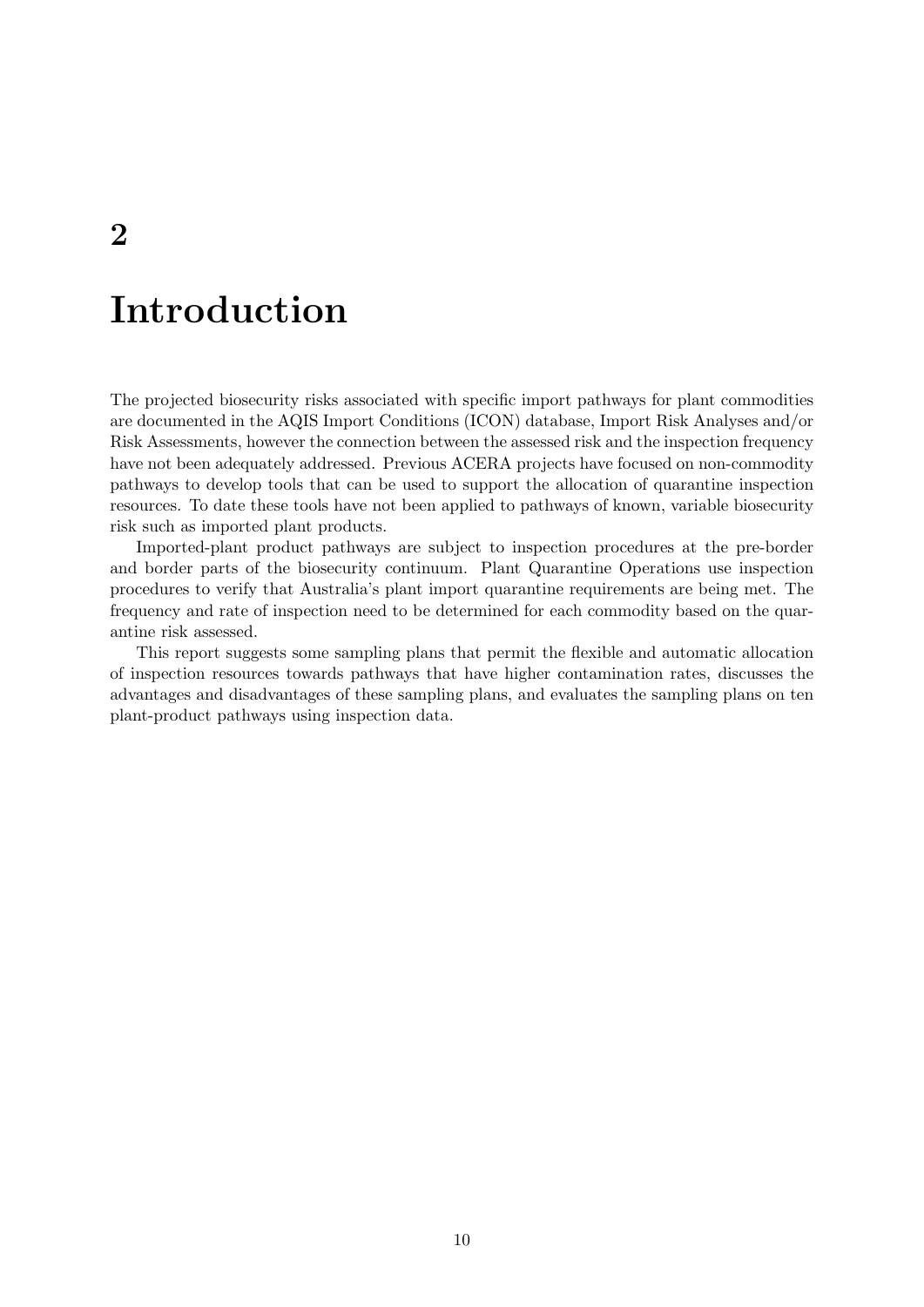# <span id="page-10-0"></span>Inspection Regime

## <span id="page-10-1"></span>3.1 Introduction

An effective risk-return focused inspection regime for plant commodity pathways requires the flexibility to respond to and protect against emerging patterns of non-compliance while not over-investing effort in sub-pathways that are essentially clean and therefore low risk. This trade-off of inspection resources will ideally involve reducing inspection rates to a monitoring role for the essentially clean sub-pathways and using inspecting all consignments from the more contaminated sub-pathways.

The term sampling is widely used in the quarantine context to refer to the randomly-selected portion of a consignment for inspection. However, sampling can also refer to the random selection of consignments from a pathway for inspection. To avoid confusion within this report we use the term monitoring to refer to the random selection of consignments for inspection.

The ability to detect patterns of non-compliance within the inspection history of an import pathway is crucial to determining accurate inspection rates based on pathway risk. Medium and long-term shifts in non-compliance are particularly important. Short-term shifts, ie. spikes representing once-off pathway failures, can only reliably be captured when the entire pathway is inspected, or sampled with sufficient frequency that a spike of sufficient duration will be detected. By adopting a risk-return strategy for the pathway, the inspectorate acknowledges that undetected spikes are possible, and decides that the risk of undetected spikes is acceptable and inspection resources are better directed towards higher risk inspection needs.

We emphasise that the only condition under which the pathway should be monitored, as opposed to fully inspected, is when it is deemed acceptable that there be some residual leakage from the pathway. Monitoring regimes will most likely be applied because of the low-risk nature of the commodity, for example, due to the specified end use or identification of intercepted pests as non-actionable and not of quarantine concern.

## <span id="page-10-2"></span>3.2 Candidate Sampling Plans

#### 3.2.1 CSP Family

The effective review of an inspection regime requires employment of a monitoring technique. Here we introduce the continuous sampling plan (CSP) family of algorithms as the recommended pathway monitoring technique for imported-plant product pathways. The original CSP algorithm of [Dodge](#page-32-2) [\(1943\)](#page-32-2) is now called CSP–1. CSP–3, which we advocate here, was introduced by [Dodge and Torrey](#page-32-3) [\(1951\)](#page-32-3), along with CSP–2.

The basic premise of each of the CSP inspection designs that we reviewed is that a pathway is either being *monitored* or undergoing *enhanced inspection* at any given time, and the decision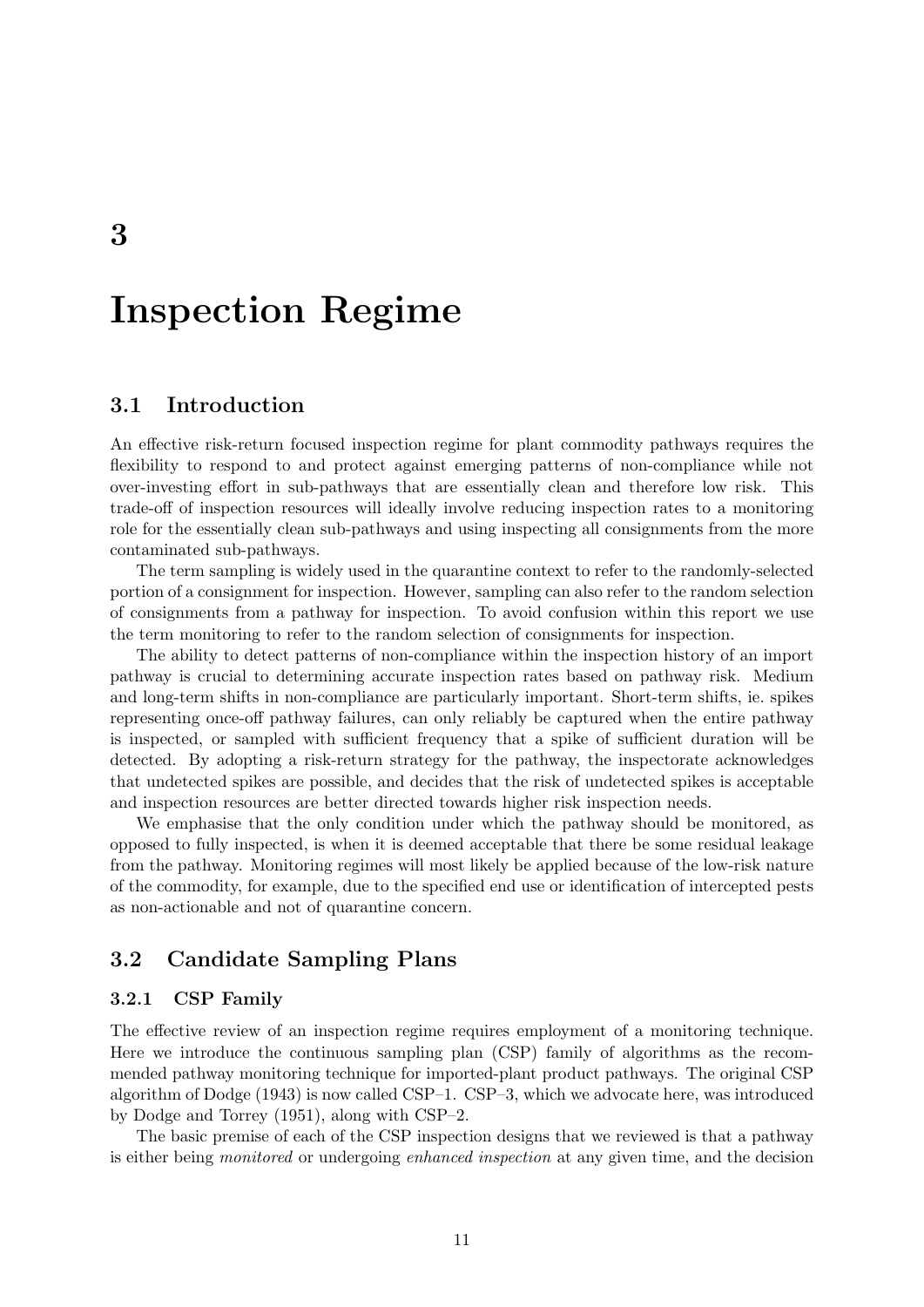that the inspectorate must make is: how to use the inspection history of the pathway. Typically, the inspection regime will adopt the following very general pattern:

- 1. start in enhanced inspection mode,
	- inspect all consignments until the inspection history reaches a given condition, say  $C$ .
- 2. switch to monitoring mode:
	- $\bullet$  inspect at a specific monitoring rate f until the inspection history reaches a different given condition, say,  $M$ , then switch back to enhanced inspection mode.

We now briefly review two of the simpler inspection algorithms, CSP–1 and CSP–2, before providing a review of the recommended approach, CSP–3.

#### CSP–1

CSP–1 is the simplest of the three algorithms. Referring to the pattern immediately above,

- $C$  is satisfied by the observation of i successive compliant consignments.
- $M$  is satisfied by any observation of non-compliance while the pathway is in the monitoring mode.

### CSP–2

CSP–2 is the same as CSP–1, except

• M is satisfied by two observations of non-compliance within  $k$  successive consignments while the pathway is in the monitoring mode. It is usual to take  $k = i$ .

#### CSP–3

For CSP–3, the inspection algorithm is as follows,

- $C$  is satisfied by the observation of i successive compliant consignments.
- M is satisfied by two observations of non-compliance that are within  $k$  inspections of one another. Usually,  $k = i$ .

Note that in addition to the above prescription, when any non-compliance is detected, the next four consignments will all be inspected, i.e., the monitoring process will be replaced by inspecting each of the next four consignments. The choice of four is arbitrary, but standard for CSP–3. This shift is temporary and is done regardless of whether the non-compliance is the first or subsequent failure detected in any number of consignments.

To summarize CSP–3, if the system is in monitoring mode, then the consignments are being randomly selected for inspection at rate f. If a non-compliant consignment is intercepted, then the next four consignments are inspected, and if they are all compliant, the system returns to monitoring. If another non-compliant consignment is found within  $i$  inspections of the previous non-compliance, then the system switches to enhanced inspection mode.

### 3.2.2 Other Approaches

During the development of this project we included other approaches in our simulation experiments, for example, the CUSUM approach of [Bourke](#page-32-4) [\(2002\)](#page-32-4), however, they did not perform as well as the CSP family in the experiments that we ran, and their structure suggested that implementation could be more complicated.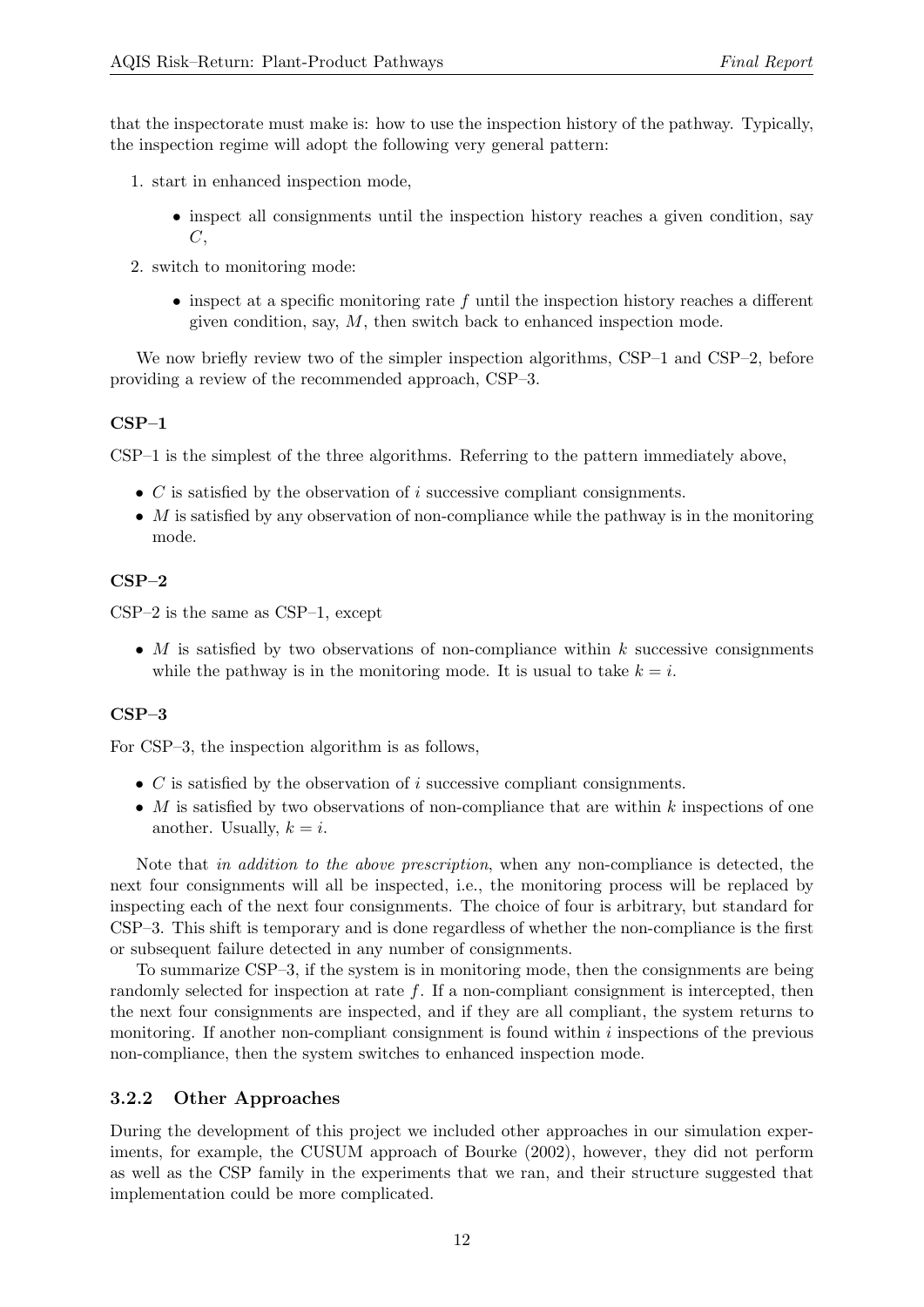### <span id="page-12-0"></span>3.3 Recommendation: CSP–3

We recommend the deployment of a continuous sampling plan, CSP–3, on a supplier-specific basis for the import pathways documented herein. The basis of this recommendation is the outcome of a large number of simulation experiments performed using approximately 5.5 years of historical inspection data from 2005–2011.

It is important to note that for a number of the case study pathways the simulation experiments provided only modest evidence for the superiority of CSP-3 over alternatives such as CSP-1. However, the interpretation of the results of the simulation experiment has to be tempered by a recognition that the historical inspection data cover only a few years of interaction to support the pathway picture.

The reason that we recommend CSP–3 ahead of CSP–1 is that CSP–3 allows for the possibility of isolated leakage incidents, or random once-off non-compliance, without shifting immediately to an enhanced inspection mode and penalizing suppliers with concomitant 100% inspection rates. Deploying a monitoring regime in a pathway can only be acceptable when some small amount of leakage is acceptable. Pathways in which leakage is unacceptable should be inspected at 100%. Given that trace levels of leakage are accepted, CSP–3 tries to identify systematic shifts in the quarantine failure rate, and respond to those.

The reason that CSP–3 is chosen ahead of CSP–2 is that the former provides temporary increased scrutiny of the pathway to see if a leakage incident seems likely to be part of a trend, and not simply an isolated failure. Therefore CSP–3 represents a compromise between the measured approach of CSP–2, which allows for some leakage, and the focused approach of CSP– 1, which keeps watch for upward shifts of the failure rate.

The reason that we recommend that CSP–3 be deployed by supplier, as opposed to by country, or both, is due to the results of the simulation experiments discussed in Chapter [5.](#page-17-0) The results of the simulation experiments often showed strong support for supplier-specific application. Also, it is preferable for pathway management that if a quarantine failure is observed then the supplier of the consignment should receive greater scrutiny. Therefore the recommendation is based on a combination of simulation results, prudence, and knowledge about the pathway.

The entire algorithm is specified in terms of just two parameters:  $i$  and  $f$ . The trade-off between the parameters i and f can be interpreted as follows. A high i means that once a pathway is in enhanced inspection mode, it will take a larger number of compliant consignments in order to achieve monitoring mode. Consequently, we can think of  $i$  as being the amount of evidence that we need for concluding that a non-compliant supplier has cleaned up their pathway, or equally, a penalty upon the supplier for a non-conformity. A high f means that we are more likely to detect changes in the underlying rate.

#### 3.3.1 Choosing CSP–3 Parameters

We used a set of simulation experiments to develop a recommendation for values to use for the monitoring fraction<sup>[1](#page-12-1)</sup> f and the clearance number i. These experiments are documented in Chapter [5,](#page-17-0) and the results are detailed for one pathway (dried apricots) in Chapter [6](#page-21-0) and the balance of the pathways in Appendix [D.](#page-39-0)

Our general goal was to use the simulation experiment to determine the combination of CSP algorithm, sub-pathways, and CSP parameters that would deliver a post-intervention compliance (defined herein) of 99% or better. We were also interested in determining whether there was evidence that using the CSP algorithms was better than random sampling. Based on the results, the pathways can be categorized into three groups:

<span id="page-12-1"></span><sup>1</sup>We use the label "monitoring fraction" instead of "sampling fraction", which is ingrained in the motivating statistical literature.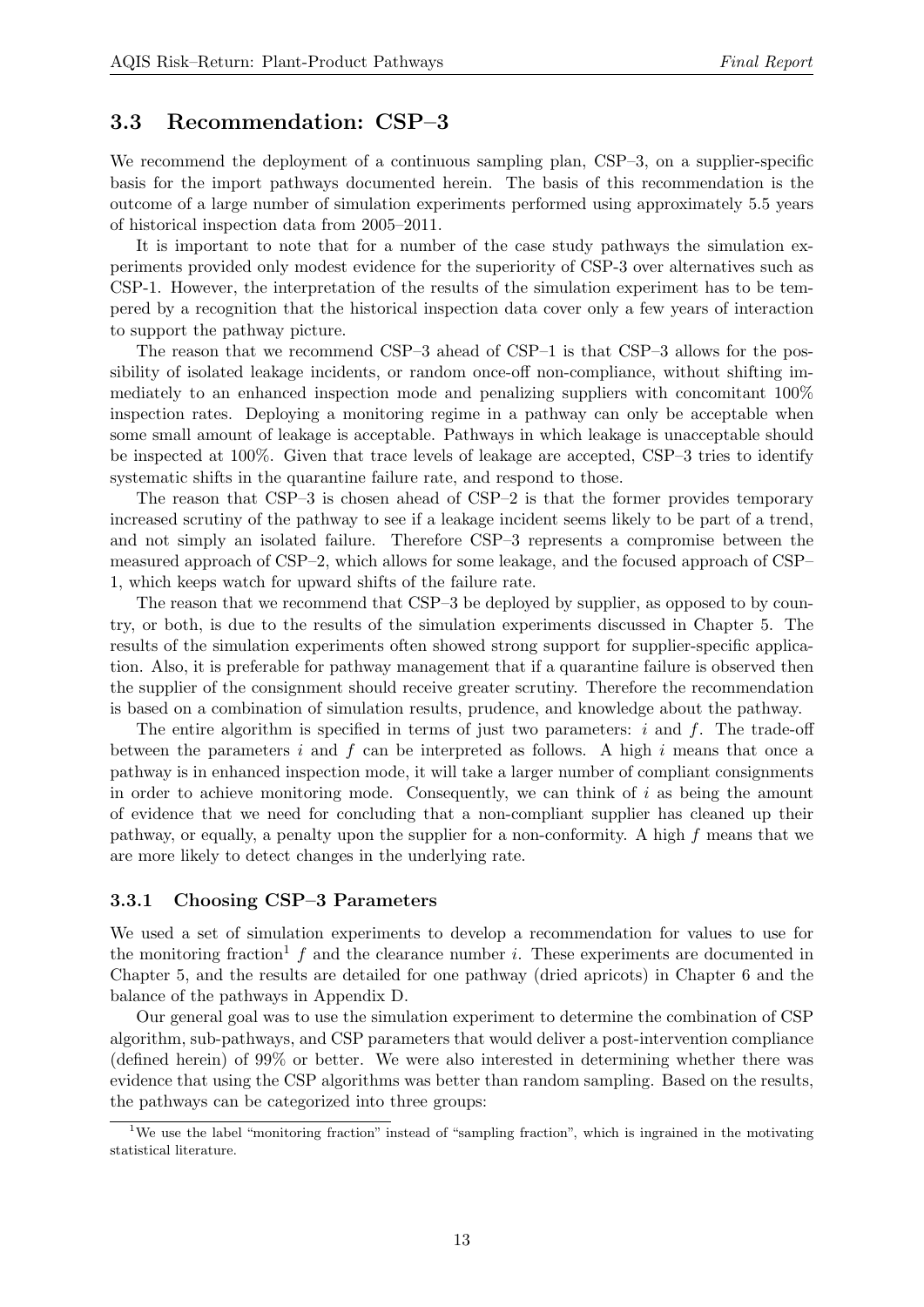- 1. low pathway failure rates and high supplier-specific compliance, therefore suitable for targeted inspection reductions (Dried apricots, dried dates, hulled sesame seeds, coir peat, and green coffee beans);
- 2. acceptable pathway failure rates but no motivation for targeted reductions (dried seaweed, baby corn); and
- 3. unacceptably high pathway failure rates that suggest further intervention would be useful (mangosteen, blueberries, and fresh garlic).

The sets of parameters provided in Table [1.1](#page-7-0) seem tentatively suitable, based on the results of the simulation experiments detailed in Chapter [6](#page-21-0) and Appendix [D.](#page-39-0)

## <span id="page-13-0"></span>3.4 Implementation

Implementation of the recommended monitoring system may be challenging. In order to monitor each supplier using CSP–3, it will be necessary to keep a record of the suppliers' inspection histories. Specifically, it will be necessary to develop a data table that records for each combination of supplier and tariff the following information:

- 1. the current compliance status (monitor / enhanced / temporarily enhanced), and
- 2. the number of inspections since the last fail.

Three obvious strategies are: (a) embed the inspection algorithm within AIMS and automate the switching rules; (b) regularly extract AIMS data for manual analysis, and feed back the prescribed states into the parameter rules; or (c) identify a subset of high-volume, compliant suppliers using AIMS profiles, and run the CSP algorithm for those suppliers only, using a spreadsheet that is maintained by the Biosecurity Plant Division.

### 3.4.1 Embedding within AIMS

The first strategy would require that extra fields be made available in AIMS records to permit the automated assessment of the compliance history of a supplier's past consignments, and that there be some way of storing supplier and/or country-specific status flags (monitor/enhanced) for each commodity for which the algorithm is used. This strategy has the advantage of being automated and relatively easily generalized without the need to employee additional resources or training to undertake each consignment assessment, and can be applied to additional import pathways as analysis becomes more regular. The full automation of compliance analysis via use of a Quarantine Ruler system is the most preferable option for implementing risk return inspection regimes. However initiating this level of upgrade within the current IT infrastructure would be costly and lengthy to develop and is not feasible considering an ICT upgrade is currently being planned for the future. The interim solution will involve the external handling of inspection data to ensure the suggested risk return strategies advocated within this report can be implemented in the immediate future.

### 3.4.2 Regular Data Extraction

The second strategy might work for a small handful of pathways but would rapidly become overwhelming. It is to be avoided at all extents.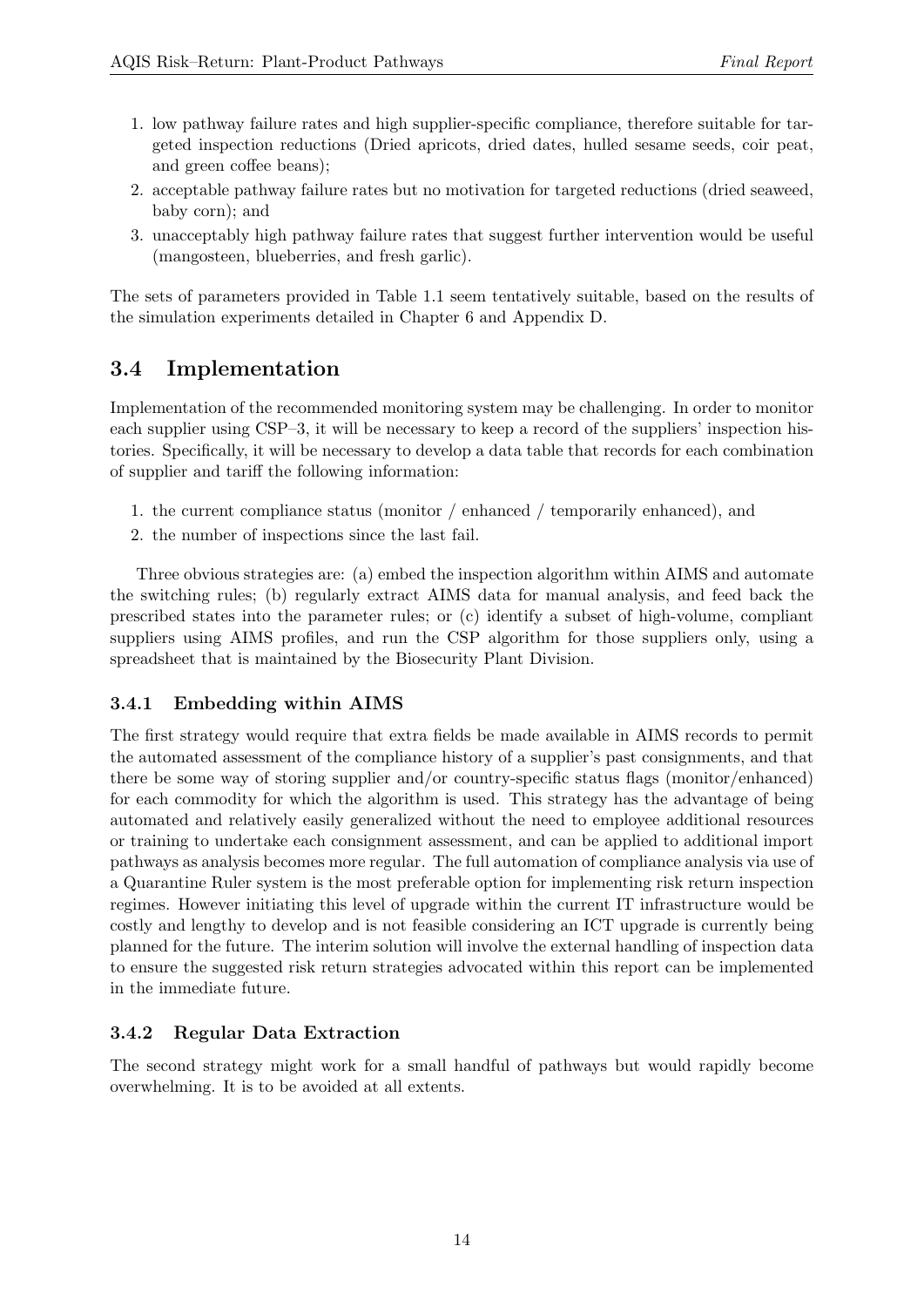## 3.4.3 External Handling

Discussions with the Cargo Targeting and Effectiveness Program, and Electronic Systems Tactical Enhancements Program, have identified the following method of employing a continuous sampling plan.

Using dried apricots as an example, continue current 100% mandatory referral profile to AIMS from ICS for the commodity tariff code. All commodity consignments would continue to be referred from the ICS to AIMS. 100% of consignments would have their commercial documentation reviewed by AQIS staff. A quarantine ruler applied to this tariff code would auto-direct entry officers, via the AIMS profile light system and an automated AIMS document direction, to check the plant quarantine web-based dashboard to determine the required sampling rate.

The plant quarantine dashboard created by Electronic System will be accessible by a hyperlink. Officers will enter the supplier code and commodity tariff code. The dashboard will pull real time data from AIMS to populate the supplier's compliance history. Advice on the required sampling rate for each commodity will be required to ensure the system is effectively implemented, and can be provided to entry management via training and instructional material. Training of regional entry management officers will be required to ensure this is effectively used.

## <span id="page-14-0"></span>3.5 Why not IRIS?

Previous ACERA work in the area of the allocation of inspection resources has used the IRIS tool (see, e.g., [Robinson et al.,](#page-32-5) [2009\)](#page-32-5). The IRIS tool works best for pathways that have very large volumes — for example, multiple thousands of units — and that have only a small number of sub-pathways, for example, regions. We tried to use the IRIS tool for the pathways considered in this report but it proved to be unhelpful, compared with the simulation experiments. This was because there were too few inspections available in the history of each pathway, with the possible exception of green coffee beans.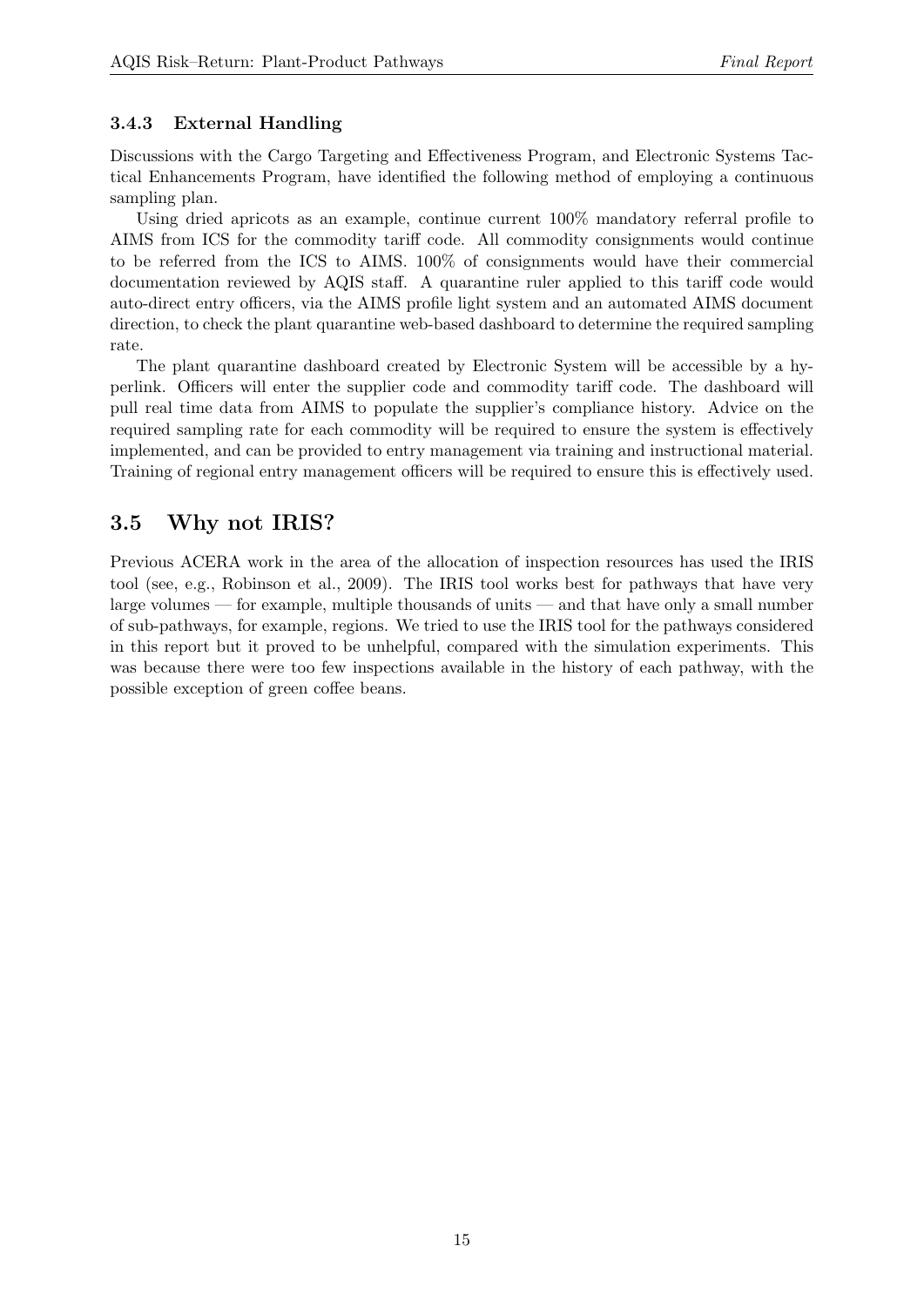## <span id="page-15-0"></span>Data Preparation

#### 4.0.1 Extraction

The data used during this analysis were retrieved from two AQIS databases: AIMS and Incidents. Approximately five and a half years of inspection data for each pathway were retrieved, using tariff codes and importer descriptions as search terms. Consignment information was sourced from AIMS, and the corresponding insect or pathogen interceptions recorded were derived from the Incidents database.

The majority of commercial consignment data in AIMS is electronically referred from the Customs Integrated Cargo System (ICS). The ICS data are collected for Customs purposes and, based on tariff codes and importer responses to quarantine and imported food declarations, are transferred to AIMS when quarantine conditions are required. There is a risk that a small proportion of consignments relevant to the analysis have not been identified due to incorrect tariff codes or description fields. The project team has worked with the assumption that the majority of commercial consignment details have been entered correctly and incorporated into each pathway analysis. AIMS records are not static; changes made in ICS or broker records for tax or other purposes will affect AIMS records.

#### <span id="page-15-1"></span>4.0.2 Data Cleaning

Following data extraction, manual filtering was required to remove any consignment entries that were incorrectly included and convert the raw data into a consistent format for analysis. During this process an issue was identified with the lack of standardised recording of shipment quantities. ICS records quantities using a free-text system and importers can record shipment size in a number of units, including kilograms, pounds, cartons, or tonnes; prior to analysis this data needs to be standardised into a single measurement unit.

After manipulation and standardisation, the AIMS dataset was merged with the incidents dataset to form one comprehensive datasheet for analysis. The incidents and pathway failure data used were sourced from both the Incidents database and from the AIMS negative inspection results. A pathway failure was recorded for consignments with a negative inspection record due to document or non-commodity specific failures with the consignment, such as packaging. A quarantine failure was recorded within this review for consignments with a recorded detection of quarantine concern, such as a live arthropod, pathogen, or contamination such as seed or soil. Pathway failure and quarantine failure are represented as PF and QF respectively throughout the case study figures and tables.

Determining the quarantine risk of pathway failures was a significant issue for the project team because the Incidents database is primarily used by the Operational Science Program (OSP) to record identified invertebrate or pathogenic interceptions. However, for a range of reasons, identification of specimens to a species level is not always undertaken. Hence, the Incidents database does not consistently contain species identification information, which pre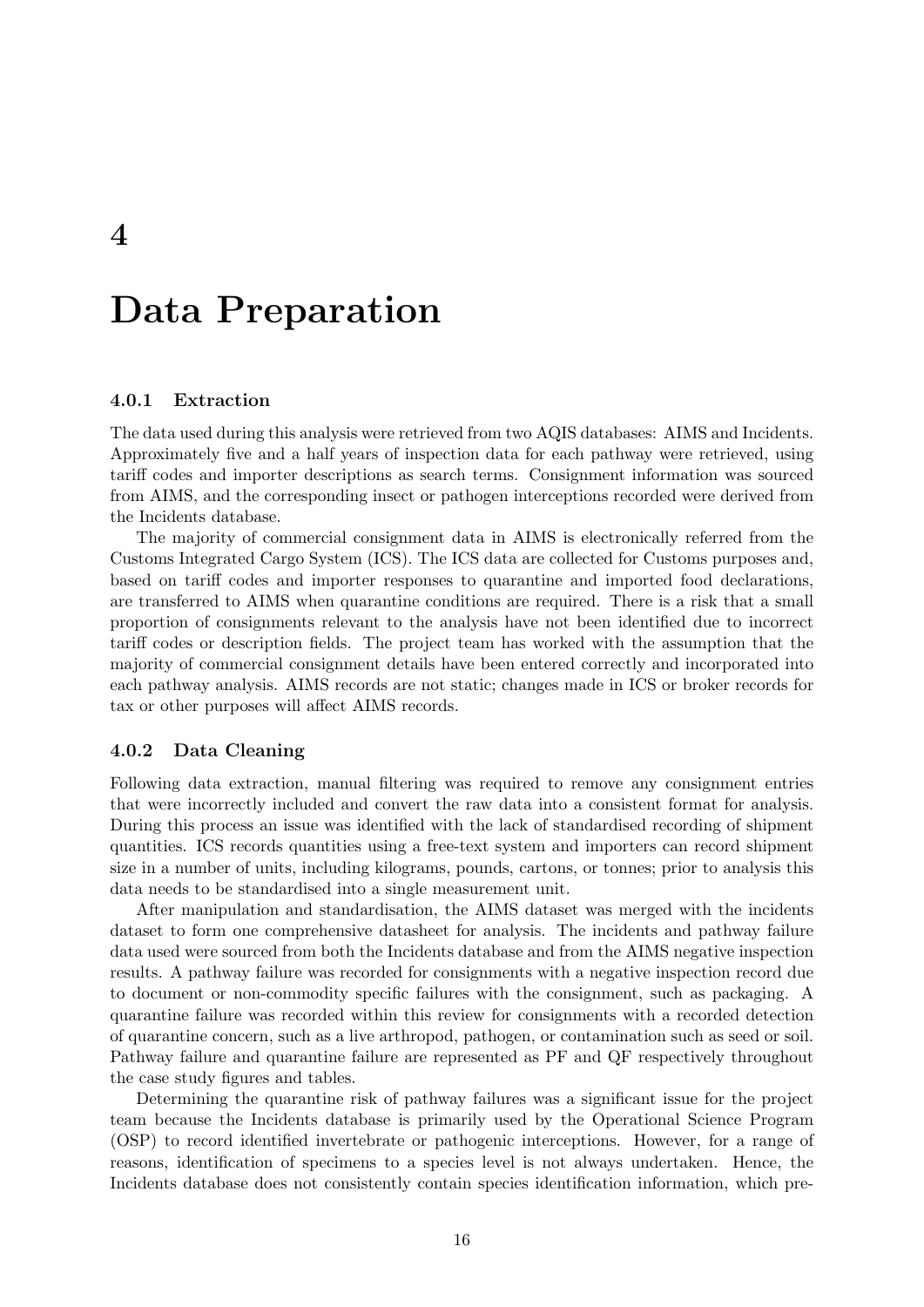vented the reviewing of the biosecurity risk of the reviewed imported plant-product pathways. Therefore any pest or disease intercepted during inspection was deemed a quarantine failure for the pathway. Pathway failures that were not directed to OSP for identification, such as plant material contamination or insects that were unable to be collected, are generally not recorded in the database. The Incidents database cannot be used as the only source of inspection failure information. To ensure an accurate representation of quarantine failure for each pathway, all failed AIMS entries were manually reviewed and failures added to the manipulated data, along with information from the Incidents database. Adding negative inspections required the manual searching of AIMS comment fields.

The data preparation was a painstaking process. Overall, an average of 3–4 days was required to complete each individual commodity dataset.

#### <span id="page-16-0"></span>4.0.3 Analytic Timespan

The available data comprised inspections over the last 5.5 years. Due to a change in the AIMS recording system, the 2005 data consisted of only two and a half months, and data for 2011 were necessarily incomplete.

The simulation experiment was performed on all of the data, however, only the inspections corresponding to the most recent 2.5 years were reported against. The two reasons are (a) that the early performance of the inspection algorithm is discarded, and (b) that the results reflect the current status of the pathway as much as possible. Discarding the early performance of the inspection algorithm is useful because including it will distort the long-term results. The distortion occurs because the algorithm always starts with all pathways under enhanced inspection, that is, being completely inspected, for a set number of inspections. So it is possible to think of the first three years of the simulation as being a 'burn-in' period, during which the algorithm establishes a pattern.

Also, this temporal window was selected as providing a reasonable compromise between timeliness, that is, not including any data that were too old, and having enough data available for the comparisons to be valid.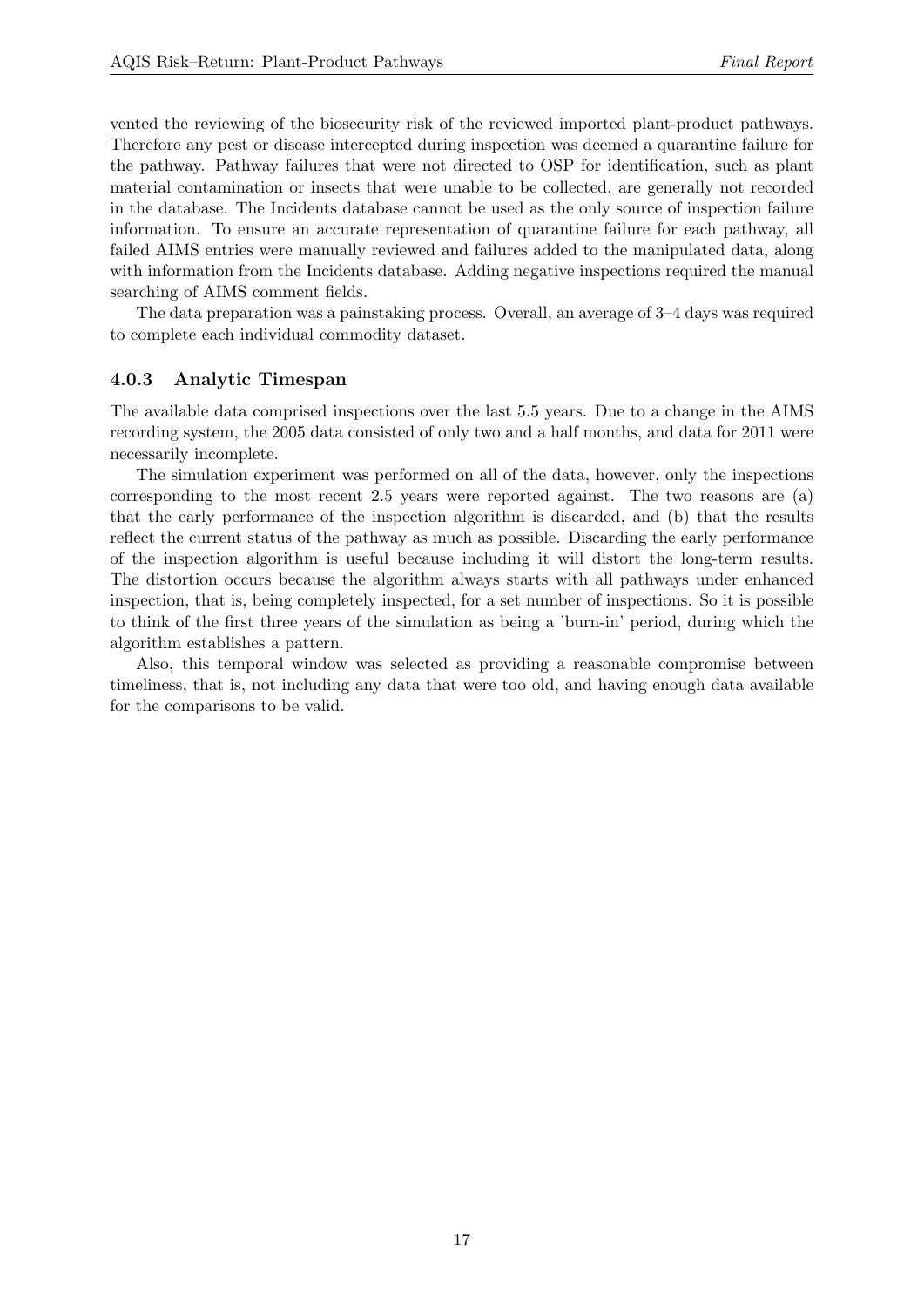## <span id="page-17-0"></span>Simulation Experiment

### <span id="page-17-1"></span>5.1 Introduction

This chapter presents the design of simulation experiments that have been run on past inspection data for each commodity pathway. The simulation experiments were undertaken to provide insight into the validity and suitability of different inspection regimes.

AQIS has a large volume of interception data. It comprises plant pests classified to various taxonomic levels from pathways. These data provide a valuable risk profile for commodities coming from specific origins and therefore a basis for comparing the likely utility of different sample designs.

Theoretical considerations are useful when nothing is known about the properties of the process. If suitable historical inspection data are available, then simulations of the algorithms should be undertaken to replace the theoretical assumptions made during model development. Simulations run using real data will provide the most accurate picture of the validity of the required inspection regime. For example, the theoretical performance of the CSP family can be specified if we assume that the underlying approach rate is always the same. This assumption does not sit comfortably with operational experience, nor with our analyses of the inspection histories of the pathways, which show shifts in approach rates (see, for example, Figure [D.26\)](#page-79-0). By using historical inspection data, we allow for the demonstrated propensity of a pathway to have such shifts in approach rates.

### <span id="page-17-2"></span>5.2 Design

The simulation experiments are designed as follows. We nominated a range of different inspection designs, as outlined above, and for each selected a range of control parameters.

• CSP–1, CSP–2, and CSP–3: all combinations of monitoring fraction  $f = 0.1, 0.25, 0.33$ , and 0.5, and clearance number  $i = 5, 10, 20,$  and 40; repeated 100 times for each combination.

We looped through the inspection history of the product in the following way. See Table [5.1](#page-18-1) for a row-by-row example of the process.

1. For each line, we determined whether or not the pathway(s) that the line belonged to were flagged for enhanced inspection or monitoring. If any pathway was flagged for enhanced inspection, then the line was inspected. If not, then the line was inspected with probability equal to the monitoring fraction. That is, for each line that was flagged for monitoring, a random number between 0 and 1 was generated, and compared with the nominated monitoring fraction f. If the random number was below f, then the item was 'inspected', otherwise it was released.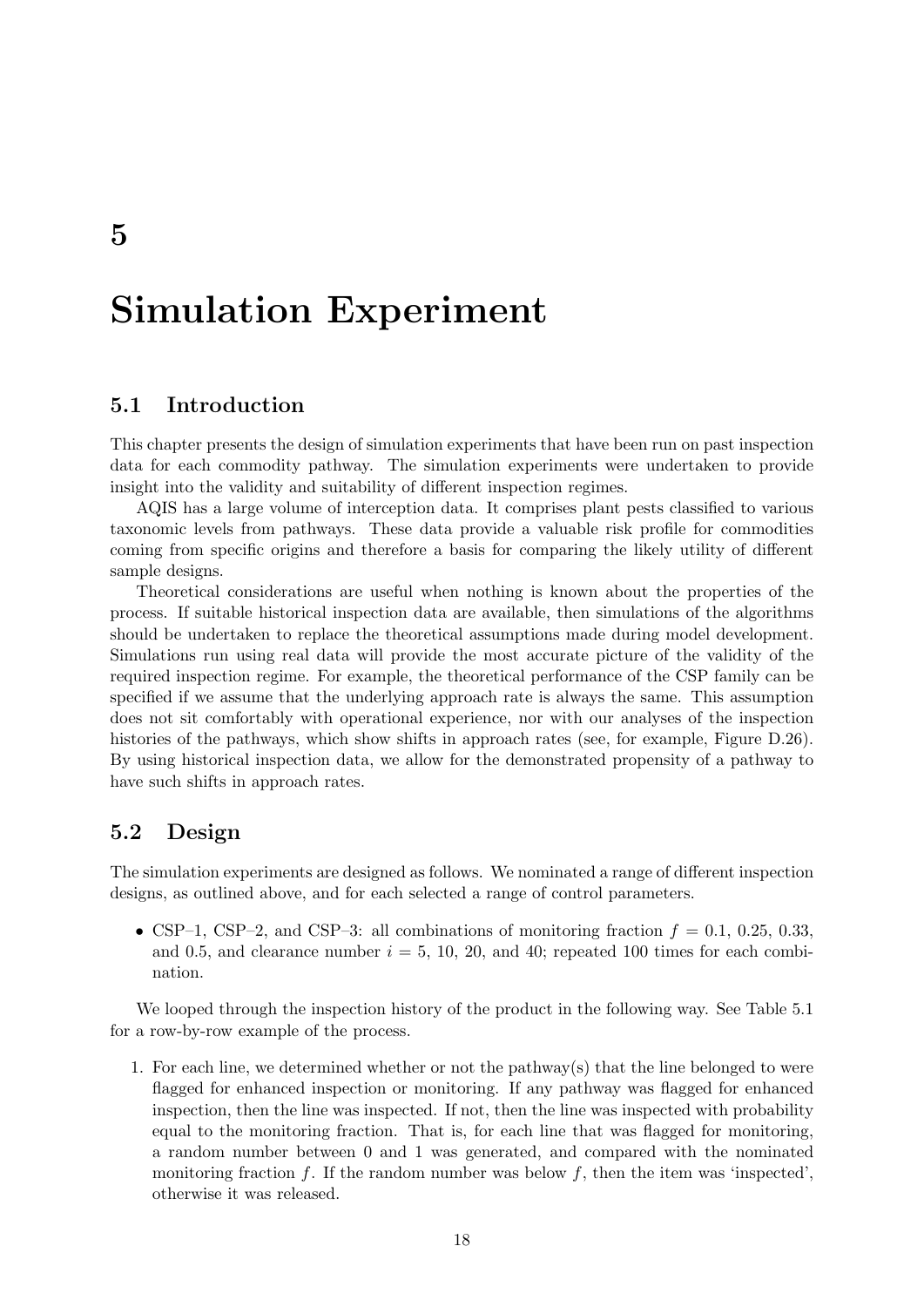<span id="page-18-1"></span>Table 5.1: Simulation walk-through for CSP–1, using an import compliance clearance number 2 and monitoring fraction 50%. The columns to the left of the vertical bar are sourced from the inspection history. Cons. identifies the order in which the consignments arrive. Fail reports whether or not the known inspection history for the consignment was a quarantine fail. Mode reports whether the pathway is in Enhanced inspection or Monitoring mode at the time of inspection. The  $x_i$  and  $x_d$  columns report the random numbers that correspond to inspection and detection respectively; if  $x_i < 0.5$  then a monitored consignment is inspected, and if  $x_d < 0.9$ then a contaminated consignment that is inspected is intercepted. The Insp. and Det. columns record these outcomes. Finally, Count reports the number of inspections since the last detected contamination.

| Cons.          | Fail | Mode | $x_i$ | $x_d$ | lnsp. | Det. | Count          | <b>Notes</b>                                            |
|----------------|------|------|-------|-------|-------|------|----------------|---------------------------------------------------------|
|                | N    | E    | 0.40  | 0.80  | Y     | N    | 1              | $Enhanced Inspection - clean.$                          |
| $\overline{2}$ | N    | E    | 0.90  | 0.70  | Υ     | N    | $\overline{2}$ | Clean. Move to Monitoring.                              |
| 3              | N    | М    | 0.70  | 0.50  | N     | N    | $\overline{2}$ | Not inspected.                                          |
| 4              | N    | М    | 0.40  | 0.80  | Υ     | N    | 3              | Clean.                                                  |
| 5              | Υ    | М    | 0.30  | 0.20  | Υ     | Υ    | $\theta$       | Contaminated.<br>Enhanced<br>mode!                      |
| 6              | N    | E    | 0.90  | 0.30  | Y     | N    | 1              | Clean.                                                  |
|                | Υ    | Ε    | 0.90  | 0.95  | Υ     | N    | $\overline{2}$ | Contamination not detected.<br>Move to monitoring mode. |
| 8              | N    | М    | 0.70  | 0.20  | N     | N    | 2              | Not inspected                                           |
| 9              | N    | М    | 0.80  | 0.90  | N     | N    | $\overline{2}$ | Not inspected                                           |
| 10             | N    | М    | 0.25  | 0.55  | Υ     | N    | 3              | Clean.                                                  |

- 2. Simulated detection involved generating another random number between 0 and 1, and comparing this number with the nominated inspection effectiveness e. If the random number was below e and the item was contaminated with quarantine risk material, then the contamination was detected. Otherwise the item was passed.
- 3. The pathways to which the item belonged were then flagged according to the inspection algorithm, and the updated status was used for subsequent inspections.

One of the strengths of the CSP family of algorithms is that it provides an easy way to focus inspection resources on specific parts of the pathway, or sub-pathways. We examined four different strategies for splitting the pathway:

- 1. no splitting,
- 2. split by country of origin,
- 3. split by supplier, and
- 4. split by both country and supplier.

The results at the end of each simulated inspection run were aggregated. Here we report two performance indicators: the simulated post-intervention compliance for the pathway (PIC, [Robinson et al.,](#page-32-6) [2011\)](#page-32-6) and the expected number of non-compliant consignments leaked during the time period under scrutiny. A brief summary of the PIC is provided in Appendix [C.](#page-37-0)

### <span id="page-18-0"></span>5.3 Assumptions

The results are based on several important assumptions, listed with a brief commentary as follows.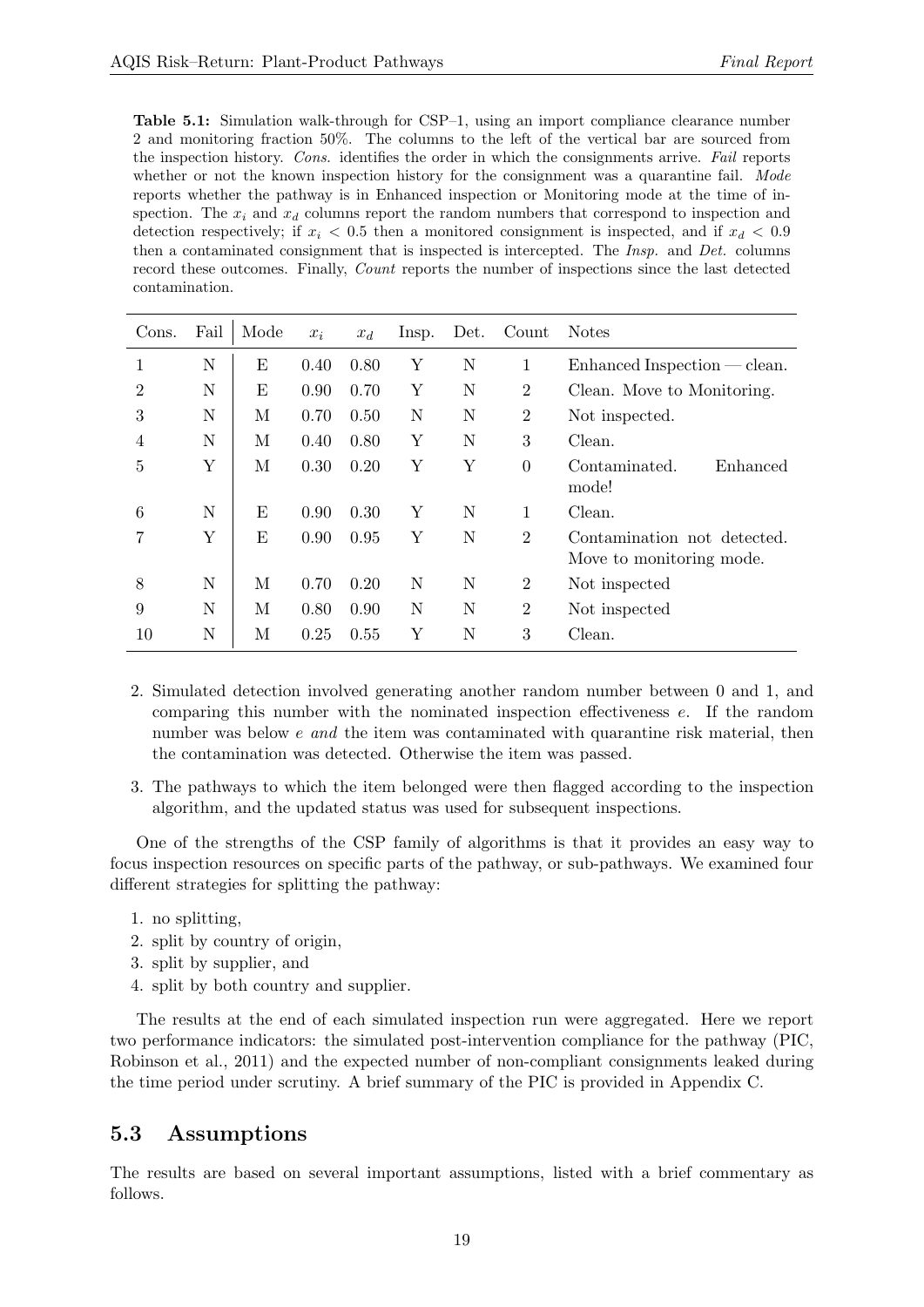• Inspection effectiveness is assumed to be 90%. This assumption was made based on discussions with the pathway managers. Leakage surveys that could be used to estimate inspection effectiveness are not available on this pathway. It is possible that the inspection effectiveness may vary by consignment characteristics; for example consignment size. It is certain that effectiveness is depends on within-consignment prevalence.

This assumption is important because without assuming some value for inspection effectiveness, we would have been unable to estimate the pathway leakage or compliance, and therefore unable to compare the different inspection algorithms. If this assumption of 90% effectiveness is wrong then the estimated leakage rates and compliance rates will be inaccurate.

• The data are assumed to be representative of commercial consignments for each pathway. In fact, we only have access to the data for the entries that were recorded in AIMS. There may be relevant consignments in the Self-Assessed Clearance (SAC) pathway, which do not necessarily appear in AIMS, but these are likely to be small, as the upper limit for declared SAC value is \$1000. Also, there may be other consignments of the same product but with incorrect tariff codes.

This assumption is important because it allows us to draw conclusions about the whole plant product pathway from the available inspection data. If this assumption is wrong then there will be consignments that should be counted that are not. Note that SAC entries that fail inspection are upgraded to AIMS, and therefore will appear in our data.

• We assume for the simulations that the approach rate of contamination in the future will not differ substantially from that of the last two years of the data.

This assumption is important because it enables us to make some comment about the future performance of the inspection algorithms that we are comparing based on their performance using historical data. If this assumption is wrong then it should rapidly become obvious in the inspection data; the proposed monitoring regime is designed to detect changes in the approach rate with high probability.

• We assume for the simulations that the temporal patterns of contamination in the future will not differ substantially from that of the last two years of the data. That is, we assume that the inspection history represents the full range of patterns of non-compliance that are relevant to the question at hand.

This assumption is important because our inspection algorithm is designed to respond to patterns of non-compliance, and if future patterns of non-compliance are different from historical patterns then the simulation results will not represent future conditions.

The simulation results are reported only for the period July 1 2008 until the newest entry, although the algorithm was applied to the full dataset (starting at 12 October 2005) as a burn-in strategy. That is, the simulation was performed on the entire inspection history, but we report only the results of the inspections that were undertaken since July 1 2008. This temporal window was selected as providing a reasonable compromise between timeliness, that is, not including any data that were too old, and having enough data available for the comparisons to be valid. See Section [4.0.3.](#page-16-0)

The analysis can be repeated with more up-to-date data as they become available. The full suite of simulations takes a few hours on a Sun SunFire X4600M2, with eight AMD Quadcore 2.3GHz CPUs and 64GB memory, running Red Hat Enterprise Linux Server 5.6 (RHEL 5.6).

## <span id="page-19-0"></span>5.4 A Caveat

In addition to the assumptions outlined above, it is important to note that we have only been able to perform the simulation experiments using the available inspection data. Many of the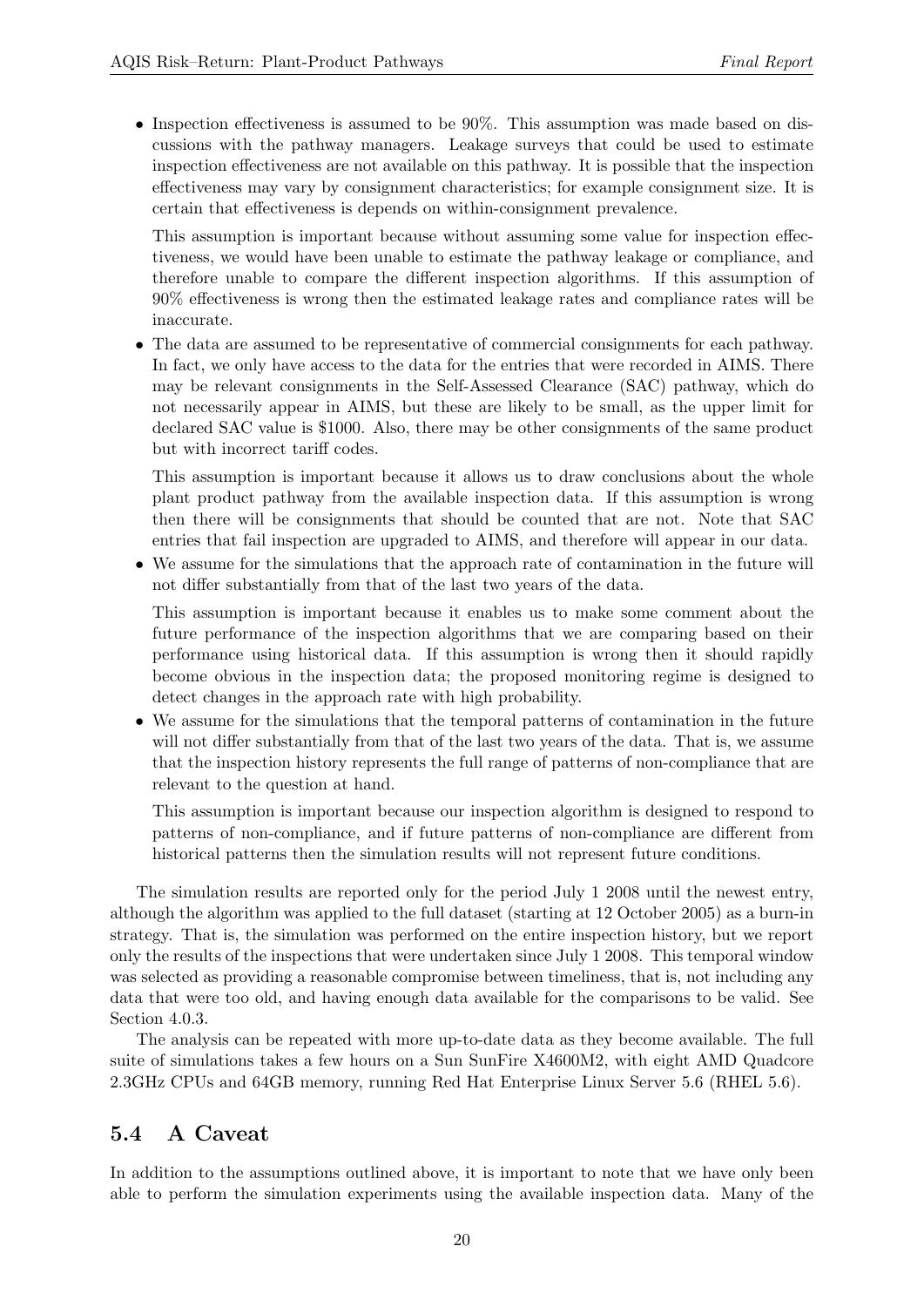smaller suppliers will not have had sufficient time to reach the clearance number and move to a monitoring regime. Hence if the pathway is largely clear, as we would require because we recommend implementation of CSP-3 only on imported-plant product pathways that have acceptably low approach rates, then we can expect that the realized inspection rate will decrease with time, as the smaller importers build the compliance history necessary to qualify for the reduced inspection regime. From this point of view, the results of the simulation experiment are conservative: in time, the same levels of compliance will be able to be maintained with less effort.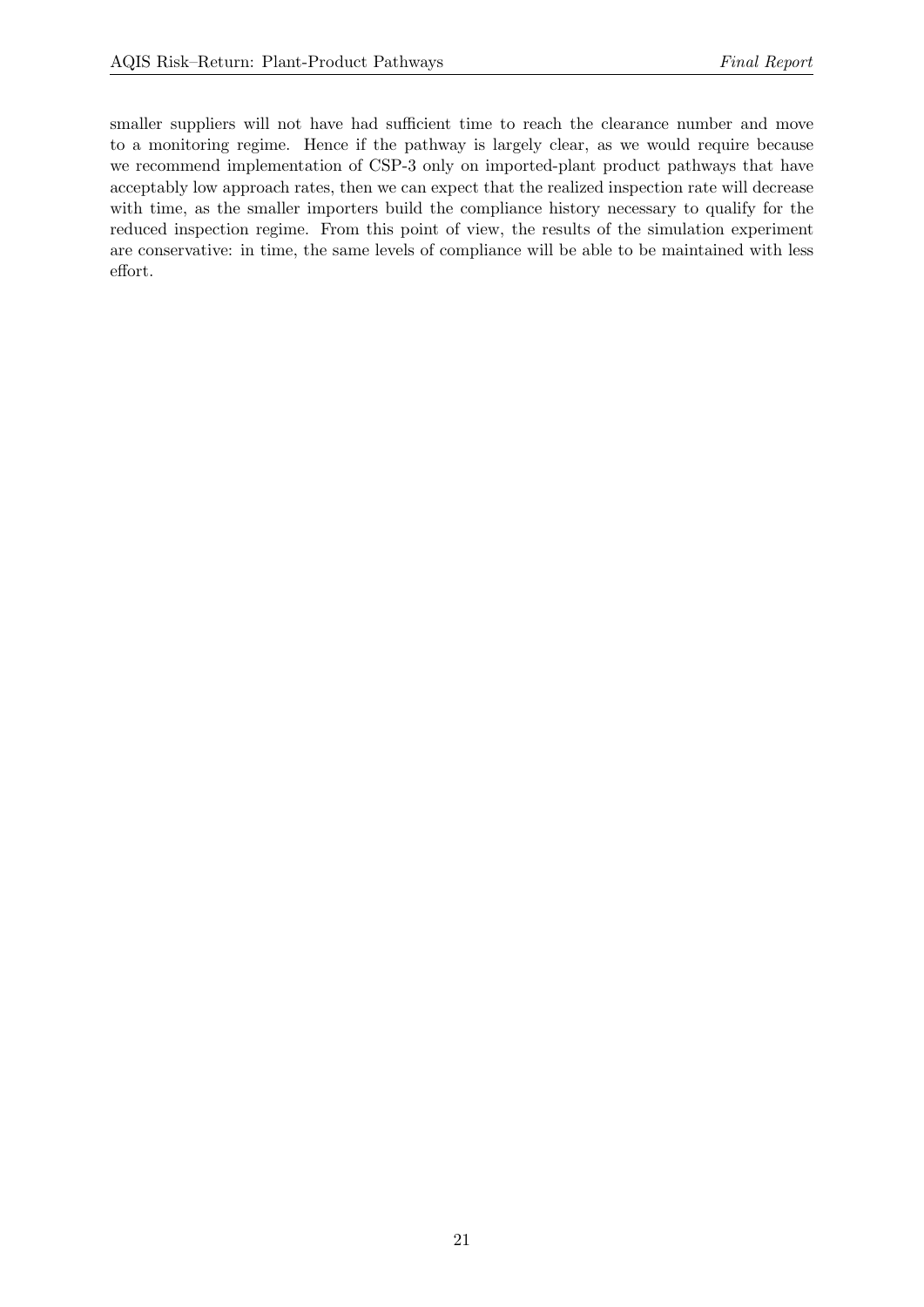## <span id="page-21-0"></span>A Case Study

Here we present one of the case studies: dried apricots. Details of the others are available in Appendix [D.](#page-39-0)

## <span id="page-21-1"></span>6.1 Dried Apricots

For this analysis, 'dried apricots' refers to dried Prunus armeniaca without seeds. The dried apricots pathway is an excellent candidate for CSP–3 monitoring by supplier; the high-volume suppliers all have excellent importation records in terms of quarantine compliance, and the very few instances of contamination detected on this pathway have been in consignments that were sent by low-volume suppliers.

#### 6.1.1 Import Conditions

Dried fruit generally represent a lower quarantine risk than similar fresh commodities. However, dried commodities can pose serious quarantine risks because the process of drying is insufficient to eliminate disease agents. In some cases, dried fruit will contain viable seeds which may be of a quarantine concern, such as Prunus spp. which can carry seed-borne diseases such as Plum Pox Virus. All dried fruit may potentially introduce exotic insect pests and are considered a high risk of introducing khapra beetle if originating from a host country.

An Import Permit is not required. Phytosanitary certificates are required for all Full Container Load (FCL) consignments. Non-FCL consignments do not require a phyto cert. Dried fruits are required to be commercially produced and packed. "Exposed" (exposed to insect infestation) produce are to be subject to mandatory fumigation with methyl bromide. Prior to entry, all consignments must pass an AQIS quarantine inspection on arrival to verify that the shipment is free of soil, live insects, rice hulls, contamination with restricted and prohibited seed and other material of quarantine concern (e.g. leaf or stem material, faeces, animal remains etc.) and packed in new, clean bags.

Consignments are inspected by selecting sample cartons at random for inspection. Samples are collected from the consignment at the rates outlined in Table [6.1.](#page-22-0)

No formal import risk assessment has been undertaken for dried apricots.

#### 6.1.2 Pathway Summary

A flowchart of the pathway is presented in Figure [6.1.](#page-22-1)

#### 6.1.3 Analysis

This section provides a statistical overview of the data. The full dataset comprises 1661 consignments with record creation dates ranging from October 2005 to December 2010, and comprises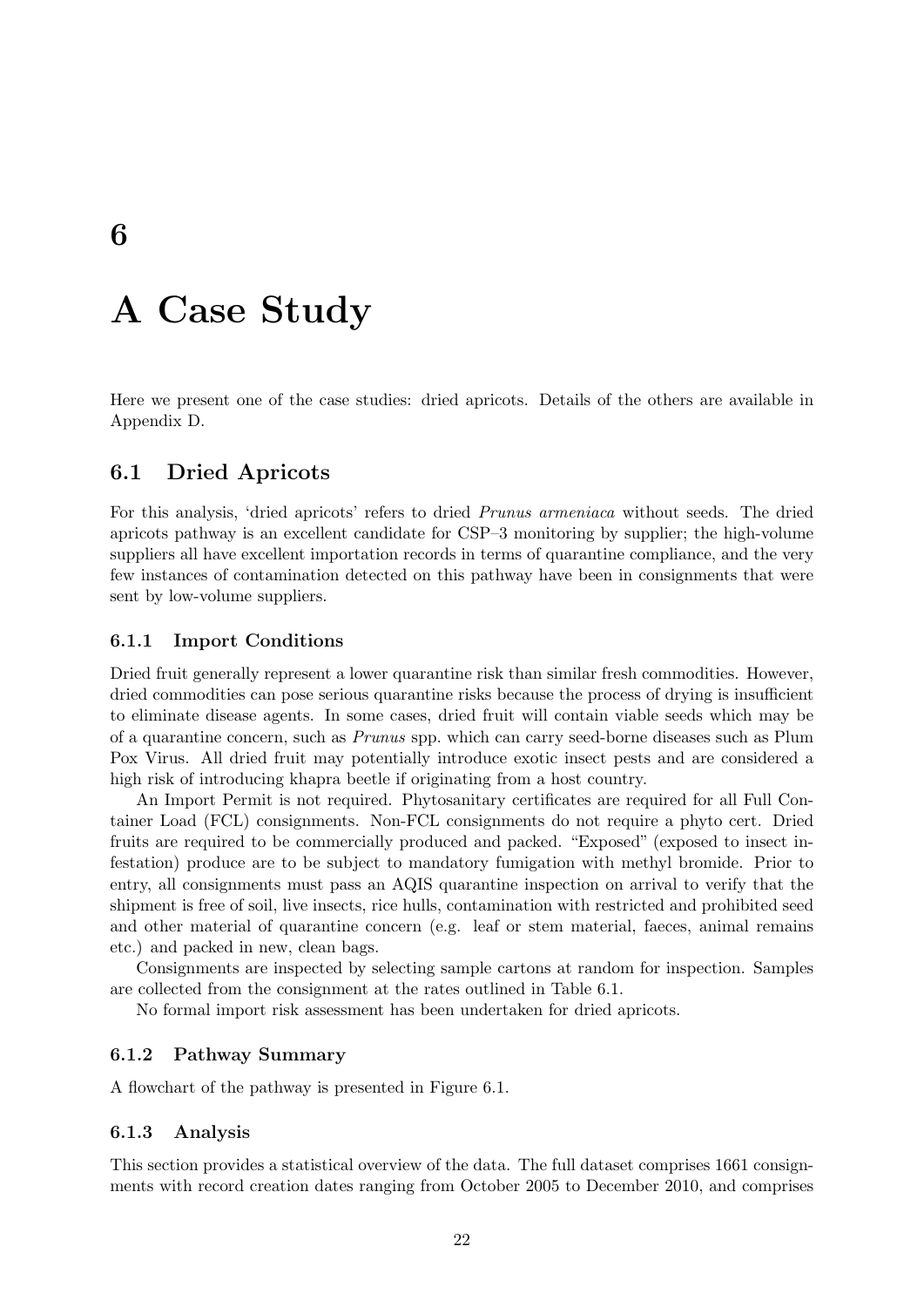|               | Shipment Size (Cartons) Sample size inspected (Cartons) |
|---------------|---------------------------------------------------------|
| $2 - 50$      | $\overline{2}$                                          |
| $51 - 500$    | 3                                                       |
| $501 - 1500$  | 5                                                       |
| $1501 - 3200$ | 8                                                       |
| 3201-10000    | 13                                                      |
| $10000+$      | 20                                                      |

<span id="page-22-0"></span>Table 6.1: Quarantine inspection sampling rates for dried apricot by consignment size.

<span id="page-22-1"></span>

Figure 6.1: Dried apricots consignments flow chart with statistics for July 2008 to December 2010. A quarantine failure was recorded for consignments with a detection of quarantine concern, such as insect, pathogen, or contamination. QEs refers to the number of quarantine entries, which may differ from the number of consignments.

entries from 17 countries and 157 suppliers.

A smoothed plot of the quarantine failure rate against time is presented in Figure [6.2.](#page-23-0) A brief explanation of the figure follows. The raw data are the date of the inspection and whether the inspection was a fail (counts as '1') or a pass (counts as '0'). The figure was constructed using a moving window along the dates, taking the average of all the inspection results. So, for example, the height of the line at 30 December 2006 would be the average of all the results from 30 December 2005 to 30 December 2007. The height of the line at 31 December 2006 would be the average of all the results from 31 December 2005 to 31 December 2007. These values would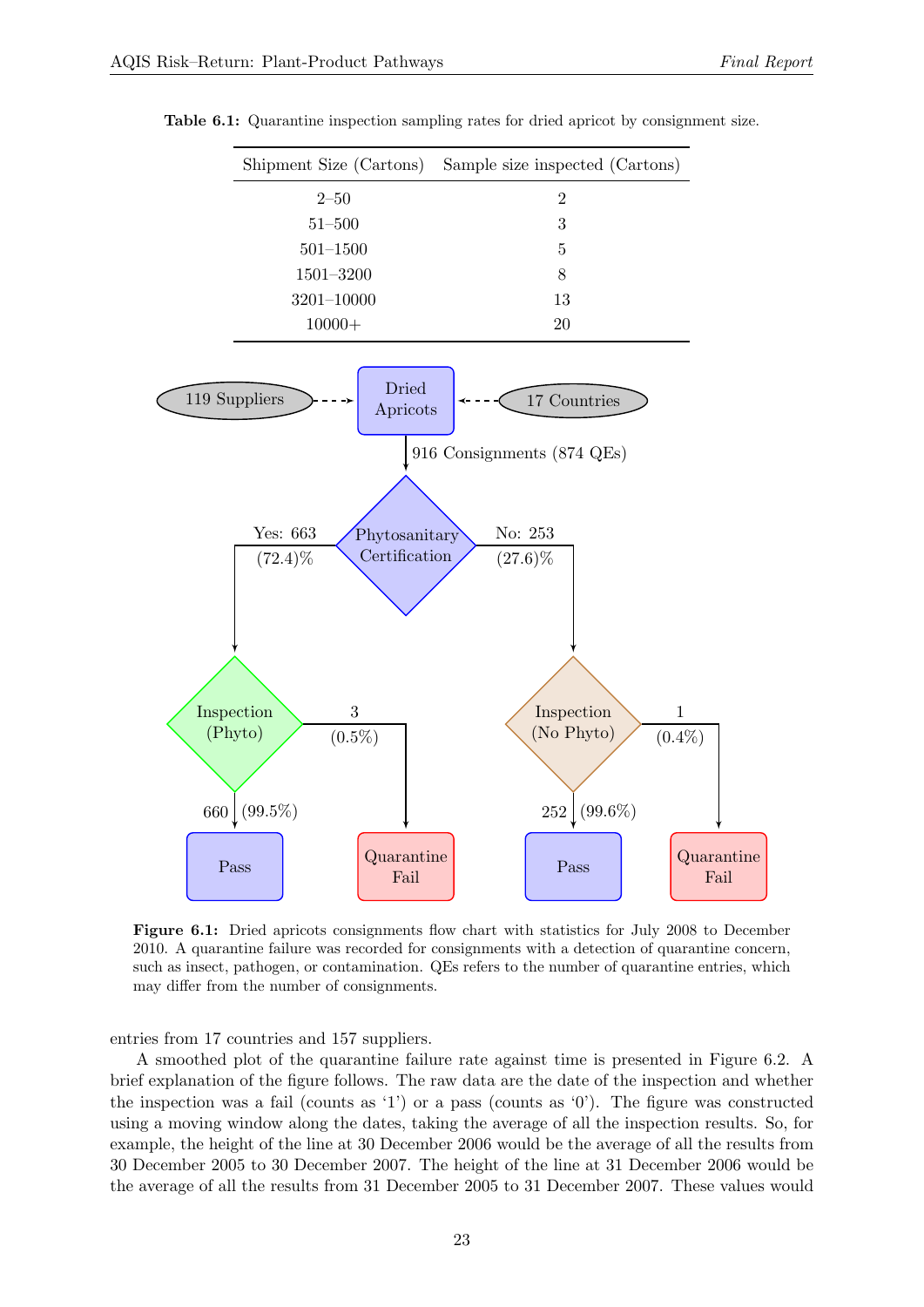probably not differ much, so the line is smooth. The window is quite wide, so the outcome is a smooth line that captures the broad patterns of failures without jiggling around excessively. This approach enables easier interpretation of the patterns of the data.

The line is complemented by a shaded region that represents a 95% confidence interval around the line. Loosely speaking, we can interpret the total height of the shaded area as telling us about the amount of information that we have of the true location of the line. A smaller height implies more information and might correspond, for example, to a greater number of inspections available in the window, or to the average being closer to zero.

The figure shows a failure rate descending smoothly from just under 1% to less than 0.3%. The failure rate for the entire period was 0.54%, and for the analysis period (everything after June 2008) was 0.44%.

<span id="page-23-0"></span>

**Figure 6.2:** Quarantine failure rates  $(\%)$  for dried apricots, smoothed by date, with a 95% confidence interval (shaded region) added, A 95% confidence interval is a region within which we are reasonably sure that the true line lies. Formally, it is a pointwise interval which, if computed from an independent sample of the same size multiple times, will include the true values evaluated at the observations approximately 95% of the time. The width of the shaded region indicates the uncertainty of the line, which becomes narrower as the number of inspected consignments increases.

Annual inspection statistics are provided in Table [6.2.](#page-24-0) The count of consignments is stable across the time period, but the tonnage doubles in 2010, and is on track to stay equally high in 2011.

The pattern of quarantine failure counts by country and supplier is presented in Table [6.3.](#page-24-1) The statistics in Table [6.4](#page-24-2) summarize the inspection data for those countries with at least five consignments during the key time period and Table [6.5](#page-25-0) summarizes the inspection data for the suppliers with at least twenty consignments.

The pathway is very diverse, with a large number of suppliers that have very little activity, and a few suppliers with considerable import records. Revealingly, the top eleven suppliers by consignment counts have flawless quarantine inspection records (Table [6.5\)](#page-25-0). This is a very encouraging pattern for risk–return pathway management.

Finally, we examined graphical summaries of both the failure rate against consignment size, and at the supplier level, the consignment count and the average quarantine failure rate. Neither summary showed substantial patterns, and they are not included here.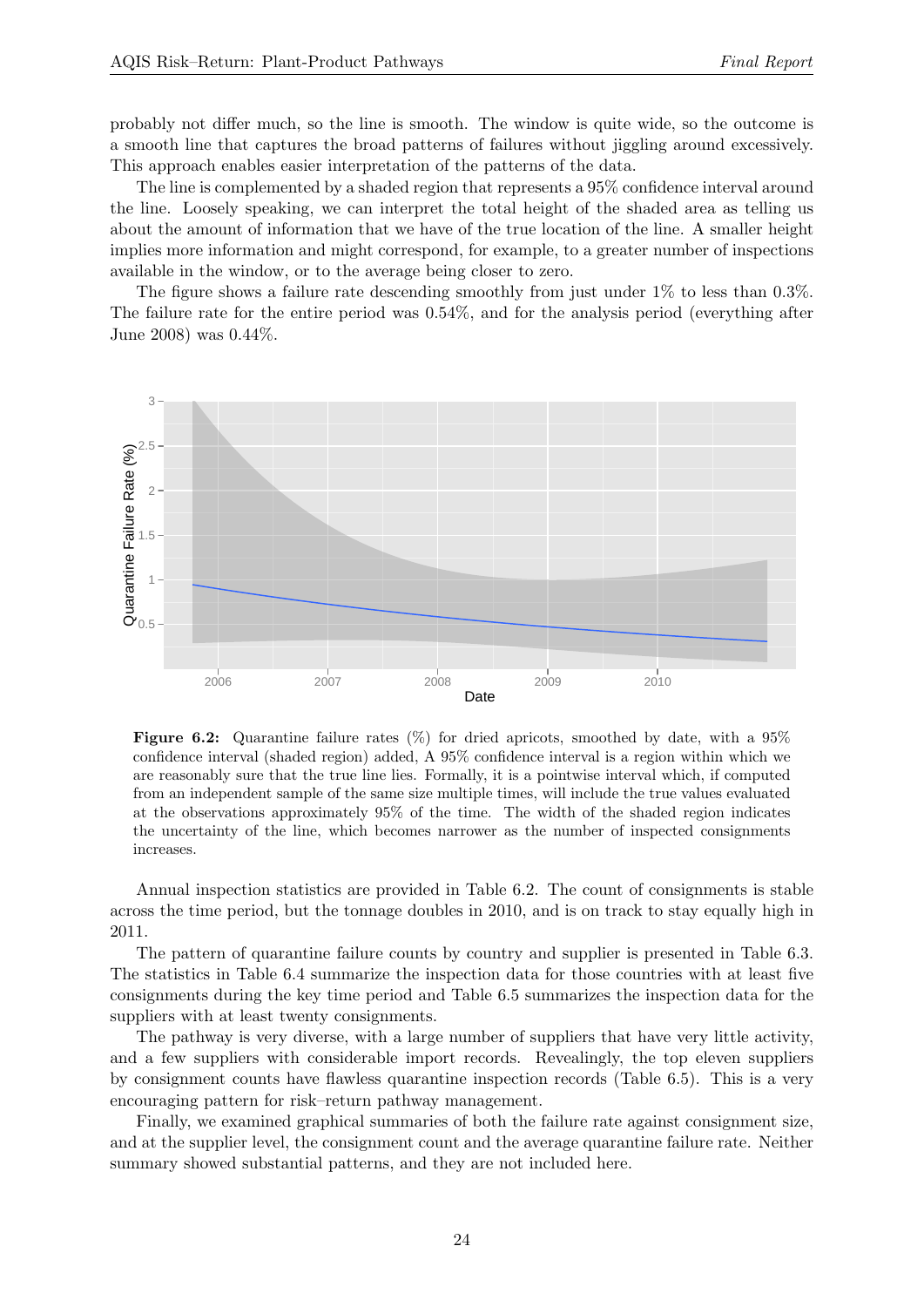<span id="page-24-0"></span>Table 6.2: Pattern of inspections, pathway failures, and quarantine failure counts for dried apricots by year. Count is the number of consignments imported during the study period, PF% is the percentage of consignments that fail for any contamination or non-commodity failure,  $QF$  % is the percentage of consignments with contamination of quarantine interest, and Tonnage is the total tons of product imported during the study period.

| Year | Count | $PF\%$ | %<br>QF | Tonnage |
|------|-------|--------|---------|---------|
| 2005 | 61    | 1.6    | 1.6     | 1,020   |
| 2006 | 318   | 0.9    | 0.6     | 4,880   |
| 2007 | 236   | 1.3    | 0.8     | 2,924   |
| 2008 | 266   | 0.8    | 0.4     | 3,582   |
| 2009 | 285   | 0.4    | 0.4     | 4,128   |
| 2010 | 495   | 0.8    | 0.4     | 5,464   |

<span id="page-24-1"></span>Table 6.3: Frequency of quarantine failure counts using recent data for dried apricots by country and supplier. The data cover all inspections from July 2008 to December 2010.

|   | Failures Countries Suppliers |     |
|---|------------------------------|-----|
|   | 15                           | 115 |
|   |                              |     |
| 2 | $\mathbf{\Omega}$            |     |
| 3 |                              |     |

<span id="page-24-2"></span>Table 6.4: Summary statistics for dried apricots by country. See caption of Table [6.2](#page-24-0) for explanation of column names.  $QF$  is the count of consignments with contamination of quarantine interest. The Suppliers column reports the number of suppliers that have exported from each country during the time period. The data cover all inspections from July 2008 to December 2010. We only include those countries with five or more consignments during the time period.

| Country     |     | Count PF $%$ QF |          | QF $%$ | Tonnage | Suppliers |
|-------------|-----|-----------------|----------|--------|---------|-----------|
| a           | 629 | 0.6             | 3        | 0.5    | 9,426   | 69        |
| b           | 193 | 0.5             | 0        | 0.0    | 1,218   | 15        |
| С           | 38  | 2.6             | $\theta$ | 0.0    | 496     | 9         |
| $\mathbf d$ | 28  | 0.0             | $\theta$ | 0.0    | 381     | 4         |
| e           | 8   | 12.5            |          | 12.5   | 6       |           |
|             | 6   | 0.0             | $\theta$ | 0.0    | $<$ 1   | 5         |

#### 6.1.4 Simulation Results

The results are presented in Figures [6.3](#page-26-0) and [6.4.](#page-27-0) Figure [6.3](#page-26-0) provides the average simulated postintervention compliance (PIC) as a function of inspection strategy and total inspection count for a range of options. The x-axis is the amount of effort, and less is preferred. The y-axis is the PIC, and higher is preferred. The grey line shows the expected PIC for random sampling, and may be used as a baseline to assess the improvement resulting from selecting a CSP strategy.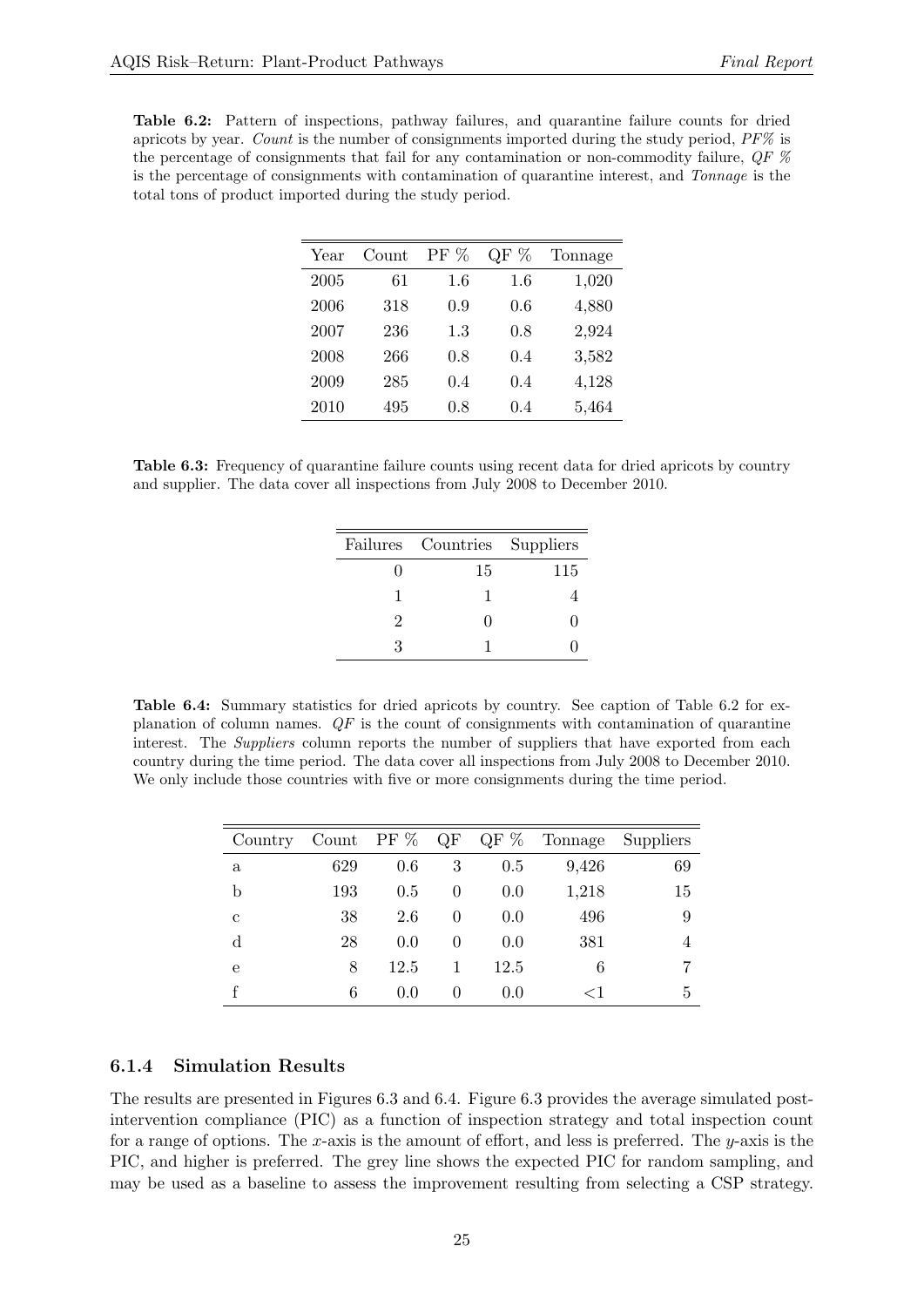<span id="page-25-0"></span>

| <b>Table 6.5:</b> Summary statistics for dried apricots by supplier. See caption of Table 6.4 for ex- |
|-------------------------------------------------------------------------------------------------------|
| planation of column names and scope. We include only those suppliers with at least 20 recent          |
| consignments. The <i>Countries</i> column reports the number of countries that each supplier has      |
| exported from during the time period.                                                                 |

| Supplier     | Count | PF $%$ | QF             | QF $\%$ | Tonnage | Countries |
|--------------|-------|--------|----------------|---------|---------|-----------|
| $\mathbf{a}$ | 75    | 0.0    | $\overline{0}$ | 0.0     | 482     | 1         |
| $\mathbf b$  | 52    | 0.0    | $\overline{0}$ | 0.0     | 1,047   | 1         |
| $\mathbf c$  | 52    | 0.0    | $\overline{0}$ | 0.0     | 759     | 1         |
| d            | 49    | 0.0    | $\overline{0}$ | 0.0     | 442     | 1         |
| $\mathbf e$  | 47    | 0.0    | $\overline{0}$ | 0.0     | 880     | 1         |
| f            | 44    | 0.0    | $\overline{0}$ | 0.0     | 368     | 1         |
| g            | 44    | 0.0    | $\overline{0}$ | 0.0     | 352     | 1         |
| $\bold{h}$   | 37    | 0.0    | $\overline{0}$ | 0.0     | 904     | 1         |
| i            | 32    | 3.1    | $\overline{0}$ | 0.0     | 671     | 1         |
| j            | 22    | 0.0    | $\overline{0}$ | 0.0     | 460     | 1         |
| k            | 22    | 0.0    | $\overline{0}$ | 0.0     | 481     | 1         |
| l            | 20    | 0.0    | $\overline{0}$ | 0.0     | 373     | 1         |

We note the following points, and emphasize that these points are relevant only to the simulated inspection of apricots based on existing data.

- All three CSP regimes are more efficient than random sampling, in that the average PIC returns are all substantially higher than the grey line.
- The difference between the different CSP strategies is minimal. However, of the three CSP regimes, CSP–3 seems to provide the best match with the pathway manager's goals of rewarding compliance with reduced inspection rewards, while not allowing unnecessary leakage, or over penalizing random spikes in non-compliance.
- The stratification, monitoring fraction, and clearance number all have an effect on compliance, and the effects can interact with one another.
- Stratifying by supplier seems to give the best value for simplicity and efficiency.
- Given CSP–3 and stratification by supplier, the best strategy seems to be to set the monitoring fraction to 0.1 and the clearance number to 10, in order to achieve a PIC of 99.87%.

Figure [6.4](#page-27-0) provides leakage count profiles for all the simulations. It can be used as an alternative means for interpreting the above reasoning.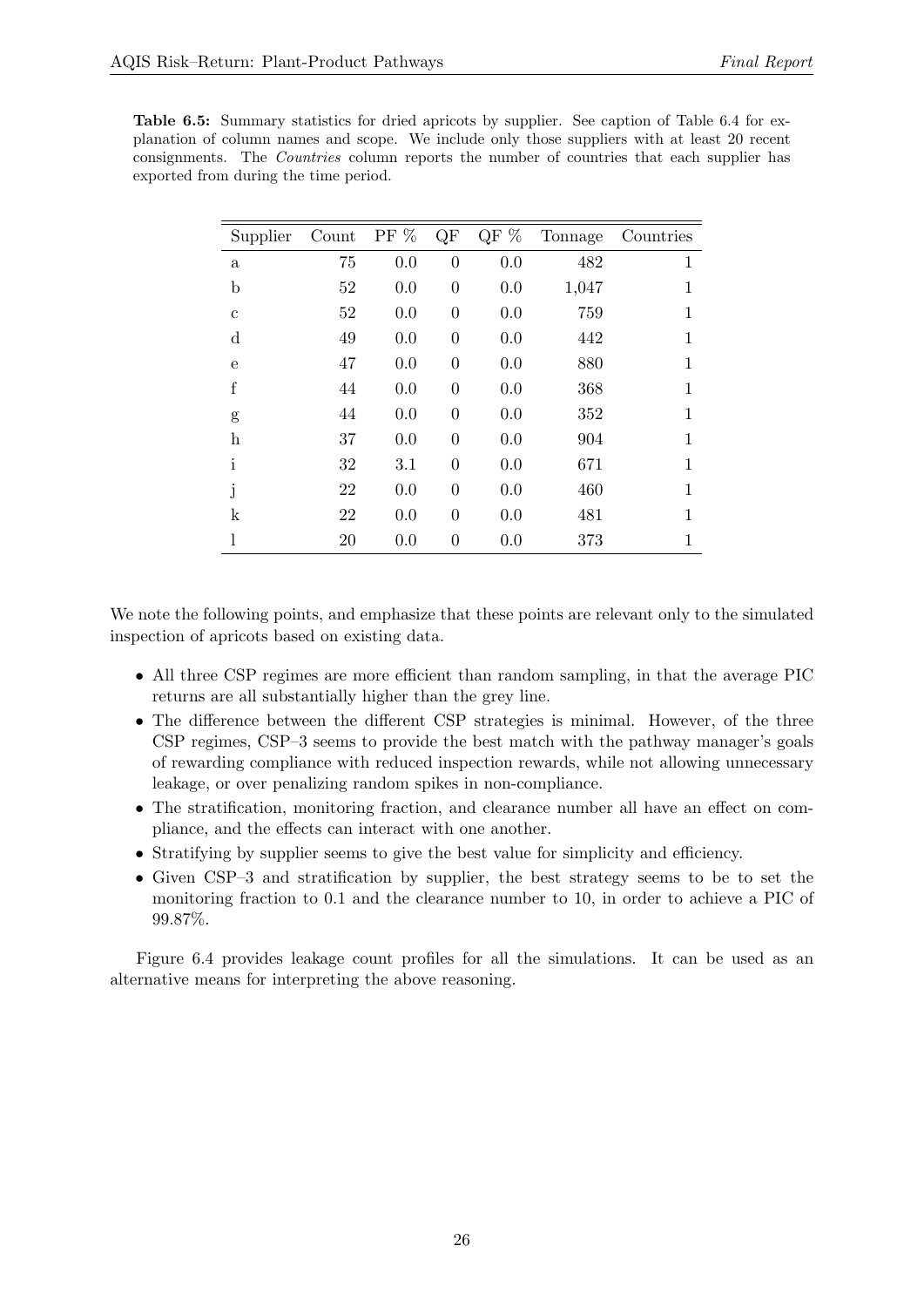<span id="page-26-0"></span>

Figure 6.3: Simulated Post-Intervention Compliance (PIC) against inspection effort for dried apricot inspection history. The inspection strategies are in columns, and the stratification options are in rows. Within each panel, the monitoring fraction is delineated by symbol colour, and the clearance number is delineated by the symbol shape. Approximate 95% confidence intervals for the mean of the simulation results are delineated by the vertical line. The grey line represents the expected PIC that would result from random sampling.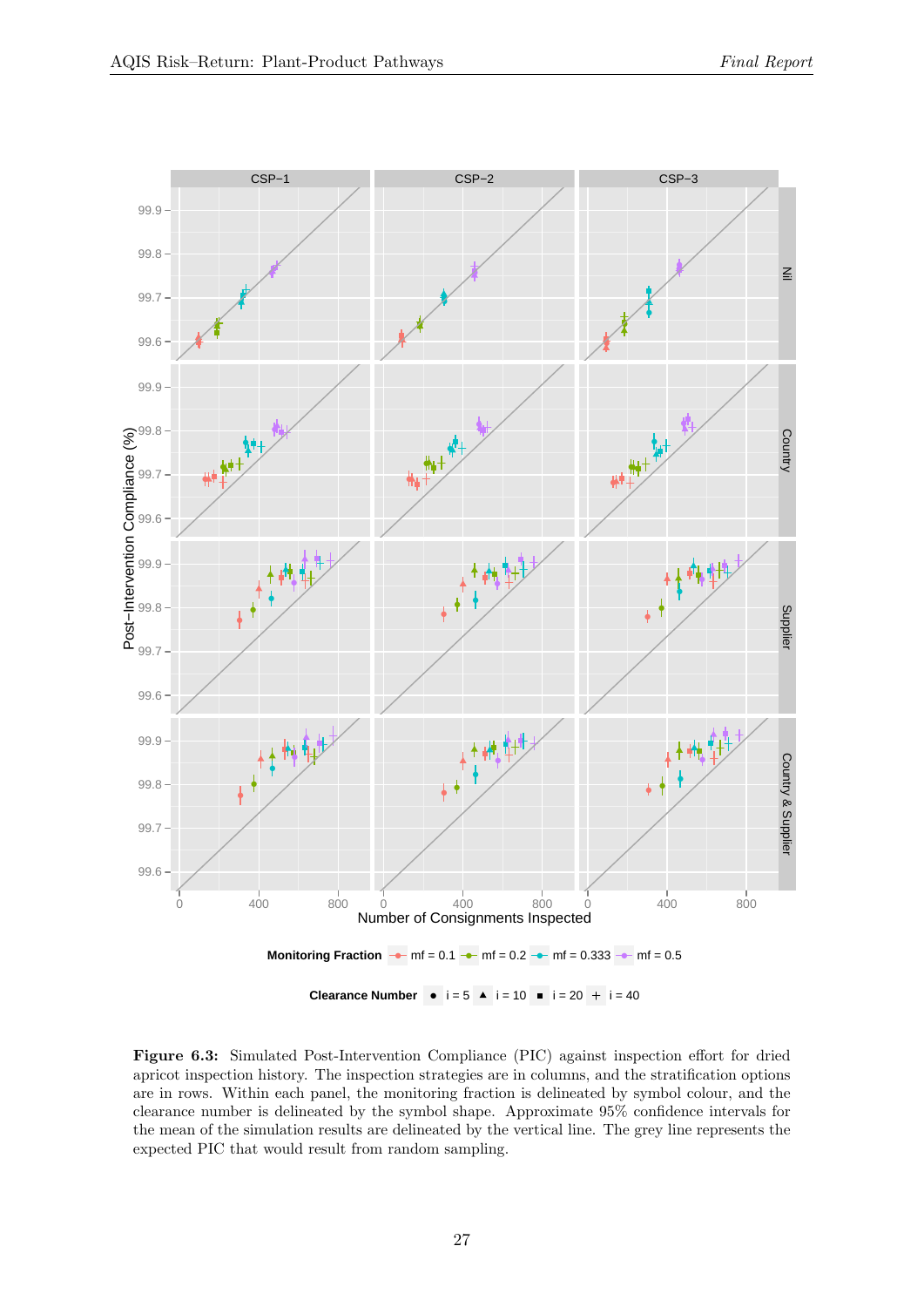<span id="page-27-0"></span>

Figure 6.4: Simulated leakage count against inspection effort for dried apricot inspection history. The inspection strategies are in columns, and the stratification options are in rows. Within each panel, the monitoring fraction is delineated by symbol colour, and the clearance number is delineated by the symbol shape. Approximate 95% confidence intervals for the mean of the simulation results are delineated by the vertical line. The grey line represents the expected leakage that would result from random sampling.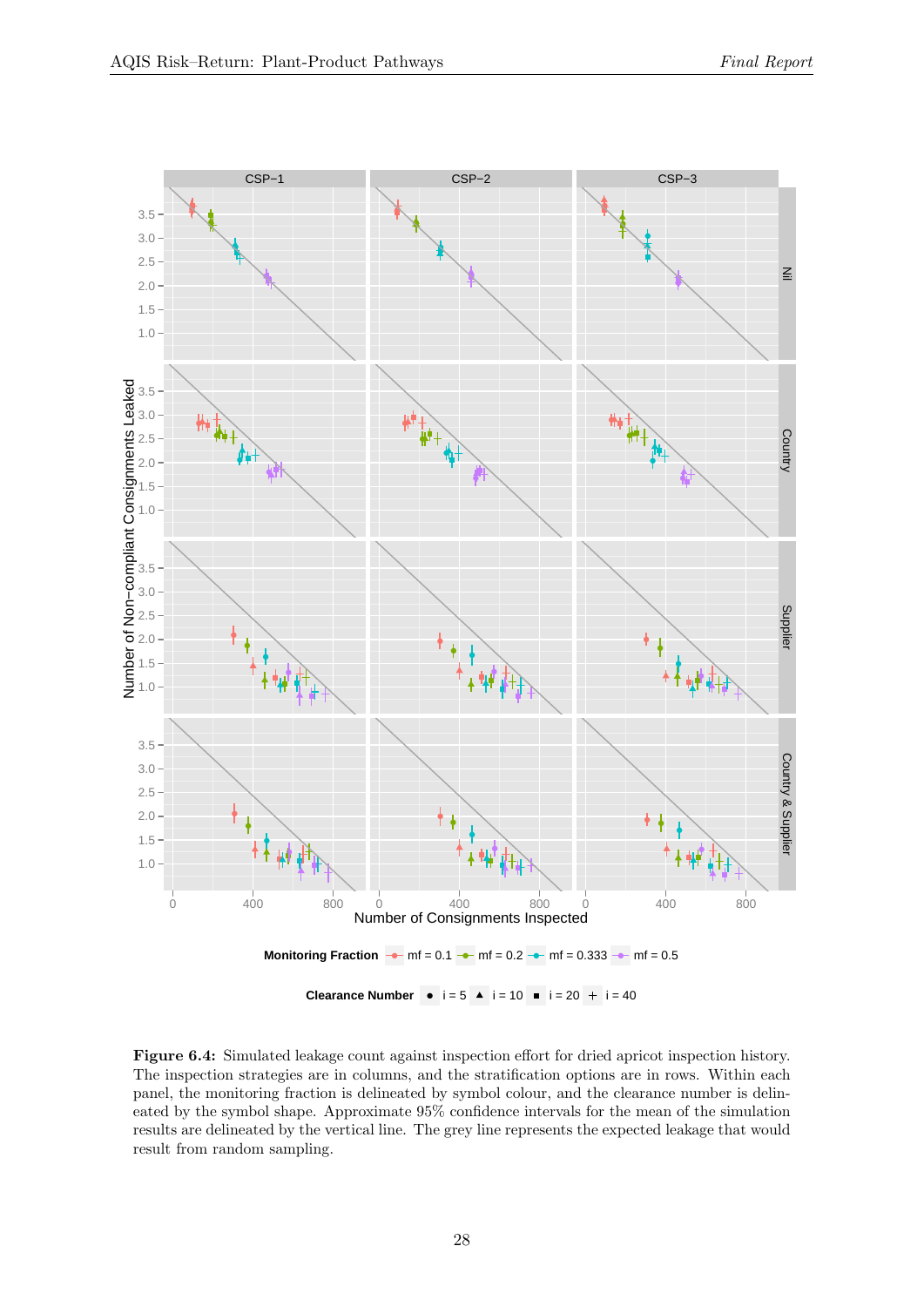<span id="page-28-0"></span>7

# Recommendations

This chapter details the next set of steps to be undertaken for pathway risk management in the short and medium term. The following shortcomings of the available data and the existing systems have been identified during the development of this project.

1. Automated supplier targeting is limited in the current IT system.

Realisation of the risk return savings of reducing inspection regimes is dependent on the ability to implement reduced inspection rates without requiring significant additional resources for implementation. The ideal solution for reduced inspection rate implementation is by incorporating the automated review of a suppliers compliance history into the current electronic system.

Due to the significant cost and development time a plant quarantine ruler that would enable this automated review cannot be feasibly developed in the current AIMS system. An alternative implementation of risk return is currently being developed for the interim period before the new ICT system is established. Issues around the alternative implementation include a need for increased entry management resources to manually review a suppliers past inspection compliance in order to determine if an inspection is required. A cost benefit assessment will be made and published in a review following the implementation trial to determine if the additional resources required on review is outweighed by the savings to inspection resources.

The implementation trial will provide invaluable risk return information in addition to the recommendations identified within this report to support the ICT business case and system development.

2. No information about inspection effectiveness is available.

It is generally recognized that inspections are not and cannot be perfect. Two kinds of inspection error are possible: a false positive, which is wrongly identifying a compliant consignment as being non-compliant, and a false negative, which is wrongly identifying a non-compliant consignment as being compliant.

Of the two kinds of error, the second is of greater concern, because it leads the inspectorate to believe that the pathway may be cleaner than it truly is. The usual ameliorative action is to apply an assumed inspection effectiveness rate to correct the estimates of the pathway compliance rate.

Estimates of effectiveness are best developed using a leakage survey. The principle of a leakage survey is that a subsample of those consignments that have already been inspected is inspected again, ideally with greater thoroughness than the initial inspection, if that is possible. The subsample should ideally be of a sufficient size in order to be able to estimate the effectiveness of the inspection regime with confidence. The useful lower limit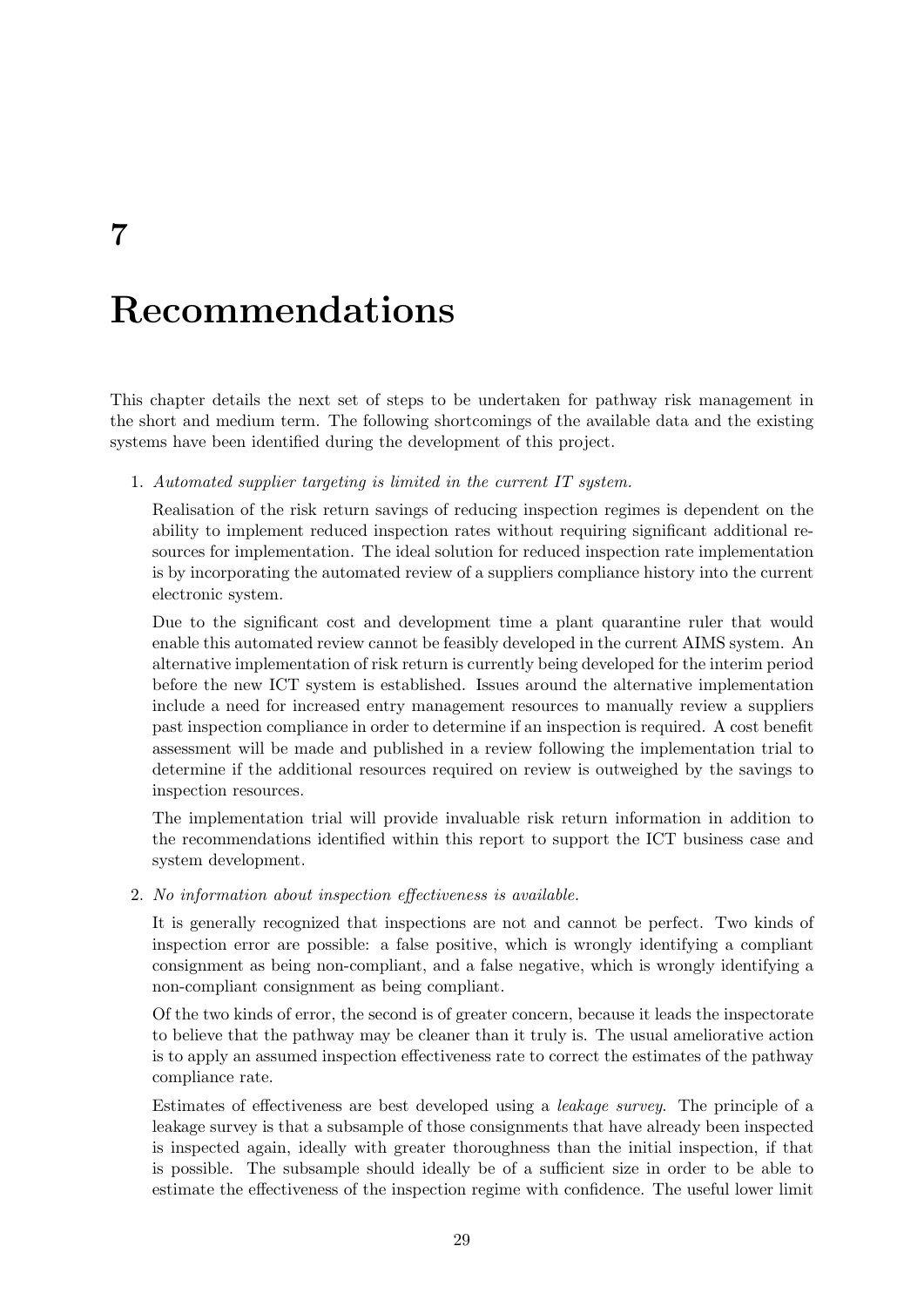will be somewhere in the order of a couple of hundred units. Examples of sample sizes and methods to derive them can be found in Appendix 1 of [Cannon](#page-32-7) [\(2003\)](#page-32-7); the relevant material is reproduced as Appendix [B](#page-36-0) of this report.

As the number of pathways that are being monitored in this way increases, the overall number of leakage surveys required will also increase. It may be possible for the inspectorate to group 'like' pathways from the point of view of leakage propensity, in order to form a more efficient estimate of pathway and inspection regime risks. Therefore the inspectorate may assume that leakage rates are constant across country, supplier, and perhaps across certain tariffs, in order to allow for pooling data to obtain better (less variable) estimates of effectiveness across the pathways.

By the same token, it is possible that some pathways may be required to be stratified to enable the accurate computing of a pathways risk, for example the effectiveness of inspection may differ within species of nursery stock.

3. Data capture systems do not support automated risk return analysis.

Presently the pathway data are held in two separate databases: AIMS holds the information on all the inspections, and Incidents holds information on the contamination of the non-compliant consignments. The Incidents database was used with the intention of informing the biosecurity risk of interceptions detected on each pathway. A sparsity of identifications to species level and a lack of reporting on the actionable or non-actionable quarantine status of the interception are current issues with the Incidents database. This lack of species-specific quarantine information resulted in the project team being unable to produce a suitable picture of biosecurity risk for each pathway. Subsequently all intercep-tions were classified as quarantine failures<sup>[1](#page-29-0)</sup> to insure a conservative approach to assessing the quarantine risk of a pathway. In addition the Incidents database alone did not contain all the quarantine failure information required to assess failure rates for the pathway. For this reason negative inspection data within the AIMS system was also required to be reviewed to ensure quarantine failure rates where accurately represented.

In order to analyze the pathway and deploy the inspection algorithm, it is necessary to merge the databases, or at least merge the inspection updates of additional quarantine failures. Unless all the needed information can be consolidated automatically into one database, the merge will have to be performed whenever the algorithm is to be used.

It is recommended that advances to the AIMS database be considered to enable the employment of further risk-return analysis. Specifically the automated addition of incidents identification information to be recorded and stored in AIMS against the relevant consignment details. Information on whether an interception is of quarantine concern could be achieved with the addition of a new field in AIMS used to record whether or not the consignment is non-compliant for reasons that are related to quarantine biosecurity. Improving the AIMS database to include an actionable or non-actionable field will assist in the ability to determine a pathways actual quarantine failure rate. In addition sub-sampling of interceptions for each pathway as discussed in recommendation [4](#page-30-0) below, will help develop a picture of the quarantine pests associated with the pathway, and in turn enable a more informed approach to determining a pathways level of risk. The use of this field would not preclude the maintenance of Incidents for other reasons, however, it would enable an integrated analysis of inspection data using only AIMS. This single point of contact would also be very beneficial in allowing the possibility for the inspection algorithm to be automated within AIMS. Even the systematic use of an agreed key word in the comments field would improve the current reporting system, although questions could obviously be raised about the reliability of such an approach.

<span id="page-29-0"></span><sup>&</sup>lt;sup>1</sup>This label is used to denote a failure of the pathway to comply with quarantine regulation.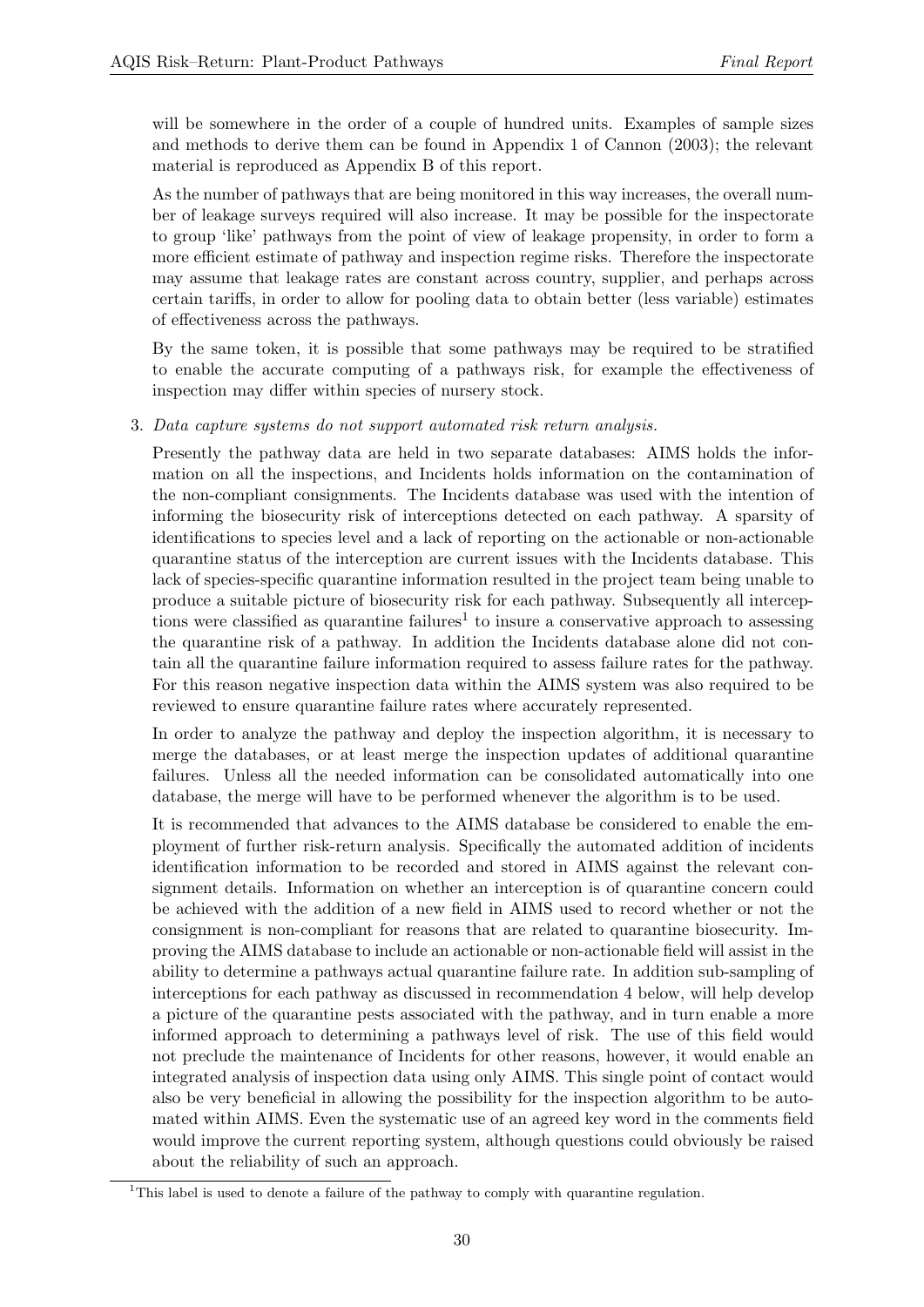<span id="page-30-0"></span>4. Identification of risk is not systematic. At present, the identification of pests is haphazard, depending on decisions made by the importer, the availability of scientific resources, and other factors that resist generalization. As a consequence, using the data to decide whether a pest or pathogen is a biosecurity risk must be made conservatively when assessing the risks associated with detections.

A systematic approach based on sampling theory would allow better prescriptions to be made about the true risk of a pathway. An ACERA project that is intended to develop such an approach is underway with the Operational Science Program (ACERA Project 1101E, Sampling for Invasives).

5. Simultaneous analysis of multiple pathways may yield advantages.

The trial approach used by this case study report has analysed pathways individually. This is a necessary and important starting step in the analysis of the system that comprises the pathways. However, such an analysis has two important shortcomings.

- (a) The selection of pathways for analysis is haphazard, based on regional inspectorate advice, rather than being guided by statistical principles that could be used to identify those pathways that have inspection histories with characteristics that seem likely to benefit from a risk–return inspection approach.
- (b) The pathways are being analyzed independently. It is arguably possible that insights or patterns that are determined in one pathway may be illuminating, or even useful, in another pathway. For example, it is possible that the inspection history of a supplier for one pathway may be relevant to their activities in other pathways.

Statistical model fitting and data mining can provide insight into these conjectures. An ACERA project that is intended to develop such an approach will be undertaken with Plant Quarantine Operations following finalisation of this project (ACERA Project 1101C, Quarantine Inspection and Auditing Across the Biosecurity Continuum).

6. Sustained innovation will be critical.

The outcomes of the analyses that drive this project should be reasonably stable for a year or so. However, at some point we would want to make allowance for the possibility that inspection history patterns have changed in ways that were unanticipated at this point.

As a simple example, we may prescribe a supplier-specific monitoring plan, but later find that a country-specific plan would yield a better outcome. A re-analysis of the inspection data, including those new data that have been collected since this analysis, will be required. This re-analysis could be initially performed as a Post-Implementation Review.

The project team should prepare for this eventuality. The analytical tools that will be deployed over the next portions of this project (1101C) will require reasonably sophisticated quantitative backgrounds and training. It is unlikely that they will be suitable for the easy grasp of pathway managers and a dedicated data review team with appropriate training and statistical aptitude should be developed to ensure the continued identification of further risk return pathways and review of implemented inspection regimes.

The data should be reviewed at least quarterly for the first year. That process will involve, at minimum, extracting new inspection data from AIMS, merging the inspection data with an extraction from Incidents, and performing some simple spreadsheet operations. The process will be more useful to the pathway manager if deeper analysis (such as is documented here) is undertaken here by suitably skilled personnel.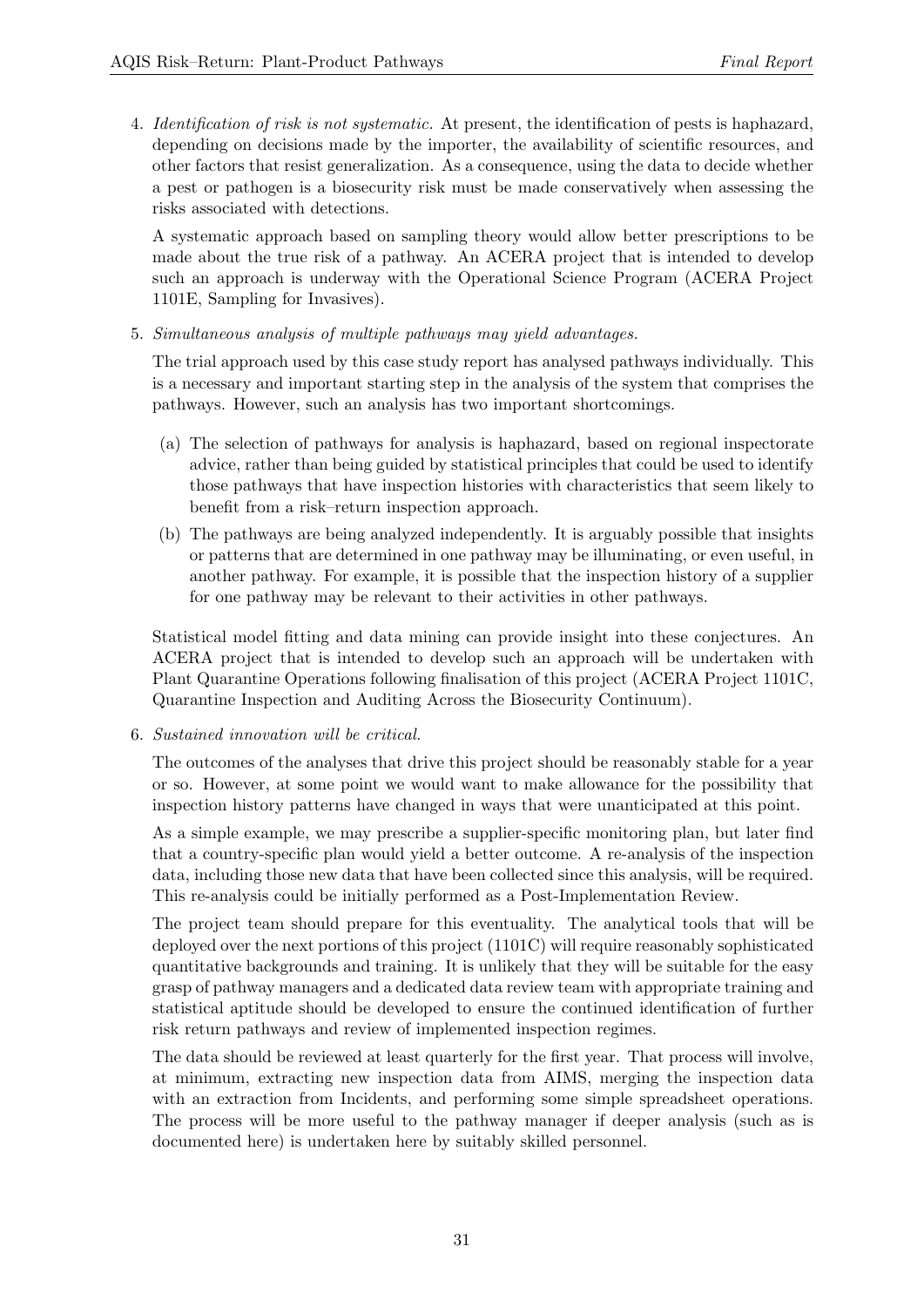### 7. Informal variations to the algorithm could be worthwhile.

A reviewer of this report suggested "One benefit of the just checking stage in CSP-3 (meaning the stage after a single quarantine detection) is that it provides an entry point for monitoring at the start of each season. One could imagine that the suppliers might have a few teething problems at such a time, but fewer than a supplier starting up from scratch. The first four (say) consignments of a seasonal product could be inspected before flipping to monitoring mode, rather than the first 10 consignments for a new supplier."

For this report, the majority of the pathways this algorithm would be applied to are not horticultural, and have no season. Also, issues such as storage of goods for months prior to shipment, or exports from different hemispheres mean it will be very difficult to determine when a season starts and finishes. Nonetheless, the idea is worth keeping in mind.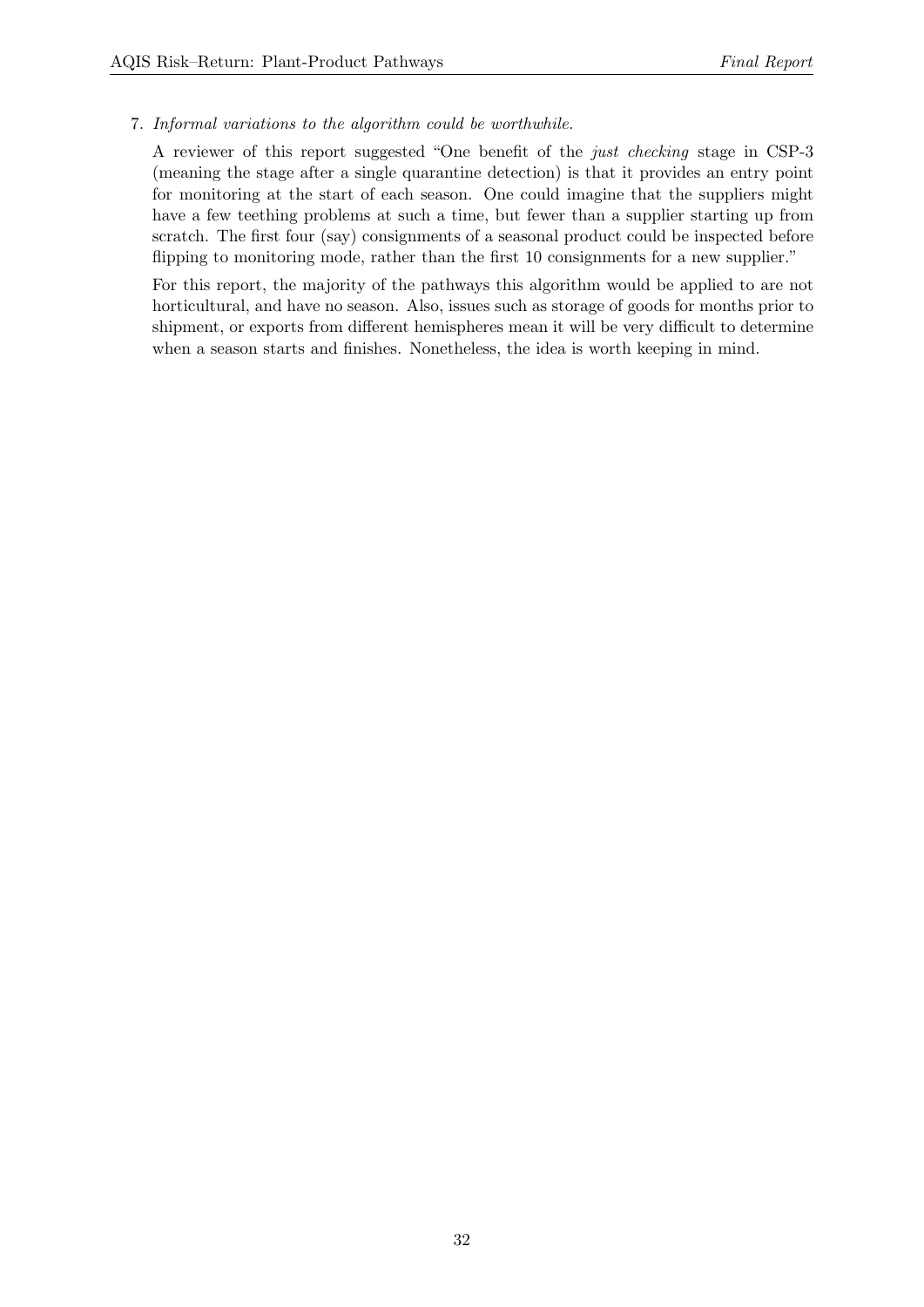# <span id="page-32-0"></span>Bibliography

- <span id="page-32-1"></span>Beale, R., Fairbrother, J., Inglis, A., and Trebeck, D. (2008). One Biosecurity: a Working Partnership. Commonwealth of Australia.
- <span id="page-32-4"></span>Bourke, P. (2002). A continuous sampling plan using cusums. Journal of Applied Statistics, 29(8):1121–1133.
- <span id="page-32-7"></span>Cannon, R. (2003). Data Quality Plan. Australian Quarantine Inspection Service (AQIS) Internal Report.
- <span id="page-32-2"></span>Dodge, H. (1943). A sampling inspection plan for continuous production. The Annals of Mathematical Statistics, 14(3):264–279.
- <span id="page-32-3"></span>Dodge, H. F. and Torrey, M. N. (1951). Additional continuous sampling plans. *Industrial Quality* Control,  $7(5):7-12$ .
- <span id="page-32-5"></span>Robinson, A., Burgman, M., Langlands, R., Cannon, R., and Clarke, F. (2009). AQIS Import Clearance Risk Framework. Technical Report 0804a, Australian Centre of Excellence for Risk Analysis.
- <span id="page-32-6"></span>Robinson, A., Cannon, R., and Mudford, R. (2011). AQIS Quarantine Operations Risk Return: Performance Indicators. Technical Report 1001i 1, Australian Centre of Excellence for Risk Analysis.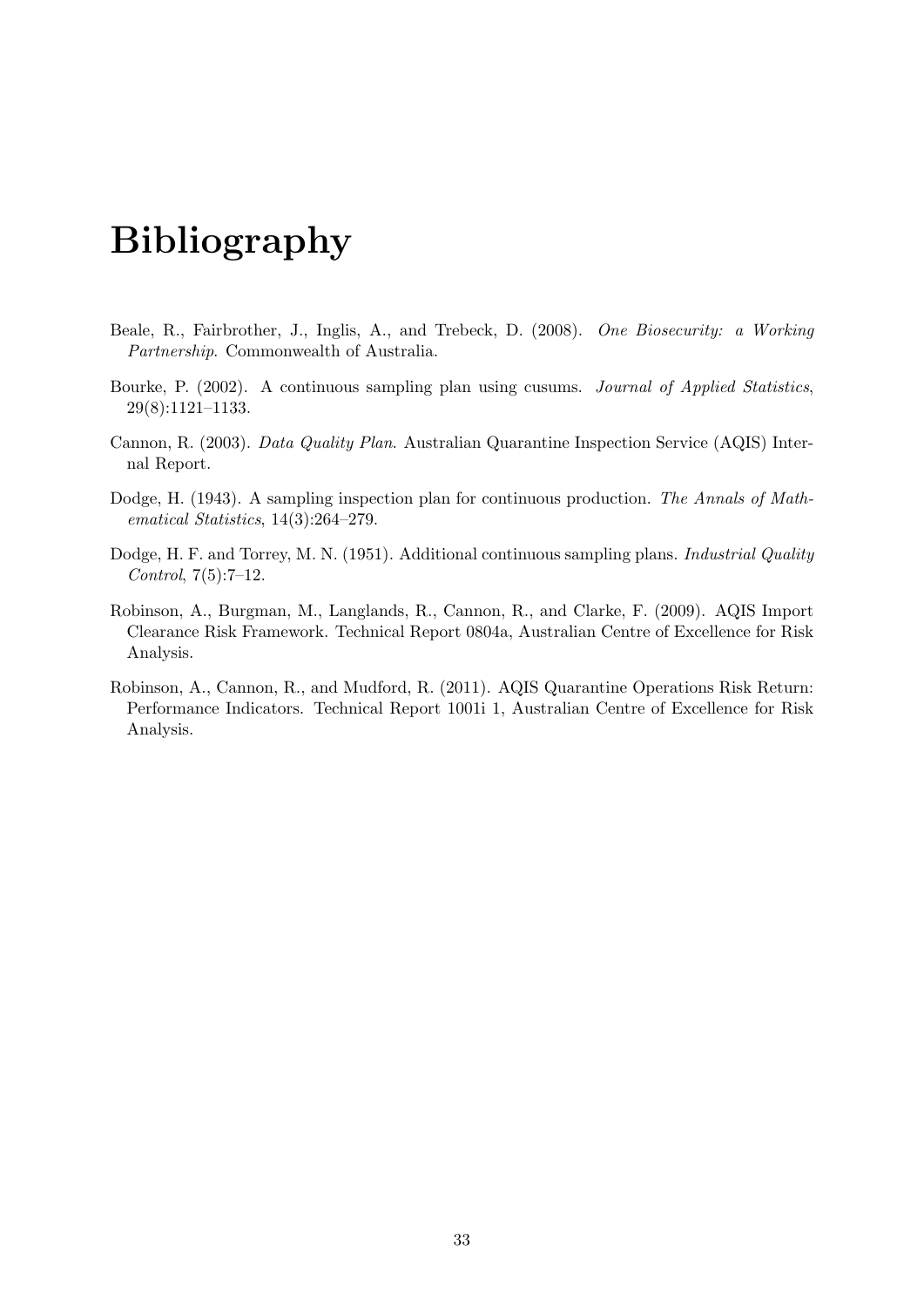## <span id="page-33-0"></span>Appendix A

## Starting Surveillance

In this chapter we recommend a sequence of actions for the pathway manager to undertake if no inspection data are available for analysis.

## <span id="page-33-1"></span>A.1 Snapshot Survey

If nothing is known about the pathway failure rate then the best first step is to perform a snapshot survey. This survey would ideally extend for a minimum of two months (or 500–600 consignments, whichever condition is satisfied first). During the survey, every consignment would be inspected, and the outcomes of the inspections recorded in detail. Depending on the nature of the consignments, it may be worthwhile to inspect each one more intensively than the standard work instructions would suggest. For example, if the usual procedure might be to inspect 600 randomly selected units, then the snapshot survey might be of 1200 randomly selected units.

The results of these inspections can be used for several purposes:

- 1. define quarantine contamination, and having done so,
- 2. develop an understanding of the types and severity of quarantine contamination that the pathway is subject to, as well as
- 3. estimate the contamination rate of the pathway, and
- 4. identify data that would be useful to collect in the longer term.

Ideally such a survey should be undertaken with the cooperation of the OSP, so that the full range of potential contamination can be surveyed and assessed.

When the data have been analyzed, a CSP protocol can be applied to future inspection of the pathway as follows.

#### A.1.1 Selecting MF and CN

Recall that in order to deploy the CSP–1 algorithm, the pathway manager needs to select two numbers: the monitoring fraction (MF) and the clearance number (CN). These numbers have a straightforward interpretation:

- MF controls how often the pathway is monitored. Higher values of MF are more expensive but make the sampling more sensitive to changes in the underlying contamination rate. Lower values of MF represent a lower burden on compliant pathways.
- CN controls how many successive uncontaminated consignments must be inspected before a pathway can be deemed 'clean'. Higher values of CN are associated with greater conservatism in terms of pathways demonstrating that they are compliant before being shifted to monitoring.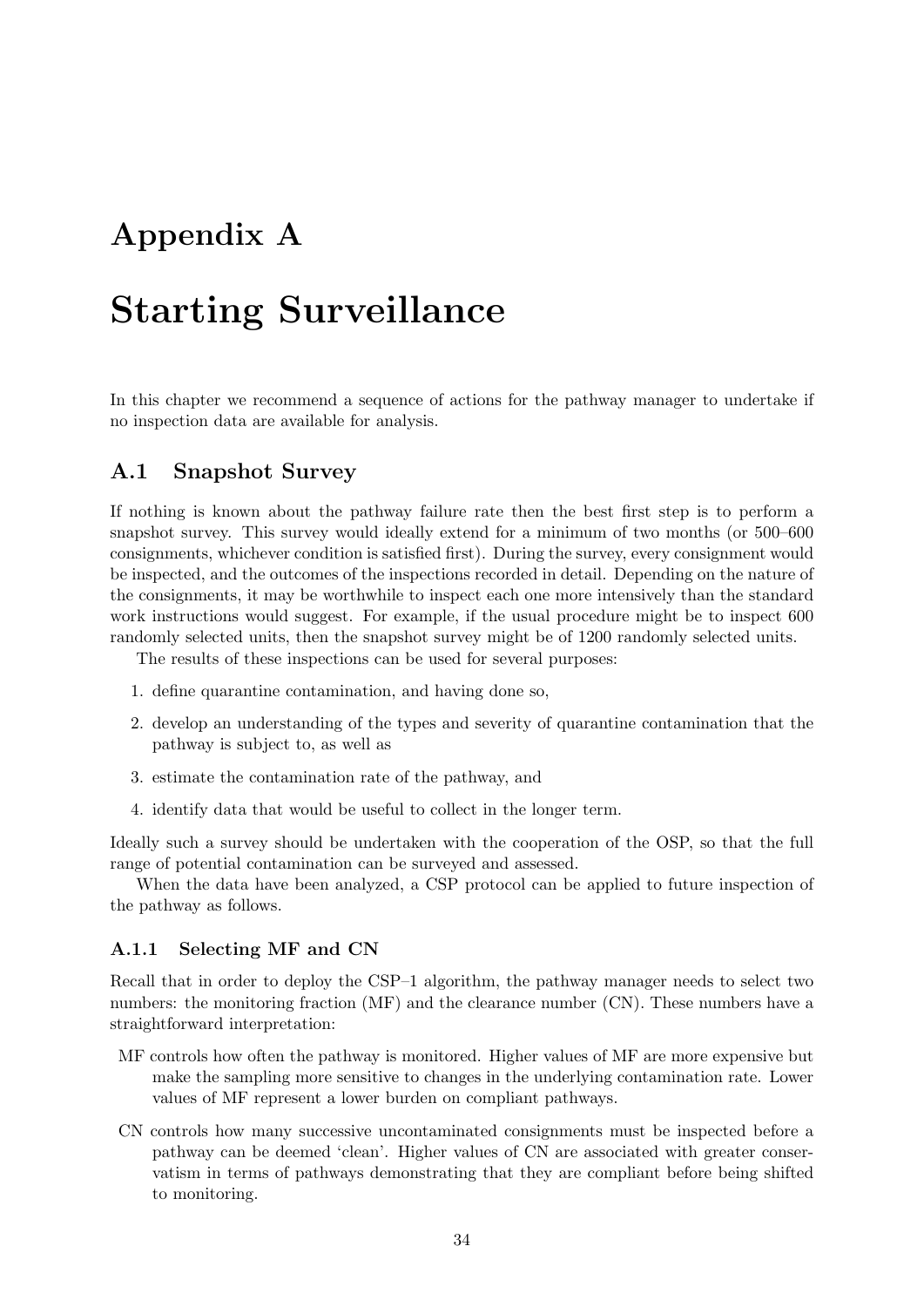Some useful statistics can be computed if MF, CN, and the contamination rate are known, and other useful statistics can be computed using only MF and CN. These statistics can be used to project the likely performance of the use of a CSP recipe for selecting consignments to inspect. The statistics that are most commonly used to make decisions about the values used for CSP are the average outgoing quality (AOQ, needs MF, CN, and contamination rate), the average outgoing quality limit (AOQL, needs MF and CN only), and the average fraction inspection (AFI, needs all three numbers). AOQ is the average leakage, in DAFF Biosecurity terms, and AOQL is the highest value of AOQ for all possible contamination rates between 0% and 100%.

Various look-up tables are available to read the appropriate values. They can also be re-produced by the following formulas [\(Dodge,](#page-32-2) [1943\)](#page-32-2). Denote the true approach rate using  $p$ , the monitoring fraction by  $f$ , and the clearance number by  $i$ . Then

$$
AOQ = \frac{p \times (1 - f) \times (1 - p)^i}{f + (1 - f) \times (1 - p)^i}
$$
\n(A.1)

$$
\text{AFI} = \frac{f}{f + (1 - f) \times (1 - p)^i} \tag{A.2}
$$

AOQL is the maximum AOQ across all possible values of  $p$ , and is found numerically.

These equations can be programmed into any popular spreadsheet software, and the effects of trade-offs between different values of f and i can be determined upon the AOQ (using the estimate of p from the snapshot survey).

We provide computed values for CSP–1 purely as examples in Table [A.1,](#page-34-0) using the monitoring fraction and clearance numbers determined for CSP–3 during the simulation experiments (reported in Table [1.1\)](#page-7-0). To be clear: we include these values purely as examples, not for applications.

<span id="page-34-0"></span>Table A.1: Examples of AOQ and AFI for sampled pathways assuming CSP-1, using the parameters determined for CSP–3. Number is the average number of consignments per year. Fail is the percentage of consignments in which arthropod, pathogen, or contamination is detected. MF and CN present the recommended monitoring fraction and clearance number respectively using the  $CSP-3$  simulations, and PIC and Leak provide the simulated post-intervention compliance rate and expected annual leakage rate respectively.  $AOQ$  is the average outgoing quality for CSP-1, and AFI is the average fraction inspected.

| Pathway             | Number | Fail $(\%)$ | $(\% )$<br>МF | CN | PIC $(\%)$ | Leak $(\%)$ | AOQ $(\%)$ | AFI $(\%)$ |
|---------------------|--------|-------------|---------------|----|------------|-------------|------------|------------|
| Dried Apricots      | 368    | 0.44        | 10            | 10 | 99.87      | 0.13        | 0.39       | 10.40      |
| Coir Peat           | 73     | 0.56        | 10            | 10 | 99.95      | 0.05        | 0.51       | 10.52      |
| Hulled Sesame Seeds | 150    | 0.81        | 50            | 10 | 99.83      | 0.17        | 0.39       | 52.03      |
| Dried Dates         | 183    | $1.10\,$    | 10            | 10 | 99.70      | 0.30        | 0.98       | 11.04      |
| Green Coffee Beans  | 1131   | 2.33        | 50            | 10 | 99.00      | $1.00\,$    | $1.03\,$   | 55.88      |

These theoretical results show that about 10% of the pathway would be sampled for dried apricots, coir peat, and dried dates, and 50% for hulled sesame seeds and green coffee beans, which is in accord with the specified monitoring fraction. The average outgoing quality is below 1%, often substantially, in all cases except green coffee beans. We do not expect that the theoretical results will be identical to those from the simulations, because the algorithms are different (CSP–1 for the theory and CSP–3 for the simulations) and because the theoretical results impose assumptions on the nature of the process that the simulations do not, but the results should be close.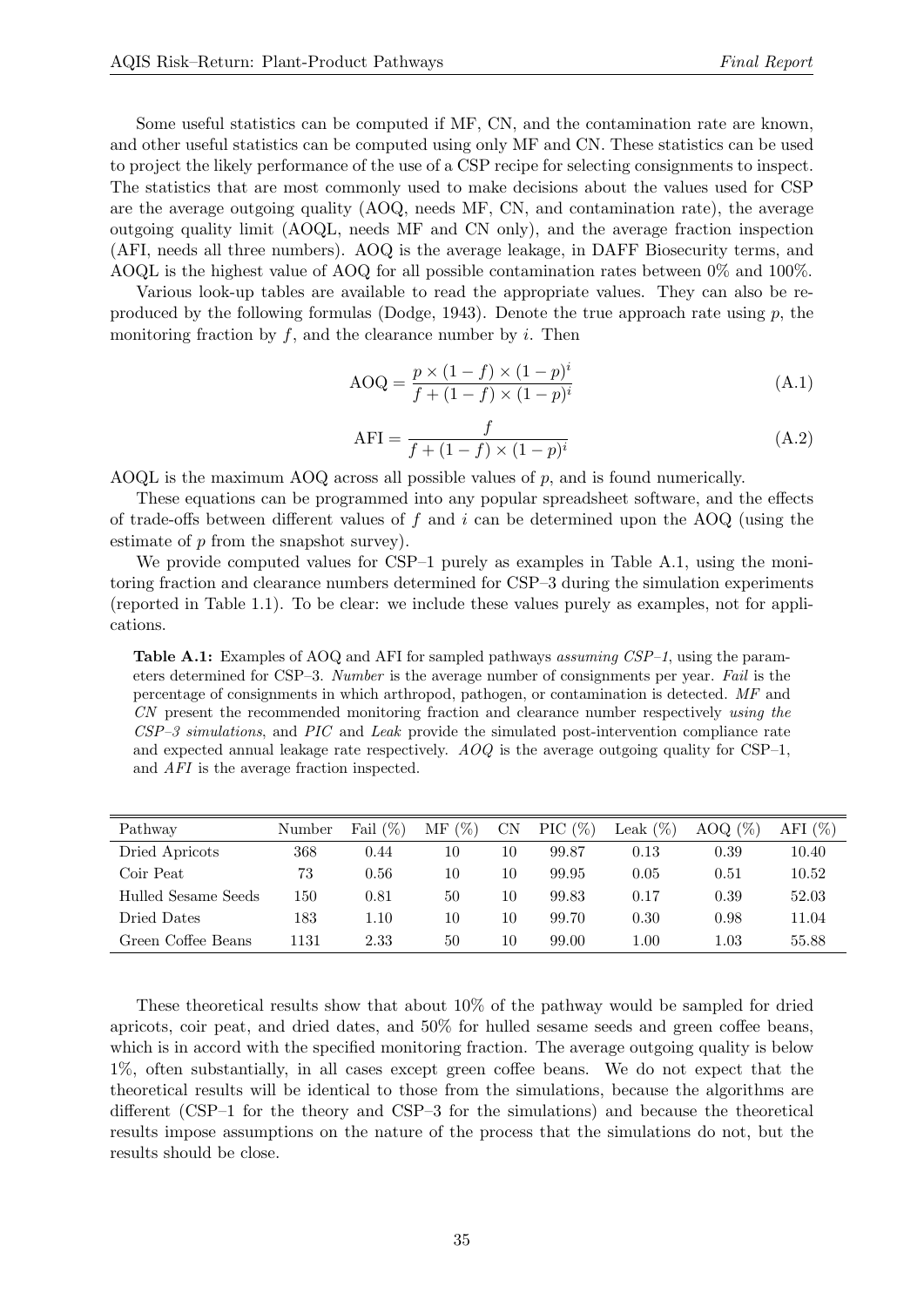## <span id="page-35-0"></span>A.2 CSP Without Data

If the pathway manager prefers to start a surveillance regime directly, then it is possible to start the CSP sampling algorithms from scratch. For a pathway for which nothing is known it seems sensible to start with the most conservative option: CSP–1. We advocate the use of AOQL, or a range-limited version (eg. constrain the range to be between 0% and 10% instead of 0% and 100%) to set the appropriate CN and MF. The trade-off between CN and MF can then be made based on operational considerations, as noted above.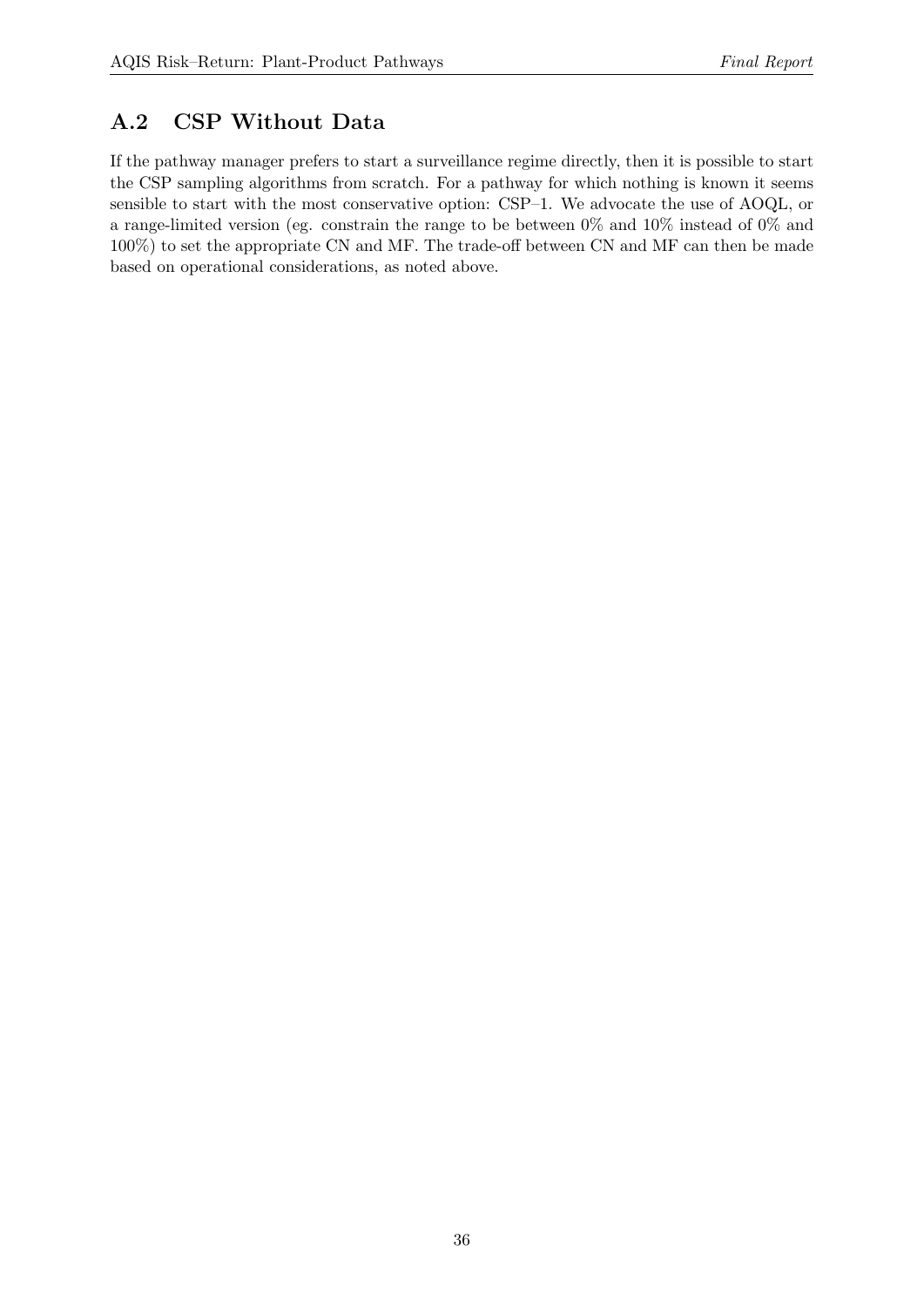## Appendix B

# Leakage Survey Sample Size

We want to estimate how many samples are needed to estimate the effectiveness to the desired level of accuracy. To do this we need a "ball park" figure for some of the parameters. We reproduce the approximate sample size formula from [Cannon](#page-32-0) [\(2003\)](#page-32-0). The needed sample size is approximated by

$$
n \approx \frac{z^2 \hat{E}^2 (1 - \hat{E})(1 - \hat{a})}{w^2 \times \hat{a}} \tag{B.1}
$$

where

- $n$  is the needed sample size,
- $z$  is the normal two-sided quantile (1.96 for 95% CI),
- $\bullet$  w is the desired width of confidence limits,
- $\hat{E}$  is a preliminary guess at the actual effectiveness, and
- $\hat{a}$  is an estimate of the approach rate.

For example, assume the following values: we wish for a confidence interval of  $\pm 0.1$  for effectiveness, we think that the effectiveness is about 0.8, and that the approach rate is 0.05. Then

$$
n \approx \frac{1.96^2 \times 0.8^2 \times (1 - 0.8) \times (1 - 0.05)}{0.1^2 \times 0.05} = 934.3
$$
 (B.2)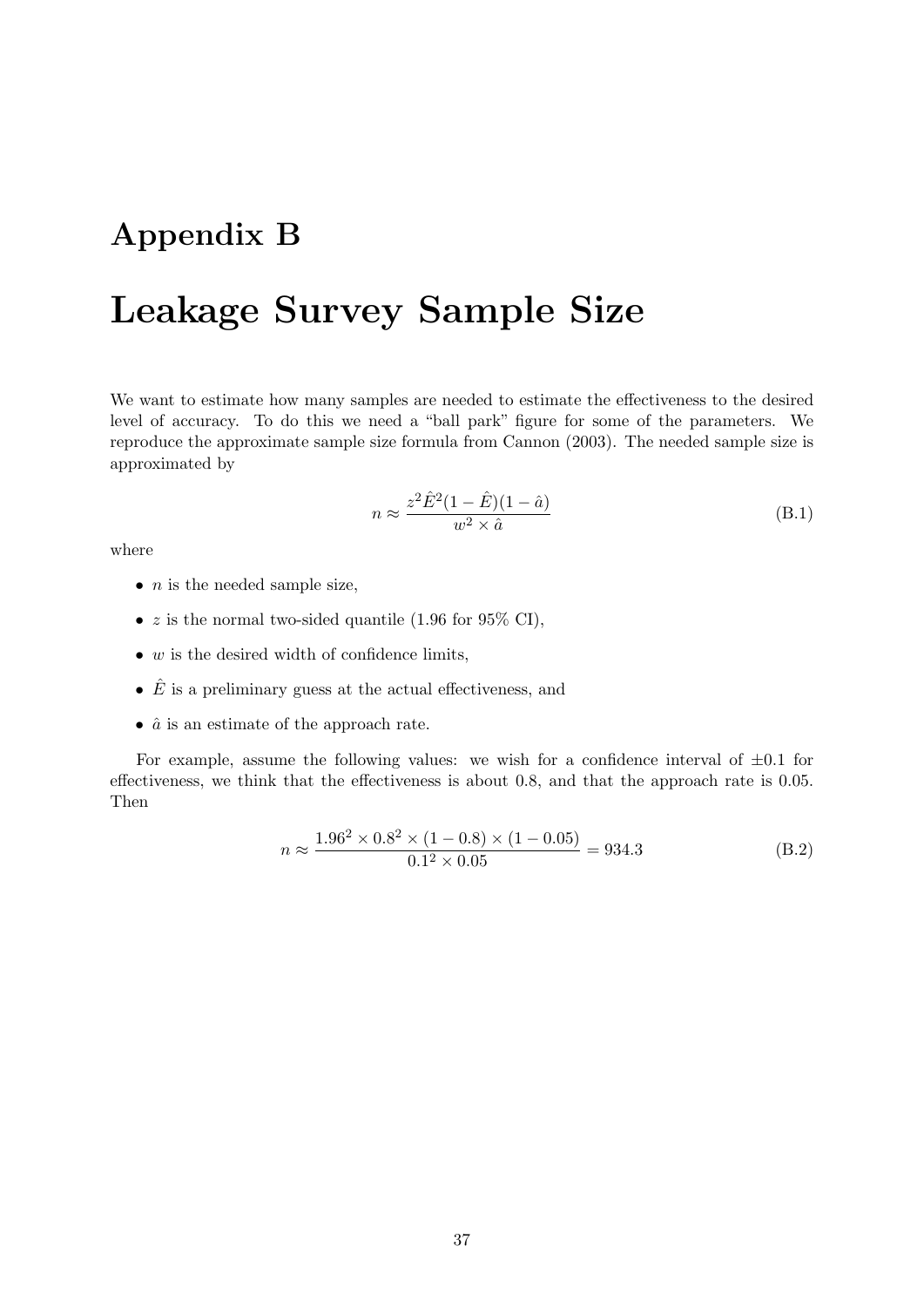## Appendix C

# Post-Intervention Compliance (PIC)

Here we provide a brief summary of how to compute the PIC performance indicator as used in this report. For more details and other variations, see [Robinson et al.](#page-32-1) [\(2011\)](#page-32-1).

The calculation is based on division of the items in the pathway into two strata: enhanced inspection and monitored. We estimate the number of missed consignments for each stratum and then sum them to obtain the overall count, which is used to compute the PIC.

We define, for each stratum,

 $v$  as the volume of the pathway (number of intervention units),

 $i$  as the number of units actually inspected.

b as the number of inspected units that contain biosecurity risk material (BRM) (not including those found by the leakage survey),

 $n$  as the number of units inspected in the leakage survey,

y as the number of units inspected in the leakage survey that are not compliant,

 $\hat{l}$  as the estimated leakage count of units that were inspected,

- $\hat{L}$  as the estimated pathway-level leakage count,
- $\hat{a}$  as the approach count, and
- e as the inspection effectiveness, defined as the proportion of non-conforming units detected among all those non-conforming units that are inspected.

<span id="page-37-0"></span>The post-intervention compliance (PIC) is calculated as

$$
PIC = \frac{v - \hat{L}}{v}
$$
 (C.1)

If a leakage survey had been done then we would estimate  $\hat{l} = i \times y/n$  and then estimate  $\hat{e} = b/(b + \hat{l})$ . In the absence of a leakage survey, we have assumed that inspection effectiveness e is known, and the same for each stratum. Given e, the inspection-level leakage  $\hat{l}$  is

$$
\hat{l} = \frac{b}{e} - b = b \times \left(\frac{1}{e} - 1\right)
$$
\n(C.2)

Then, the estimated approach count for each stratum (monitored:  $k = 1$ , enhanced inspection:  $k = 2$ ) is

$$
\hat{a}_k = \frac{b_k}{e} \times \frac{v_k}{i_k} \tag{C.3}
$$

where  $v_2 = i_2$  for the enhanced inspection stratum, and  $i_1 < v_1$  for the sampled stratum. Then

$$
\hat{L}_k = \hat{a}_k - b_k = b_k \times \left(\frac{v_k}{i_k \times e} - 1\right)
$$
\n(C.4)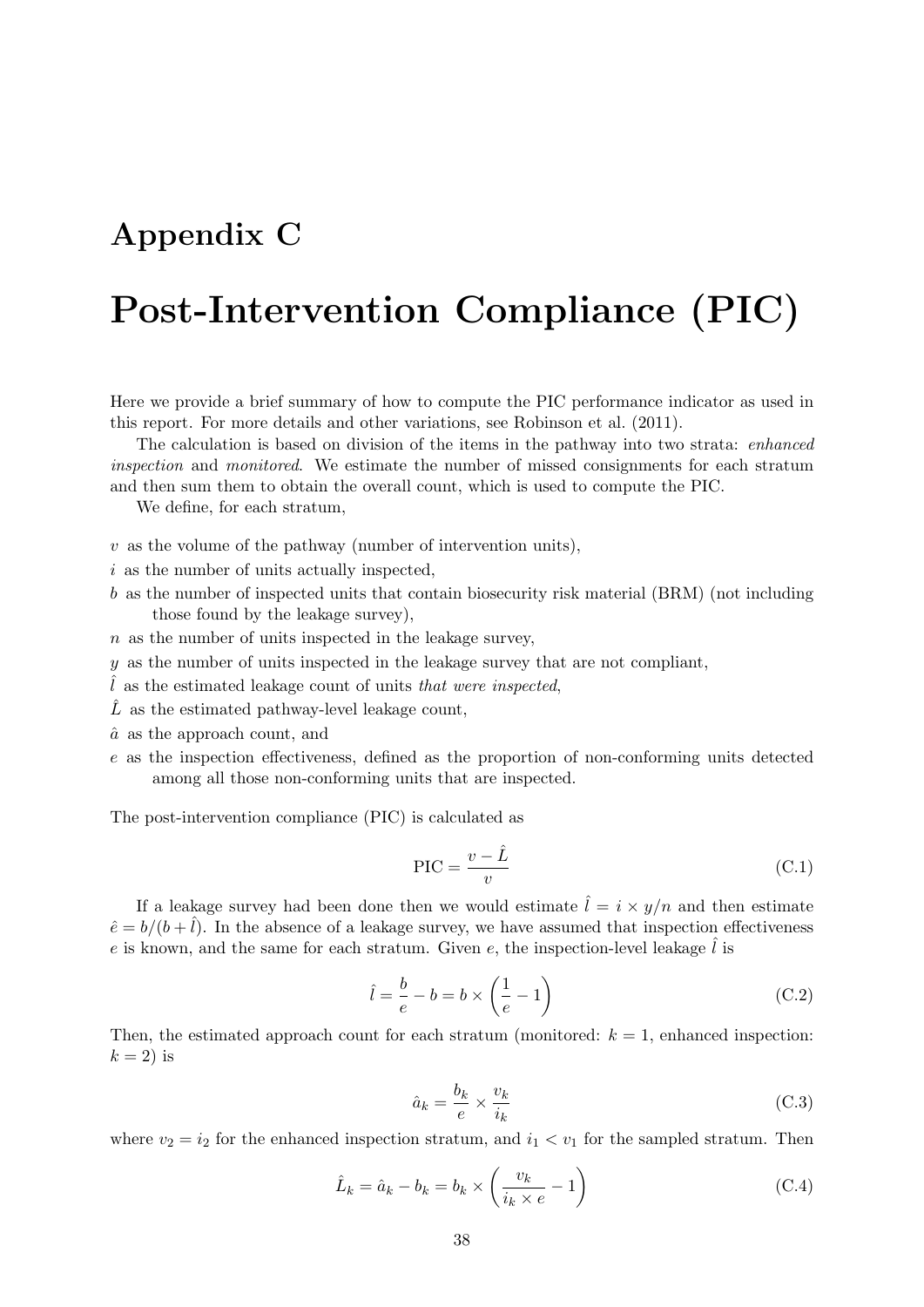$$
\hat{L} = \sum_{h} \hat{L}_k \tag{C.5}
$$

The final step is then to compute the quantity in equation [\(C.1\)](#page-37-0).

Note that for these simulation experiments, we assume that the effectiveness is 0.9, so  $\hat{l} =$  $0.11 \times b$ , and

$$
\hat{L}_k = b_k \times \left(\frac{v_k}{i_k \times 0.9} - 1\right) \tag{C.6}
$$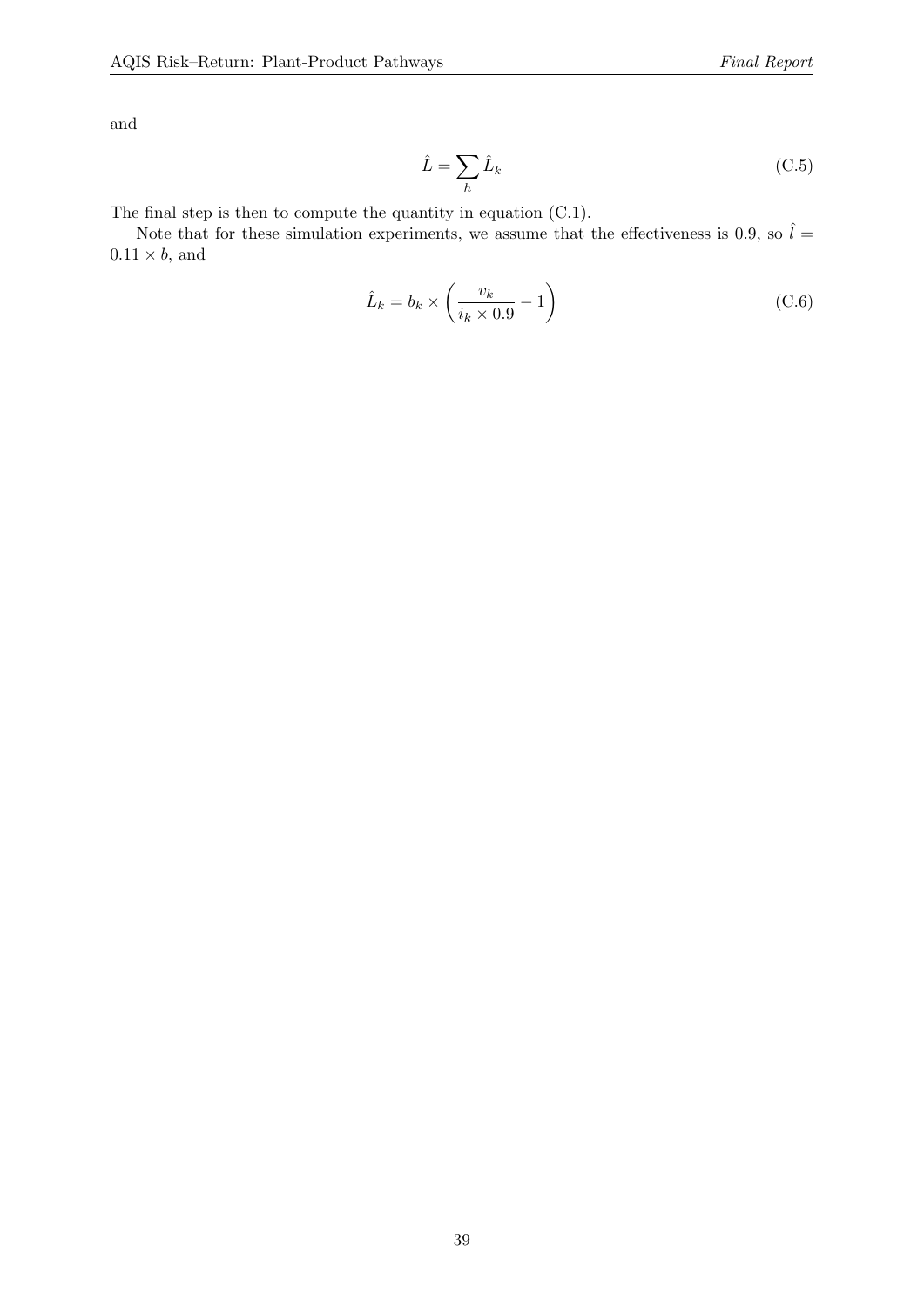## Appendix D

# Other Case Studies

### D.1 Baby Corn

For this analysis, 'baby corn' refers to immature, fresh Zea mays consignments imported for human consumption. The baby corn pathway has a relatively low failure rate. However, the pathway does not show evidence of being a good match for the supplier-specific sampling prescriptions that have been recommended for other imported-plant product pathways. The reason is that the pathway is dominated by one country and a small number of suppliers, all of whom have evidence of recent quarantine contamination. Therefore, there is no evidence that targeting the sub-pathways will provide better pathway compliance than random sampling. We speculate that using supplier-specific targeting may result in behavioural changes that improve the pathway compliance, and coupled with the already low failure rate, this speculation may provide enough motivation to test supplier targeting for this pathway.

#### D.1.1 Import Conditions

Baby corn is considered a quarantine risk to Australia because fresh produce and/or the cartons that they are packaged in may contain plant material other than the permitted commodity, and other contaminants such as straw packaging, soil, insects, arthropod eggs, disease symptoms or seeds. These contaminants also have the potential to harbour microorganisms or fungi, which could have a significant impact if introduced into Australia.

Fresh baby corn is only permitted entry into Australia if accompanied by a valid import permit, granted under the condition that all consignments are immature corn only. A phytosanitary certificate is also required for all consignments.

Prior to entry into Australia, all consignments must pass an AQIS quarantine inspection to verify that the baby corn is free from live insects and other quarantine risk material (QRM). A sample of 600 individual cobs is selected from a random number of punnets within each consignment and individually inspected for the presence of insects, pests, disease, soil, and other contamination such as weed seeds and plant trash. 60 fruit from the sample is examined further under higher magnification.

#### D.1.2 Pathway Summary

A flowchart of the pathway is presented in Figure [D.1.](#page-40-0)

#### D.1.3 Analysis

The full dataset comprises 1990 consignments with record creation dates ranging from October 2005 to December 2010, and comprises entries from 6 countries and 57 suppliers.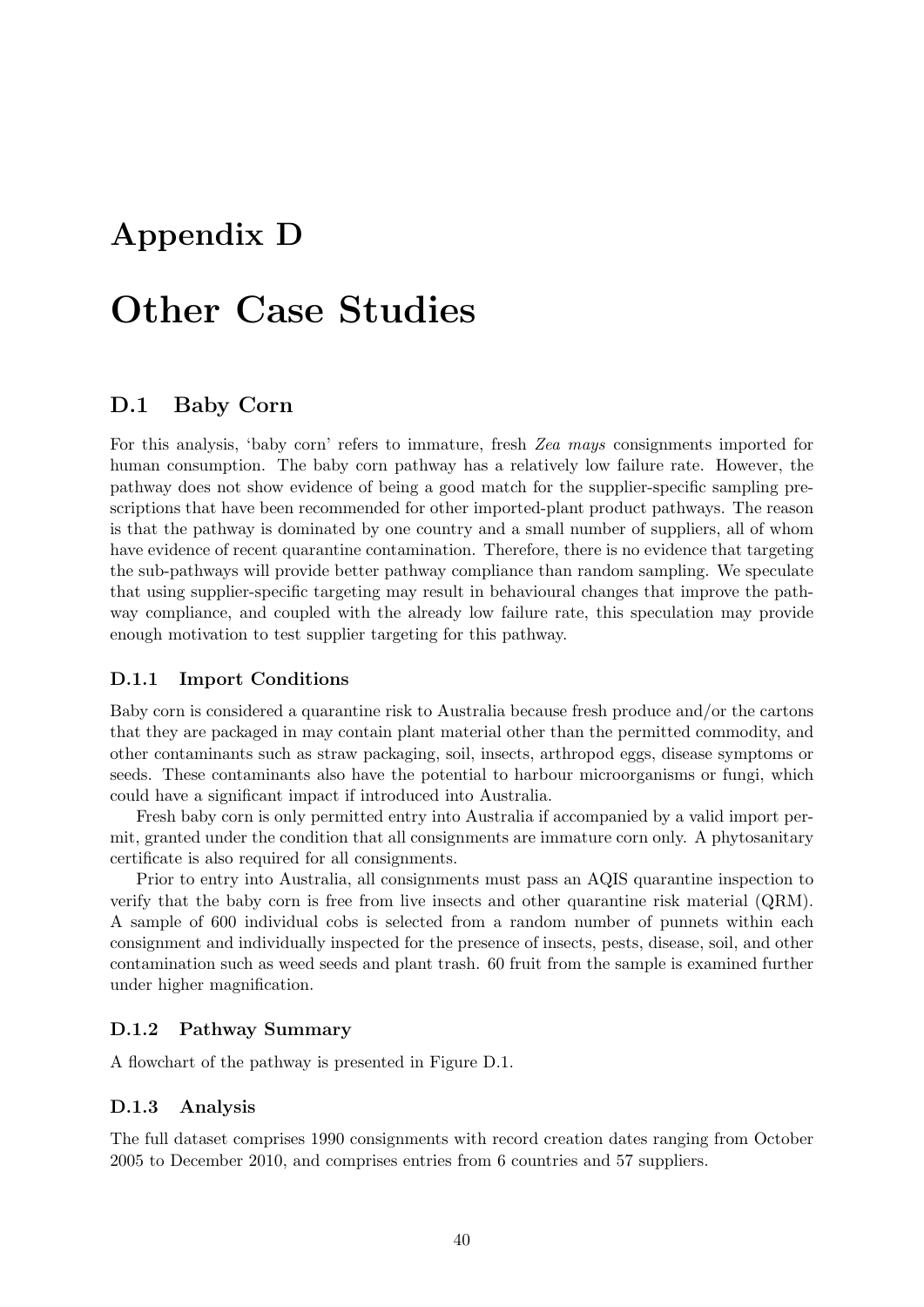<span id="page-40-0"></span>

Figure D.1: Baby corn consignments flow chart with statistics for July 2008–December 2010. A quarantine failure was recorded for consignments with a detection of quarantine concern, such as insect, pathogen, or contamination. QEs refers to the number of quarantine entries, which may differ from the number of consignments.

A smoothed plot of the quarantine failure rate against time is presented in Figure [D.2.](#page-40-1) The figure shows a failure rate increasing from about 0.5% to over 2%. The failure rate for the entire period was 1.21%, and for the analysis period (everything after June 2008) was 1.53%.

<span id="page-40-1"></span>

**Figure D.2:** Quarantine failure rates  $(\%)$  for baby corn smoothed by date, with a 95% confidence interval (shaded region) added (see the caption of Figure [6.2](#page-23-0) on page [24](#page-23-0) for an explanation of the interval). The width of the shaded region indicates the uncertainty of the line, which becomes narrower as the number of inspected consignments increases.

Annual inspection statistics are provided in Table [D.1.](#page-41-0) A pathway failure was recorded for consignments with a negative inspection record due to document or non-commodity specific failures with the consignment, such as packaging. The count of consignments is decreasing gradually across the time period.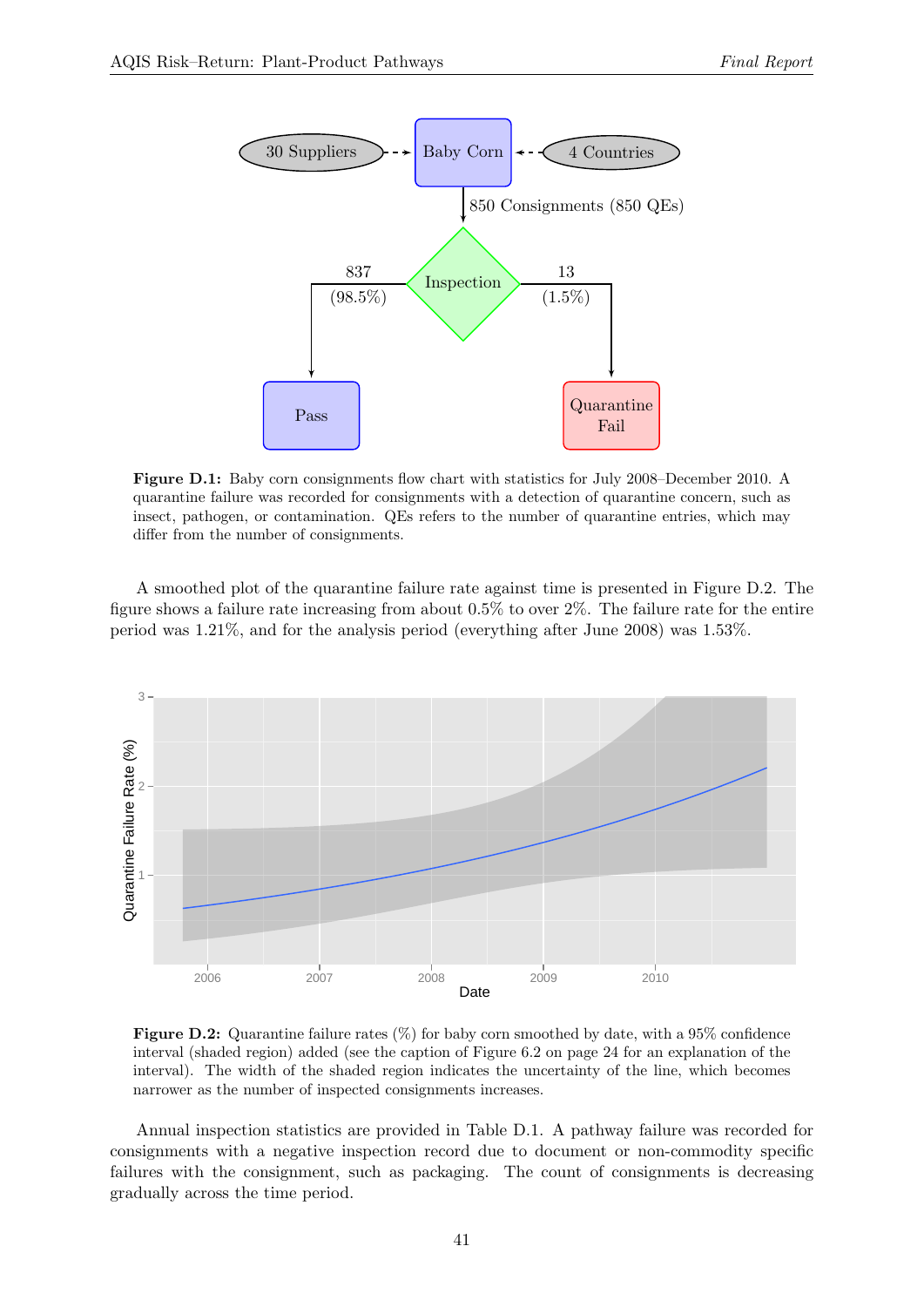<span id="page-41-0"></span>Table D.1: Pattern of inspections, pathway failures, and quarantine failure counts for baby corn by year. Count is the number of consignments imported during the study period,  $PF\%$  is the percentage of consignments that fail for any contamination or non-commodity failure, QF % is the percentage of consignments with contamination of quarantine interest, and Tonnage is the total tons of product imported during the study period.

| Year | Count | $PF\%$ | %<br>QF | Tonnage |
|------|-------|--------|---------|---------|
| 2005 | 100   | 2.0    | 2.0     | 66      |
| 2006 | 485   | 2.1    | 0.4     | 363     |
| 2007 | 403   | 1.7    | 1.2     | 316     |
| 2008 | 314   | 2.2    | 0.6     | 303     |
| 2009 | 343   | 4.1    | 1.7     | 226     |
| 2010 | 345   | 2.9    | $2.0\,$ | 271     |

<span id="page-41-1"></span>Table D.2: Frequency of quarantine failure counts using recent data for baby corn by country and supplier. The data cover all inspections between July 1 2008 and 31 December 2010.

| Failures         | Countries        | Suppliers        |
|------------------|------------------|------------------|
| $\boldsymbol{0}$ | 3                | 26               |
| $\mathbf{1}$     | $\overline{0}$   | $\overline{0}$   |
| $\overline{2}$   | $\overline{0}$   | $\overline{2}$   |
| 3                | $\overline{0}$   | $\overline{0}$   |
| $\overline{4}$   | $\overline{0}$   | $\mathbf{1}$     |
| $\overline{5}$   | $\overline{0}$   | $\mathbf{1}$     |
| 6                | $\overline{0}$   | $\boldsymbol{0}$ |
| $\overline{7}$   | $\overline{0}$   | $\overline{0}$   |
| 8                | $\boldsymbol{0}$ | $\boldsymbol{0}$ |
| 9                | $\overline{0}$   | $\overline{0}$   |
| 10               | $\boldsymbol{0}$ | $\overline{0}$   |
| 11               | $\overline{0}$   | $\boldsymbol{0}$ |
| 12               | $\overline{0}$   | $\overline{0}$   |
| 13               | $\mathbf 1$      | $\overline{0}$   |
|                  |                  |                  |

The pattern of quarantine failure counts by country and supplier is presented in Table [D.2.](#page-41-1) The statistics in Table [D.3](#page-42-0) summarize the inspection data for all countries and Table [D.4](#page-42-1) summarizes the inspection data for the suppliers with at least twenty consignments. These tables show that all the major suppliers have recently supplied contaminated consignments.

Finally, we examined graphical summaries of both the failure rate against consignment size, and at the supplier level, the consignment count and the average quarantine failure rate. Neither summary showed substantial patterns, and they are not included here.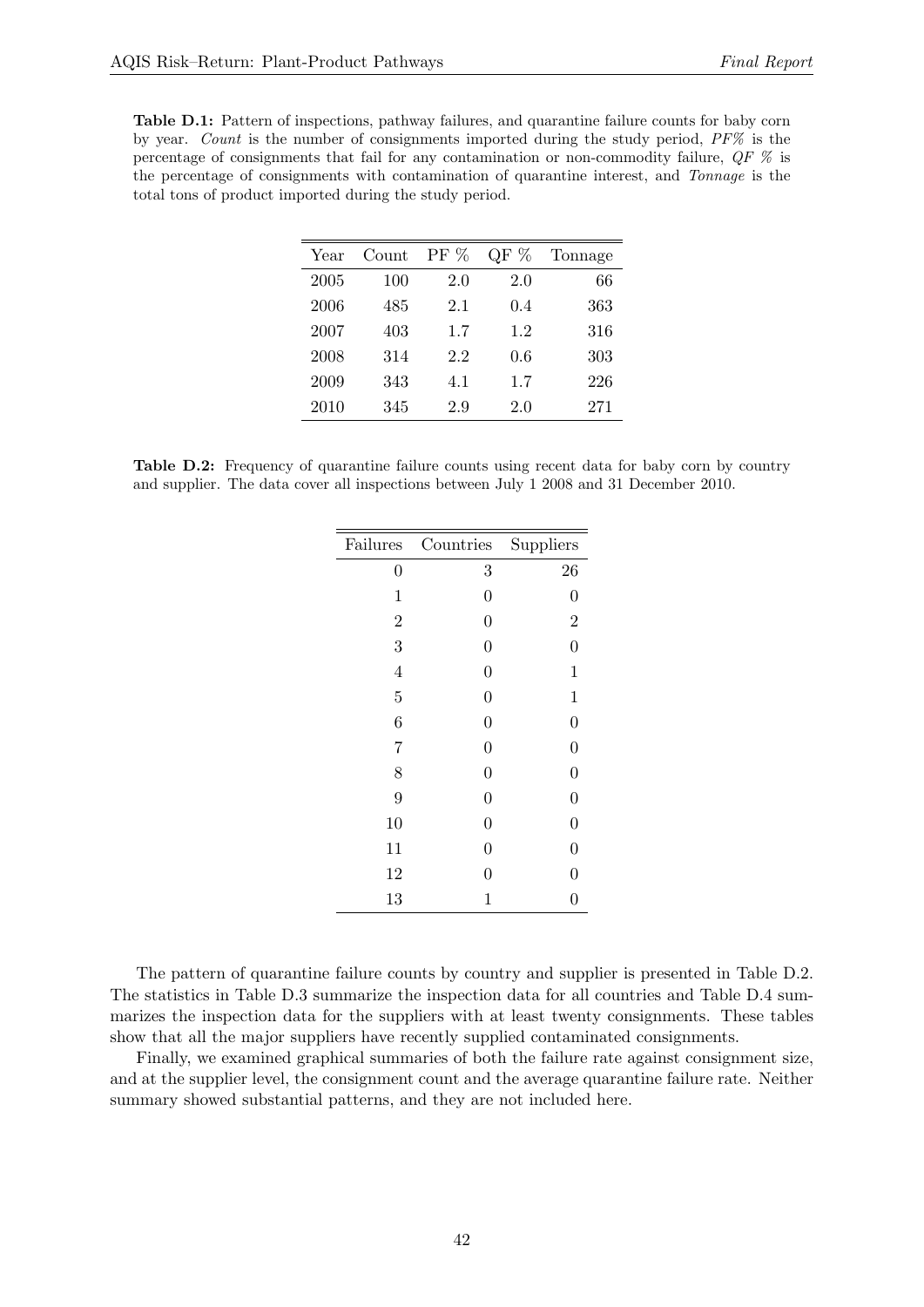<span id="page-42-0"></span>Table D.3: Summary statistics for baby corn by country. See caption of Table [D.1](#page-41-0) for explanation of column names.  $QF$  is the count of consignments with contamination of quarantine interest. The Suppliers column reports the number of suppliers that have exported from each country during the time period. The data cover all inspections between July 1 2008 and 31 December 2010.

|   |     |               |    |       |       | Country Count PF $\%$ QF QF $\%$ Tonnage Suppliers |
|---|-----|---------------|----|-------|-------|----------------------------------------------------|
| a | 841 | 3.0           | 13 | 1.5   | 634   | 25                                                 |
|   |     | $0.0^{\circ}$ |    | (0.0) | 24    |                                                    |
| С | З   | 0.0           |    | (0.0) | $<$ 1 |                                                    |
|   |     | (1.0)         |    | (0.0) |       |                                                    |

<span id="page-42-1"></span>Table D.4: Summary statistics for baby corn by supplier. See caption of Table [D.3](#page-42-0) for explanation of column names and scope. We include only those suppliers with at least 20 recent consignments. The Countries column reports the number of countries that each supplier has exported from during the time period.

| Supplier | Count PF $\%$ |     | QF       | $\mathrm{QF} \ \%$ | Tonnage | Countries |
|----------|---------------|-----|----------|--------------------|---------|-----------|
| a        | 228           | 3.9 | 5        | 2.2                | 151     |           |
| b        | 206           | 2.4 | 2        | 1.0                | 81      |           |
| c        | 107           | 3.7 | 2        | 1.9                | 58      |           |
| d        | 100           | 6.0 | 4        | 4.0                | 39      |           |
| e        | 92            | 0.0 | 0        | 0.0                | 88      |           |
|          | 21            | 4.8 | $\theta$ | 0.0                | 15      |           |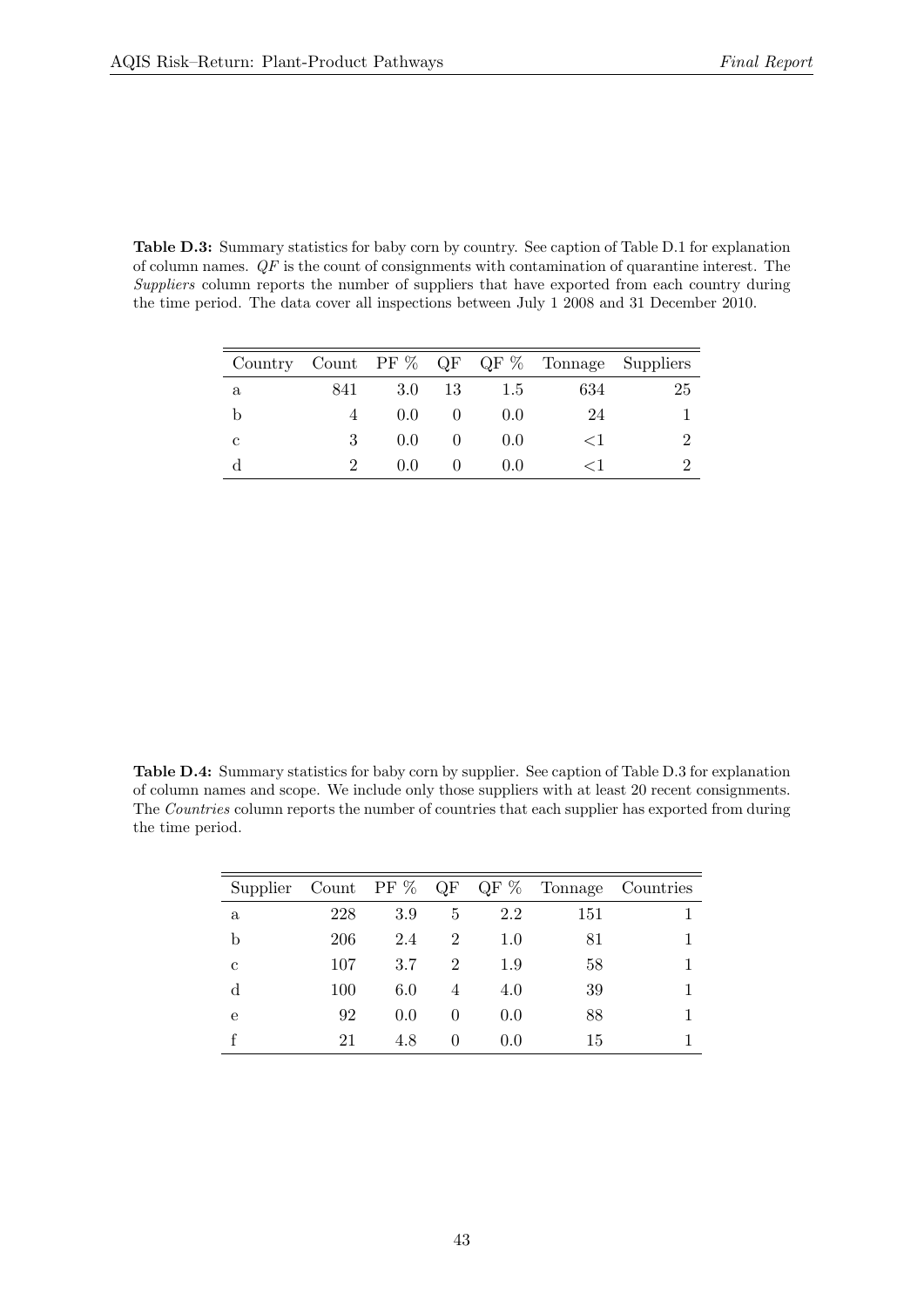## D.1.4 Simulation Results

The results are presented in Figures [D.3](#page-44-0) and [D.4.](#page-45-0) Figure [D.3](#page-44-0) provides the average simulated post-intervention compliance as a function of inspection strategy and total inspection count for a range of options. The x-axis is the amount of effort, and less is preferred. The  $y$ -axis is the PIC, and higher is preferred. The grey line shows the expected PIC (or leakage) for random monitoring, and may be used as a baseline to assess the improvement resulting from selecting a CSP strategy.

We note the following points, and emphasize that these points are relevant only to the simulated inspection of baby corn based on existing data.

- None of the three CSP regimes improve upon random sampling, in that the average PIC returns are all close to or below the grey line.
- The difference between the different CSP strategies is minimal. However, of the three CSP regimes, CSP–3 seems to provide the best conceptual match with the pathway manager's goals of targeting compliance with reduced inspection rewards, while not allowing unnecessary leakage, or over penalizing random spikes in non-compliance.
- The monitoring fraction has a clear effect on the compliance, but the effect of changing the clearance number seems minimal.
- Stratifying by supplier or country seems to lead to no improvement at all.

Figure [D.4](#page-45-0) provides leakage count profiles for all the simulations. It can be used as an alternative means for interpreting the above reasoning.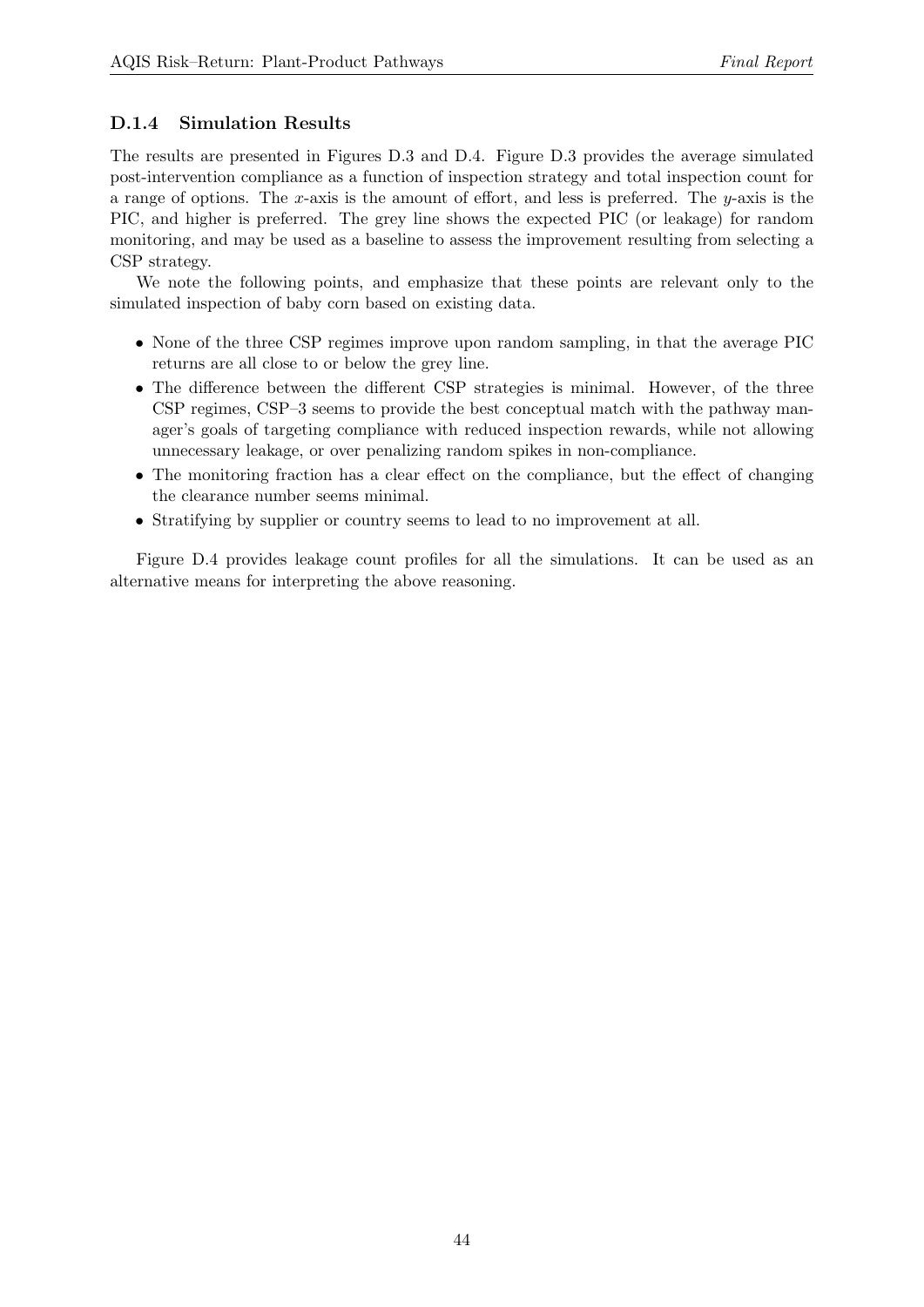<span id="page-44-0"></span>

Figure D.3: Simulated Post-Intervention Compliance (PIC) against inspection effort for baby corn inspection history. The inspection strategies are in columns, and the stratification options are in rows. Within each panel, the sampling fraction is delineated by symbol colour, and the clearance number is delineated by the symbol shape. Approximate 95% confidence intervals for the mean of the simulation results are delineated by the vertical line. The grey line represents the expected PIC that would result from random sampling.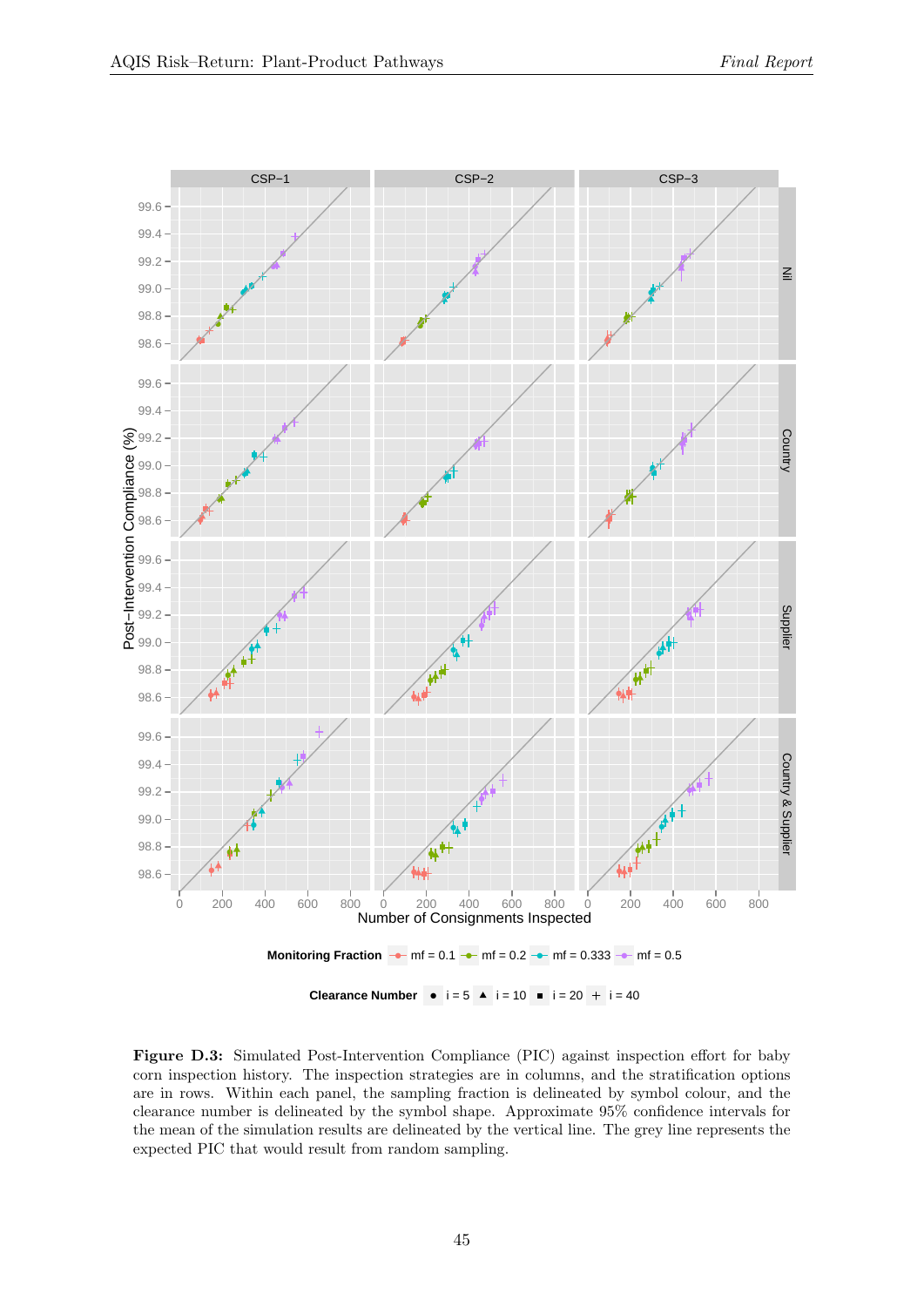<span id="page-45-0"></span>

Figure D.4: Simulated leakage count against inspection effort for baby corn inspection history. The inspection strategies are in columns, and the stratification options are in rows. Within each panel, the monitoring fraction is delineated by symbol colour, and the clearance number is delineated by the symbol shape. Approximate 95% confidence intervals for the mean of the simulation results are delineated by the vertical line. The grey line represents the expected leakage that would result from random sampling.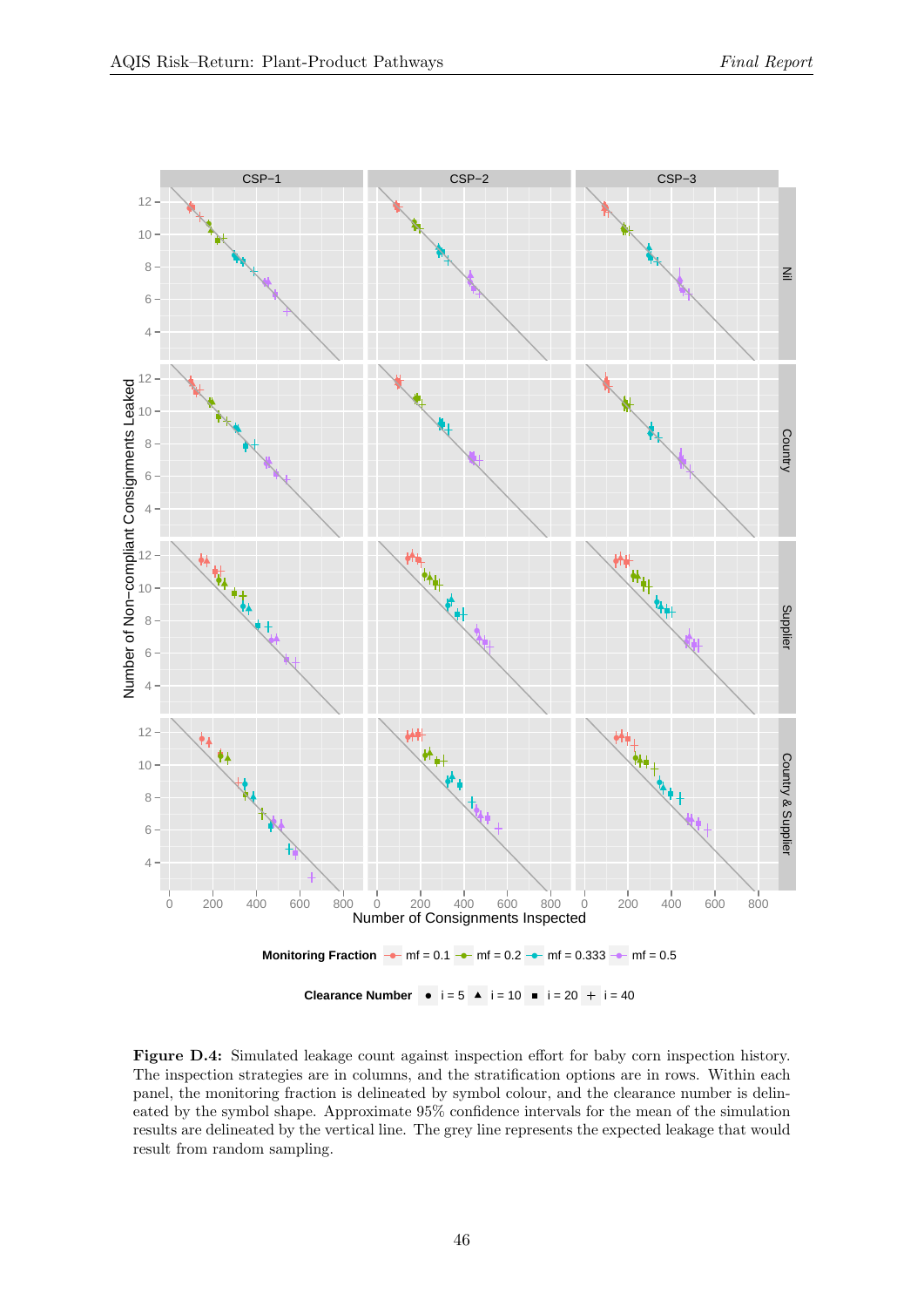## D.2 Blueberries exported from *Country A*

For this analysis, 'blueberries' refers to fresh Vaccinium corymbosum or Vaccinium angustifolium imported from Country A for human consumption. Based on the 5.5 years of inspection data, this pathway has a high historical failure rate compared with the other pathways in this project. Also, the failures were mainly among the high-volume suppliers. Based on the results herein, and depending on the inherent biological risk associated with the pathway, it may be defensible to retain 100% inspection in this pathway. The historical trend suggests that the failure rate is decreasing (see Figure [D.6](#page-47-0) and Table [D.5\)](#page-48-0). A reduced inspection regime is not advocated by this analysis, however the decreasing failure rate indicates that the pathway may be suitable for risk–return pathway management in the future.

#### D.2.1 Import Conditions

Blueberries are considered a quarantine risk to Australia because fresh produce consignments, and/or the cartons that they are packaged in, can contain unidentified plant material, prohibited seeds and other contaminants such as straw packaging, soil, pupae, or insect pests. These contaminants also have the potential to harbour microorganisms or fungi, which could have a significant impact if introduced into Australia.

Blueberries are only permitted entry into Australia if accompanied by a valid import permit, granted under the condition that all produce is imported for the single end use only (i.e. human consumption). A phytosanitary certificate is also required.

Prior to entry into Australia, all consignments must pass an AQIS quarantine inspection on arrival to verify that the blueberries are free from live insects and other quarantine risk material (QRM). A sample of 600 fruits (individual berries) is selected at random from the entire consignment and individually inspected under a low magnification (10X) hand lens for the presence of insects, pests, disease symptoms, soil, and other contamination, such as weed seeds and plant trash. 60 fruit from the sample is examined further under high magnification (30X).

A formal Import Risk Analysis (IRA) has not been completed for blueberry imports, as this is a long established trade, however, a risk determination has identified 'Blueberry Rust' (*Naohidemyces vaccinii* = *Pucciniastrum vaccinii*) as a disease that affects blueberries and is not present in a number of Australian states. An additional declaration is required on the phytosanitary certificate for consignments entering Western Australia, Victoria, and Tasmania, declaring freedom or treatment from Blueberry Rust.

#### D.2.2 Pathway Summary

A flowchart of the pathway is presented in Figure [D.5.](#page-47-1)

#### D.2.3 Analysis

This section provides a statistical overview of the data. The full dataset comprises 1516 consignments with record creation dates ranging from October 2005 to February 2011, and comprises entries from 1 country and 19 suppliers.

A smoothed plot of the quarantine failure rate against time is presented in Figure [D.6.](#page-47-0) As at 2011, it is approximately 2.8%. We note a jump in the rate of quarantine failures occurring around 2010. The failure rate for the entire period was 10.36%, and for the analysis period (everything after June 2008) was 5.36%.

Annual inspection statistics are provided in Table [D.5.](#page-48-0) The count of consignments increases annually across the time period, and the tonnage nearly doubles in 2010, and is on track to stay equally high in 2011.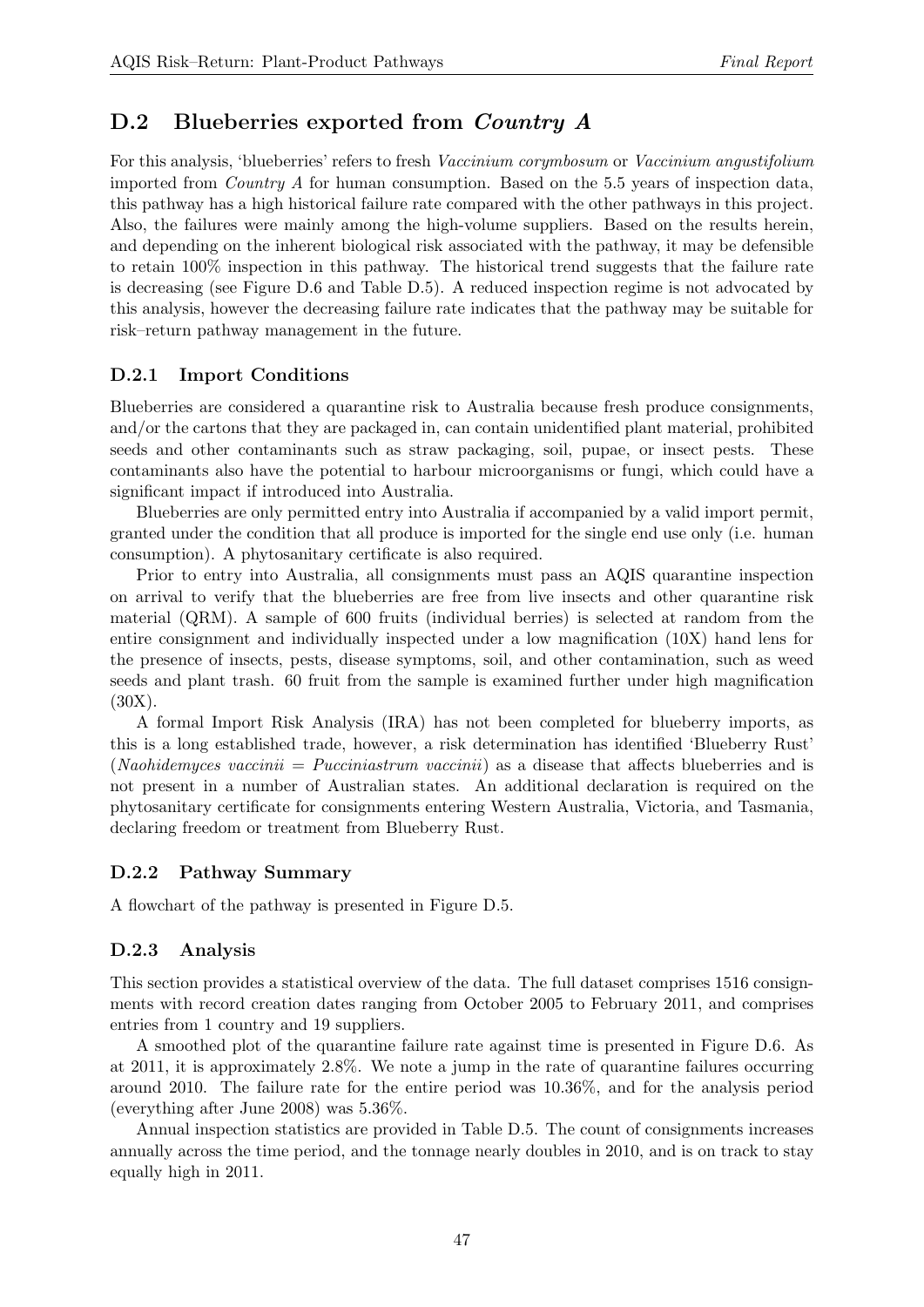<span id="page-47-1"></span>

Figure D.5: Blueberries consignments flow chart with statistics for July 2008–February 2011. A quarantine failure was recorded for consignments with a detection of quarantine concern, such as insect, pathogen, or contamination. QEs refers to the number of quarantine entries, which may differ from the number of consignments.

<span id="page-47-0"></span>

Figure D.6: Quarantine failure rates  $(\%)$  for blueberries, smoothed by date, with a 95% confidence interval (shaded region) added (see the caption of Figure [6.2](#page-23-0) on page [24](#page-23-0) for an explanation of the interval). The width of the shaded region indicates the uncertainty of the line, which becomes narrower as the number of inspected consignments increases.

The pattern of quarantine failure counts by supplier is presented in Table [D.6.](#page-48-1) The statistics in Table [D.7](#page-49-0) summarize the inspection data for the suppliers with at least ten consignments. These results show that all three of the top suppliers have a recent history of non-compliant consignments.

Finally, we examined graphical summaries of both the failure rate against consignment size, and at the supplier level, the consignment count and the average quarantine failure rate. Neither summary showed substantial patterns, and they are not included here.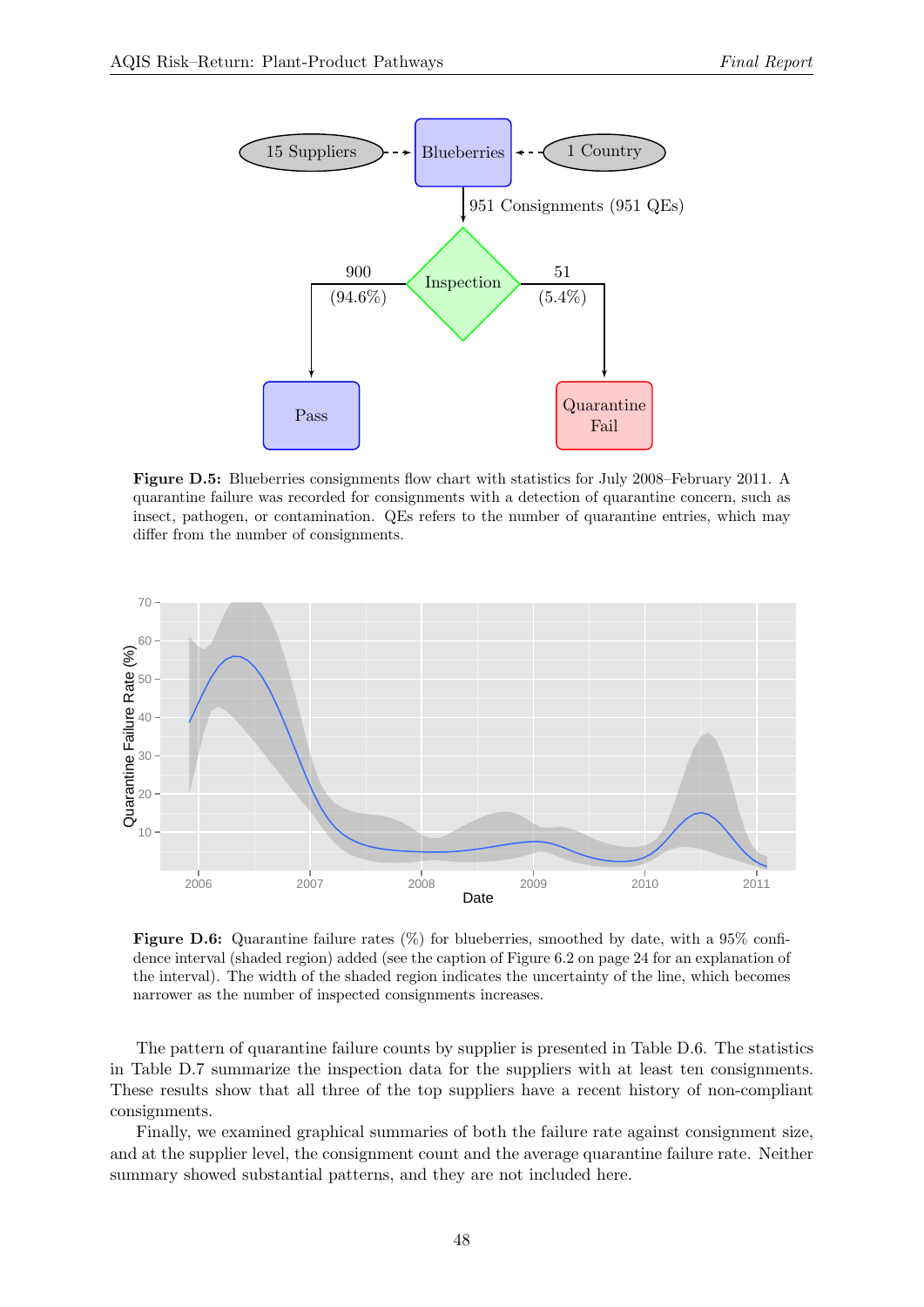<span id="page-48-0"></span>Table D.5: Pattern of inspections, pathway failures, and quarantine failure counts for blueberries by year. Count is the number of consignments imported during the study period, PF% is the percentage of consignments that fail for any contamination or non-commodity failure,  $QF\%$  is the percentage of consignments with contamination of quarantine interest, and Tonnage is the total tons of product imported during the study period.

| Year | Count | $PF\%$ | $\mathrm{QF} \ \%$ | Tonnage |
|------|-------|--------|--------------------|---------|
| 2005 | 18    | 33.3   | 27.8               | 22      |
| 2006 | 148   | 52.0   | 42.6               | 221     |
| 2007 | 197   | 16.2   | 14.7               | 250     |
| 2008 | 287   | 5.9    | 5.2                | 345     |
| 2009 | 310   | 8.1    | 7.1                | 378     |
| 2010 | 448   | 4.7    | 4.5                | 672     |
| 2011 | 108   | 2.8    | 2.8                | 162     |

<span id="page-48-1"></span>Table D.6: Frequency of quarantine failure counts using recent data for blueberries by supplier. The data cover all inspections between July 2008 and February 2011.

| Failures       | Suppliers |
|----------------|-----------|
| 0              | 9         |
| 1              | 1         |
| $\overline{2}$ | 1         |
| 3              | 1         |
| 11             | 1         |
| 16             | 1         |
| 18             | 1         |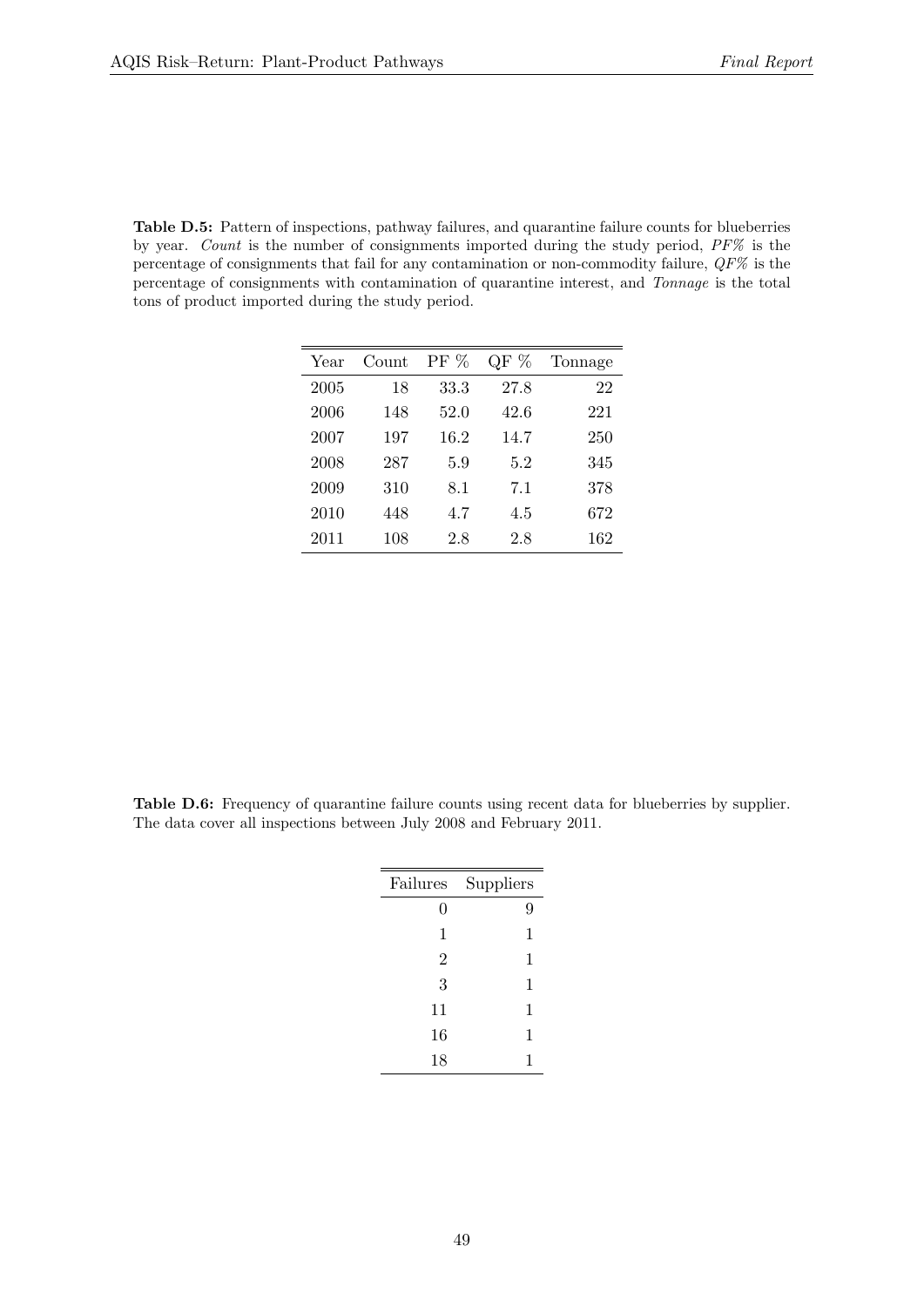<span id="page-49-0"></span>Table D.7: Summary statistics for blueberries by supplier. See caption of Table [D.5](#page-48-0) for explanation of column names.  $QF$  is the count of consignments with contamination of quarantine interest. We include only those suppliers with at least 10 recent consignments. The data cover all inspections between July 2008 and February 2011.

| Supplier     | Count | $PF\%$ | QF               | QF $\%$ | Tonnage |
|--------------|-------|--------|------------------|---------|---------|
| a            | 310   | 3.5    | 11               | 3.5     | 447     |
| $\mathbf b$  | 281   | 6.0    | 16               | 5.7     | 442     |
| $\mathbf c$  | 111   | 0.9    | 1                | 0.9     | 138     |
| $\mathbf d$  | 52    | 0.0    | $\overline{0}$   | 0.0     | 74      |
| e            | 48    | 0.0    | $\overline{0}$   | 0.0     | 76      |
| $\rm f$      | 47    | 46.8   | 18               | 38.3    | 31      |
| g            | 28    | 0.0    | $\overline{0}$   | 0.0     | 30      |
| $\bold{h}$   | 18    | 16.7   | 3                | 16.7    | 16      |
| $\mathbf{i}$ | 15    | 0.0    | $\overline{0}$   | 0.0     | 15      |
| j            | 13    | 0.0    | $\overline{0}$   | 0.0     | 9       |
| $\mathbf k$  | 10    | 0.0    | $\boldsymbol{0}$ | 0.0     | 12      |

#### D.2.4 Simulation Results

The results are presented in Figures [D.7](#page-50-0) and [D.8.](#page-51-0) Figure [D.7](#page-50-0) provides the average simulated post-intervention compliance (PIC) as a function of inspection strategy and total inspection count for a range of options. The x-axis is the amount of effort, and less is preferred. The  $y$ -axis is the PIC, and higher is preferred. The grey line shows the expected PIC (or leakage) for random monitoring, and may be used as a baseline to assess the improvement resulting from selecting a CSP strategy. We note the following points, and emphasize that these points are relevant only to the simulated inspection of blueberries based on existing data.

- The failure rate of the pathway is quite high.
- All three CSP regimes are more efficient than random sampling, in that the average PIC returns are all much higher than the grey line.
- The difference between the different CSP strategies is minimal.
- The stratification, monitoring fraction, and clearance number all have an effect on compliance, and the effects can interact with one another.
- Stratifying by supplier seems to give the best value for simplicity and efficiency.

Figure [D.8](#page-51-0) provides leakage count profiles for all the simulations. It can be used as an alternative means for interpreting the above reasoning.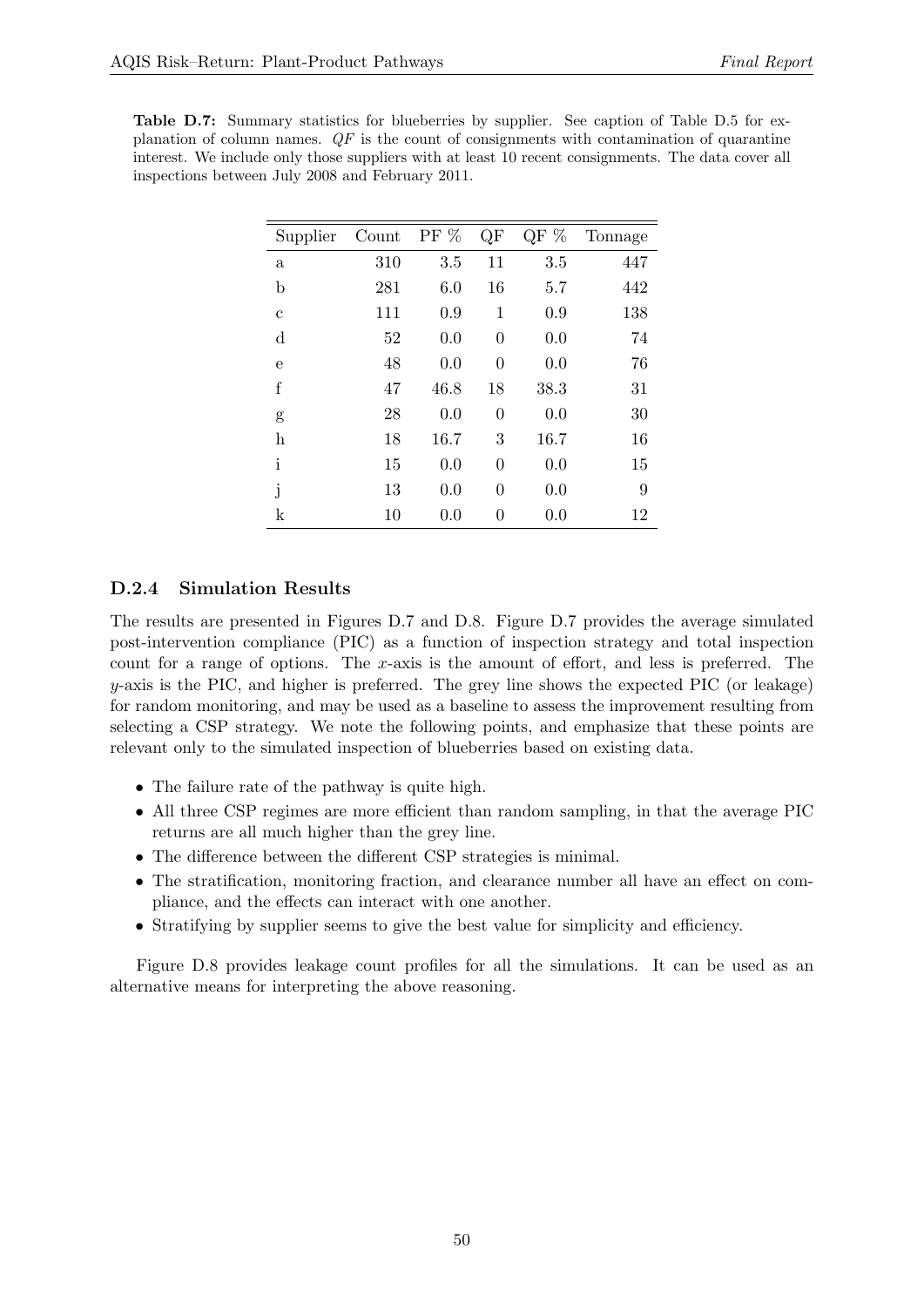<span id="page-50-0"></span>

Figure D.7: Simulated Post-Intervention Compliance (PIC) against inspection effort for blueberries inspection history. The inspection strategies are in columns, and the stratification options are in rows. Within each panel, the monitoring fraction is delineated by symbol colour, and the clearance number is delineated by the symbol shape. Approximate 95% confidence intervals for the mean of the simulation results are delineated by the vertical line. The grey line represents the expected PIC that would result from random sampling.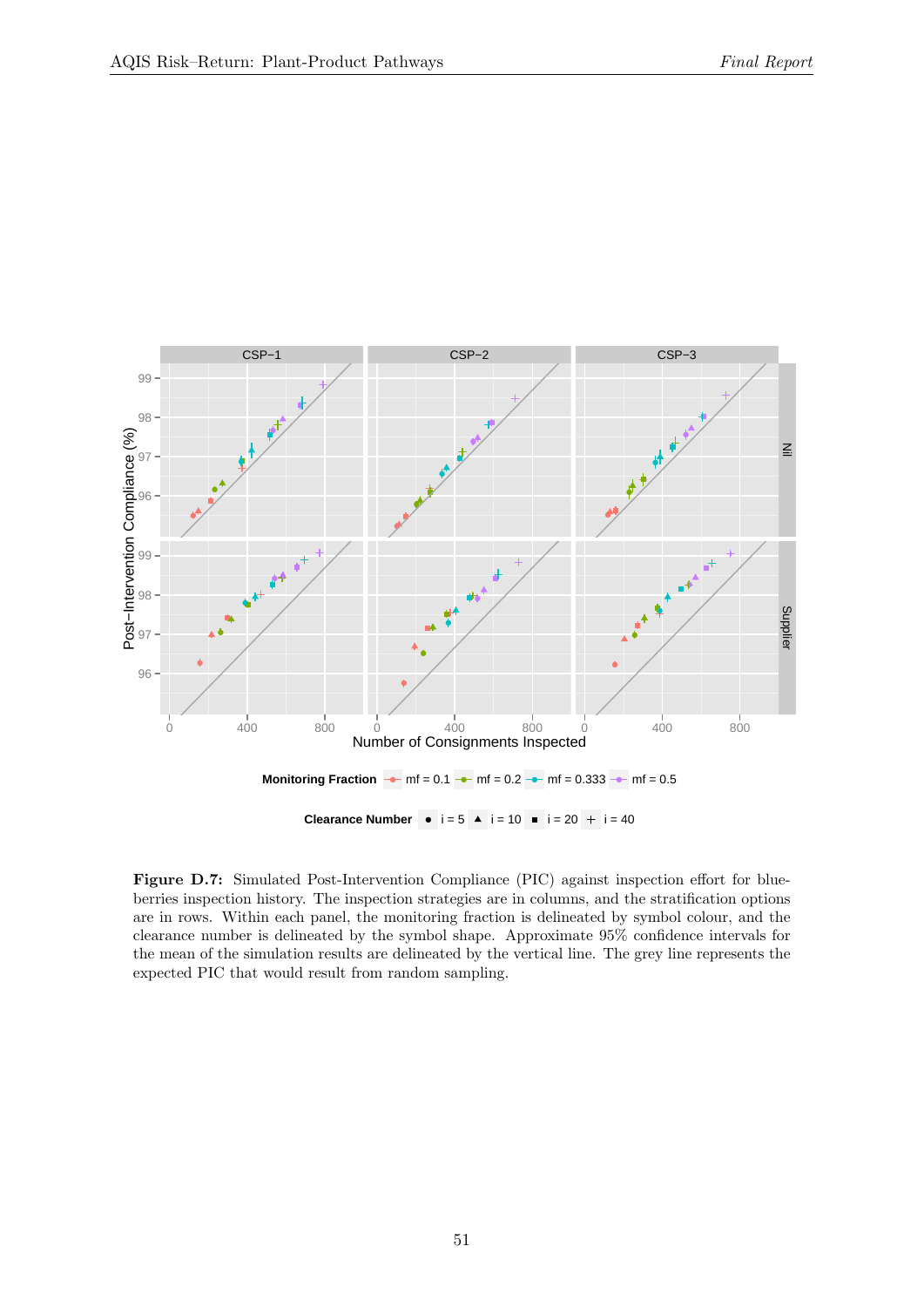<span id="page-51-0"></span>

Figure D.8: Simulated leakage count against inspection effort for blueberries inspection history. The inspection strategies are in columns, and the stratification options are in rows. Within each panel, the monitoring fraction is delineated by symbol colour, and the clearance number is delineated by the symbol shape. Approximate 95% confidence intervals for the mean of the simulation results are delineated by the vertical line. The grey line represents the expected leakage that would result from random sampling.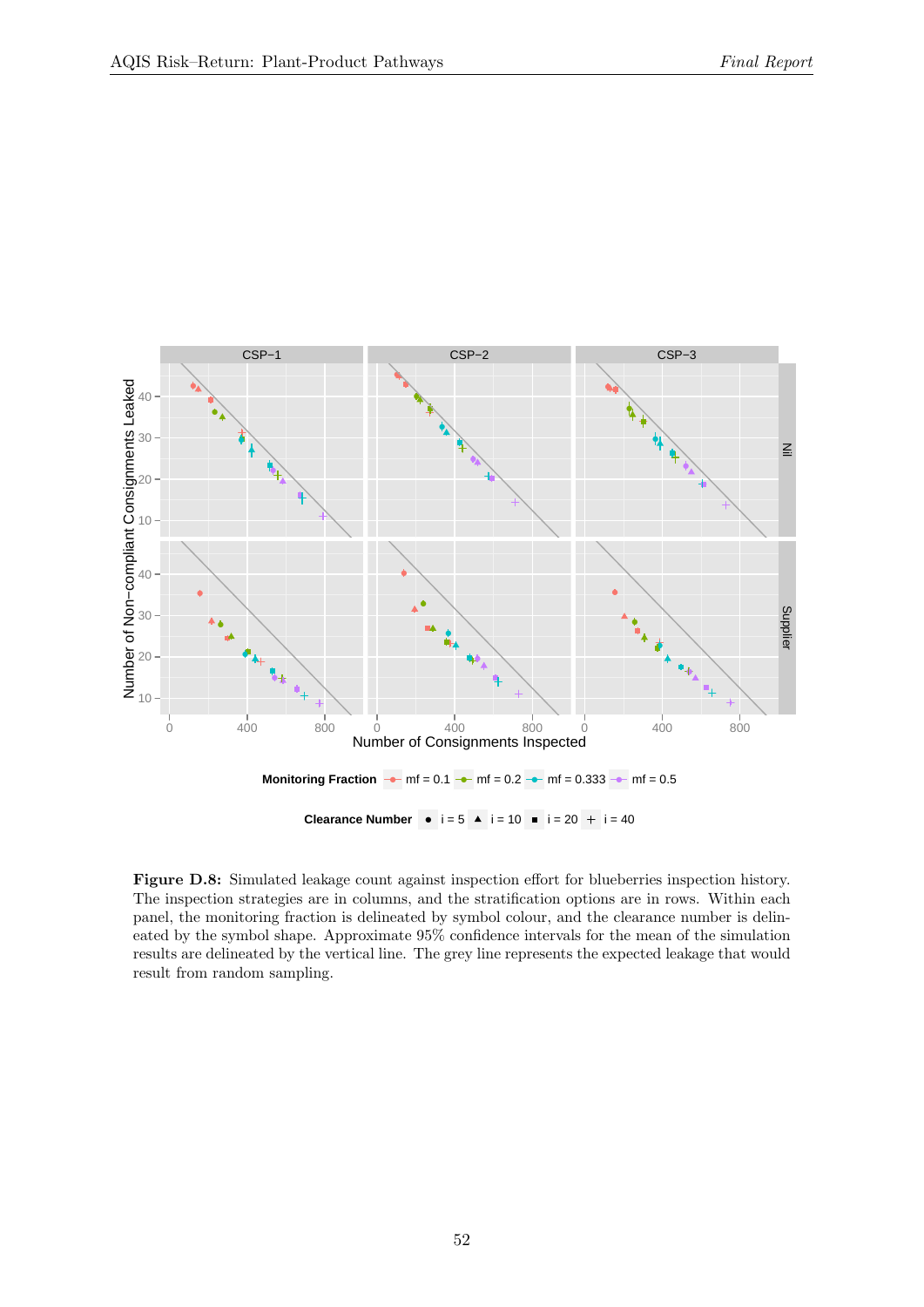## D.3 Coir Peat

For this analysis, 'coir peat' refers to bales, blocks, bricks or briquettes composed of Cocos nucifera (compressed or non-compressed coconut fibre), imported for agricultural or horticultural use as a fertilizer. The coir peat pathway is tentatively suitable for monitoring using CSP–3 sampling due to its low historical quarantine failure rate. The total number of consignments of the dataset used for the coir peat simulations was very small: 190 consignments. The results reported here should be interpreted with great caution, and leakage surveys implemented with reduced inspection regimes to validate the following pathway assumptions.

#### D.3.1 Import Conditions

Coir peat is considered a quarantine risk to Australia as it can contain soil contamination, animal faeces and/or prohibited plant material (e.g. prohibited weed seeds) which can introduce serious plant pathogens, weeds and avian/mammalian viruses.

Coir peat is only permitted entry into Australia if accompanied by a valid import permit. A phytosanitary certificate is required for all consignments, with additional declaration that 'Based on inspection of representative samples, the coir peat is clean, free from soil, contaminant plant material and other extraneous matter'. A certificate is also required from a Government inspection agency declaring 'No visible contamination with animal material', as well as a certificate of analysis from an AQIS approved overseas laboratory detailing Salmonella and E. coli microbiological analysis.

Prior to entry, all consignments must pass an AQIS quarantine inspection on arrival to verify that the peat is free from live insects, soil, prohibited seeds, weed seeds, animal material and other quarantine risk material (QRM). FCL consignments with correct documentation will be inspected via samples provided during a tailgate inspection. A minimum of 2 samples to a maximum of 5 samples is required for non compressed products, and a minimum of 10 samples to a maximum of 15 samples for compressed products must be removed from the first layer at the end of each container. Samples will be broken open by the Quarantine officer when carrying out the inspection.

If the consignment is not accompanied by an acceptable certificate of analysis the consignment will be sampled for testing. The importer or a representative is to provide samples to the Quarantine officer during a tailgate inspection. The Quarantine officer will draw random samples from these for testing. At least 5 samples of no less than 30 grams will be sent to the National Measurement Institute (NMI) for microbiological testing. If the test results do not meet AQIS standards the consignment may be directed for treatment, re-export or destruction at the importer's expense.

A formal risk assessment has not been undertaken for coir peat. Coir peat itself is not of a quarantine concern. However, stockpiling of coir peat in countries where it is produced, such as Sri Lanka, Philippines, India and Malaysia, can lead to surface contamination with soil, prohibited seeds, animal and bird faeces, plant material and other extraneous matter. Salmonella and E. coli levels are also required by the Environmental Protection Agency.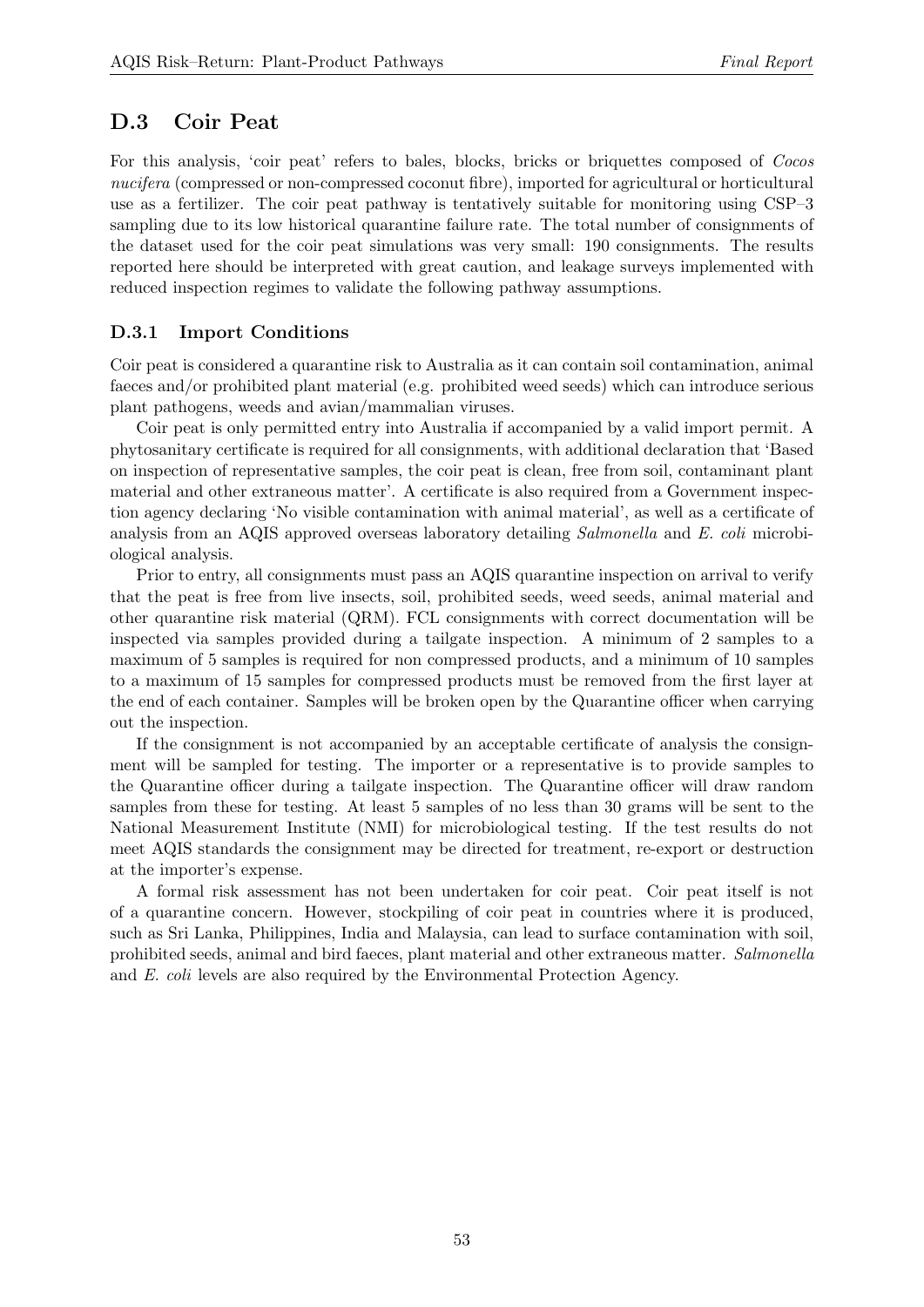#### D.3.2 Pathway Summary

<span id="page-53-0"></span>A flowchart of the pathway is presented in Figure [D.9.](#page-53-0)



Figure D.9: Coir peat consignments flow chart with statistics for July 2008–April 2011. A quarantine failure was recorded for consignments with a detection of quarantine concern, such as insect, pathogen, or contamination. QEs refers to the number of quarantine entries, which may differ from the number of consignments.

#### D.3.3 Analysis

This section provides a statistical overview of the data. The full dataset comprises 190 consignments with record creation dates ranging from October 2005 to April 2011, and comprises entries from 7 countries and 23 suppliers.

A smoothed plot of the quarantine failure rate against time is presented in Figure [D.10.](#page-54-0) The figure shows a failure rate hovering around 0.5%. The failure rate for the entire period was 0.53%, and for the analysis period (everything after June 2008) was 0.56%.

Annual inspection statistics are provided in Table [D.8.](#page-54-1) The count of consignments is increasing sharply across the time period, and is on track to stay equally high in 2011.

The pattern of quarantine failure counts by country and supplier is presented in Table [D.9.](#page-54-2) The statistics in Table [D.10](#page-55-0) summarize the inspection data for those countries with at least five consignments during the key time period and Table [D.11](#page-55-1) summarizes the inspection data for the suppliers with at least five consignments. The sole quarantine failure was from the major exporting country, but not from any of the major suppliers.

Finally, we examined graphical summaries of both the failure rate against consignment size, and at the supplier level, the consignment count and the average quarantine failure rate. Neither summary showed substantial patterns, and they are not included here.

#### D.3.4 Simulation Results

The results are presented in Figures [D.11](#page-56-0) and [D.12.](#page-57-0) Figure [D.11](#page-56-0) provides the average simulated post-intervention compliance as a function of inspection strategy and total inspection count for a range of options. The x-axis is the amount of effort, and less is preferred. The y-axis is the PIC, and higher is preferred. The grey line shows the expected PIC (or leakage) for random monitoring, and may be used as a baseline to assess the improvement resulting from selecting a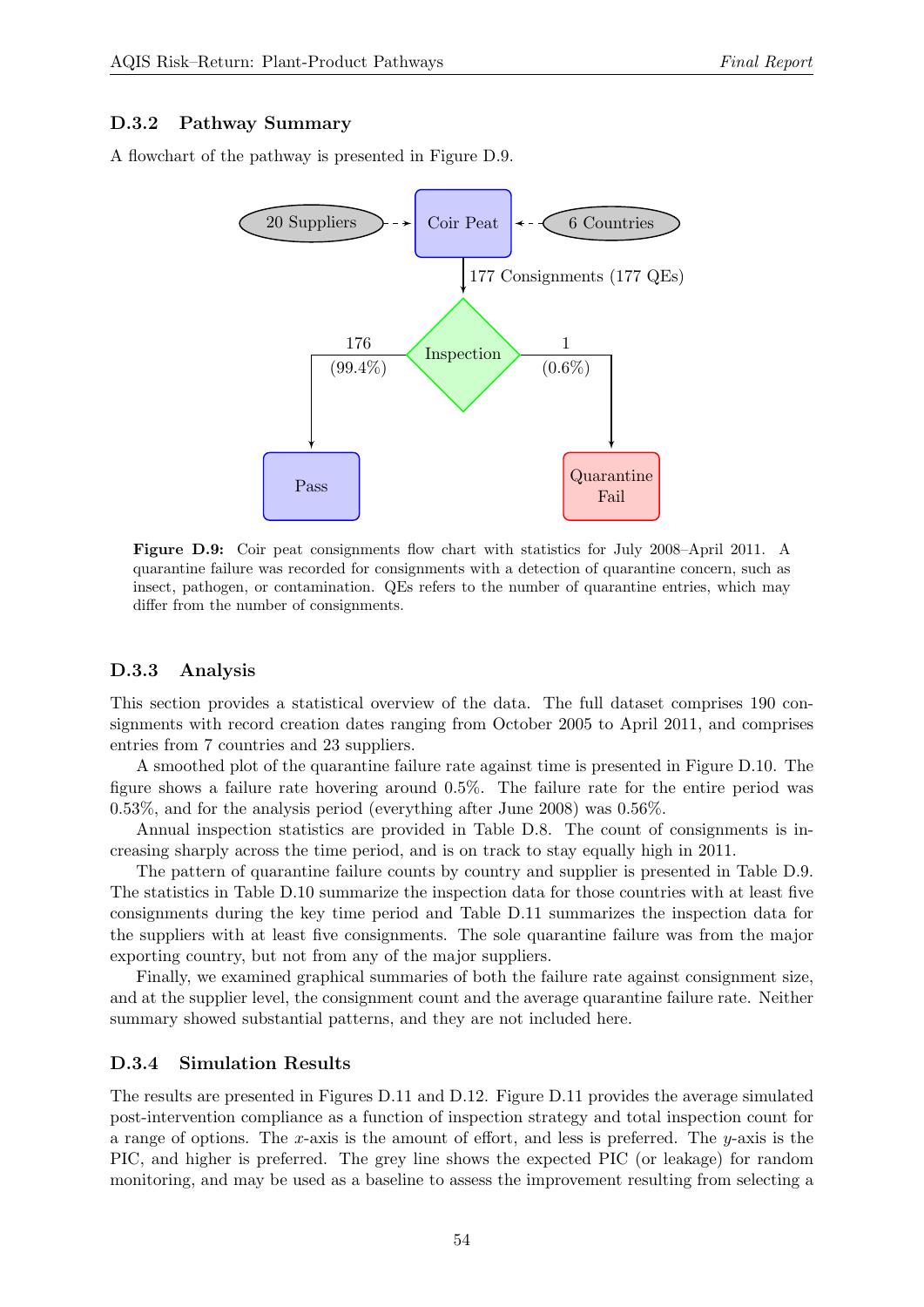<span id="page-54-0"></span>

Figure D.10: Quarantine failure rates for coir peat  $(\%)$  smoothed by date. The 95% confidence region covers the entire region of the graph.

<span id="page-54-1"></span>Table D.8: Pattern of inspections, pathway failures, and quarantine failure counts for coir peat by year. Count is the number of consignments imported during the study period,  $PF\%$  is the percentage of consignments that fail for any contamination or non-commodity failure, QF % is the percentage of consignments with contamination of quarantine interest, and Tonnage is the total tons of product imported during the study period.

| Year | Count | PF % | QF $%$ | Tonnage |
|------|-------|------|--------|---------|
| 2005 | 1     | 0.0  | 0.0    | $<$ 1   |
| 2006 | 3     | 0.0  | 0.0    | 26      |
| 2007 | 3     | 0.0  | 0.0    | 5       |
| 2008 | 11    | 0.0  | 0.0    | 106     |
| 2009 | 33    | 0.0  | 0.0    | 551     |
| 2010 | 111   | 0.9  | 0.9    | 2,232   |
| 2011 | 28    | 0.0  | 0.0    | 567     |

<span id="page-54-2"></span>Table D.9: Frequency of quarantine failure counts using recent data for coir peat data by country and supplier. The data cover all inspections between July 2008 and April 2011.

| Failures Countries Suppliers |  |
|------------------------------|--|
|                              |  |
|                              |  |

CSP strategy. We note the following points, and emphasize that these points are relevant only to the simulated inspection of coir peat based on existing data.

• The data are not satisfactory for this simulation exercise.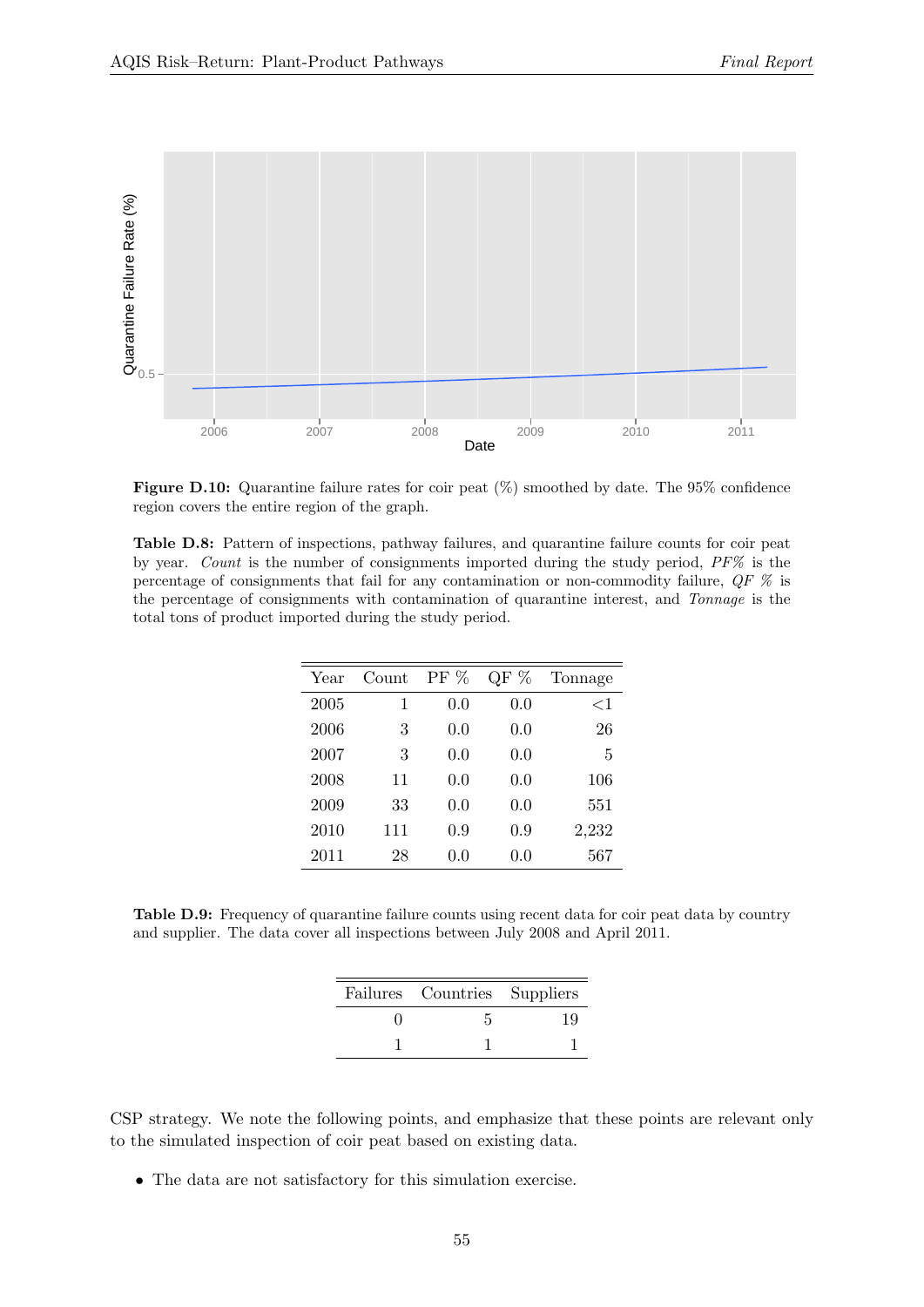<span id="page-55-0"></span>Table D.10: Summary statistics for coir peat by country. See caption of Table [D.8](#page-54-1) for explanation of column names.  $QF$  is the count of consignments with contamination of quarantine interest. The Suppliers column reports the number of suppliers that have exported from each country during the time period. The data cover all inspections between July 2008 and April 2011. We only include those countries with five or more consignments during the time period.

|   |     |               |       |       | Country Count PF $\%$ QF QF $\%$ Tonnage Suppliers |
|---|-----|---------------|-------|-------|----------------------------------------------------|
| a | 133 | $0.8^{\circ}$ | 0.8   | 2,639 |                                                    |
|   | 30  | 0.0           | (1.0) | 609   |                                                    |
| С |     | 0.0           | (1.0) | 139   |                                                    |

<span id="page-55-1"></span>Table D.11: Summary statistics for coir peat by supplier. See caption of Table [D.10](#page-55-0) for explanation of column names and scope. We include only those suppliers with at least 20 recent consignments. The Countries column reports the number of countries that each supplier has exported from during the time period.

|   |    |               |       |     | Supplier Count PF $\%$ QF QF $\%$ Tonnage Countries |
|---|----|---------------|-------|-----|-----------------------------------------------------|
| a | 47 | $0.0^{\circ}$ | (0.0) | 864 |                                                     |
| b | 36 | $0.0^{\circ}$ | (0.0) | 768 |                                                     |
| С | 34 | (0.0)         | (0.0) | 816 |                                                     |
|   | 23 | 4.3           | 4.3   | 528 |                                                     |

- All three CSP regimes can improve upon random sampling, in that the average PIC returns can be higher than the grey line, depending on the stratification.
- The difference between the different CSP strategies is minimal. However, of the three CSP regimes, CSP–3 seems to provide the best conceptual match with the pathway manager's goals of targeting compliance with reduced inspection rewards, while not allowing unnecessary leakage, or over penalizing random spikes in non-compliance.
- The stratification, monitoring fraction, and clearance number all have an effect on the leakage, and the effects can interact with one another.
- Stratifying by supplier seems to give the best value for simplicity and efficiency
- Given CSP–3 and stratification by supplier, the best strategy seems to be to set the monitoring fraction to 10% and the clearance number to 10, in order to achieve a PIC of 99.95%.

Figure [D.12](#page-57-0) provides leakage count profiles for all the simulations. It can be used as an alternative means for interpreting the above reasoning.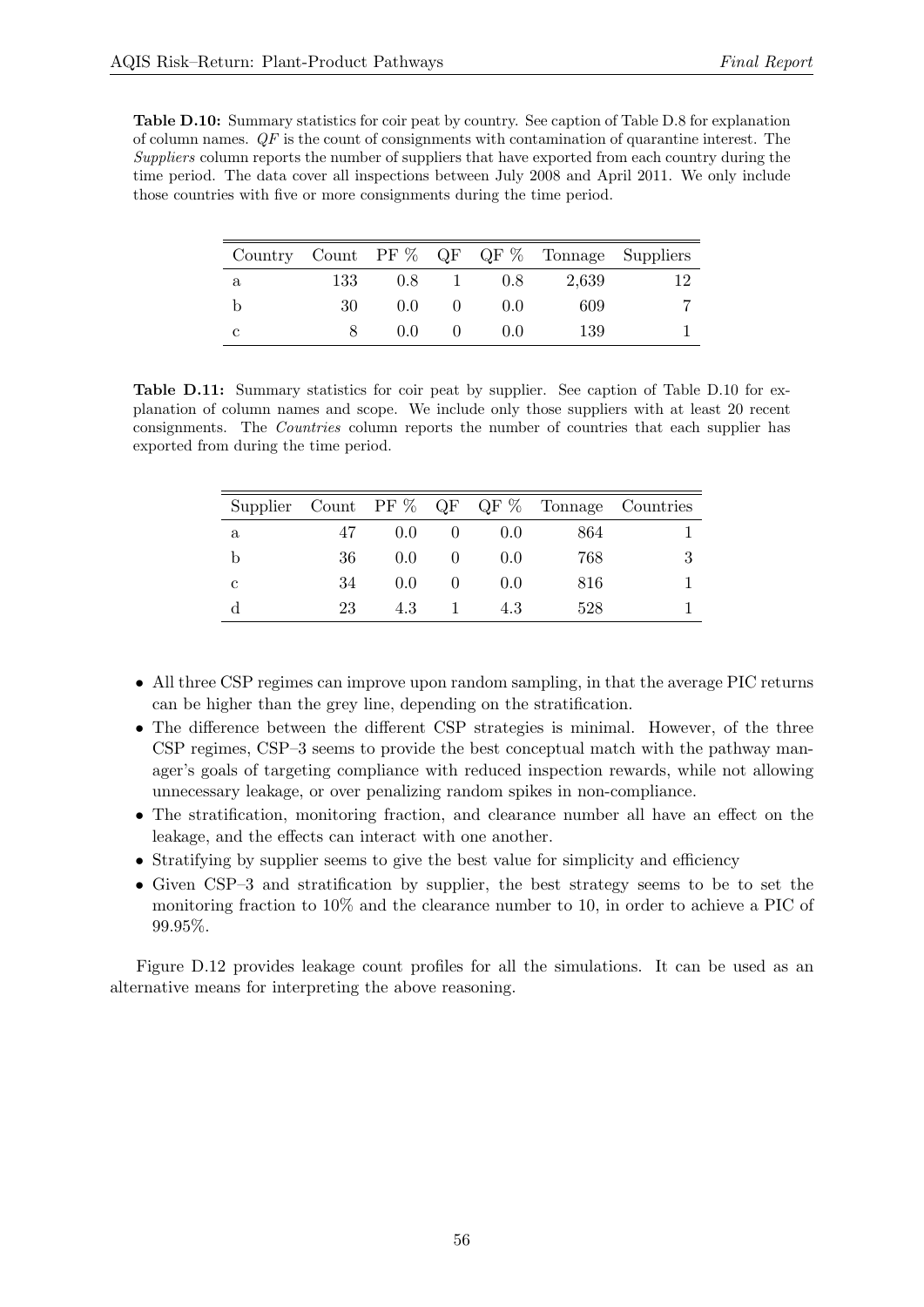<span id="page-56-0"></span>

Figure D.11: Simulated Post-Intervention Compliance (PIC) against inspection effort for coir peat inspection history. The inspection strategies are in columns, and the stratification options are in rows. Within each panel, the sampling fraction is delineated by symbol colour, and the clearance number is delineated by the symbol shape. Approximate 95% confidence intervals for the mean of the simulation results are delineated by the vertical line. The grey line represents the expected PIC that would result from random sampling.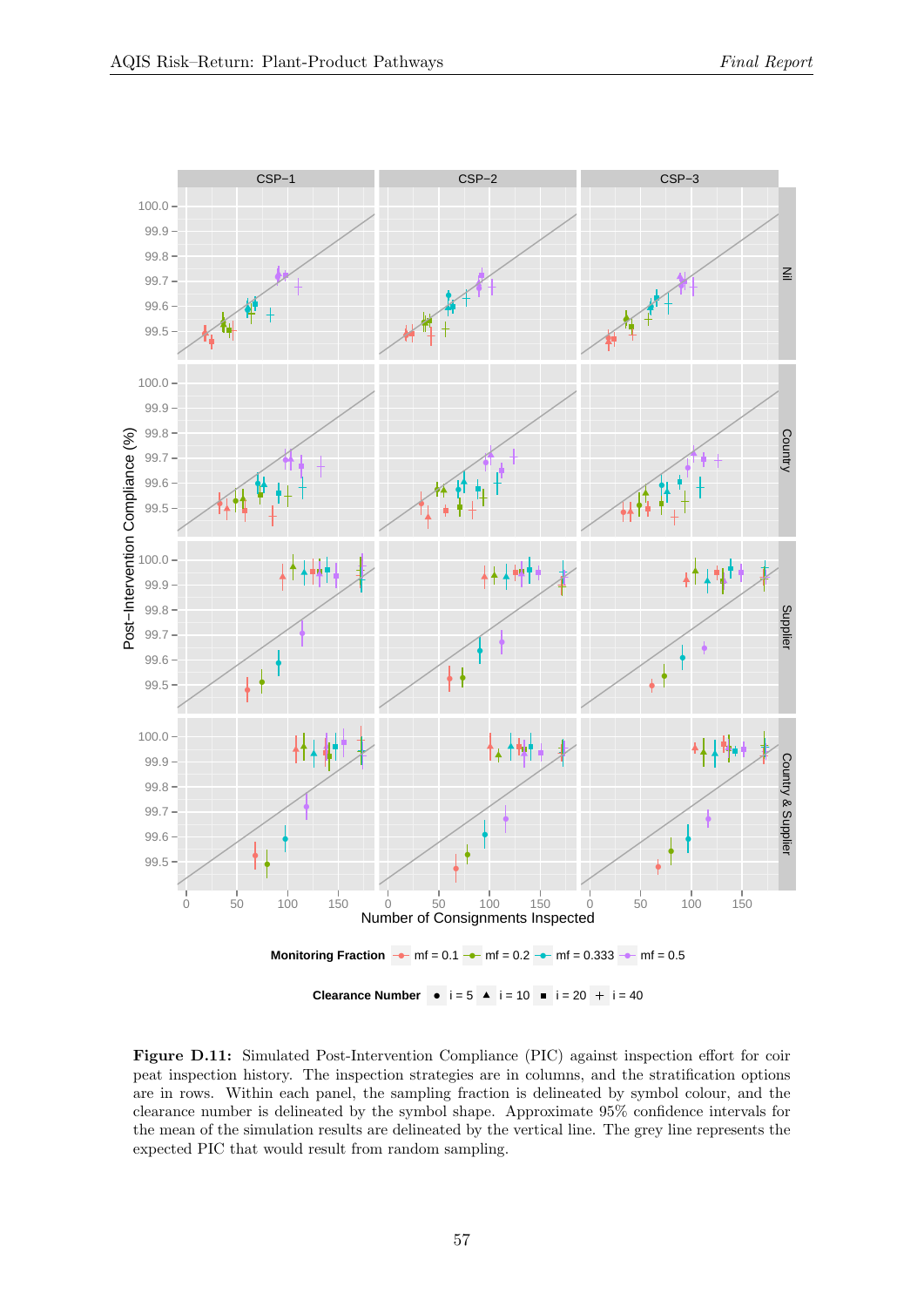<span id="page-57-0"></span>

Figure D.12: Simulated leakage count against inspection effort for coir peat inspection history. The inspection strategies are in columns, and the stratification options are in rows. Within each panel, the monitoring fraction is delineated by symbol colour, and the clearance number is delineated by the symbol shape. Approximate 95% confidence intervals for the mean of the simulation results are delineated by the vertical line. The grey line represents the expected leakage that would result from random sampling.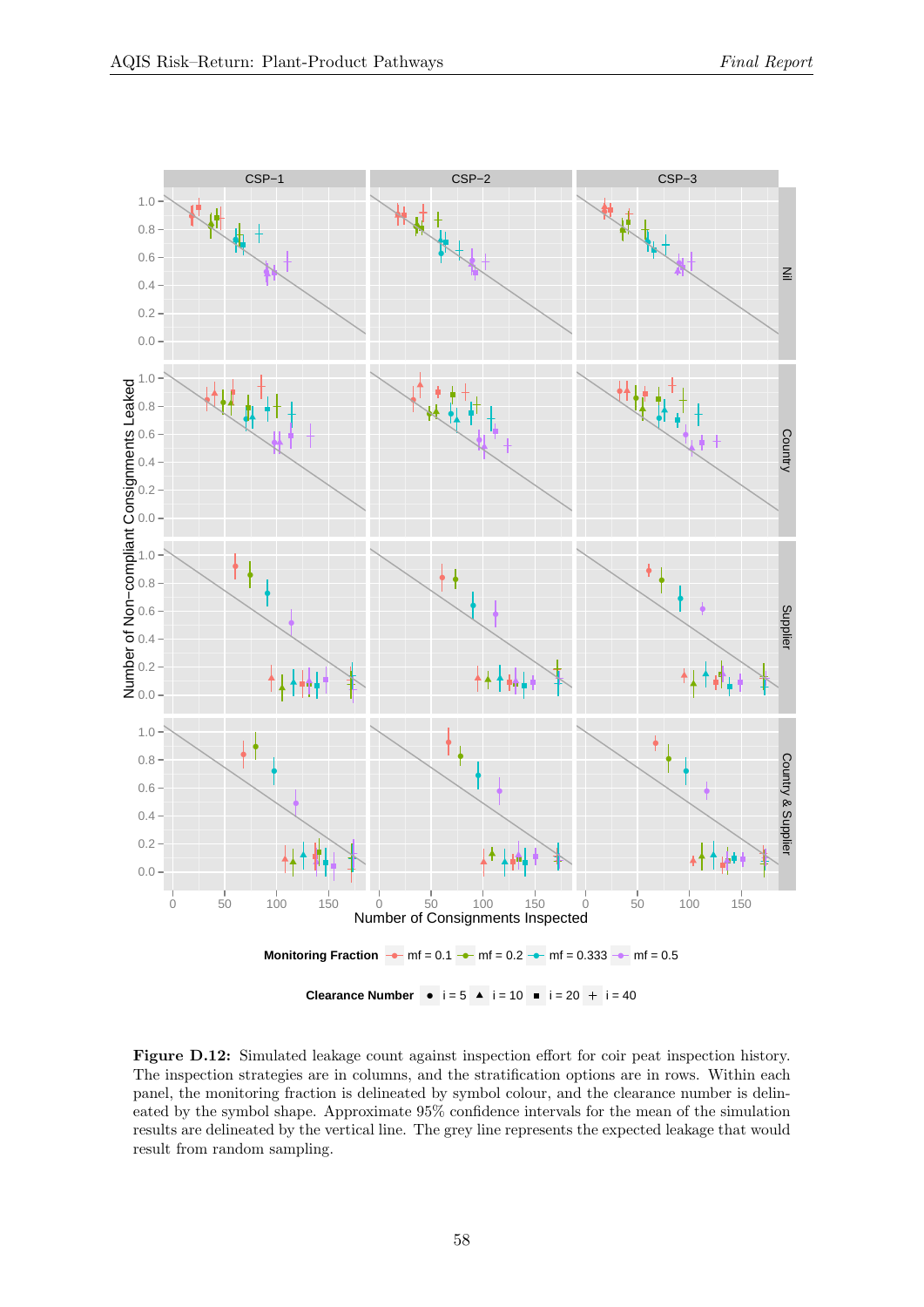## D.4 Dried Dates

For this analysis, 'dried dates' refers to *Phoenix dactylifera* that has been dried. Only dates with a moisture content of 30% or less are considered to be dried dates and are permitted entry. Dates that have a moisture content above 30% are considered fresh dates and are not permitted. Very few of the suppliers in this pathway have sufficiently long inspection histories that a reasonable picture can be constructed of its likely suitability in the scenarios reported herein. However the low pathway failure rate indicates that reduced inspection rates may be implemented as a reward strategy for continued compliance. Of the 8 top suppliers by volume, only one has recorded quarantine failures and this is a positive indication that reduced inspection rates will have a significant risk return for inspection resources on this pathway.

## D.4.1 Import Conditions

Dried date import conditions are the same as those listed in the dried apricot case study above.

## D.4.2 Pathway Summary

<span id="page-58-0"></span>A flowchart of the pathway is presented in Figure [D.13.](#page-58-0)



Figure D.13: Dried dates consignments flow chart with statistics for July 2008–December 2010. A quarantine failure was recorded for consignments with a detection of quarantine concern, such as insect, pathogen, or contamination. QEs refers to the number of quarantine entries, which may differ from the number of consignments.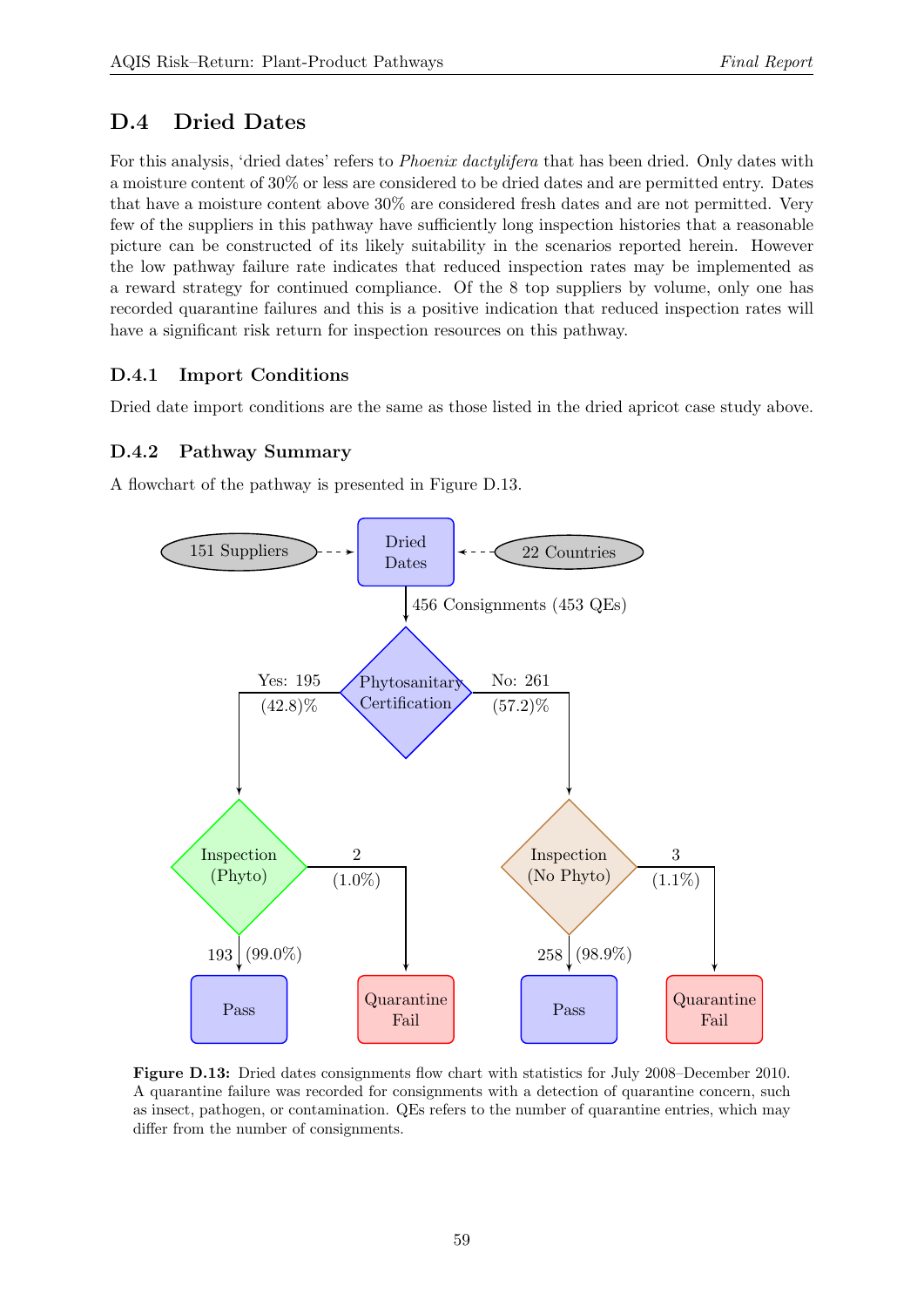#### D.4.3 Analysis

This section provides a statistical overview of the data. The full dataset comprises 961 consignments with record creation dates ranging from October 2005 to December 2010, and comprises entries from 27 countries and 284 suppliers.

A smoothed plot of the quarantine failure rate against time is presented in Figure [D.14.](#page-59-0) The figure shows a failure rate descending smoothly from just over 2% to less than 1%. The failure rate for the entire period was 1.46%, and for the analysis period (everything after June 2008) was 1.10%.

<span id="page-59-0"></span>

Figure D.14: Quarantine failure rates for dried dates  $(\%)$  smoothed by date, with a 95% confi-dence interval (shaded region) added (see the caption of Figure [6.2](#page-23-0) on page [24](#page-23-0) for an explanation of the interval). The width of the shaded region indicates the uncertainty of the line, which becomes narrower as the number of inspected consignments increases.

Annual inspection statistics are provided in Table [D.12.](#page-59-1) The count of consignments is high in 2006 and 2010, and the tonnage is low in 2008–9. The quarantine failure rate follows the pattern mentioned in the previous paragraph.

<span id="page-59-1"></span>Table D.12: Pattern of inspections, pathway failures, and quarantine failure counts for dried dates by year. Count is the number of consignments imported during the study period, PF% is the percentage of consignments that fail for any contamination or non-commodity failure,  $QF$  % is the percentage of consignments with contamination of quarantine interest, and Tonnage is the total tons of product imported during the study period.

| Year | Count | $PF\%$ | %<br>QF | Tonnage |
|------|-------|--------|---------|---------|
| 2005 | 49    | 4.1    | 4.1     | 301     |
| 2006 | 209   | 1.9    | 1.4     | 1,081   |
| 2007 | 166   | 3.6    | 2.4     | 1,005   |
| 2008 | 165   | 4.8    | 0.6     | 716     |
| 2009 | 171   | 1.2    | 0.0     | 632     |
| 2010 | 201   | 2.5    | 2.0     | 1,269   |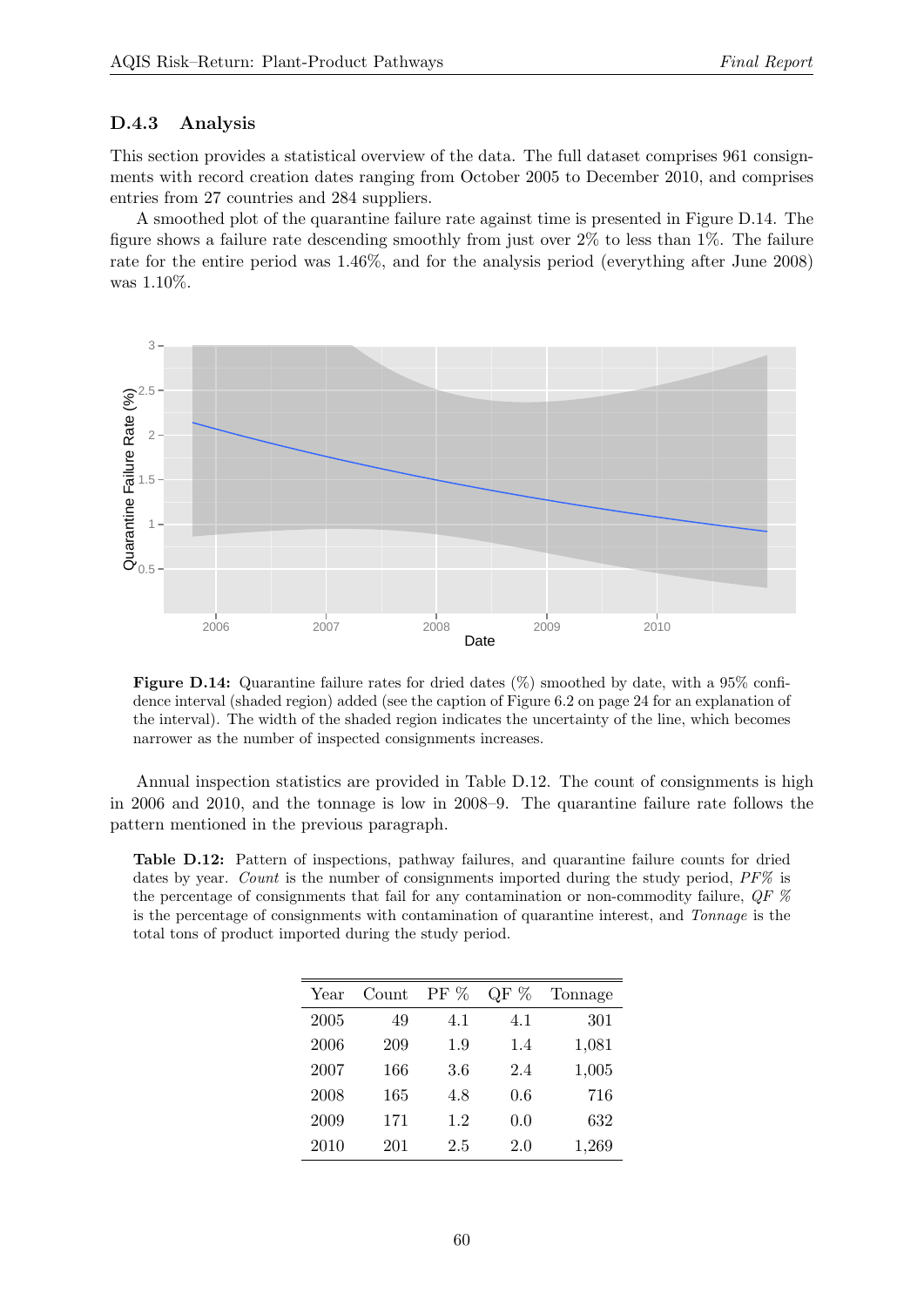<span id="page-60-0"></span>Table D.13: Frequency of quarantine failure counts using recent data for dried dates by country and supplier. The data cover all inspections between July 2008 and December 2010.

| Failures Countries Suppliers |     |  |
|------------------------------|-----|--|
| 17                           | 146 |  |
|                              |     |  |

<span id="page-60-1"></span>Table D.14: Summary statistics for dried dates by country. See caption of Table [D.12](#page-59-1) for explanation of column names.  $QF$  is the count of consignments with contamination of quarantine interest. The *Suppliers* column reports the number of suppliers that have exported from each country during the time period. The data cover all inspections between July 2008 and December 2010. We only include those countries with five or more consignments during the time period.

| Country                   | Count          | PF $%$ | $\rm QF$       | QF $\%$ | Tonnage | Suppliers      |
|---------------------------|----------------|--------|----------------|---------|---------|----------------|
| $\mathbf{a}$              | 179            | 1.1    | $\overline{0}$ | 0.0     | 249     | 41             |
| $\mathbf b$               | 58             | 1.7    | $\mathbf{1}$   | 1.7     | 703     | 20             |
| $\mathbf c$               | 42             | 2.4    | $\mathbf{1}$   | 2.4     | 467     | 10             |
| $\mathbf d$               | 25             | 4.0    | $\theta$       | 0.0     | 6       | 10             |
| e                         | 24             | 4.2    | $\overline{0}$ | 0.0     | 25      | 22             |
| $\mathbf f$               | 18             | 0.0    | $\overline{0}$ | 0.0     | 16      | 6              |
| g                         | 18             | 11.1   | 1              | 5.6     | 129     | 10             |
| $\boldsymbol{\mathrm{h}}$ | 18             | 5.6    | $\overline{0}$ | 0.0     | 37      | 16             |
| $\mathbf{i}$              | 17             | 0.0    | $\theta$       | 0.0     | 175     | 4              |
| j                         | 16             | 0.0    | $\theta$       | 0.0     | 160     | $\overline{2}$ |
| $\mathbf k$               | 12             | 0.0    | $\theta$       | 0.0     | 148     | 3              |
| l                         | 8              | 0.0    | $\theta$       | 0.0     | 108     | 1              |
| m                         | $\overline{7}$ | 28.6   | 1              | 14.3    | 6       | 4              |

The pattern of quarantine failure counts by country and supplier is presented in Table [D.13.](#page-60-0) The statistics in Table [D.14](#page-60-1) summarize the inspection data for those countries with at least five consignments during the key time period and Table [D.15](#page-61-0) summarizes the inspection data for the suppliers with at least ten consignments.

The pathway is very diverse, with a large number of suppliers that have very little activity, and one supplier with a higher number of import records. Revealingly, the top country and the top two suppliers by consignment counts have flawless quarantine inspection records, with only 1 of the top 8 suppliers recording quarantine failure (Table [D.15\)](#page-61-0). This is an encouraging pattern for risk–return pathway management. However, Table [D.13](#page-60-0) shows that no country or supplier has failed more than once during the reference period. This means that there can be no pattern of failures among suppliers or countries. However, the possibility remains for a pattern of non-failures.

Finally, we examined graphical summaries of both the failure rate against consignment size, and at the supplier level, the consignment count and the average quarantine failure rate. Neither summary showed substantial patterns, and they are not included here.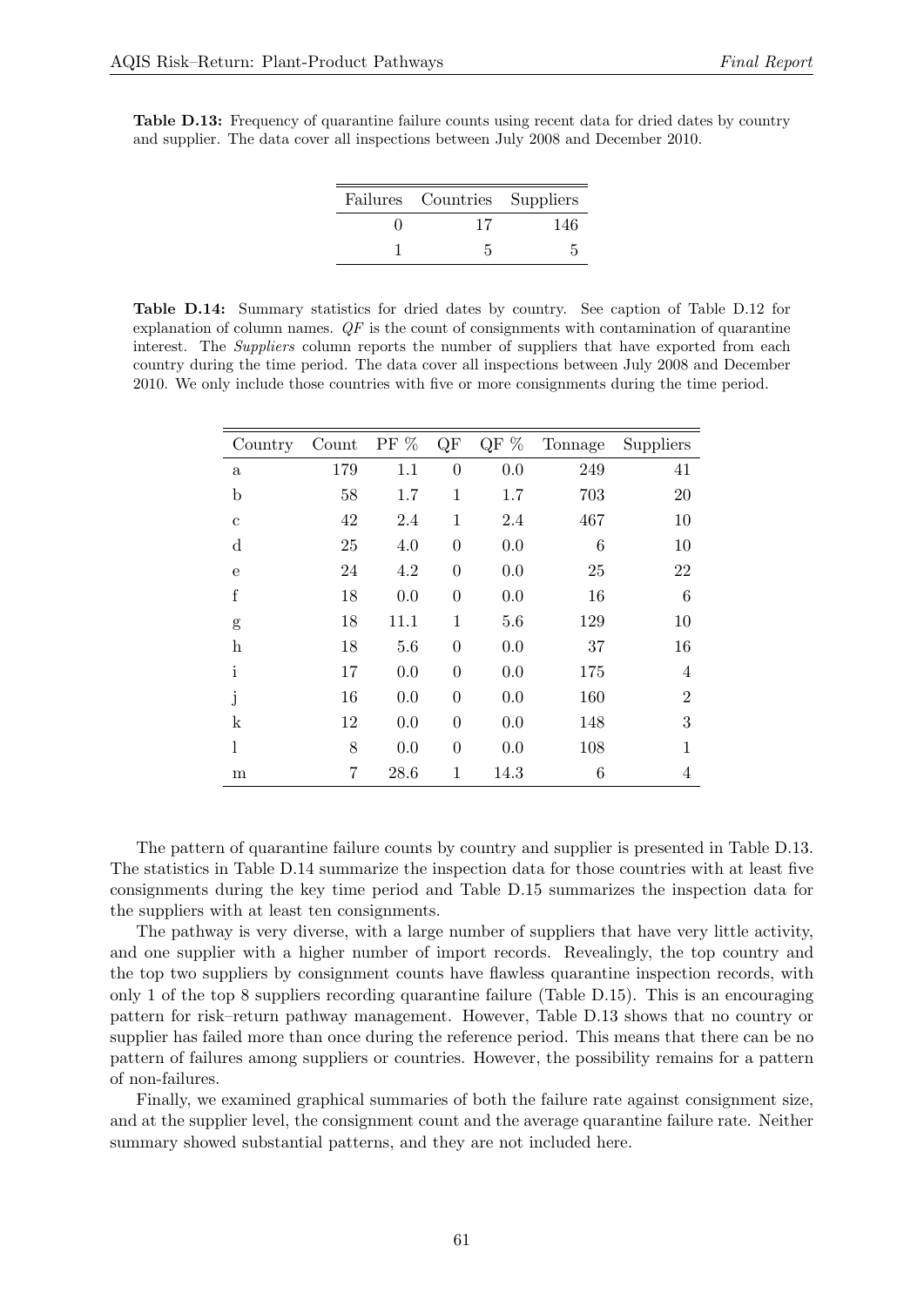<span id="page-61-0"></span>Table D.15: Summary statistics for dried dates by supplier. See caption of Table [D.14](#page-60-1) for explanation of column names and scope. We include only those suppliers with at least 10 recent consignments. The Countries column reports the number of countries that each supplier has exported from during the time period.

| Supplier    | Count PF $%$ |     | QF       |     | $QF\%$ Tonnage | Countries      |
|-------------|--------------|-----|----------|-----|----------------|----------------|
| a           | 61           | 0.0 | $\theta$ | 0.0 | 124            | 2              |
| b           | 16           | 0.0 | $\theta$ | 0.0 | $\overline{2}$ | $\overline{2}$ |
| $\mathbf c$ | 15           | 6.7 | 1        | 6.7 | 145            |                |
| $\mathbf d$ | 14           | 0.0 | $\theta$ | 0.0 | 137            | 2              |
| e           | 14           | 0.0 | $\theta$ | 0.0 | 142            |                |
| f           | 13           | 0.0 | $\theta$ | 0.0 | 13             | 2              |
| g           | 12           | 0.0 | $\theta$ | 0.0 | 130            |                |
| h           | 11           | 0.0 | 0        | 0.0 | 187            |                |

#### D.4.4 Simulation Results

The results are presented in Figures [D.15](#page-62-0) and [D.16.](#page-63-0) Figure [D.15](#page-62-0) provides the average simulated post-intervention compliance as a function of inspection strategy and total inspection count for a range of options. The x-axis is the amount of effort, and less is preferred. The  $y$ -axis is the PIC, and higher is preferred. The grey line shows the expected PIC (or leakage) for random monitoring, and may be used as a baseline to assess the improvement resulting from selecting a CSP strategy. We note the following points, and emphasize that these points are relevant only to the simulated inspection of dates based on existing data.

- All three CSP regimes can improve upon random sampling, in that the average PIC returns are all sometimes higher than the grey line.
- The difference between the different CSP strategies is minimal. However, of the three CSP regimes, CSP–3 seems to provide the best match with the pathway manager's goals of rewarding compliance with reduced inspection rewards, while not allowing unnecessary leakage, or over penalizing random spikes in non-compliance.
- The stratification, monitoring fraction, and clearance number all have an effect on the leakage, and the effects can interact with one another.
- Stratifying by supplier seems to give the best value for simplicity and efficiency.
- Given CSP–3 and stratification by supplier, the best strategy seems to be to set the monitoring fraction to 0.1 and the clearance number to 10, in order to achieve a PIC of 99.7%.

Figure [D.16](#page-63-0) provides leakage count profiles for all the simulations. It can be used as an alternative means for interpreting the above reasoning.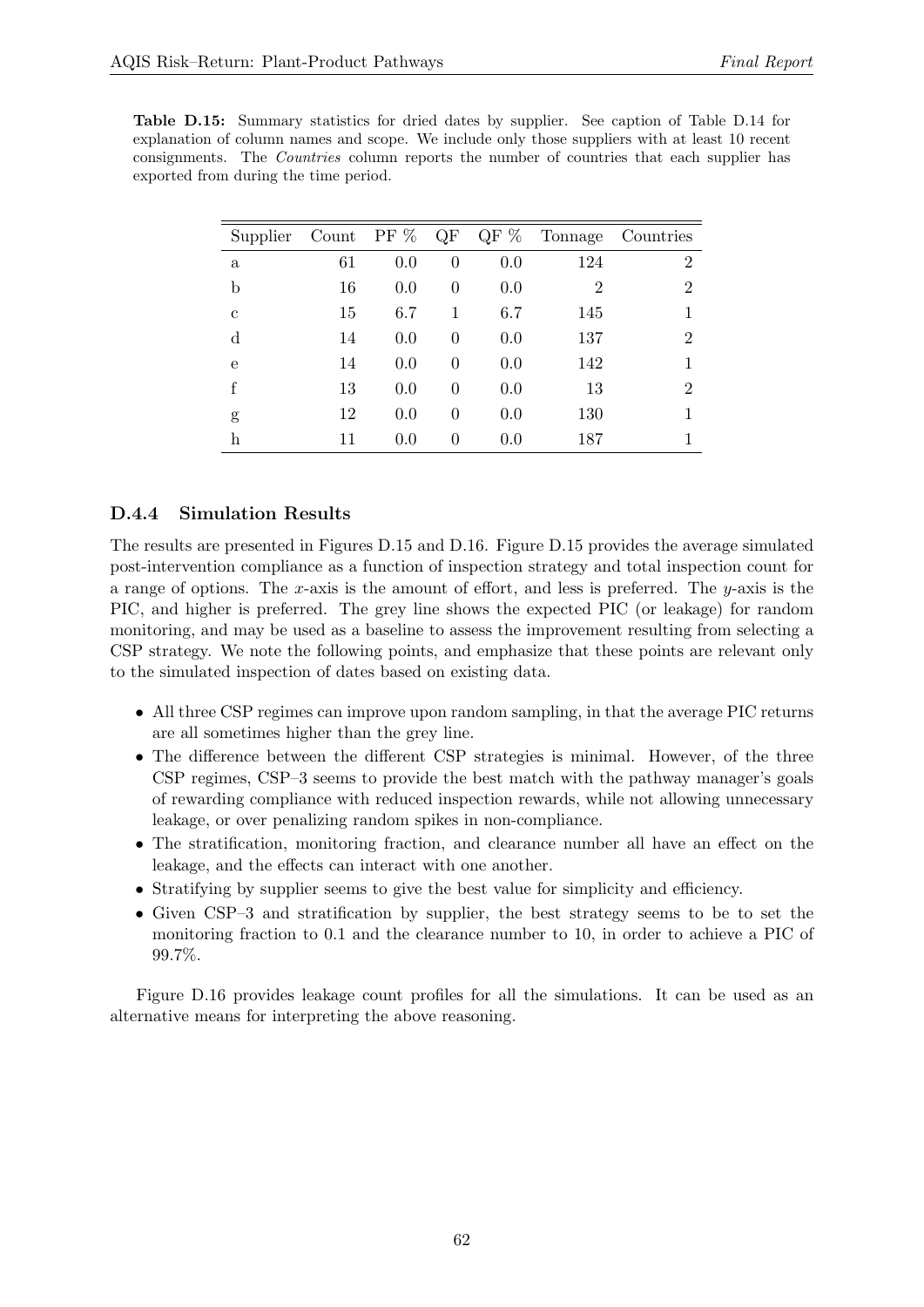<span id="page-62-0"></span>

Figure D.15: Simulated Post-Intervention Compliance (PIC) against inspection effort for dried dates inspection history. The inspection strategies are in columns, and the stratification options are in rows. Within each panel, the sampling fraction is delineated by symbol colour, and the clearance number is delineated by the symbol shape. Approximate 95% confidence intervals for the mean of the simulation results are delineated by the vertical line. The grey line represents the expected PIC that would result from random sampling.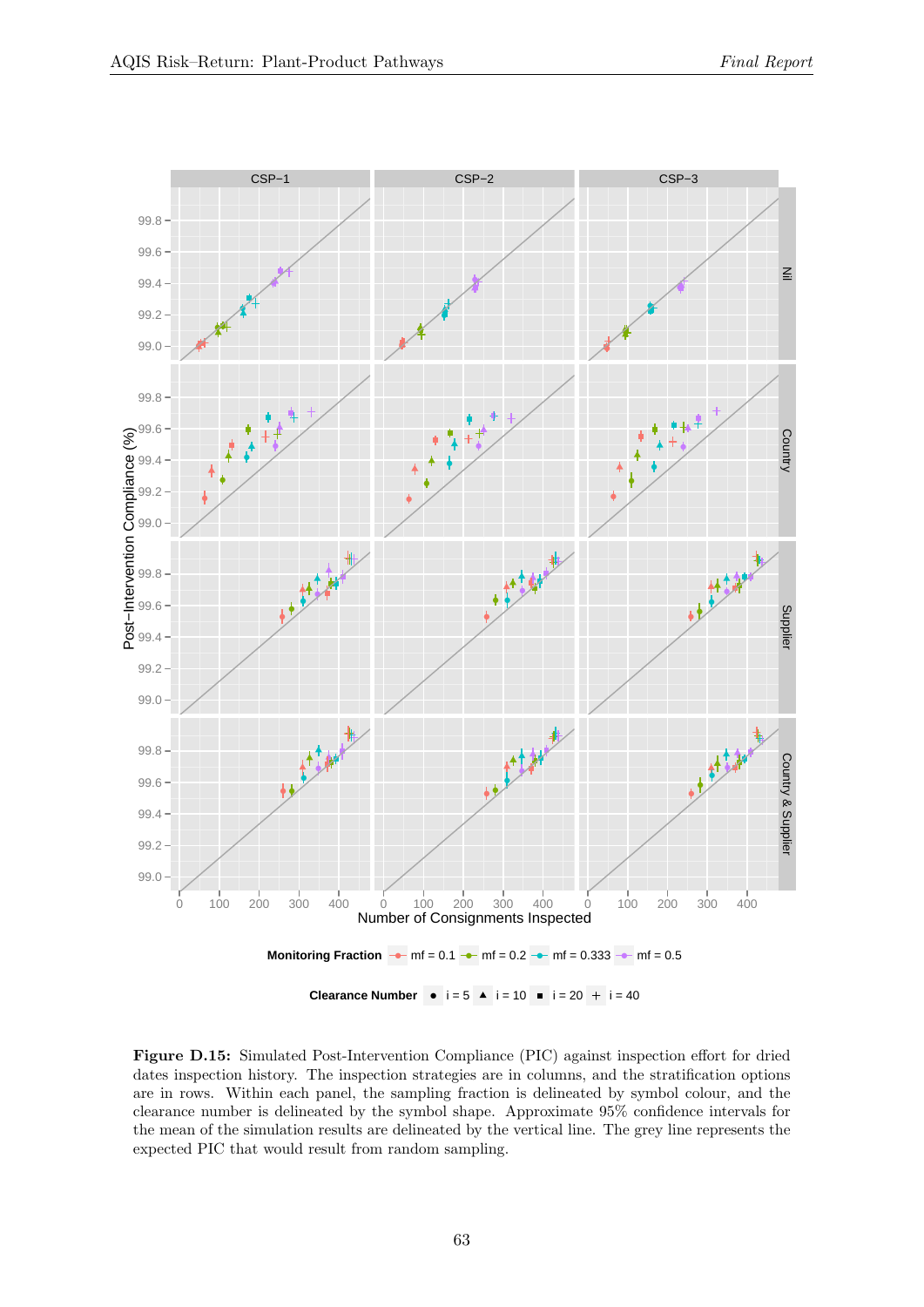<span id="page-63-0"></span>

Figure D.16: Simulated leakage count against inspection effort for dried dates inspection history. The inspection strategies are in columns, and the stratification options are in rows. Within each panel, the monitoring fraction is delineated by symbol colour, and the clearance number is delineated by the symbol shape. Approximate 95% confidence intervals for the mean of the simulation results are delineated by the vertical line. The grey line represents the expected leakage that would result from random sampling.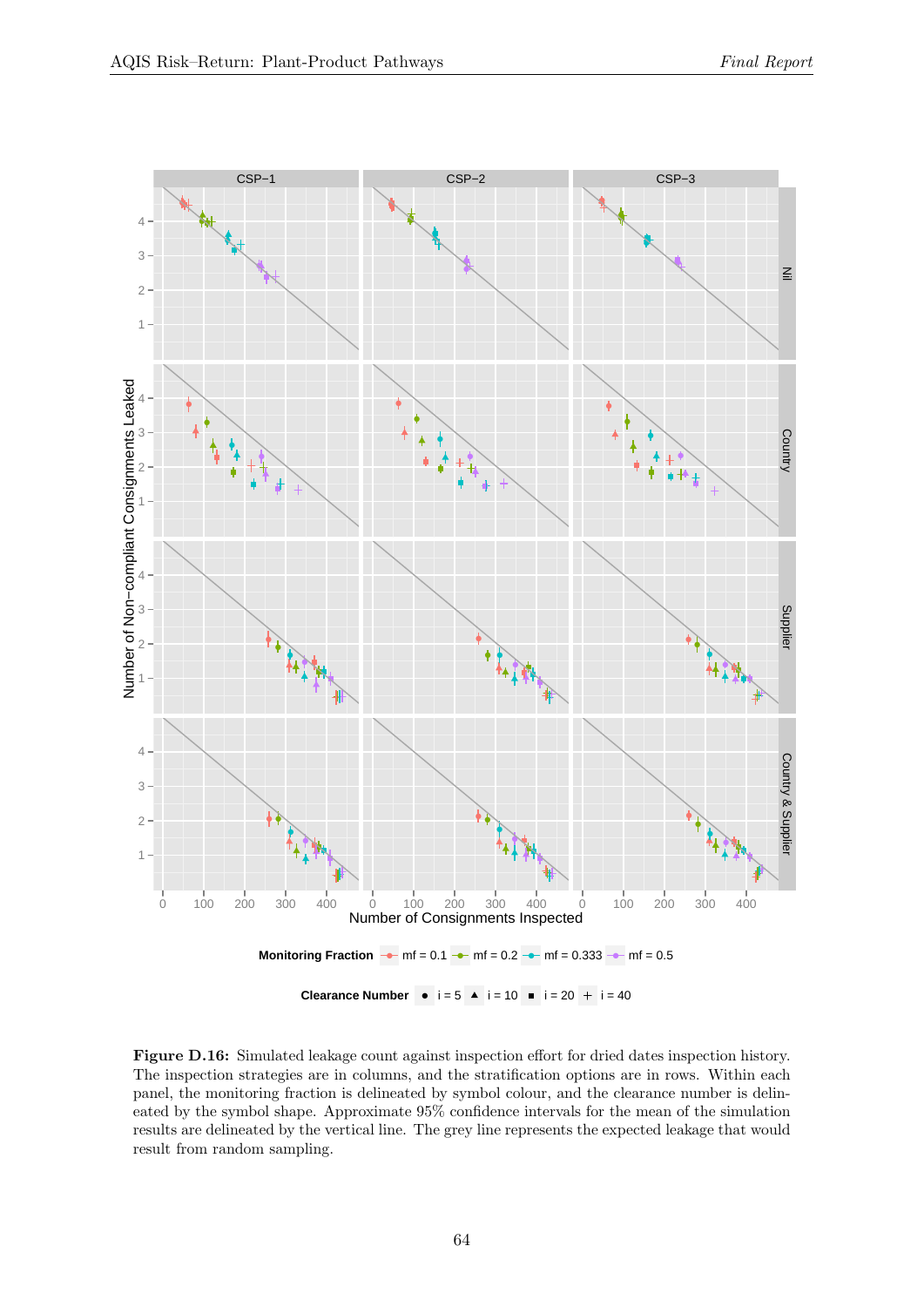## D.5 Dried Seaweed

For this analysis 'dried seaweed' refers to seaweed dried or frozen, other than the prohibited Caulerpa taxifolia species. This pathway is sampled, rather than fully inspected and was included as a case study to review if the current reduced regime is still effective. Of the 2435 consignments on the pathway, only 477 were inspected. Very few of the suppliers in this pathway have sufficiently long inspection histories that a reasonable picture can be constructed of its likely suitability for the scenarios reported herein. The results of the simulations are tentative. Alteration of the current regime to incorporate supplier targeting is not considered necessary.

#### D.5.1 Import Conditions

Dried plant material can consist of a variety of plant matter, including viable seeds that may be prohibited, restricted or diseased. Dried plant material may also be infested with insects, contaminated with soil or carry fungal spores that can introduce serious animal and plant pathogens.

Dried seaweed does not require an import permit. Each consignment must be accompanied by a manufacturer's declaration stating the botanical name, that the consignment is free of QRM, and the seaweed has been dried or frozen. All material in the consignment must be thoroughly dried, or frozen. Documentary evidence must be provided to support the consignment is thoroughly dried or frozen at  $-18\degree\text{C}$  for 7 days.

Consignments accompanied by valid documentation will be released without inspection. All consignments not accompanied by adequate documentation will undergo a verification inspection. This analysis has been performed on all consignments that have undergone a verification inspection.

A formal IRA has not been undertaken for dried seaweed imports for human consumption, and no specific quarantine risks have been formally identified for this commodity.

#### D.5.2 Pathway Summary

A flowchart of the pathway is presented in Figure [D.17.](#page-65-0)

#### D.5.3 Analysis

This section provides a statistical overview of the data. The full dataset comprises 477 inspected consignments with record creation dates ranging from October 2005 to October 2010, and comprises entries from 16 countries and 167 suppliers.

A smoothed plot of the quarantine failure rate against time is presented in Figure [D.18.](#page-66-0) The figure shows a failure rate descending smoothly from over 3% to less than 0.5%. The failure rate for the entire period was 1.47%, and for the analysis period (everything after June 2008) was 0.93%.

Annual inspection statistics are provided in Table [D.16.](#page-65-1) The count of consignments is high in 2006 and 2010, and the tonnage is low in 2008–9. The quarantine failure rate follows the pattern mentioned in the previous paragraph.

The pattern of quarantine failure counts by country and supplier is presented in Table [D.17.](#page-66-1) The statistics in Table [D.18](#page-66-2) summarize the inspection data for those countries with at least 10 consignments during the key time period and Table [D.19](#page-67-0) summarizes the inspection data for the suppliers with at least 10 consignments. The major supplying country has recent contamination, as does the largest supplier.

The pathway is very diverse, with a large number of suppliers that have very little activity, and some suppliers with a higher number of import records.

Finally, we examined graphical summaries of both the failure rate against consignment size, and at the supplier level, the consignment count and the average quarantine failure rate. No pattern was detected in these summaries.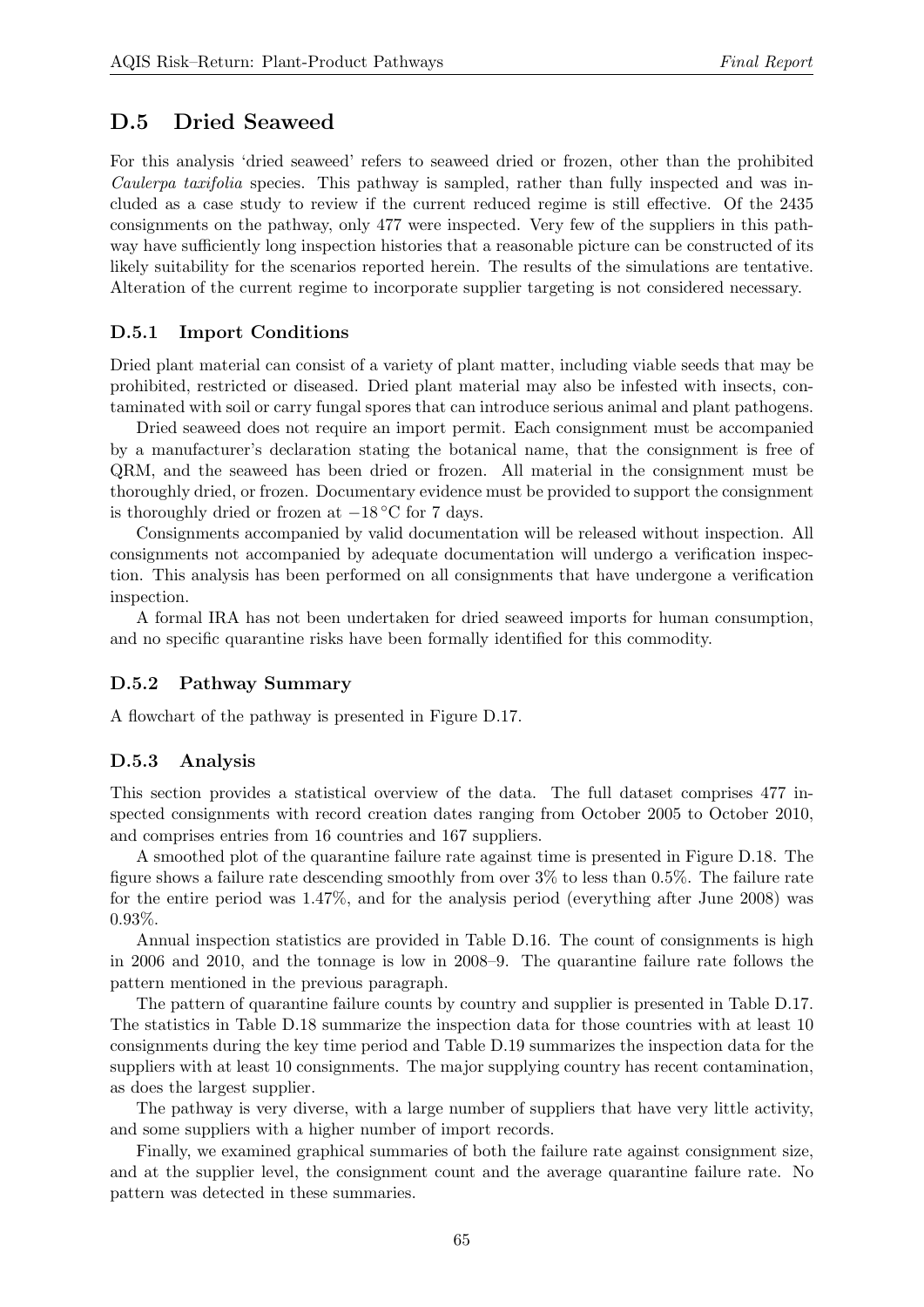<span id="page-65-0"></span>

Figure D.17: Dried seaweed consignments flow chart with statistics for July 2008–October 2010. A quarantine failure was recorded for consignments with a detection of quarantine concern, such as insect, pathogen, or contamination. QEs refers to the number of quarantine entries, which may differ from the number of consignments.

<span id="page-65-1"></span>Table D.16: Pattern of inspections, pathway failures, and quarantine failure counts for dried seaweed by year. Count is the number of consignments imported, PF and PF% are the count and percentage that fail for any contamination or non-commodity failure,  $QF$  and  $QF\%$  are the count and percentage with contamination of quarantine interest, and Tonnage is the weight of product imported.

| Year  | Count | PF             | PF%     | QF             | QF% | Tonnage |
|-------|-------|----------------|---------|----------------|-----|---------|
| 2005  | 26    | $\overline{2}$ | 7.7     | $\overline{2}$ | 7.7 | 27      |
| 2006  | 91    | 1              | 1.1     | 1              | 1.1 | 106     |
| 2007  | 97    | $\overline{2}$ | 2.1     | $\overline{2}$ | 2.1 | 141     |
| 2008  | 97    | $\overline{2}$ | 2.1     | 0              | 0.0 | 104     |
| 2009  | 85    | 3              | $3.5\,$ | 2              | 2.4 | 61      |
| 2010  | 81    | 0              | 0.0     | 0              | 0.0 | 388     |
| Total | 477   | 10             | 2.1     | 7              | 1.5 | 829     |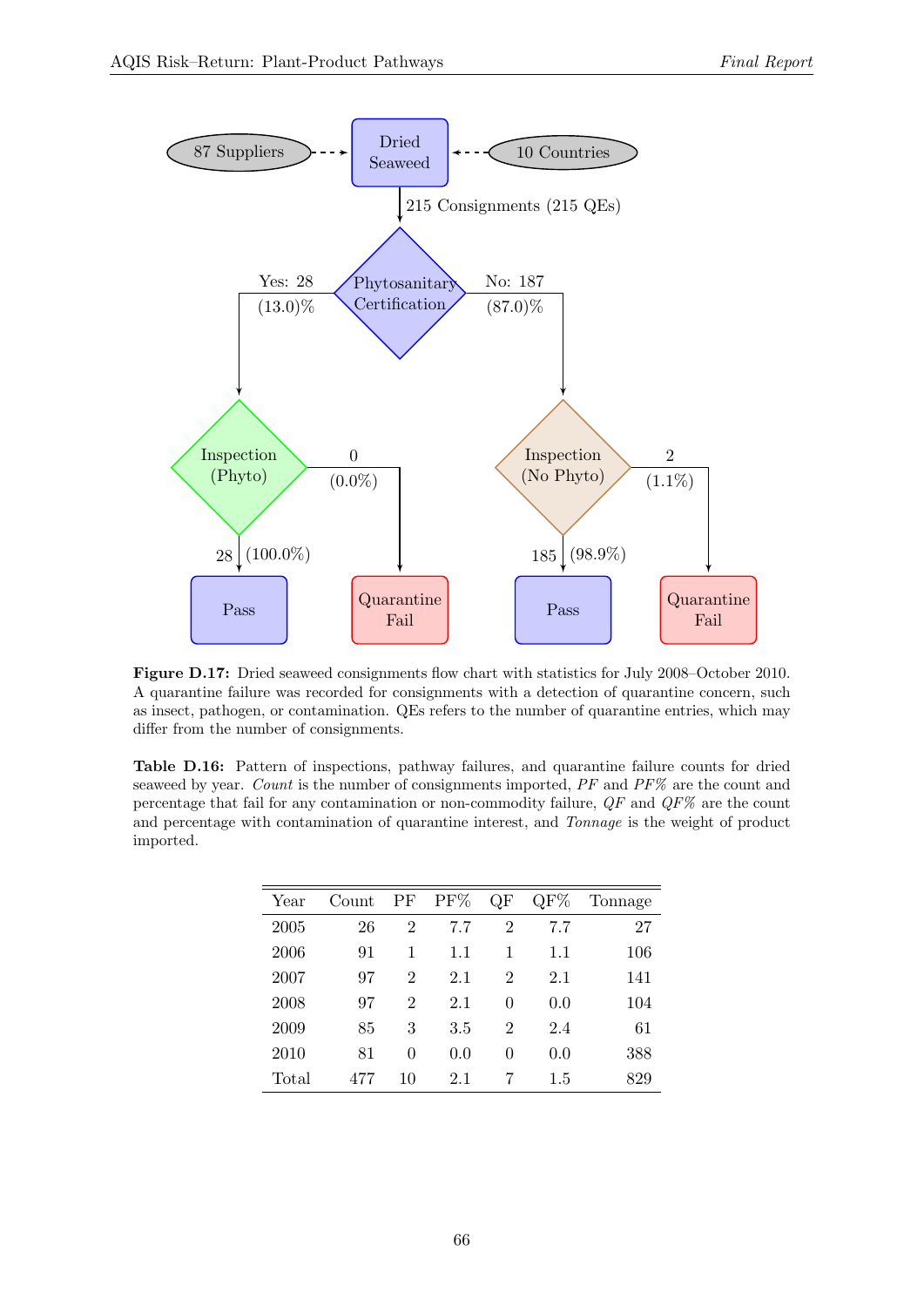<span id="page-66-0"></span>

Figure D.18: Quarantine failure rates  $(\%)$  for dried seaweed smoothed by date, with a 95% confidence interval (shaded region) added (see the caption of Figure [6.2](#page-23-0) on page [24](#page-23-0) for an explanation of the interval). The width of the shaded region indicates the uncertainty of the line, which becomes narrower as the number of inspected consignments increases.

<span id="page-66-1"></span>Table D.17: Frequency of quarantine failure counts using recent data for dried seaweed by country and supplier. The data cover all inspections between July 2008 and October 2010.

| Failures Countries Suppliers |    |
|------------------------------|----|
|                              | 85 |
|                              |    |
|                              |    |

<span id="page-66-2"></span>Table D.18: Summary statistics for dried seaweed by country. See caption of Table [D.16](#page-65-1) for explanation of column names. The Suppliers column reports the number of suppliers that have exported from each country during the time period. The data cover all inspections between July 2008 and October 2010. We only include those countries with 10 or more consignments during the time period.

|              |     |               |                |       | Country Count PF $\%$ QF QF $\%$ Tonnage Suppliers |    |
|--------------|-----|---------------|----------------|-------|----------------------------------------------------|----|
| $\mathbf{a}$ | 118 | 2.5           | $\overline{2}$ | 1.7   | 76                                                 | 47 |
| b            | 55  | 0.0           |                | 0.0   | 14                                                 | 26 |
| C            | 16  | $0.0^{\circ}$ |                | (0.0) | $<$ 1                                              |    |
|              | 19. | (0.0)         |                | (1.0) | 378                                                |    |

#### D.5.4 Simulation Results

The results are presented in Figures [D.19](#page-68-0) and [D.20.](#page-69-0) Figure [D.19](#page-68-0) provides the average simulated post-intervention compliance as a function of inspection strategy and total inspection count for a range of options. The x-axis is the amount of effort, and less is preferred. The y-axis is the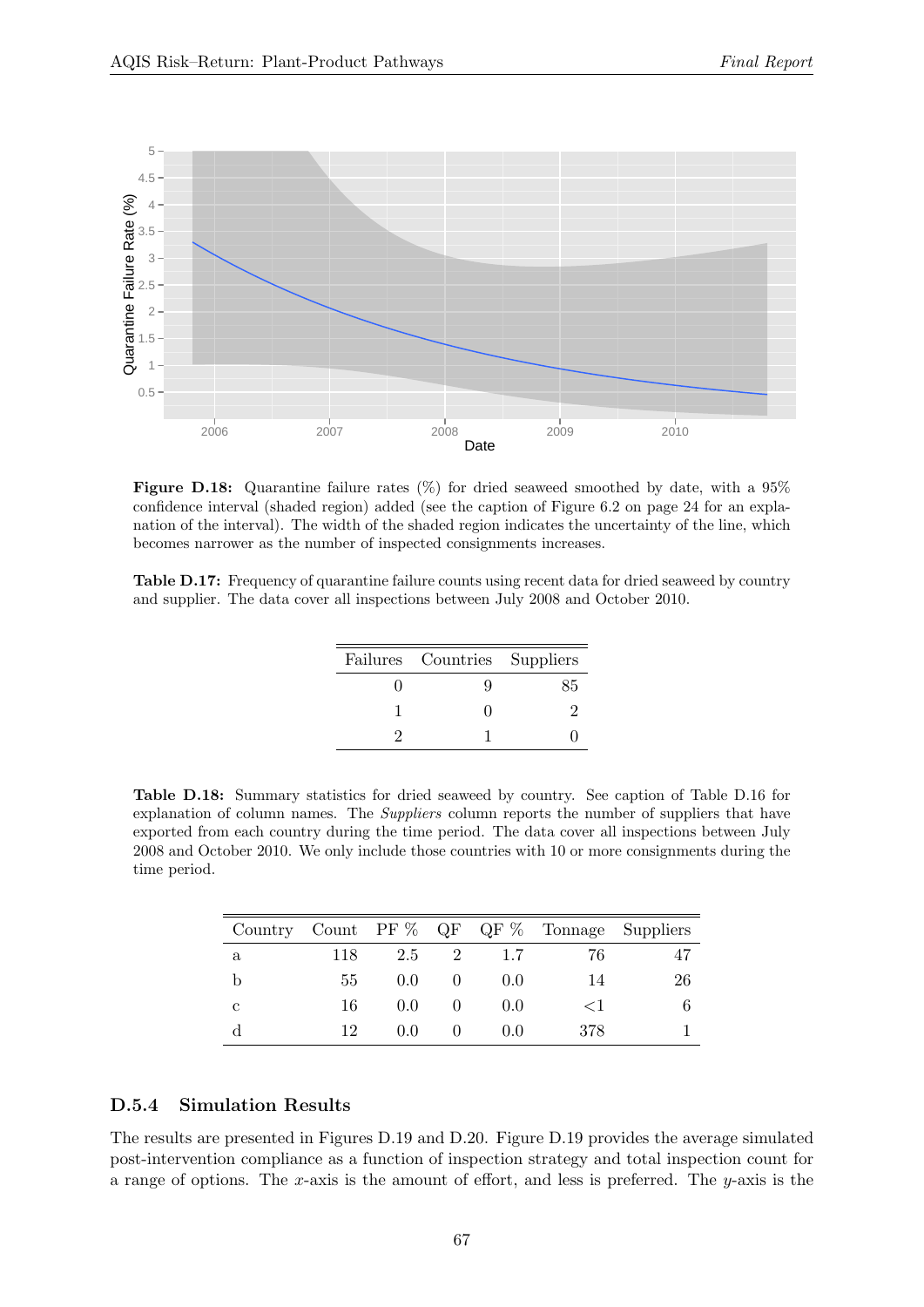<span id="page-67-0"></span>Table D.19: Summary statistics for dried seaweed by supplier. See caption of Table [D.18](#page-66-2) for explanation of column names and scope. We include only those suppliers with at least 10 recent consignments. The Countries column reports the number of countries that each supplier has exported from during the time period.

|   |     |     |       |       |     | Supplier Count PF $\%$ QF QF $\%$ Tonnage Countries |
|---|-----|-----|-------|-------|-----|-----------------------------------------------------|
| a | 31- |     | 6.5 1 | - 3.2 |     |                                                     |
|   | 18. | 0.0 |       | (1)   |     |                                                     |
| С | 19. | 0.0 |       | (1)   | 378 |                                                     |

PIC, and higher is preferred. The grey line shows the expected PIC (or leakage) for random monitoring, and may be used as a baseline to assess the improvement resulting from selecting a CSP strategy. We note the following points, and emphasize that these points are relevant only to the simulated inspection of seaweed based on existing data.

- None of the three CSP regimes improve upon random sampling, in that none of the average PIC returns are higher than the grey line.
- The difference between the different CSP strategies is minimal.
- The stratification, monitoring fraction, and clearance number all have an effect on the leakage, and the effects can interact with one another.

Figure [D.20](#page-69-0) provides leakage count profiles for all the simulations. It can be used as an alternative means for interpreting the above reasoning.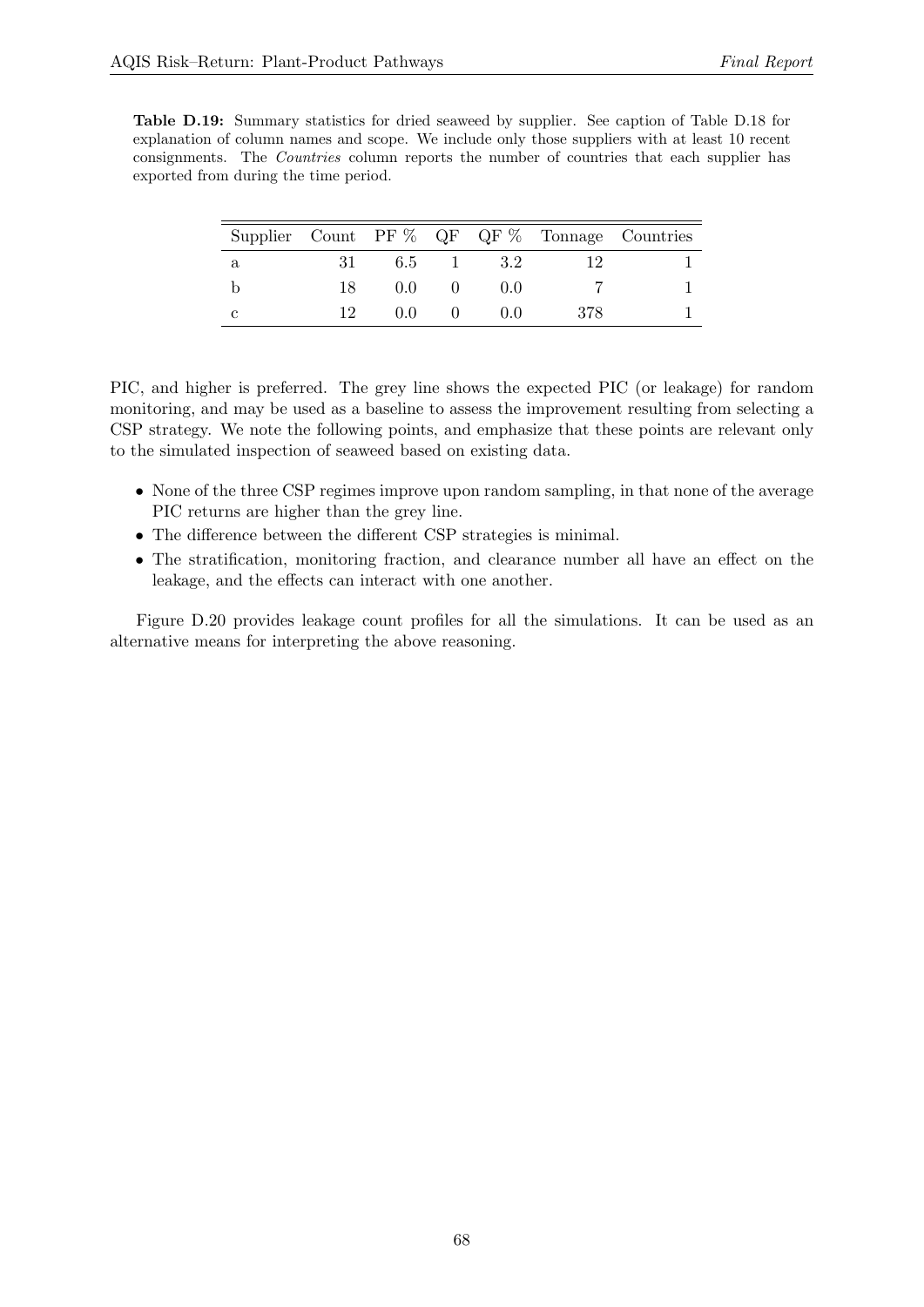<span id="page-68-0"></span>

Figure D.19: Simulated Post-Intervention Compliance (PIC) against inspection effort for dried seaweed inspection history. The inspection strategies are in columns, and the stratification options are in rows. Within each panel, the sampling fraction is delineated by symbol colour, and the clearance number is delineated by the symbol shape. Approximate 95% confidence intervals for the mean of the simulation results are delineated by the vertical line. The grey line represents the expected PIC that would result from random sampling.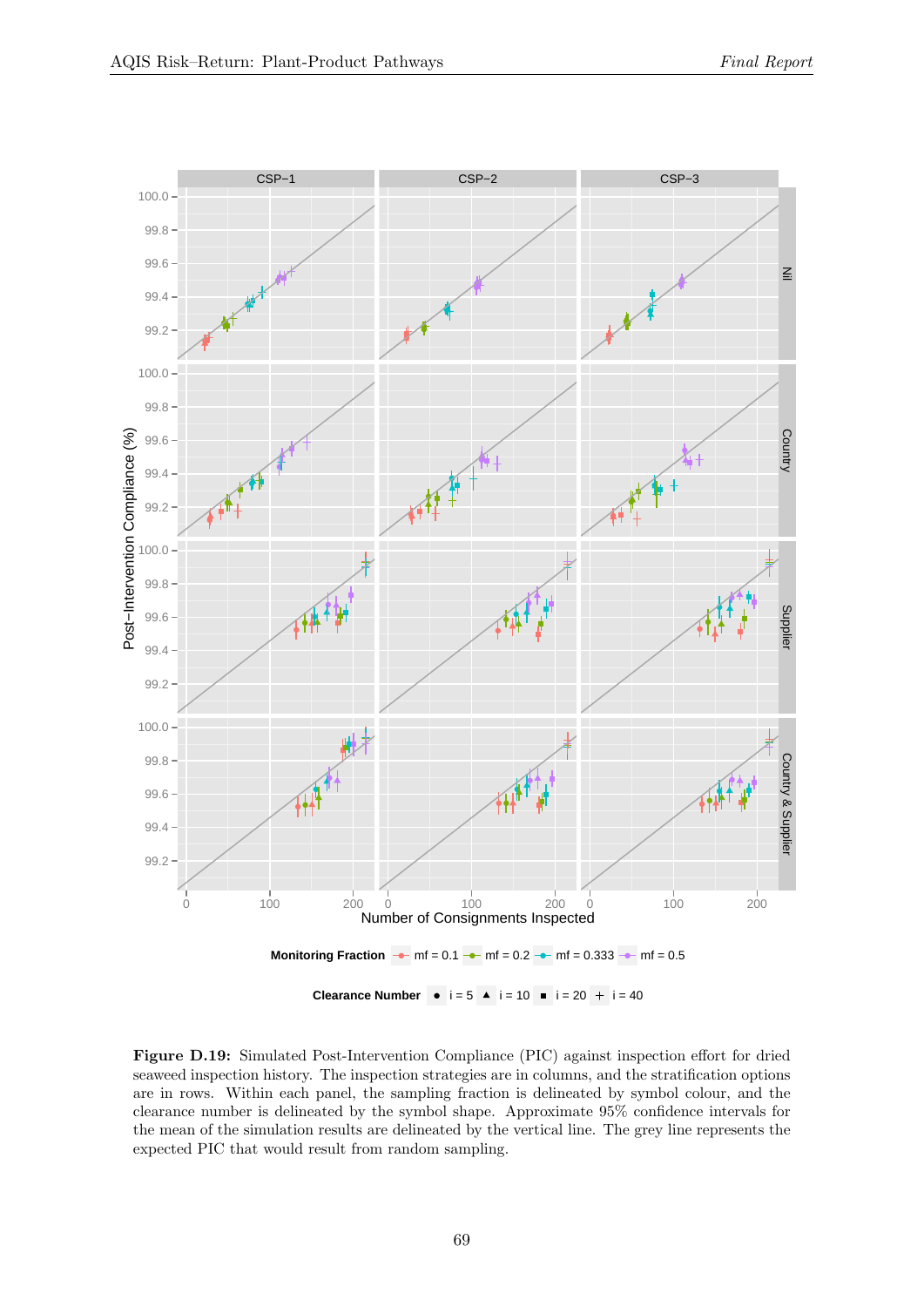<span id="page-69-0"></span>

Figure D.20: Simulated leakage count against inspection effort for dried seaweed inspection history. The inspection strategies are in columns, and the stratification options are in rows. Within each panel, the monitoring fraction is delineated by symbol colour, and the clearance number is delineated by the symbol shape. Approximate 95% confidence intervals for the mean of the simulation results are delineated by the vertical line. The grey line represents the expected leakage that would result from random sampling.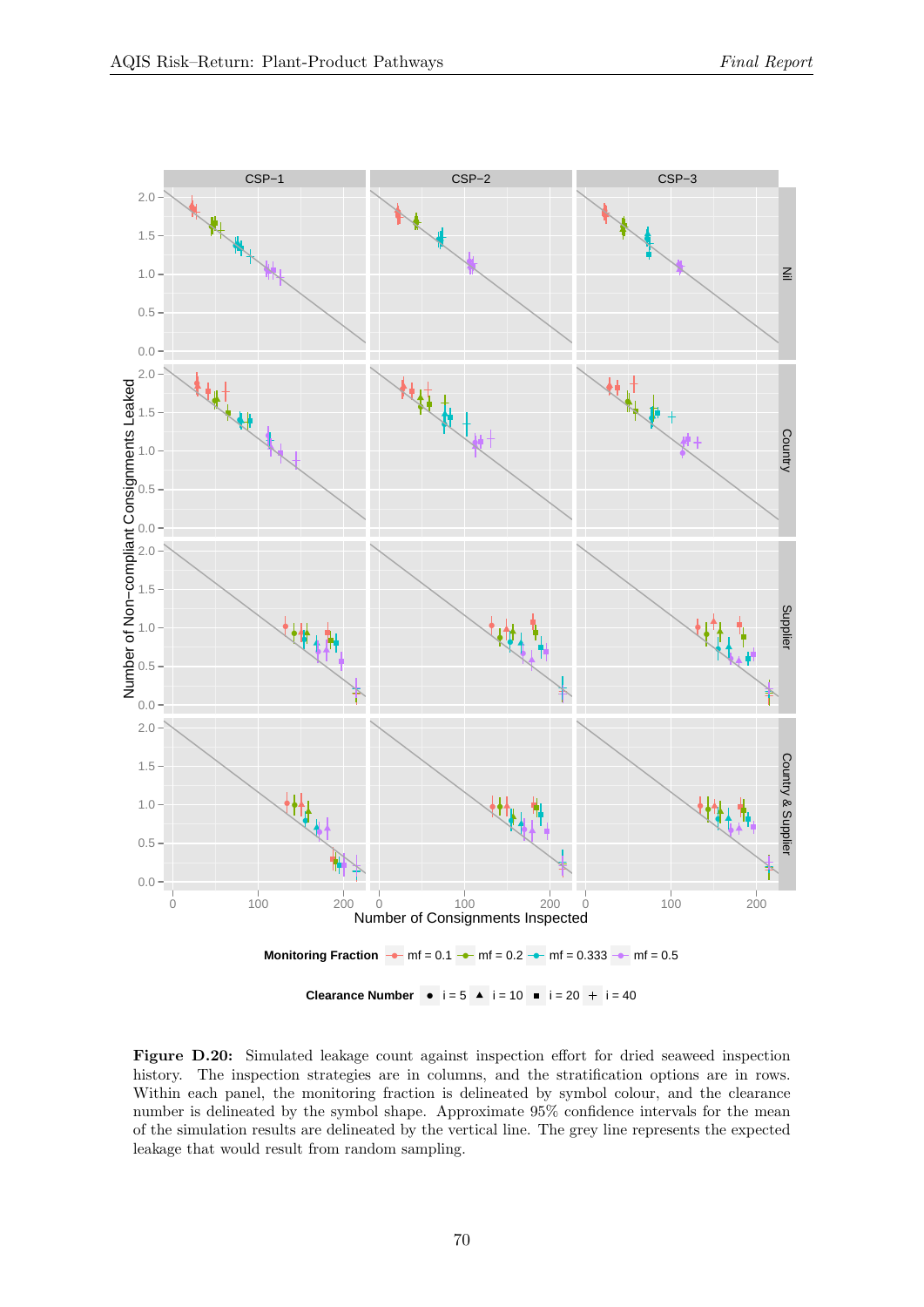## D.6 Fresh Garlic

For this analysis, "fresh garlic" refers to *Allium sativum*. The fresh garlic pathway does not show evidence of being a good match for the use of sampling for inspections, as has been recommended for other imported-plant product pathways, because the approach rate of contamination is too high on this pathway.

#### D.6.1 Import Conditions

Fresh garlic is considered a quarantine risk to Australia because fresh produce and/or the cartons that they are packaged in may contain plant material other than the permitted commodity, and other contaminants such as straw packaging, soil, insects, arthropod eggs, disease symptoms or seeds which add to the quarantine risks. These contaminants also have the potential to harbour microorganisms or fungi, which could have a significant impact if introduced into Australia.

Fresh garlic is only permitted entry into Australia if accompanied by a valid import permit and phytosanitary certificate.

All consignments are subject to AQIS inspection on arrival. A sample of 600 bulbs is selected from a random number of cartons within each consignment and individually inspected for the presence of insects, pests, disease, soil, and other contamination such as weed seeds and plant trash. A further 60 bulbs from the sample must be broken open to examine for fly pupae and larvae.

Fresh garlic from China is known to be periodically infested with Delia antiqua. As this pest is most likely to be found inside the garlic clove, and not readily detectable when inspecting the surface area, fresh garlic bulbs (from China only) require each of the bulbs in the 600 unit inspection sample to be broken open to check for live quarantinable flies and/or fly pupae.

A formal Import Risk Analysis (IRA) has not been completed for fresh garlic imports, however, a risk determination has identified a risk of introducing the mite, Eriophyes tulipae. For this reason fresh garlic from all countries is subject to mandatory fumigation. All consignments treated prior to export must have a commercial treatment certificate attached referencing the consignment. Any mandatory preshipment treatments carried out must have the treatment details included on the Phytosanitary certificate.

#### D.6.2 Pathway Summary

A flowchart of the pathway is presented in Figure [D.21.](#page-71-0)

#### D.6.3 Analysis

This section provides a statistical overview of the data. The full dataset comprises 1145 consignments with record creation dates ranging from October 2005 to early February 2011, and comprises entries from 15 countries and 123 suppliers.

A smoothed plot of the quarantine failure rate against time is presented in Figure [D.22.](#page-71-1) The figure shows a failure rate increasing from below 12% to around 15%. The failure rate for the entire period was 12.05%, and for the analysis period (everything after June 2008) was 13.11%.

Annual inspection statistics are provided in Table [D.20.](#page-72-0) The count of consignments is decreasing gradually across the time period.

The pattern of quarantine failure counts by country and supplier is presented in Table [D.21.](#page-72-1) The statistics in Table [D.22](#page-73-0) summarize the inspection data for all countries during the key time period and Table [D.23](#page-73-1) summarizes the inspection data for the suppliers with at least twenty consignments. The inspection history for this pathway is uniformly bad.

Finally, we examined graphical summaries of both the failure rate against consignment size, and at the supplier level, the consignment count and the average quarantine failure rate. Neither summary showed substantial patterns, and they are not included here.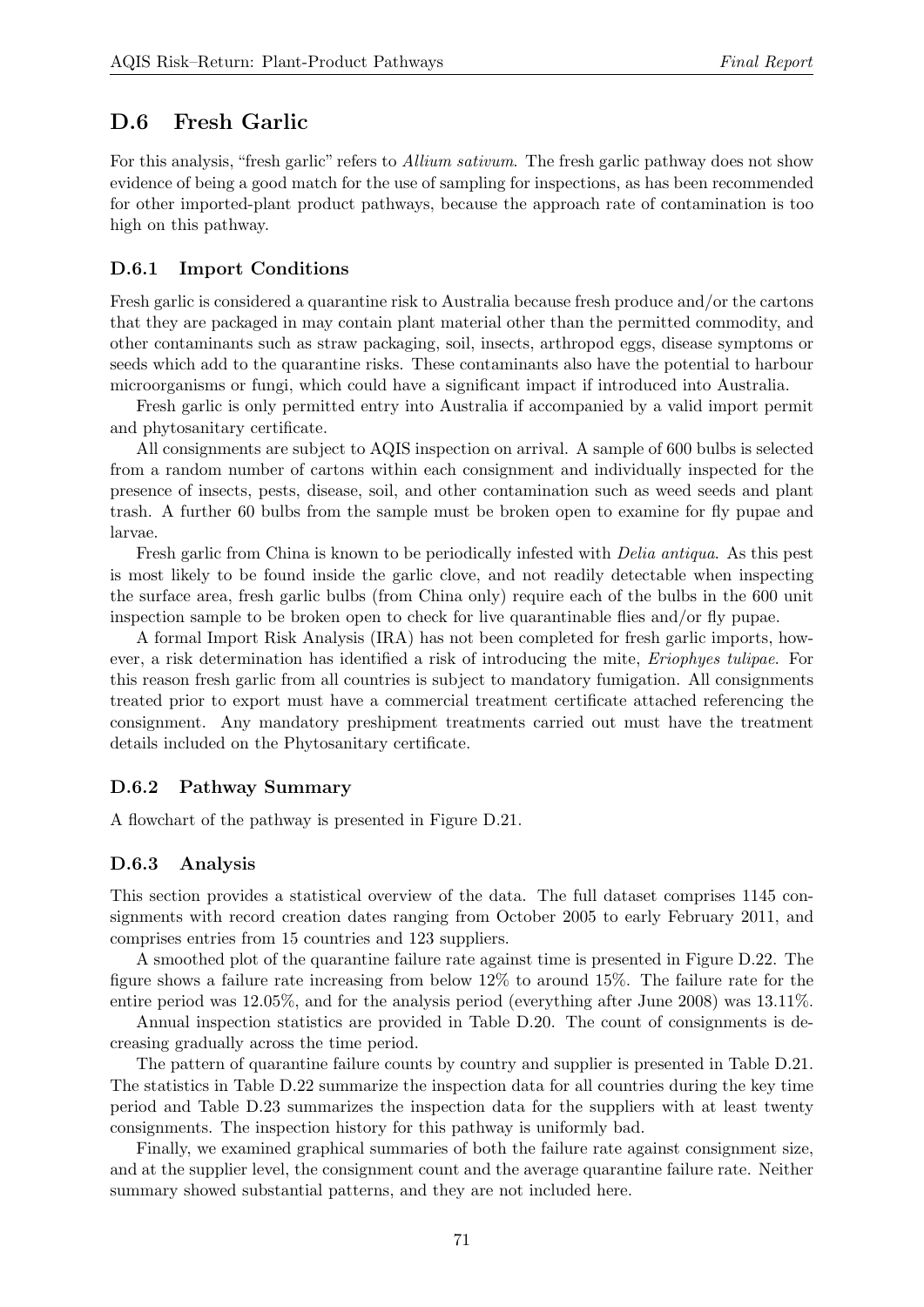<span id="page-71-0"></span>

Figure D.21: Fresh garlic consignments flow chart with statistics for July 2008–early February 2011. A quarantine failure was recorded for consignments with a detection of quarantine concern, such as insect, pathogen, or contamination. QEs refers to the number of quarantine entries, which may differ from the number of consignments.

<span id="page-71-1"></span>

**Figure D.22:** Quarantine failure rates  $(\%)$  for fresh garlic smoothed by date, with a 95% confi-dence interval (shaded region) added (see the caption of Figure [6.2](#page-23-0) on page [24](#page-23-0) for an explanation of the interval). The width of the shaded region indicates the uncertainty of the line, which becomes narrower as the number of inspected consignments increases.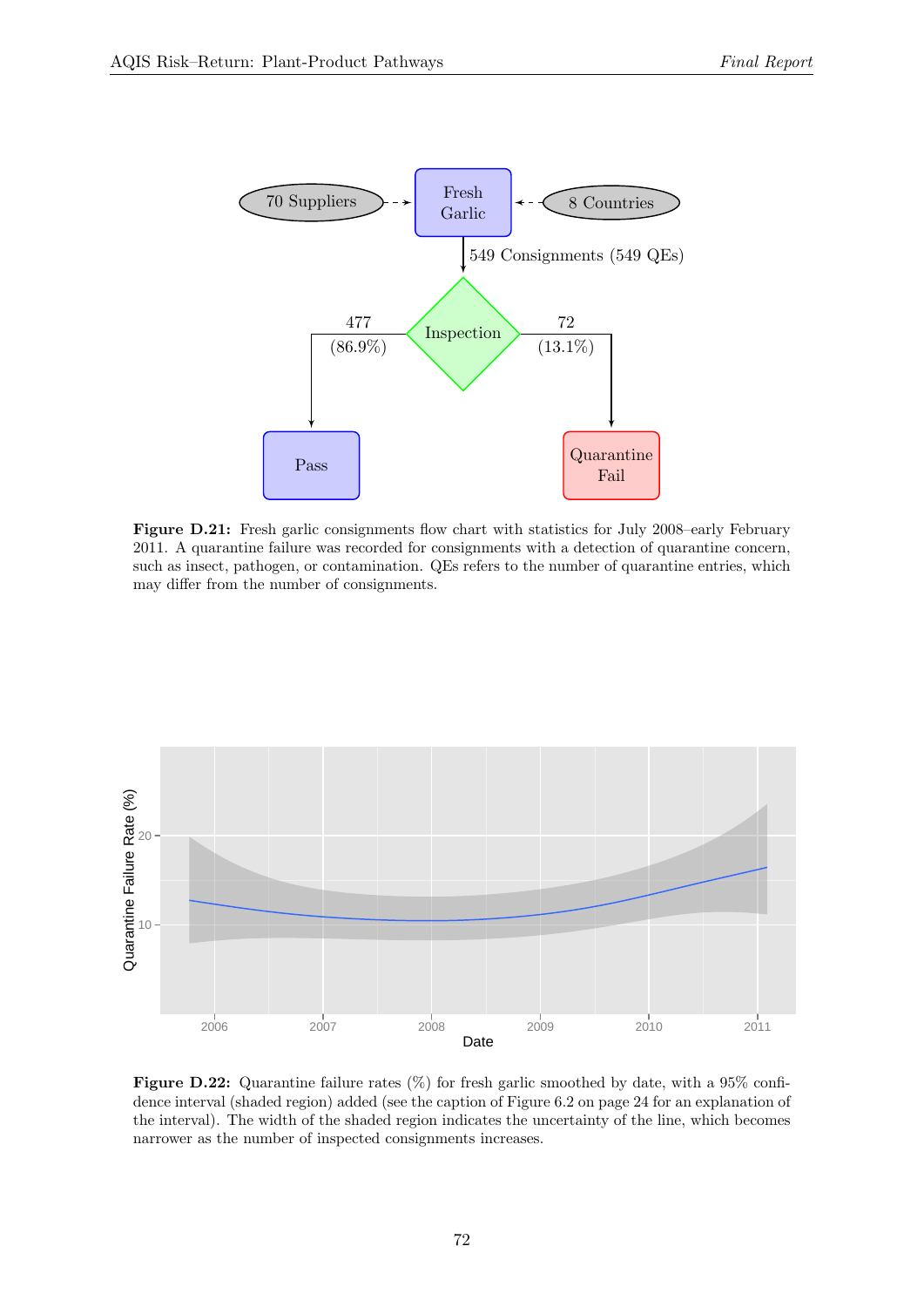<span id="page-72-0"></span>Table D.20: Pattern of inspections, pathway failures, and quarantine failure counts for fresh garlic by year. Count is the number of consignments imported during the study period, PF% is the percentage of consignments that fail for any contamination or non-commodity failure, QF % is the percentage of consignments with contamination of quarantine interest, and Tonnage is the total tons of product imported during the study period.

| Year | Count | PF % | $\mathrm{QF}~\%$ | Tonnage |
|------|-------|------|------------------|---------|
| 2005 | 31    | 25.8 | 16.1             | 563     |
| 2006 | 204   | 14.2 | 10.8             | 3,383   |
| 2007 | 216   | 13.0 | 11.6             | 2,763   |
| 2008 | 245   | 13.1 | 10.2             | 3,570   |
| 2009 | 201   | 9.5  | 8.5              | 3,467   |
| 2010 | 235   | 20.0 | 17.9             | 3,652   |
| 2011 | 13    | 15.4 | 15.4             | 256     |

<span id="page-72-1"></span>Table D.21: Frequency of quarantine failure counts using recent data for fresh garlic by country and supplier. The data cover all inspections between July 1 2008 and 2 February 2011.

| Failures       | Countries      | Suppliers      |
|----------------|----------------|----------------|
| $\overline{0}$ | $\overline{2}$ | 38             |
| 1              | 1              | 21             |
| $\overline{2}$ | 1              | 4              |
| 3              | 0              | 3              |
| 4              | 0              | $\overline{2}$ |
| $\overline{5}$ | 1              | $\overline{0}$ |
| 6              | 1              | $\overline{0}$ |
| 10             | 0              | $\mathbf{1}$   |
| 16             | 0              | 1              |
| 19             | 1              | $\overline{0}$ |
| 39             | 1              |                |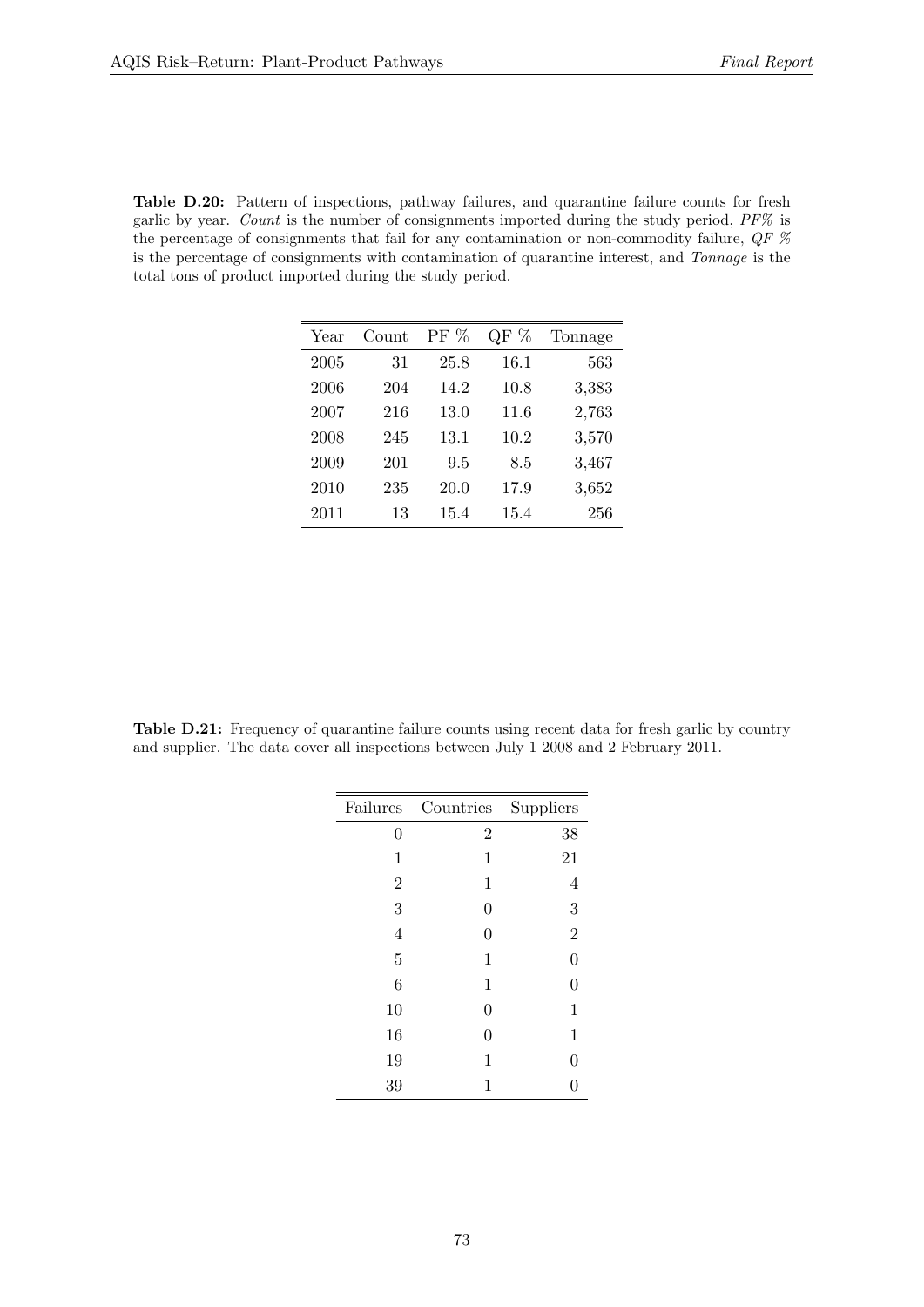<span id="page-73-0"></span>Table D.22: Summary statistics for fresh garlic by country. See caption of Table [D.20](#page-72-0) for explanation of column names.  $QF$  is the count of consignments with contamination of quarantine interest. The Suppliers column reports the number of suppliers that have exported from each country during the time period. The data cover all inspections between July 2008 and early February 2011.

| Country     | Count PF %     |       | QF             | QF $%$ | Tonnage | Suppliers      |
|-------------|----------------|-------|----------------|--------|---------|----------------|
| a           | 365            | 11.5  | 39             | 10.7   | 6,600   | 46             |
| b           | 89             | 24.7  | 19             | 21.3   | 1,277   | $\overline{5}$ |
| $\mathbf c$ | 44             | 18.2  | 5              | 11.4   | 450     | 8              |
| $\rm d$     | 32             | 21.9  | 6              | 18.8   | 360     | 9              |
| e           | 15             | 13.3  | $\overline{2}$ | 13.3   | 265     | 4              |
| f           | $\overline{2}$ | 0.0   | $\theta$       | 0.0    | ${<}1$  |                |
| g           | 1              | 100.0 | 1              | 100.0  | 23      |                |
| h           | 1              | 0.0   | $\theta$       | 0.0    | ${<}1$  |                |

<span id="page-73-1"></span>Table D.23: Summary statistics for fresh garlic by supplier. See caption of Table [D.22](#page-73-0) for explanation of column names and scope. We include only those suppliers with at least 20 recent consignments. The Countries column reports the number of countries that each supplier has exported from during the time period.

| Supplier     | Count PF $%$ |      | QF             | QF $%$ | Tonnage | Countries      |
|--------------|--------------|------|----------------|--------|---------|----------------|
| $\mathbf{a}$ | 93           | 20.4 | 16             | 17.2   | 1,104   | 3              |
| b            | 60           | 6.7  | 4              | 6.7    | 1,423   |                |
| $\mathbf c$  | 38           | 2.6  | 1              | 2.6    | 788     |                |
| $\mathbf d$  | 29           | 17.2 | 4              | 13.8   | 519     | $\overline{2}$ |
| e            | 29           | 17.2 | 3              | 10.3   | 434     |                |
| f            | 21           | 47.6 | 10             | 47.6   | 328     |                |
| g            | 21           | 14.3 | $\overline{2}$ | 9.5    | 403     |                |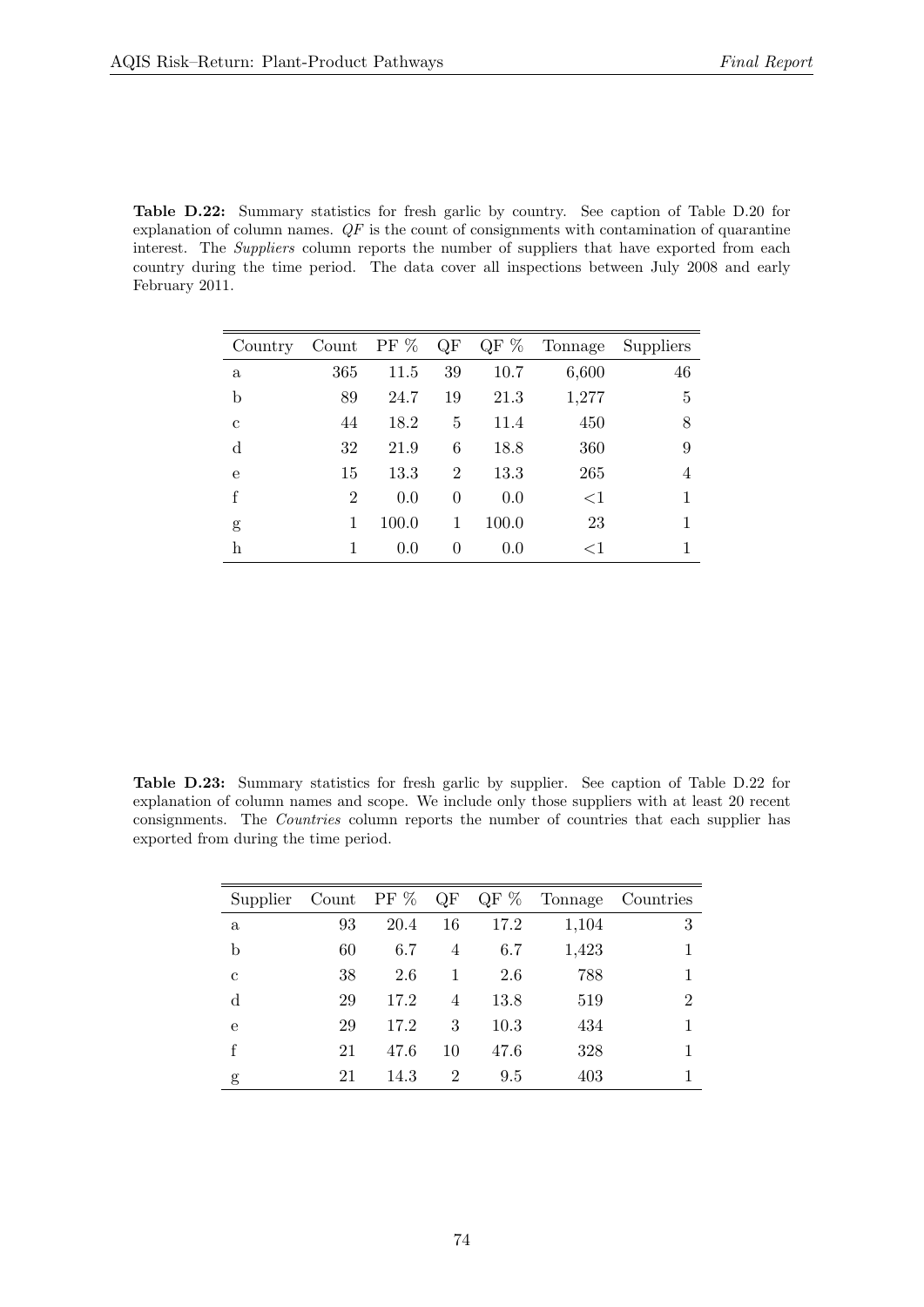### D.6.4 Simulation Results

The results are presented in Figures [D.23](#page-75-0) and [D.24.](#page-76-0) Figure [D.23](#page-75-0) provides the average simulated post-intervention compliance as a function of inspection strategy and total inspection count for a range of options. The x-axis is the amount of effort, and less is preferred. The  $y$ -axis is the PIC, and higher is preferred. The grey line shows the expected PIC (or leakage) for random monitoring, and may be used as a baseline to assess the improvement resulting from selecting a CSP strategy. We note the following points, and emphasize that these points are relevant only to the simulated inspection of fresh garlic based on existing data.

- The failure rate of the pathway is quite high.
- All three CSP regimes improve upon random sampling, in that the average PIC returns are all substantially higher than the grey line.
- The difference between the different CSP strategies is minimal.
- The stratification, monitoring fraction, and clearance number all have an effect on the leakage, and the effects can interact with one another.
- Stratifying by supplier seems to give the best value for simplicity and efficiency.

Figure [D.24](#page-76-0) provides leakage count profiles for all the simulations. It can be used as an alternative means for interpreting the above reasoning.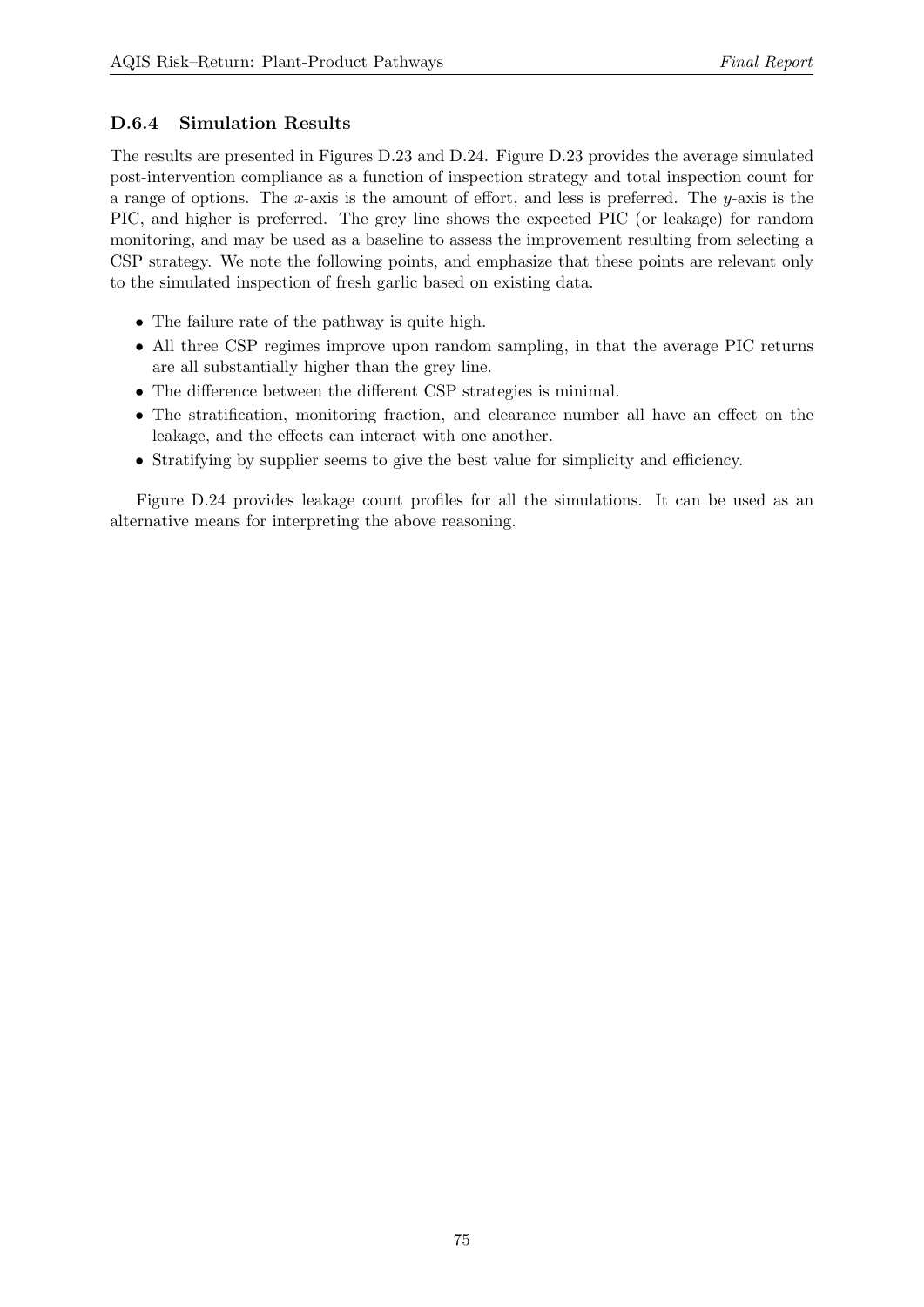<span id="page-75-0"></span>

Figure D.23: Simulated Post-Intervention Compliance (PIC) against inspection effort for fresh garlic inspection history. The inspection strategies are in columns, and the stratification options are in rows. Within each panel, the sampling fraction is delineated by symbol colour, and the clearance number is delineated by the symbol shape. Approximate 95% confidence intervals for the mean of the simulation results are delineated by the vertical line. The grey line represents the expected PIC that would result from random sampling.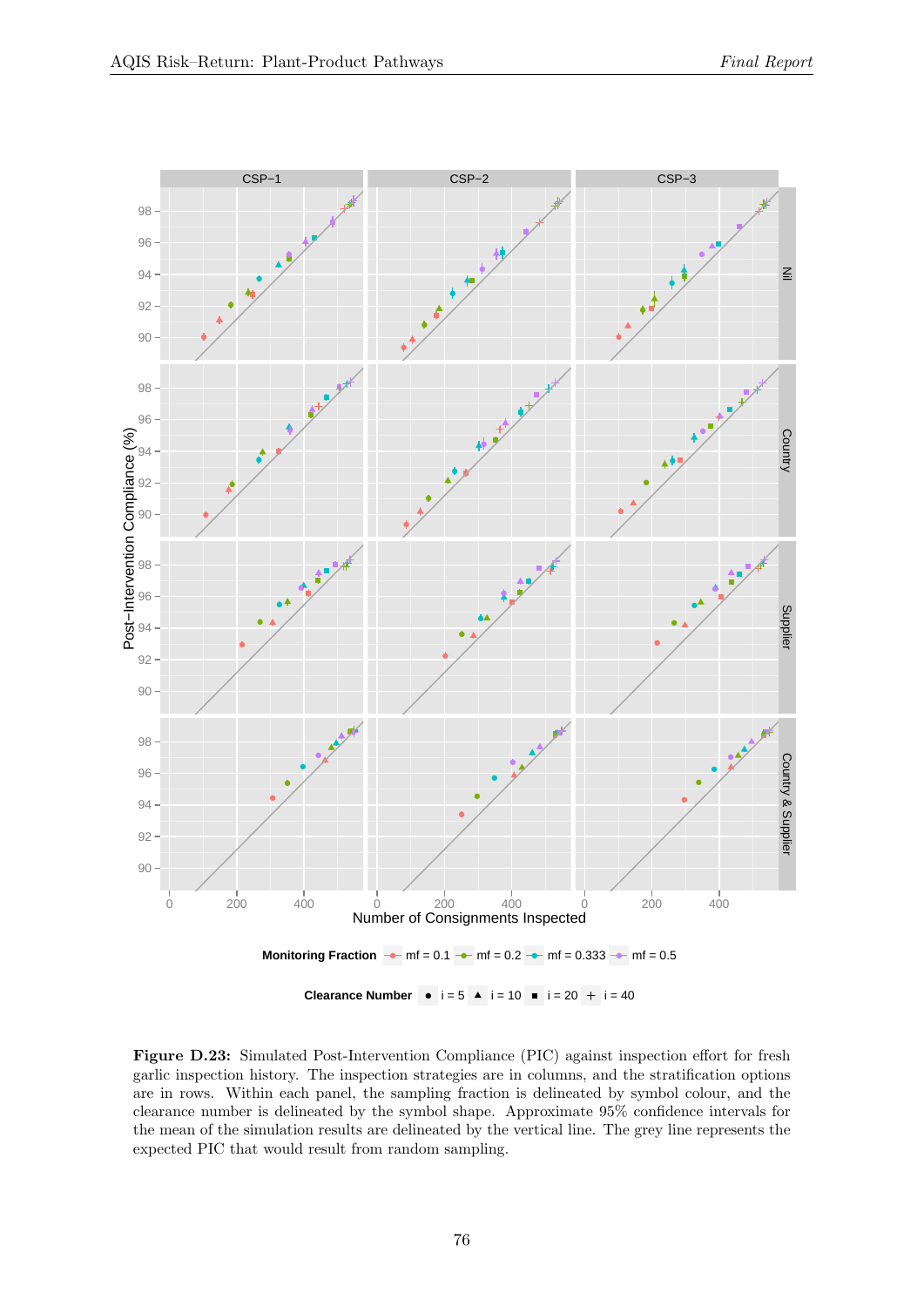<span id="page-76-0"></span>![](_page_76_Figure_2.jpeg)

Figure D.24: Simulated leakage count against inspection effort for fresh garlic inspection history. The inspection strategies are in columns, and the stratification options are in rows. Within each panel, the monitoring fraction is delineated by symbol colour, and the clearance number is delineated by the symbol shape. Approximate 95% confidence intervals for the mean of the simulation results are delineated by the vertical line. The grey line represents the expected leakage that would result from random sampling.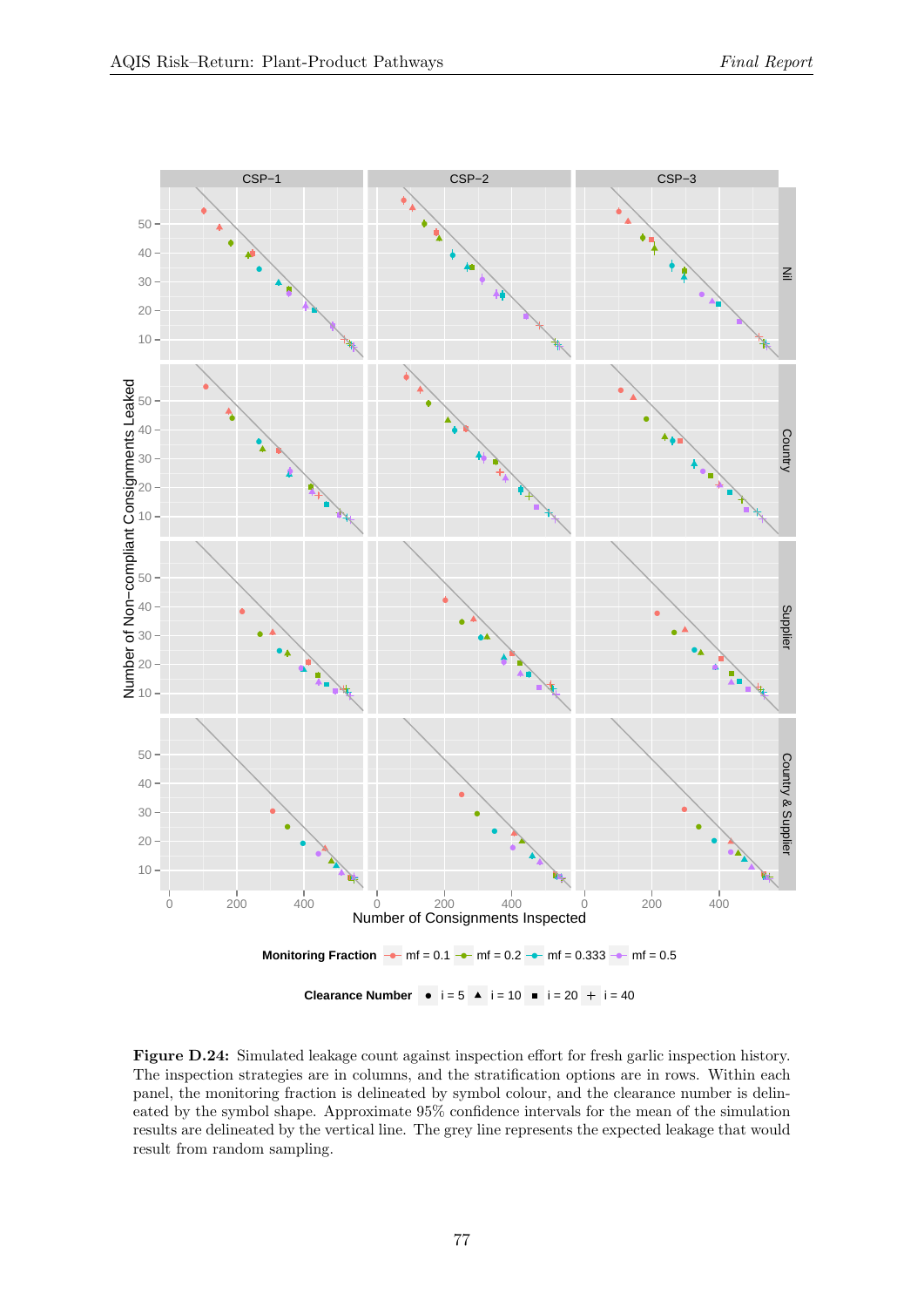## D.7 Green Coffee Beans

Green coffee beans refers to *Coffea* spp. seeds which have had the fruit pulp and seed coat (parchment) removed by chemical or mechanical methods. This pathway has a moderately low approach rate but the consequences of leakage are considered low-risk because the post-import treatment involves roasting the beans. Hence, it is recommended for a supplier targeted reduced inspection regime.

#### D.7.1 Import Conditions

Green coffee beans are considered a quarantine risk to Australia due to the potential to be infested with insect pests, or contaminated with soil, plant material, and weed seeds, and are only permitted entry into Australia if accompanied by a valid import permit. Import permits are granted under the condition that consignments are for processing only.

<span id="page-77-0"></span>Prior to release from quarantine, all coffee consignments are subject to inspection by AQIS officers. Samples are collected from the consignment at the rates outlined in Table [D.24.](#page-77-0)

|             | Shipment Size (kg) Sample size inspected (Litres) |
|-------------|---------------------------------------------------|
| ${<}2$      | All                                               |
| $2 - 999$   | 0.5                                               |
| 1000-14,999 | 1.0                                               |
| $14,999+$   | 1.0 per $15000$ Kg                                |

Table D.24: Sampling rates for green coffee beans by consignment size.

The sample is taken from a number of points/bags randomly selected within the consignment using a sampling trier.<sup>[1](#page-77-1)</sup>

Once collected the sample is visually inspected by the officer for insects or contaminants.

A formal Import Risk Analysis (IRA) has not been completed for green coffee bean imports, however a BSG risk determination has identified risks within the green coffee bean pathway are: Coffee Rust (Hemileia vastatrix ); Coffee bean borer (Hypothenemus hampei) and Khapra beetle (Trogoderma granarium).

Following a risk review in 2008, parchment is no longer a quarantine concern, however, if the level of parchment within a consignment is considered excessive enough to interfere with the inspection the consignment can be ordered for treatment by the inspecting officer. This decision on parchment levels is made at the officer's discretion.

<span id="page-77-1"></span><sup>&</sup>lt;sup>1</sup>A sampling trier is a pointed piece of hollow tubular steel that is used to extract a sample from a bag of flow-able material; the trier can be inserted into the bag at any point to collect a sample rather than collecting the sample from the surface of the bag.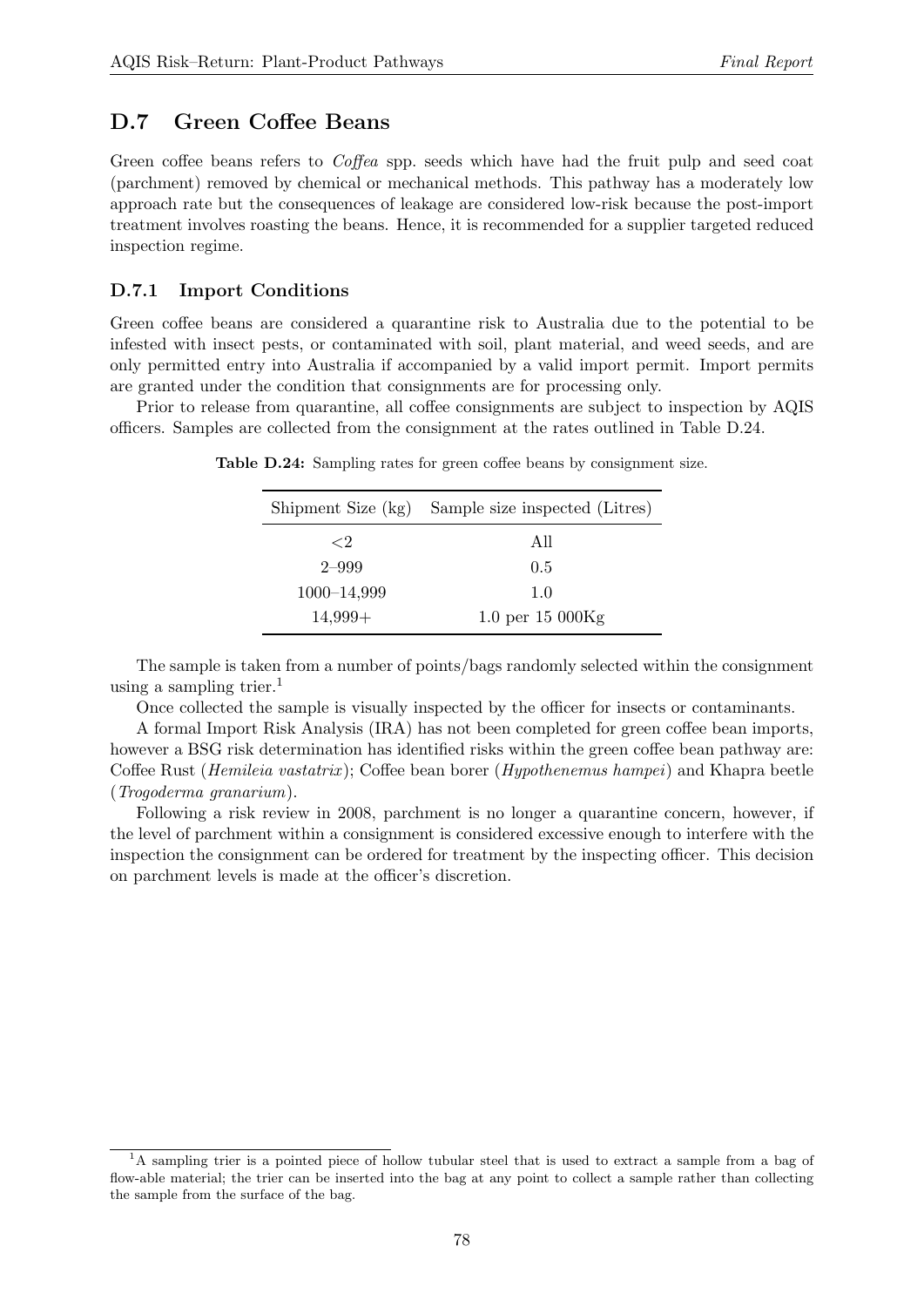#### D.7.2 Pathway Summary

<span id="page-78-0"></span>A flowchart of the pathway is presented in Figure [D.25.](#page-78-0)

![](_page_78_Figure_4.jpeg)

Figure D.25: Green coffee beans consignments flow chart with statistics for July 2008–December 2010. A quarantine failure was recorded for consignments with a detection of quarantine concern, such as insect, pathogen, or contamination. QEs refers to the number of quarantine entries, which may differ from the number of consignments.

#### D.7.3 Analysis

This section provides a statistical overview of the data. The full dataset comprises 5460 consignments with record creation dates ranging from October 2005 to December 2010, and comprises entries from 70 countries and 248 suppliers.

A smoothed plot of the quarantine failure rate against time is presented in Figure [D.26.](#page-79-0) The figure shows a failure rate hovering around 7.5% for 2006 and 2007, followed by a drop to about 2.5% in 2008, which coincides with a change in import conditions: parchment, the dry skin or husk coating the coffee beans, was no longer considered to be a quarantine risk. The pathway has continued to become cleaner since then. The failure rate for the entire period was  $4.45\%$ , and for the analysis period (everything after June 2008) was 2.33%.

Annual inspection statistics are provided in Table [D.25.](#page-79-1) The count of consignments is increasing gradually across the time period, and is on track to stay equally high in 2011.

The pattern of quarantine failure counts by country and supplier is presented in Table [D.26.](#page-80-0) The statistics in Table [D.27](#page-80-1) summarize the inspection data for those countries with at least fifty consignments during the key time period and Table [D.28](#page-81-0) summarizes the inspection data for the suppliers with at least fifty consignments. A curious pattern emerges in the latter table: the high-volume suppliers that export from only one country have the lowest quarantine failure rate.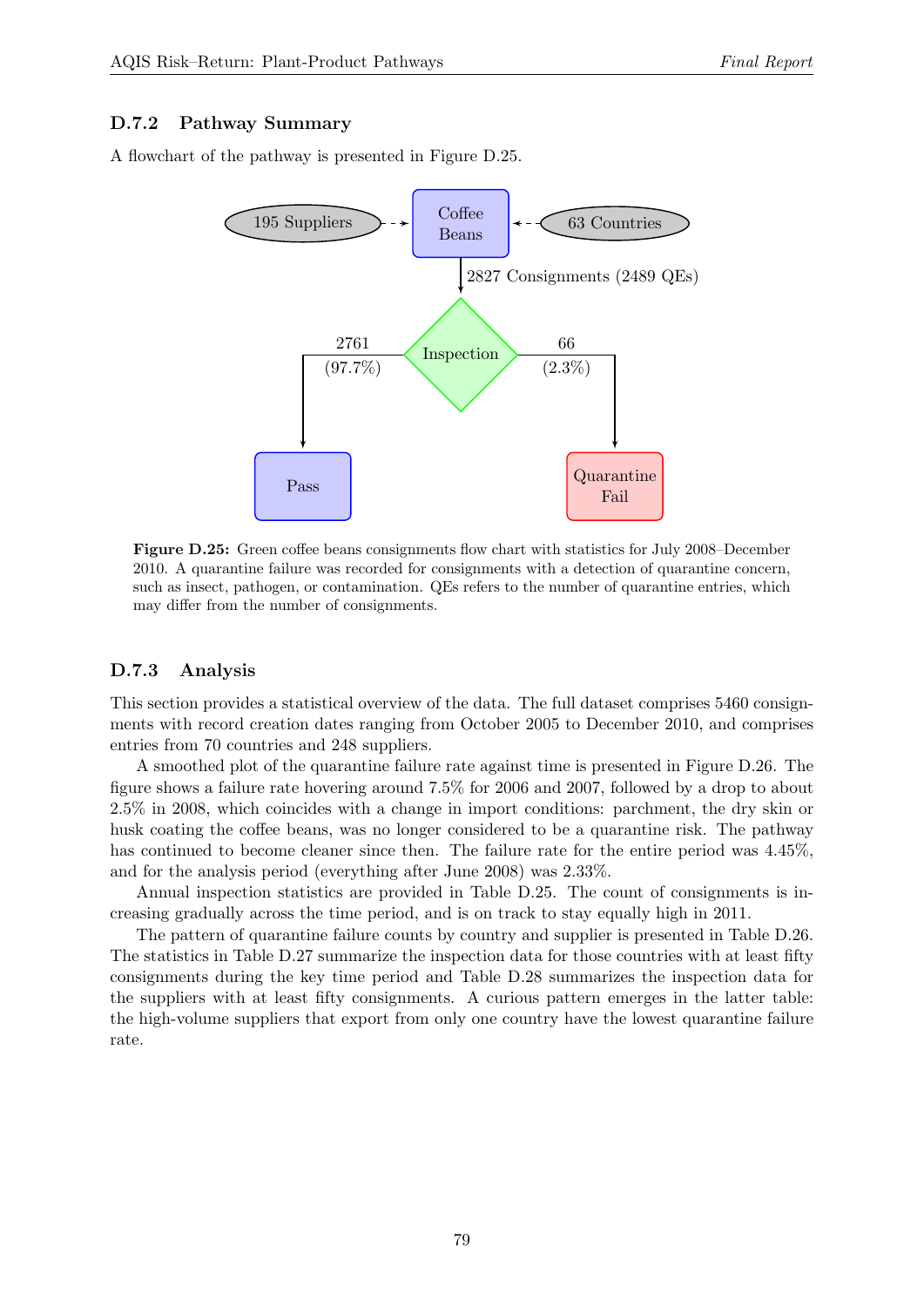<span id="page-79-0"></span>![](_page_79_Figure_2.jpeg)

Figure D.26: Quarantine failure rates  $(\%)$  for green coffee beans smoothed by date, with a 95% confidence interval (shaded region) added (see the caption of Figure [6.2](#page-23-0) on page [24](#page-23-0) for an explanation of the interval). The width of the shaded region indicates the uncertainty of the line, which becomes narrower as the number of inspected consignments increases. A vertical line is added at 13 Feb 2008 which is when quarantine conditions were changed to exclude parchment as a risk.

<span id="page-79-1"></span>Table D.25: Pattern of inspections, pathway failures, and quarantine failure counts for green coffee beans by year. Count is the number of consignments imported during the study period, PF% is the percentage of consignments that fail for any contamination or non-commodity failure,  $QF\%$  is the percentage of consignments with contamination of quarantine interest, and Tonnage is the total tons of product imported during the study period.

| Year | Count | $PF\%$ | %<br>QF | Tonnage |
|------|-------|--------|---------|---------|
| 2005 | 145   | 16.6   | 11.7    | 6,990   |
| 2006 | 979   | 10.8   | 7.9     | 40,807  |
| 2007 | 1052  | 10.5   | 5.3     | 41,412  |
| 2008 | 932   | 6.1    | 4.6     | 21,858  |
| 2009 | 1021  | 3.6    | 1.9     | 17,116  |
| 2010 | 1331  | 3.6    | 2.3     | 21,132  |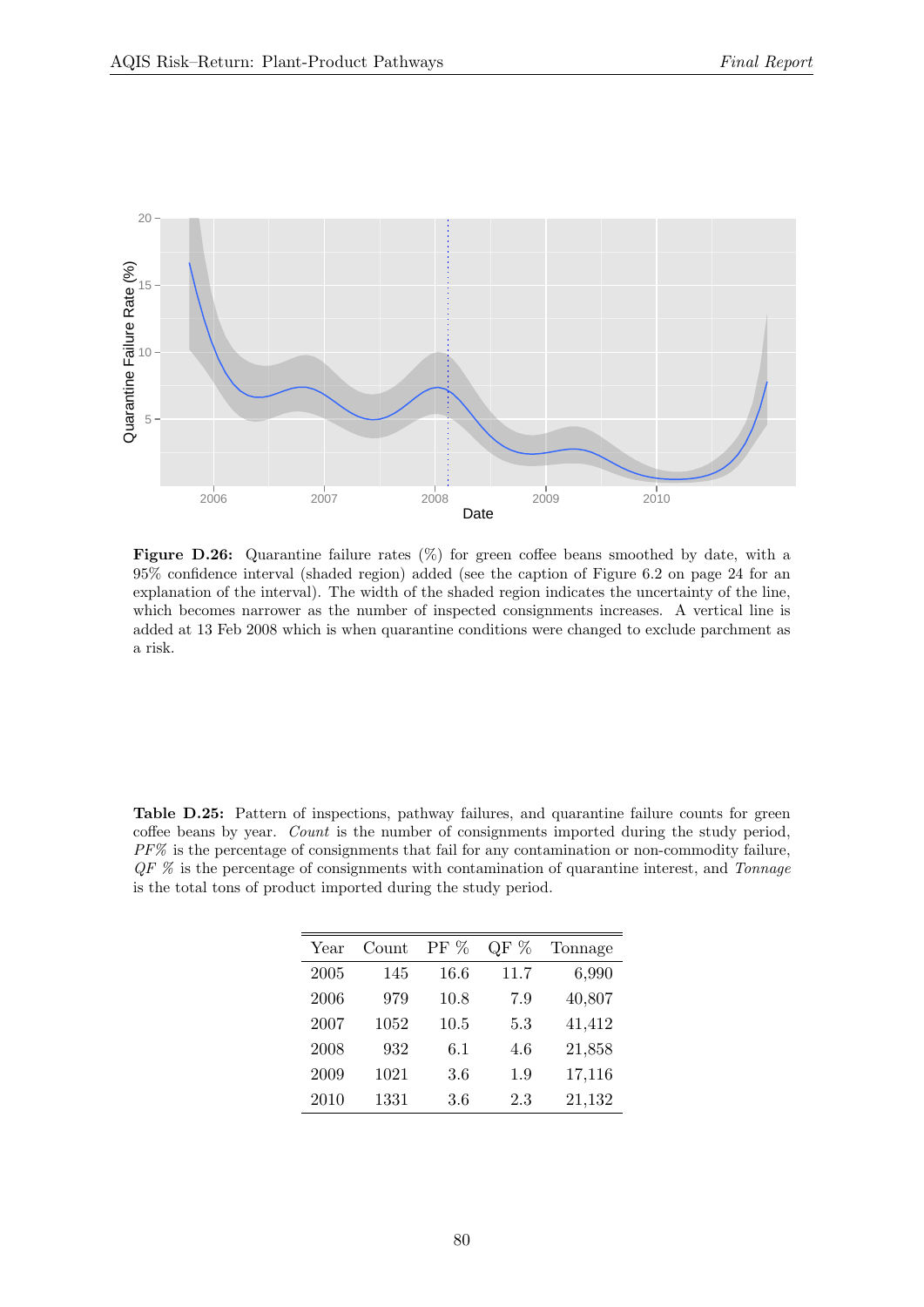| Failures         | Countries        | Suppliers        |
|------------------|------------------|------------------|
| $\boldsymbol{0}$ | 49               | 172              |
| $\mathbf{1}$     | $\overline{4}$   | 10               |
| $\overline{2}$   | 3                | 6                |
| 3                | $\mathbf 1$      | $\overline{2}$   |
| $\overline{4}$   | $\overline{0}$   | $\mathbf{1}$     |
| $\overline{5}$   | $\overline{0}$   | $\overline{2}$   |
| 6                | $\boldsymbol{0}$ | $\overline{0}$   |
| 7                | $\overline{2}$   | $\boldsymbol{0}$ |
| 8                | $\overline{2}$   | $\overline{0}$   |
| 9                | $\overline{0}$   | $\boldsymbol{0}$ |
| 10               | $\mathbf{1}$     | $\overline{0}$   |
| 11               | $\boldsymbol{0}$ | $\mathbf 1$      |
| 12               | 0                | $\overline{0}$   |
| 13               | 1                | $\mathbf 1$      |

<span id="page-80-0"></span>Table D.26: Frequency of quarantine failure counts using recent data for green coffee beans by country and supplier. The data cover all inspections between July 2008 and December 2010.

<span id="page-80-1"></span>Table D.27: Summary statistics for green coffee beans by country. See caption of Table [D.25](#page-79-1) for explanation of column names.  $QF$  is the count of consignments with contamination of quarantine interest. The *Suppliers* column reports the number of suppliers that have exported from each country during the time period. The data cover all inspections between July 2008 and December 2010. We only include those countries with 50 or more consignments during the time period.

| Country      | Count | PF % | QF             | QF % | Tonnage | Suppliers |
|--------------|-------|------|----------------|------|---------|-----------|
| $\mathbf{a}$ | 520   | 3.1  | 7              | 1.3  | 10,454  | 36        |
| $\mathbf b$  | 314   | 5.4  | $\overline{7}$ | 2.2  | 6,691   | 22        |
| $\mathbf c$  | 310   | 2.3  | $\overline{2}$ | 0.6  | 4,208   | 34        |
| $\mathbf d$  | 300   | 1.7  | $\overline{2}$ | 0.7  | 4,931   | 21        |
| $\mathbf e$  | 297   | 5.4  | 13             | 4.4  | 4,813   | 20        |
| $\rm f$      | 135   | 7.4  | 10             | 7.4  | 2,393   | 22        |
| g            | 120   | 2.5  | 3              | 2.5  | 2,040   | 10        |
| h            | 120   | 10.0 | 8              | 6.7  | 1,774   | 6         |
| $\mathbf{i}$ | 95    | 10.5 | 8              | 8.4  | 3,169   | 10        |
| j            | 69    | 0.0  | $\theta$       | 0.0  | 1,252   | 11        |
| k            | 69    | 0.0  | $\theta$       | 0.0  | 107     | 11        |
| 1            | 60    | 1.7  | 1              | 1.7  | 960     | 11        |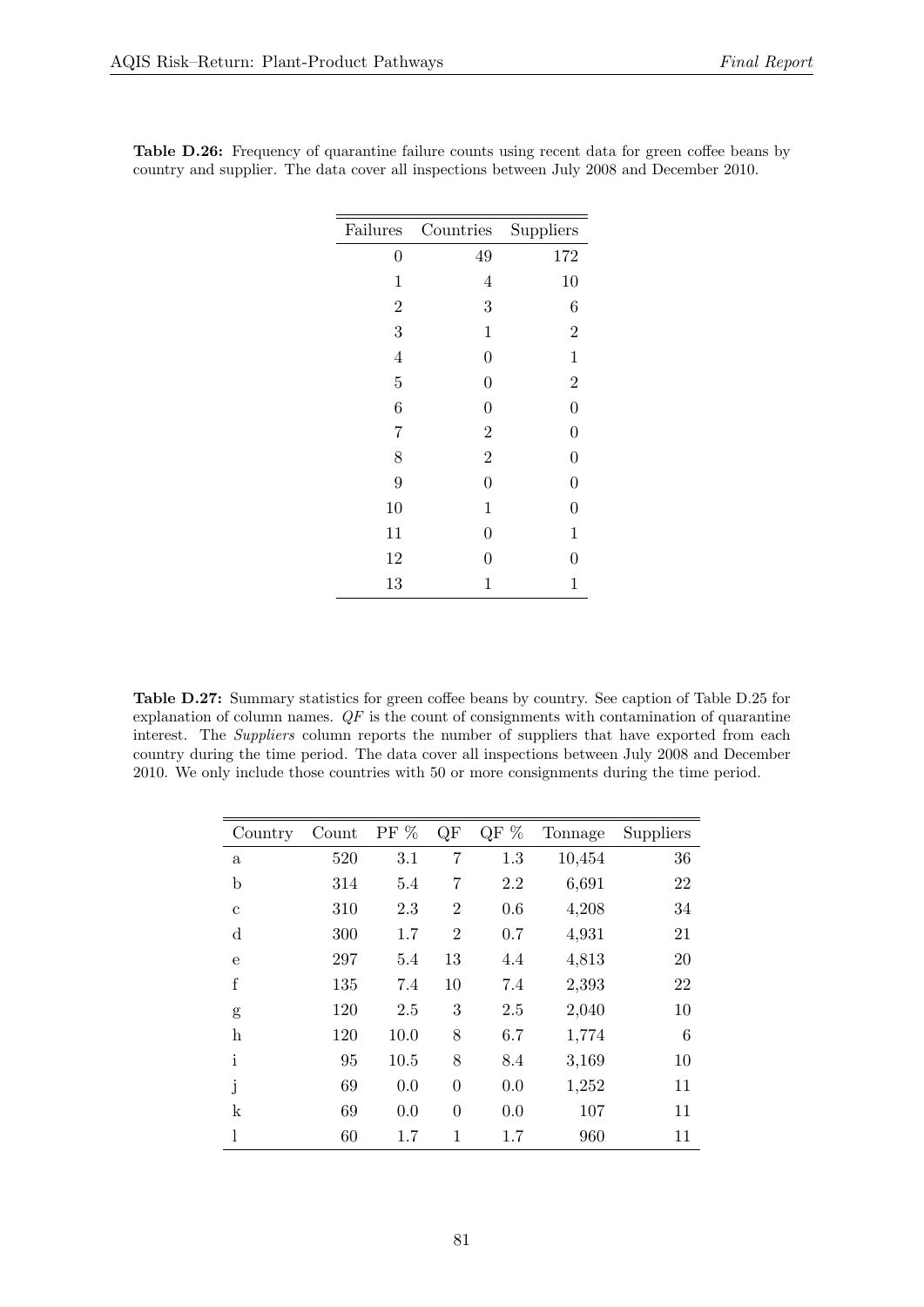<span id="page-81-0"></span>

| <b>Table D.28:</b> Summary statistics for green coffee beans by supplier. See caption of Table D.27 |
|-----------------------------------------------------------------------------------------------------|
| for explanation of column names and scope. We include only those suppliers with at least 50         |
| recent consignments. The <i>Countries</i> column reports the number of countries that each supplier |
| has exported from during the time period.                                                           |

| Supplier                  | Count | PF $\%$ | QF             | QF $%$ | Tonnage | Countries    |
|---------------------------|-------|---------|----------------|--------|---------|--------------|
| $\rm{a}$                  | 469   | 4.5     | 13             | 2.8    | 8,097   | 12           |
| $\mathbf b$               | 432   | 0.5     | $\mathbf{1}$   | 0.2    | 12      | 38           |
| $\mathbf{c}$              | 426   | 3.3     | 11             | 2.6    | 9,309   | 19           |
| d                         | 104   | 4.8     | $\mathbf{1}$   | 1.0    | 2,464   | 5            |
| e                         | 85    | 0.0     | $\overline{0}$ | 0.0    | 1,583   | $\mathbf{1}$ |
| $\mathbf f$               | 72    | 2.8     | $\overline{2}$ | 2.8    | 1,366   | 8            |
| g                         | 70    | 7.1     | 5              | 7.1    | 1,275   | 15           |
| $\boldsymbol{\mathrm{h}}$ | 69    | 1.4     | $\overline{0}$ | 0.0    | 1,274   | 3            |
| $\mathbf{i}$              | 68    | 7.4     | $\overline{5}$ | 7.4    | 1,668   | 8            |
| j                         | 63    | 0.0     | $\overline{0}$ | 0.0    | 1,229   | 1            |
| $\mathbf k$               | 56    | 12.5    | 3              | 5.4    | 1,653   | 3            |
| l                         | 56    | 1.8     | 1              | 1.8    | 1,092   | 8            |
| $_{\rm m}$                | 54    | 9.3     | 2              | 3.7    | 1,983   | 5            |

Finally, we examined graphical summaries of both the failure rate against consignment size, and at the supplier level, the consignment count and the average quarantine failure rate. Neither summary showed substantial patterns, and they are not included here.

#### D.7.4 Simulation Results

The results are presented in Figures [D.27](#page-82-0) and [D.28.](#page-83-0) Figure [D.27](#page-82-0) provides the average simulated post-intervention compliance as a function of inspection strategy and total inspection count for a range of options. The x-axis is the amount of effort, and less is preferred. The  $y$ -axis is the PIC, and higher is preferred. The grey line shows the expected PIC (or leakage) for random monitoring, and may be used as a baseline to assess the improvement resulting from selecting a CSP strategy. We note the following points, and emphasize that these points are relevant only to the simulated inspection of coffee beans based on existing data.

- All three CSP regimes improve upon random sampling, in that the average PIC returns are all higher than the grey line.
- The difference between the different CSP strategies is minimal. However, of the three CSP regimes, CSP–3 seems to provide the best match with the pathway manager's goals of rewarding compliance with reduced inspection rewards, while not allowing unnecessary leakage, or over penalizing random spikes in non-compliance.
- The stratification, monitoring fraction, and clearance number all have an effect on the leakage, and the effects can interact with one another.
- Stratifying by supplier seems to give the best value for simplicity and efficiency.
- Given CSP–3 and stratification by supplier, the best strategy seems to be to set the monitoring fraction to 50% and the clearance number to 10, in order to achieve a PIC of 99.0%.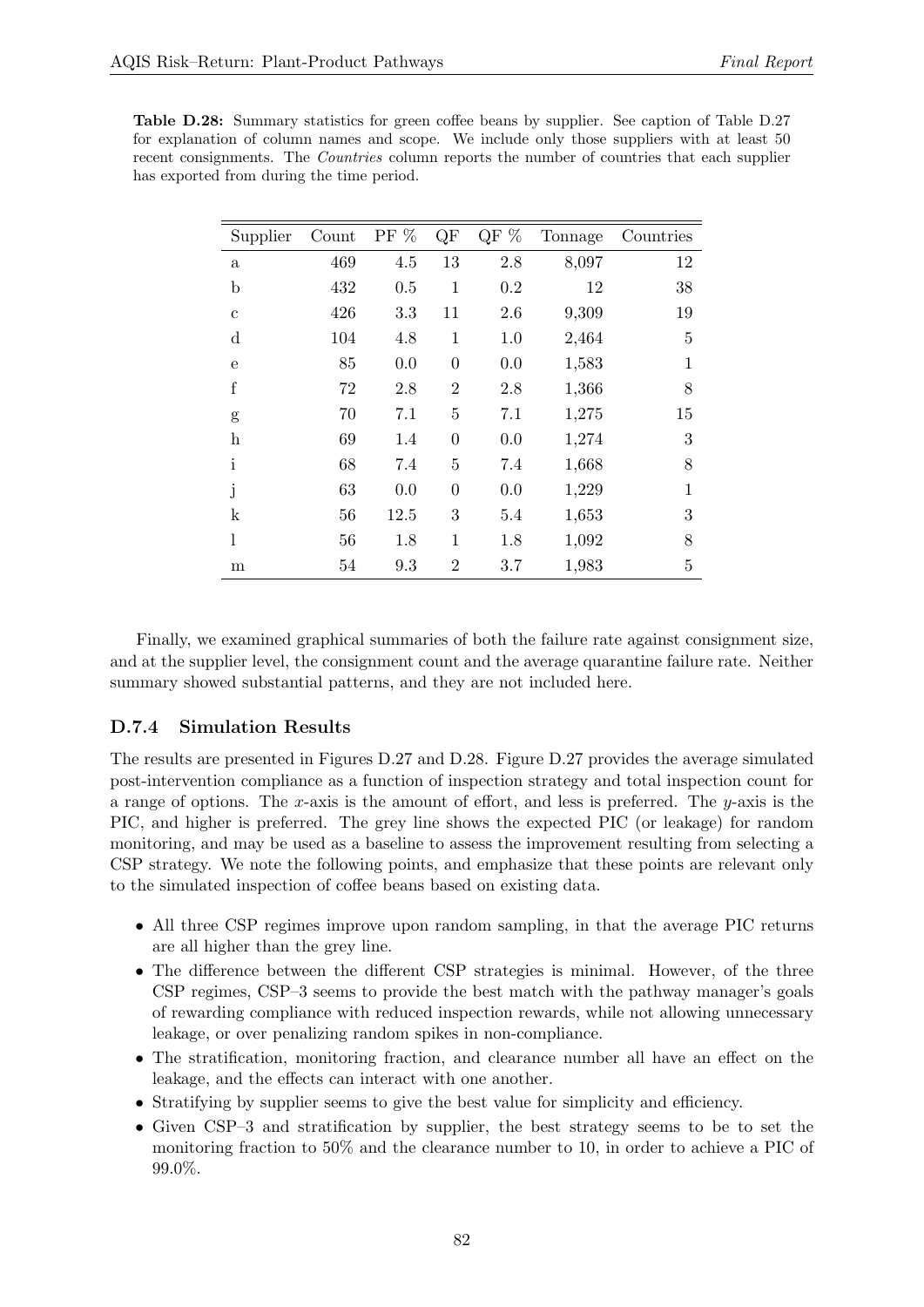<span id="page-82-0"></span>![](_page_82_Figure_2.jpeg)

Figure [D.28](#page-83-0) provides leakage count profiles for all the simulations. It can be used as an alternative means for interpreting the above reasoning.

**Clearance Number**  $\bullet$  i = 5  $\bullet$  i = 10  $\bullet$  i = 20 + i = 40

Figure D.27: Simulated Post-Intervention Compliance (PIC) against inspection effort for green coffee beans inspection history. The inspection strategies are in columns, and the stratification options are in rows. Within each panel, the sampling fraction is delineated by symbol colour, and the clearance number is delineated by the symbol shape. Approximate 95% confidence intervals for the mean of the simulation results are delineated by the (almost negligible) vertical line. The grey line represents the expected PIC that would result from random sampling.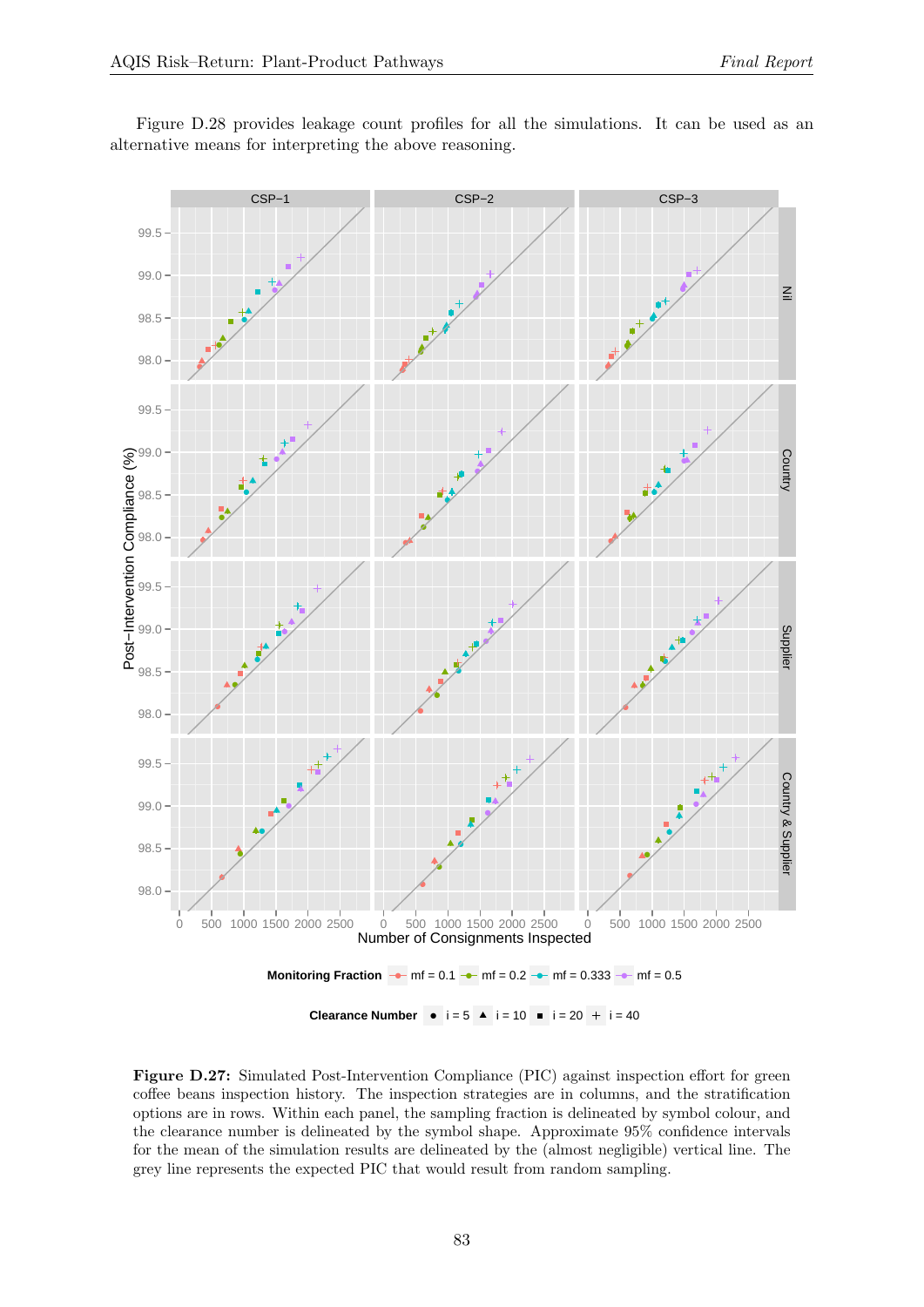<span id="page-83-0"></span>![](_page_83_Figure_2.jpeg)

Figure D.28: Simulated leakage count against inspection effort for green coffee beans inspection history. The inspection strategies are in columns, and the stratification options are in rows. Within each panel, the monitoring fraction is delineated by symbol colour, and the clearance number is delineated by the symbol shape. Approximate 95% confidence intervals for the mean of the simulation results are delineated by the (almost negligible) vertical line. The grey line represents the expected leakage that would result from random sampling.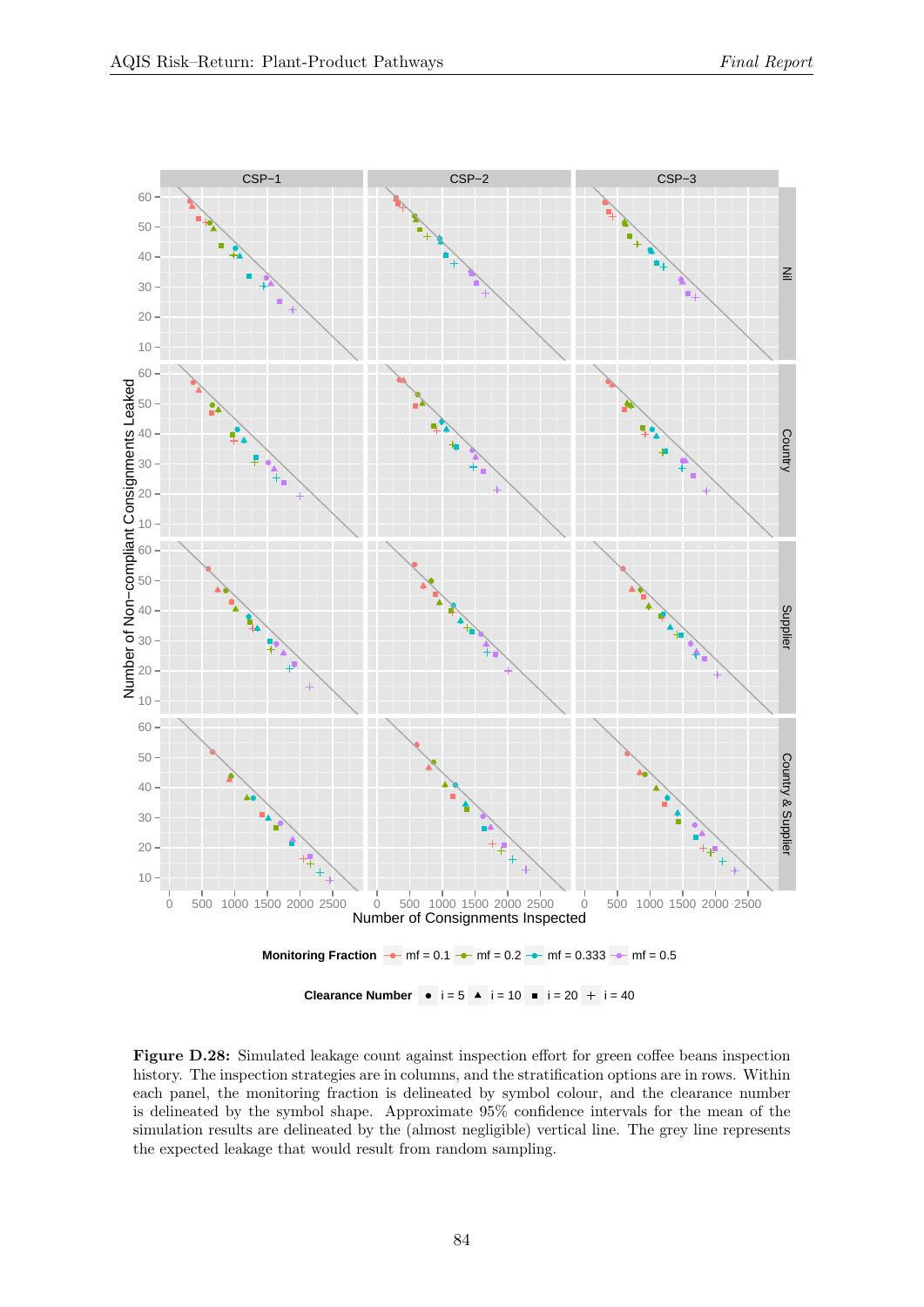### D.8 Hulled Sesame Seeds

For this analysis, 'hulled sesame seed' refers to Sesamum indicum syn. S. orientale seed for human consumption which has had the seed coat or testa removed. The total number of consignments for this pathway is comparatively small, so the prescription is tentative, however, this pathway seems like a good match for a CSP–3 sampling regime due to low pathway failure rates and a resulting high level of supplier compliance.

#### D.8.1 Import Conditions

Sesame seed must be hulled when imported for human consumption, if unhulled seeds are found the consignment must undergo a heat treatment to mitigate risks associated with germination.

Hulled sesame seed does not require an import permit for entry into Australia. Phytosanitary certificates are required for all FCL consignments.

Prior to entry into Australia, all consignments must pass an AQIS quarantine inspection on arrival to verify freedom from live insects, contamination with soil, prohibited seeds, other plant material (e.g. leaf, stem material, pod material, etc), animal material (e.g. animal faeces, feathers, etc.), any other extraneous contamination of quarantine concern and to verify that the seed has been hulled.

No formal import risk assessment has been undertaken for sesame seeds, however they are identified as a known regular host of khapra beetle (Trogoderma granarium). All commercial consignments from Khapra host countries require mandatory fumigation, either preshipment or on arrival in Australia.

#### D.8.2 Pathway Summary

<span id="page-84-0"></span>A flowchart of the pathway is presented in Figure [D.29.](#page-84-0)

![](_page_84_Figure_11.jpeg)

Figure D.29: Hulled sesame seed consignments flow chart with statistics for July 2008–December 2010. A quarantine failure was recorded for consignments with a detection of quarantine concern, such as insect, pathogen, or contamination. QEs refers to the number of quarantine entries, which may differ from the number of consignments.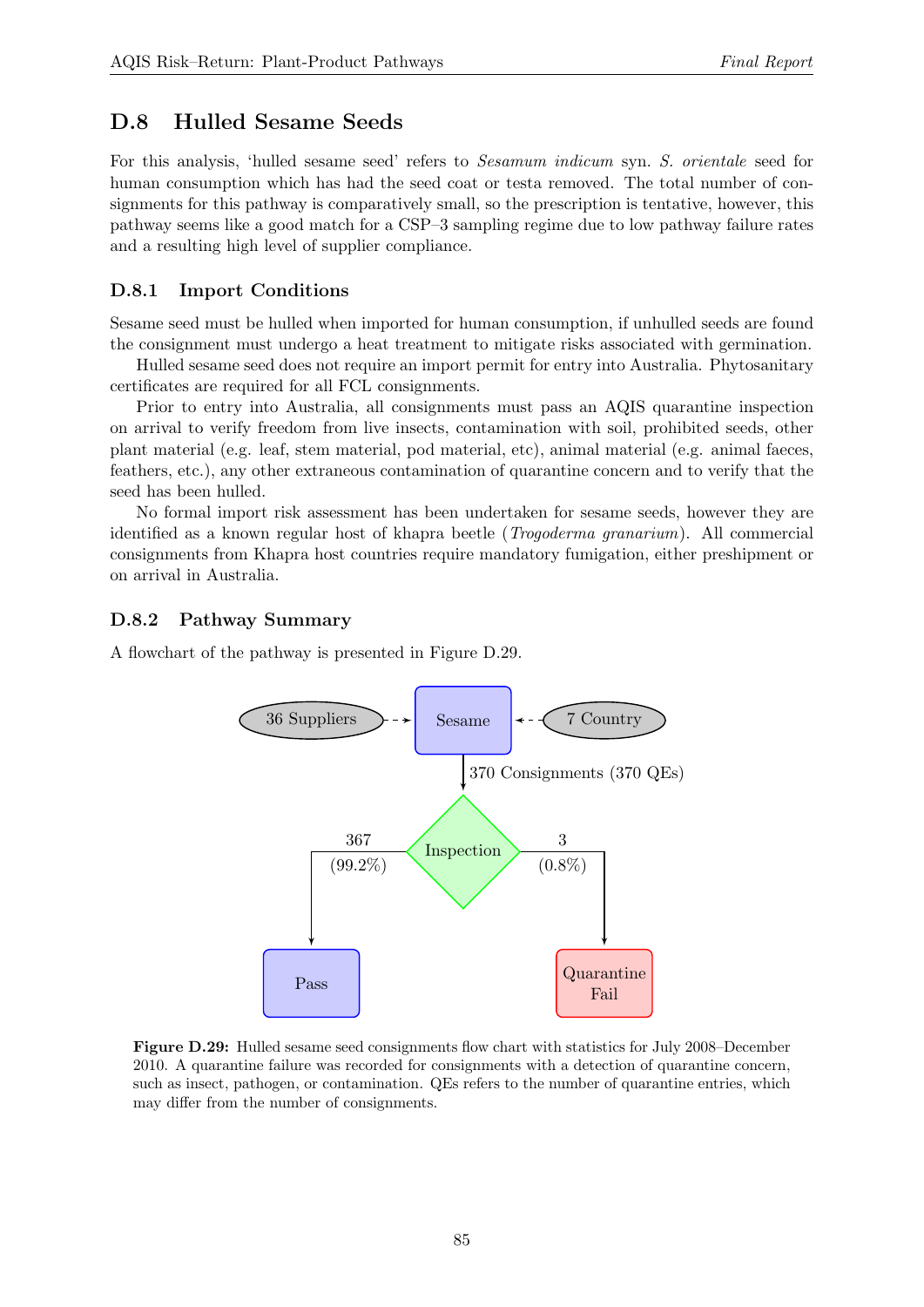#### D.8.3 Analysis

This section provides a statistical overview of the data. The full dataset comprises 843 consignments with record creation dates ranging from October 2005 to December 2010, and comprises entries from 9 countries and 61 suppliers.

A smoothed plot of the quarantine failure rate against time is presented in Figure [D.30.](#page-85-0) The figure shows an initially negligible failure rate ascending to about 1% in 2008 and dropping from there to a low of less than 0.5%. The failure rate for the entire period was 0.36%, and for the analysis period (everything after June 2008) was 0.81%.

<span id="page-85-0"></span>![](_page_85_Figure_5.jpeg)

Figure D.30: Quarantine failure rates  $(\%)$  hulled sesame seeds smoothed by date, with a 95% confidence interval (shaded region) added (see the caption of Figure [6.2](#page-23-0) on page [24](#page-23-0) for an explanation of the interval). The width of the shaded region indicates the uncertainty of the line, which becomes narrower as the number of inspected consignments increases.

Annual inspection statistics are provided in Table [D.29.](#page-85-1) The count of consignments is stable across the time period, but the tonnage doubles in 2010, and is on track to stay equally high in 2011. The quarantine failure rate follows the pattern mentioned in the previous paragraph.

<span id="page-85-1"></span>Table D.29: Pattern of inspections, pathway failures, and quarantine failure counts for hulled sesame seeds by year. Count is the number of consignments imported during the study period,  $PF\%$  is the percentage of consignments that fail for any contamination or non-commodity failure,  $QF\%$  is the percentage of consignments with contamination of quarantine interest, and Tonnage is the total tons of product imported during the study period.

| Year | Count | $PF\%$ | %<br>QF | Tonnage |
|------|-------|--------|---------|---------|
| 2005 | 31    | 0.0    | 0.0     | 572     |
| 2006 | 178   | 1.1    | 0.0     | 3,633   |
| 2007 | 160   | 0.6    | 0.0     | 3,449   |
| 2008 | 161   | 3.7    | 1.2     | 3,219   |
| 2009 | 150   | 1.3    | 0.0     | 2,966   |
| 2010 | 163   | 1.2    | 0.6     | 2,926   |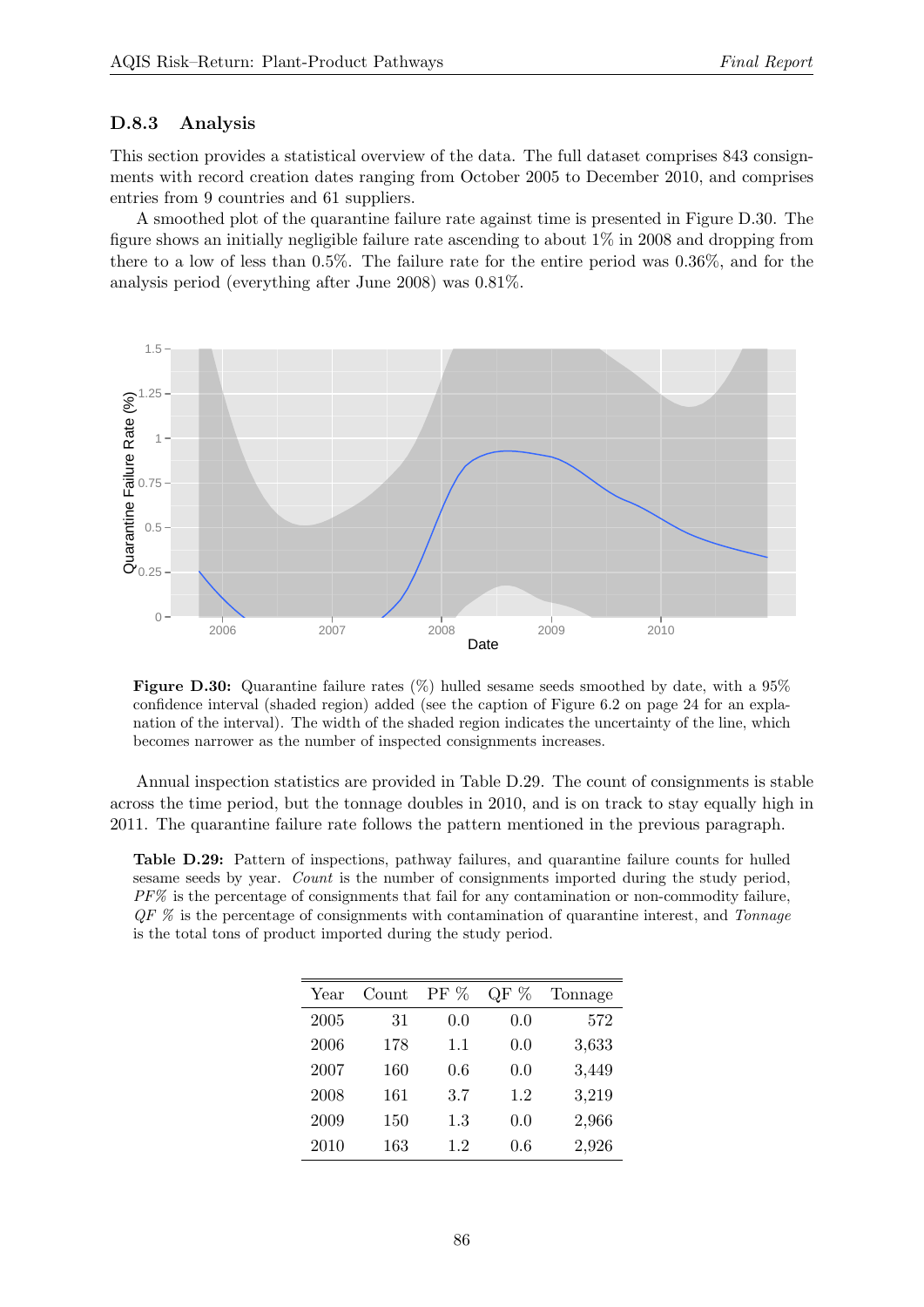<span id="page-86-1"></span>Table D.30: Frequency of quarantine failure counts using recent data for hulled sesame seeds by country and supplier. The data cover all inspections between July 2008 and December 2010.

| Failures Countries Suppliers |    |
|------------------------------|----|
|                              | 33 |
|                              | ų  |
|                              |    |

<span id="page-86-0"></span>Table D.31: Summary statistics by country for hulled sesame seeds. See caption of Table [D.29](#page-85-1) for explanation of column names.  $QF$  is the count of consignments with contamination of quarantine interest. The *Suppliers* column reports the number of suppliers that have exported from each country during the time period. The data cover all inspections between July 1 2008 and December 2010. We only include those countries with five or more consignments during the time period.

|             |     |               |   |       | Country Count PF $\%$ QF QF $\%$ Tonnage Suppliers |    |
|-------------|-----|---------------|---|-------|----------------------------------------------------|----|
| $\mathbf a$ | 308 | 1.9           | 2 | 0.6   | 5,951                                              | 24 |
| b           | 33  | 3.0           |   | 3.0   | 347                                                |    |
| с           | 20  | $0.0^{\circ}$ |   | (0.0) | 480                                                |    |
| d           | 6   | 16.7          |   | (0.0) | 73                                                 |    |

<span id="page-86-2"></span>Table D.32: Summary statistics for hulled sesame seeds by supplier. See caption of Table [D.31](#page-86-0) for explanation of column names and scope. We include only those suppliers with at least 20 recent consignments. The *Countries* column reports the number of countries that each supplier has exported from during the time period.

|   |    |     |       |       | Supplier Count PF $\%$ QF QF $\%$ Tonnage Countries |
|---|----|-----|-------|-------|-----------------------------------------------------|
| a | 65 | 4.6 | 1.5   | 1,261 |                                                     |
|   | 61 | 1.6 | 0.0   | 1.112 |                                                     |
| с | 45 | 0.0 | (0.0) | 836   |                                                     |
|   | 42 | 4.8 | 2.4   | 1,071 |                                                     |

The pattern of quarantine failure counts by country and supplier is presented in Table [D.30.](#page-86-1) The statistics in Table [D.31](#page-86-0) summarize the inspection data for those countries with at least five consignments during the key time period and Table [D.32](#page-86-2) summarizes the inspection data for the suppliers with at least twenty consignments. The top country and some of the top suppliers show evidence of contamination.

Finally, we examined graphical summaries of both the failure rate against consignment size, and at the supplier level, the consignment count and the average quarantine failure rate. Neither summary showed substantial patterns, and they are not included here.

#### D.8.4 Simulation Results

The results are presented in Figures [D.31](#page-88-0) and [D.32.](#page-89-0) Figure [D.31](#page-88-0) provides the average simulated post-intervention compliance as a function of inspection strategy and total inspection count for a range of options. The x-axis is the amount of effort, and less is preferred. The y-axis is the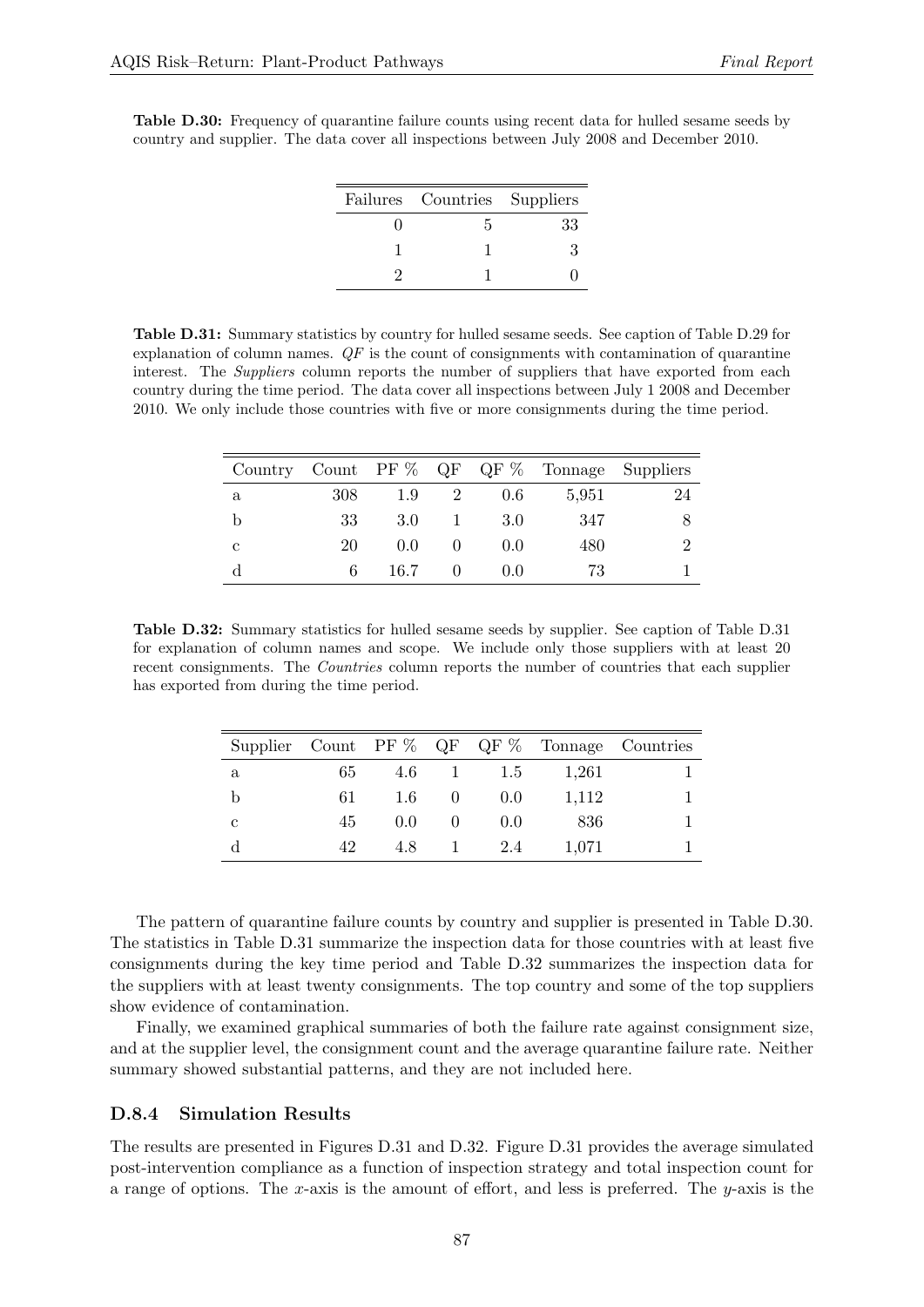PIC, and higher is preferred. The grey line shows the expected PIC (or leakage) for random monitoring, and may be used as a baseline to assess the improvement resulting from selecting a CSP strategy. We note the following points, and emphasize that these points are relevant only to the simulated inspection of sesame based on existing data.

- All three CSP regimes improve upon random sampling, in that the average PIC returns are all substantially higher than the grey line.
- The difference between the different CSP strategies is minimal. However, of the three CSP regimes, CSP–3 seems to provide the best match with the pathway manager's goals of rewarding compliance with reduced inspection rewards, while not allowing unnecessary leakage, or over penalizing random spikes in non-compliance.
- The stratification, monitoring fraction, and clearance number all have an effect on the leakage, and the effects can interact with one another.
- Stratifying by supplier seems to give the best value for simplicity and efficiency.
- Given CSP–3 and stratification by supplier, the best strategy seems to be to set the monitoring fraction to 0.5 and the clearance number to 10, in order to achieve a PIC of 99.83%.

Figure [D.32](#page-89-0) provides leakage count profiles for all the simulations. It can be used as an alternative means for interpreting the above reasoning.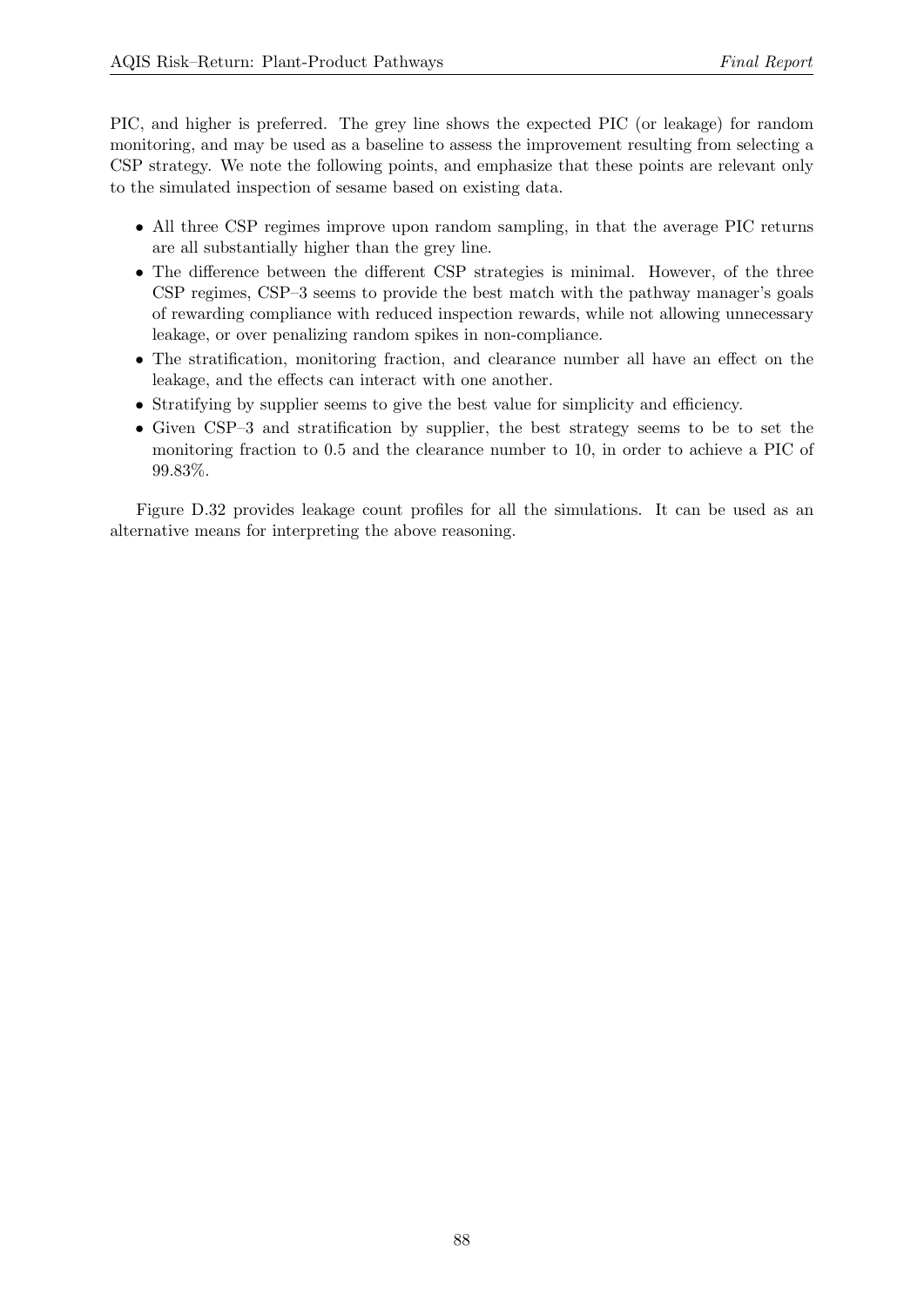<span id="page-88-0"></span>![](_page_88_Figure_2.jpeg)

Figure D.31: Simulated Post-Intervention Compliance (PIC) against inspection effort for hulled sesame seed inspection history. The inspection strategies are in columns, and the stratification options are in rows. Within each panel, the monitoring fraction is delineated by symbol colour, and the clearance number is delineated by the symbol shape. Approximate 95% confidence intervals for the mean of the simulation results are delineated by the vertical line. The grey line represents the expected PIC that would result from random sampling.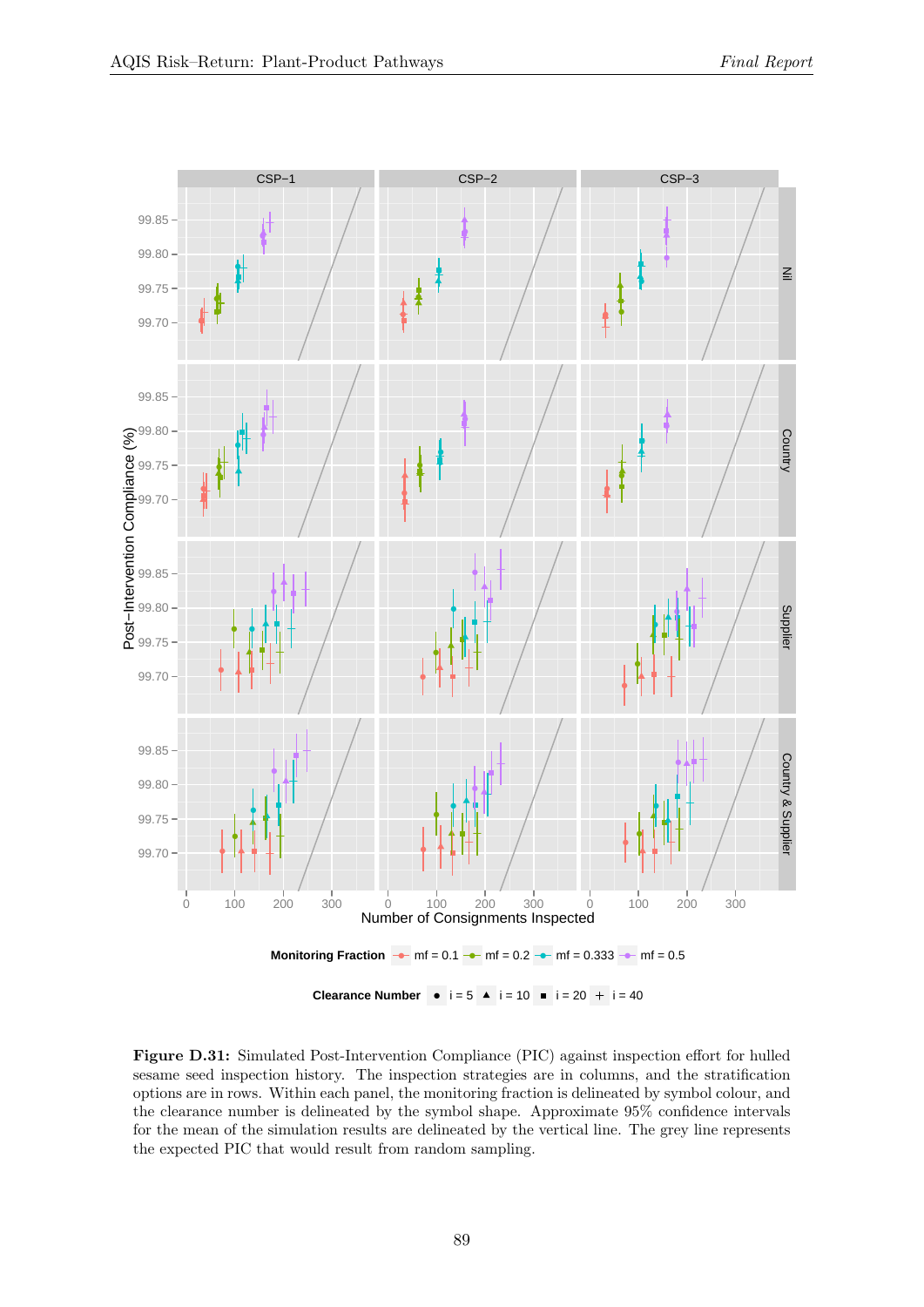<span id="page-89-0"></span>![](_page_89_Figure_2.jpeg)

Figure D.32: Simulated leakage count against inspection effort for hulled sesame seed inspection history. The inspection strategies are in columns, and the stratification options are in rows. Within each panel, the monitoring fraction is delineated by symbol colour, and the clearance number is delineated by the symbol shape. Approximate 95% confidence intervals for the mean of the simulation results are delineated by the vertical line. The grey line represents the expected leakage that would result from random sampling.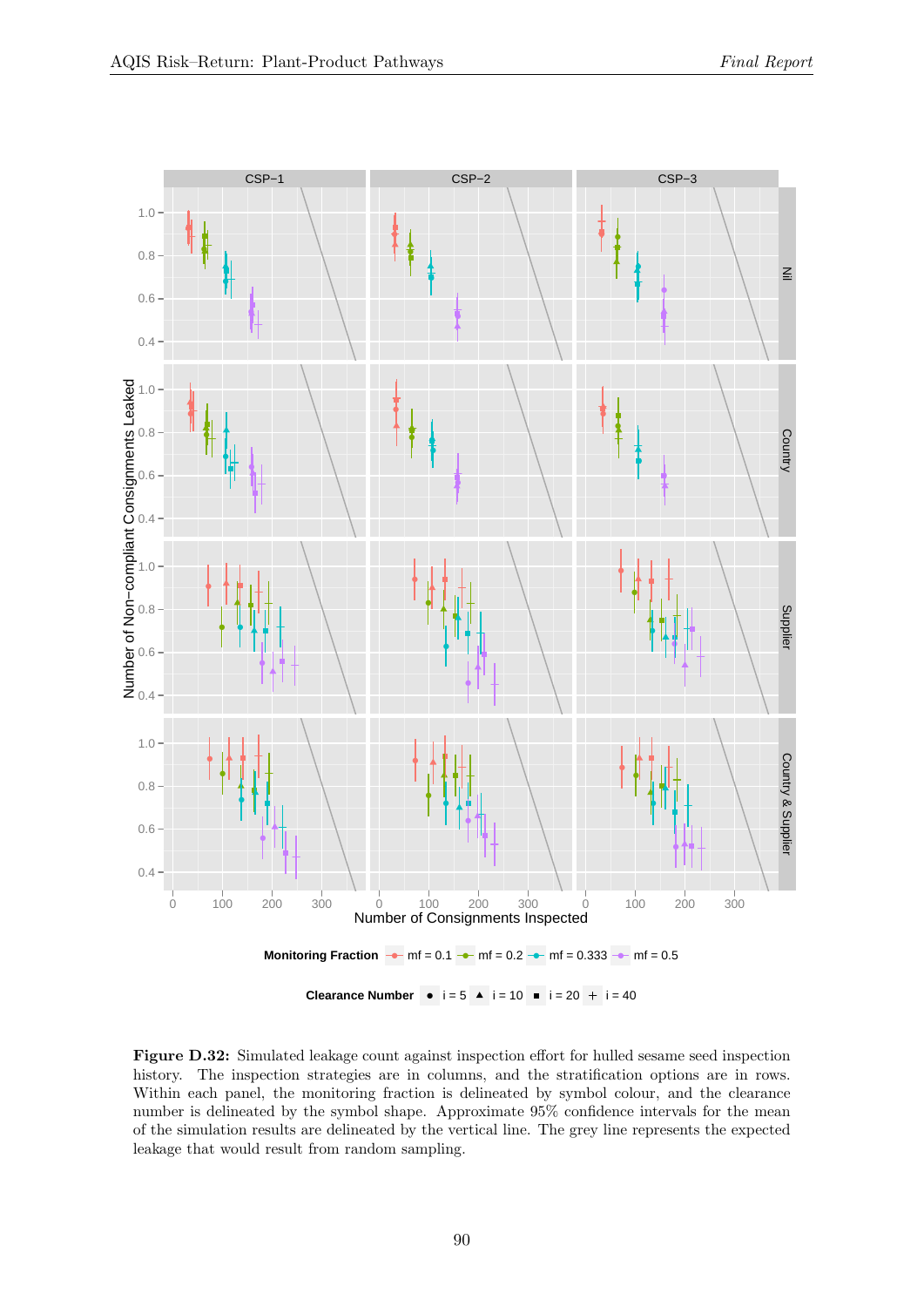## D.9 Mangosteen exported from *Country B*

For this analysis, 'mangosteen' refers to *Garcinia mangostana*. The mangosteen exported from Country B does not show evidence of being a good match for the supplier-specific sampling prescriptions that have been recommended for other imported-plant product pathways. The reason is that the approach rate of the pathway is very high. Inspection for this pathway should remain at 100%.

#### D.9.1 Import Conditions

Mangosteen are considered a quarantine risk to Australia because fresh produce and/or the cartons that they are packaged in may contain unidentified or identified plant material other than the permitted commodity, other contaminants such as straw packing, soil, insects, pupae, disease symptoms and seeds which add to the quarantine risks.

Mangosteen are only permitted entry into Australia if accompanied by a valid import permit. A phytosanitary certificate is also required including an additional declaration stating that "The mangosteens in this consignment have been produced in *Country B* in accordance with the conditions governing entry of fresh mangosteen fruits to Australia".

All fresh mangosteen fruit for export to Australia must be sourced from export orchards and packaged in packhouses registered with the Department of Agriculture, Country B. All mangosteen fruits are to be individually cleaned of mealybugs and black ants on the surface and underneath the calyx and sepals using physical or mechanical means, such as washing, pressurised air blast, high-pressure water jet blast, or a combination of these methods at registered packhouses only.

Prior to entry into Australia, all consignments must pass an AQIS quarantine inspection to verify that the mangosteen is free from live insects and other QRM. A sample of 600 fruit is selected from a random number of cartons within each consignment and individually inspected for the presence of insects, pests, disease, soil, and other contamination such as weed seeds and plant trash. 60 fruit from the sample is examined further under a dissecting microscope (30X). A further 30 fruit from the sample are cut open to inspect for internal feeders.

A formal IRA has been completed for fresh mangosteen from Country B. The arthropod species listed in Table [D.33](#page-90-0) were identified as quarantine pests of concern for mangosteen from Country B.

<span id="page-90-0"></span>

| Scientific name                               | Common name             |  |  |  |  |
|-----------------------------------------------|-------------------------|--|--|--|--|
| Diptera (true flies)                          |                         |  |  |  |  |
| <i>Bactrocera carambolae</i> (Drew & Hancock) | Carambola fruit fly     |  |  |  |  |
| <i>Bactrocera dorsalis</i> (Hendel)           | Oriental fruit fly      |  |  |  |  |
| <i>Bactrocera papayae</i> (Drew & Hancock)    | Papaya fruit fly        |  |  |  |  |
| Hemiptera (mealybugs; scales; true bugs)      |                         |  |  |  |  |
| <i>Dysmicoccus neobrevipes</i> (Beardsley)    | Gray pineapple mealybug |  |  |  |  |
| <i>Pseudococcus cryptus</i> (Hempel)          | Cryptic mealybug        |  |  |  |  |
| Hymenoptera (black ants)                      |                         |  |  |  |  |
| Dolichoderus sp.                              | Black ant               |  |  |  |  |
| <i>Technomyrmex butteli</i> (Forel)           | Black ant               |  |  |  |  |

Table D.33: Quarantine pests of concern for mangosteen from *Country B*.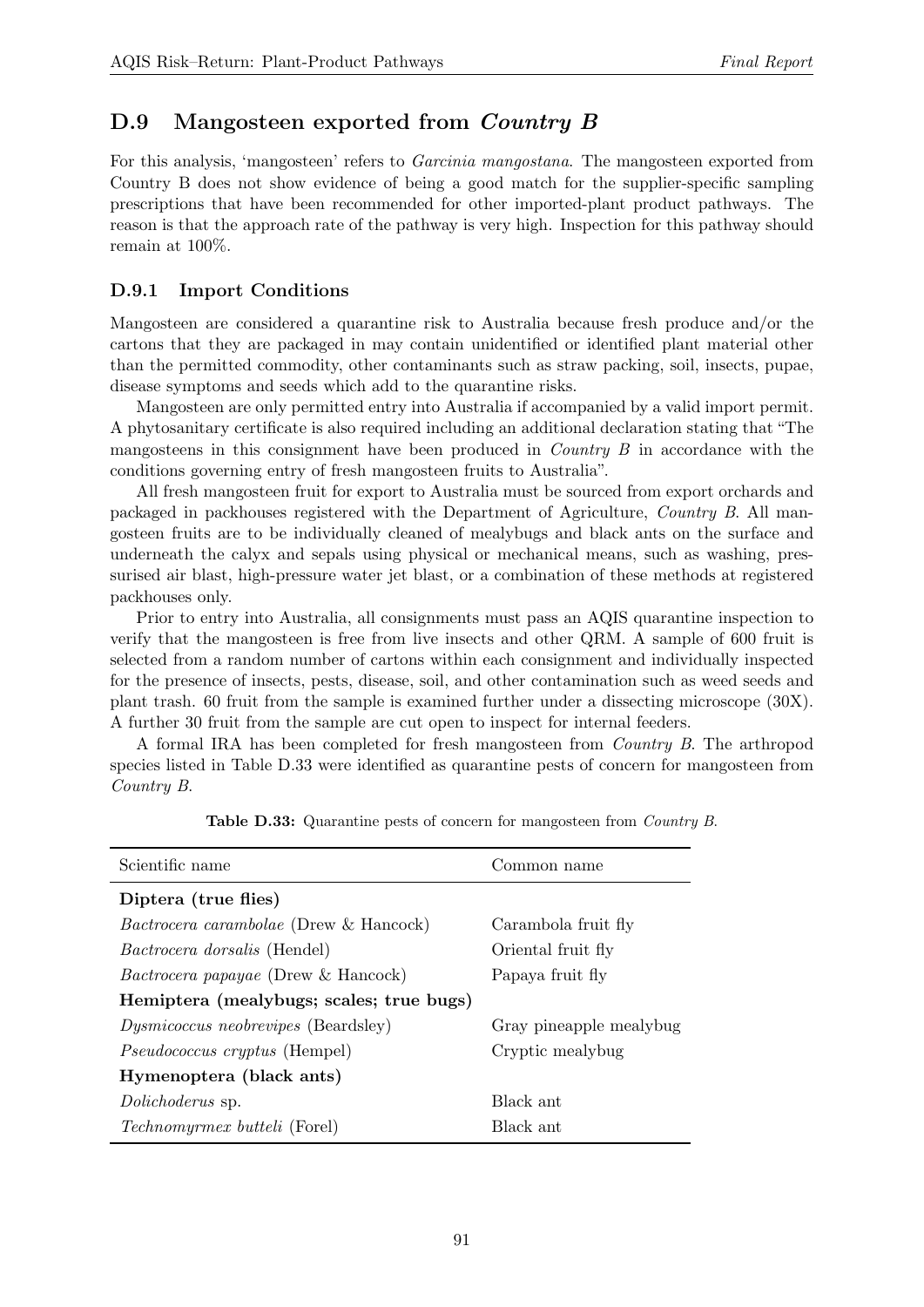#### D.9.2 Pathway Summary

<span id="page-91-0"></span>A flowchart of the pathway is presented in Figure [D.33.](#page-91-0)

![](_page_91_Figure_4.jpeg)

Figure D.33: Mangosteen consignments flow chart with statistics for July 2008–December 2010. A quarantine failure was recorded for consignments with a detection of quarantine concern, such as insect, pathogen, or contamination. QEs refers to the number of quarantine entries, which may differ from the number of consignments.

#### D.9.3 Analysis

This section provides a statistical overview of the data. The full dataset comprises 644 consignments with record creation dates ranging from October 2005 to December 2010, and comprises entries from 1 country and 33 suppliers.

A smoothed plot of the quarantine failure rate against time is presented in Figure [D.34.](#page-92-0) The figure shows a failure rate increasing from below 50% to around 20% and then increasing. The failure rate for the entire period was 23.29%, and for the analysis period (everything after June 2008) was 20.37%.

Annual inspection statistics are provided in Table [D.34.](#page-92-1) The count of consignments is decreasing gradually across the time period.

Table [D.35](#page-93-0) summarizes the inspection data for the suppliers with at least twenty consignments.

#### D.9.4 Simulation Results

The results are presented in Figures [D.35](#page-93-1) and [D.36.](#page-94-0) Figure [D.35](#page-93-1) provides the average simulated post-intervention compliance as a function of inspection strategy and total inspection count for a range of options. The x-axis is the amount of effort, and less is preferred. The  $y$ -axis is the PIC, and higher is preferred. The grey line shows the expected PIC (or leakage) for random monitoring, and may be used as a baseline to assess the improvement resulting from selecting a CSP strategy. We note the following points, and emphasize that these points are relevant only to the simulated inspection of mangosteen based on existing data.

• No CSP regimes improve upon random sampling, in that the average PIC returns are all no higher than the grey line.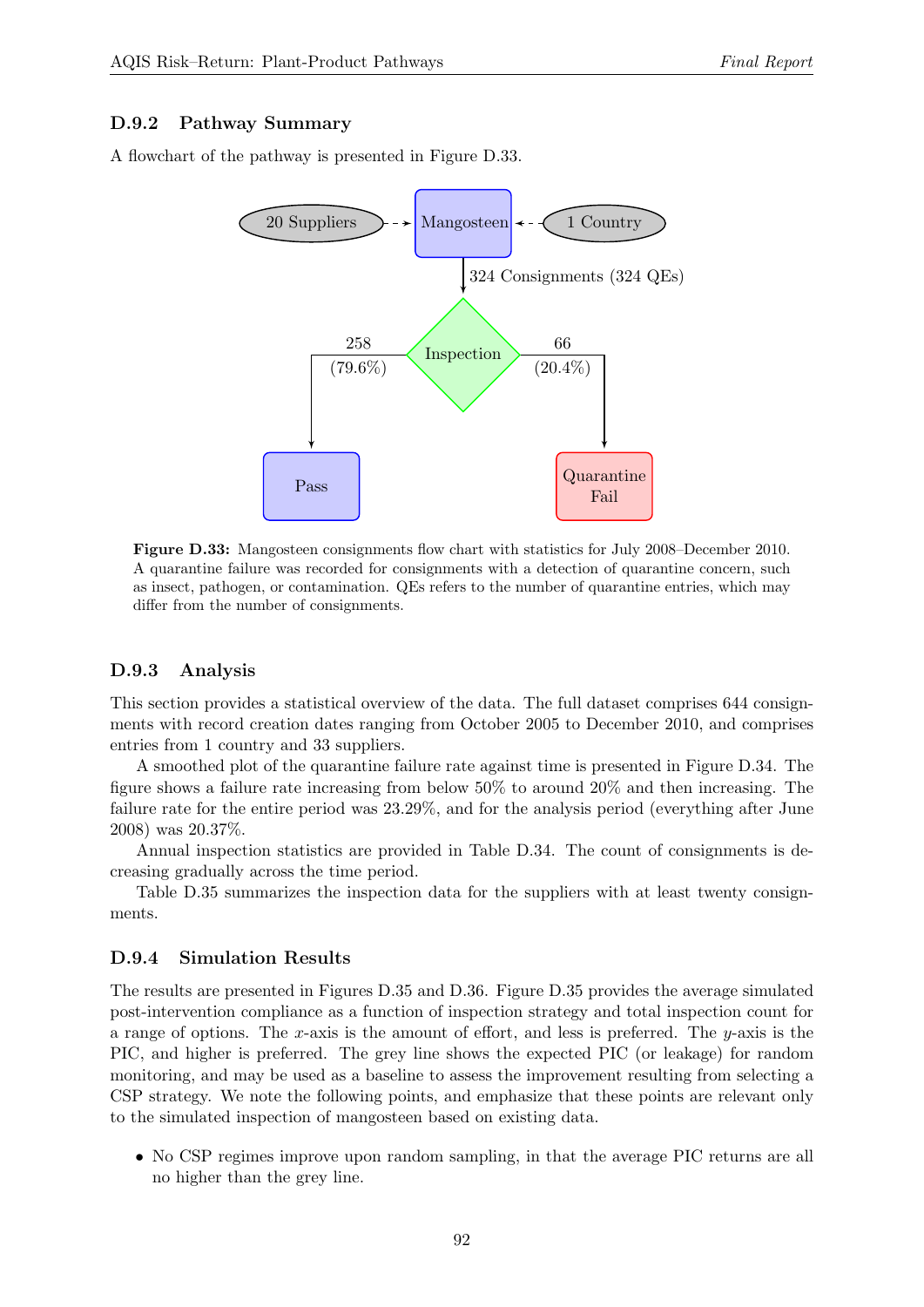<span id="page-92-0"></span>![](_page_92_Figure_2.jpeg)

Figure D.34: Quarantine failure rates for mangosteen  $(\%)$  smoothed by date, with a 95% confidence interval (shaded region) added (see the caption of Figure [6.2](#page-23-0) on page [24](#page-23-0) for an explanation of the interval). The width of the shaded region indicates the uncertainty of the line, which becomes narrower as the number of inspected consignments increases.

<span id="page-92-1"></span>Table D.34: Pattern of inspections, pathway failures, and quarantine failure counts for mangosteen by year. Count is the number of consignments imported during the study period, PF% is the percentage of consignments that fail for any contamination or non-commodity failure,  $QF$  % is the percentage of consignments with contamination of quarantine interest, and Tonnage is the total tons of product imported during the study period.

| Year | Count | $PF\%$ | QF %  | Tonnage |
|------|-------|--------|-------|---------|
| 2005 |       | 100.0  | 100.0 | 2       |
| 2006 | 90    | 36.7   | 36.7  | 119     |
| 2007 | 149   | 23.5   | 23.5  | 245     |
| 2008 | 119   | 17.6   | 17.6  | 239     |
| 2009 | 178   | 16.3   | 16.3  | 389     |
| 2010 | 107   | 29.9   | 29.0  | 212     |

- The difference between the different CSP strategies is minimal. However, of the three CSP regimes, CSP–3 seems to provide the best match with the pathway manager's goals of rewarding compliance with reduced inspection rewards, while not allowing unnecessary leakage, or over penalizing random spikes in non-compliance.
- The stratification, monitoring fraction, and clearance number all have an effect on the leakage, and the effects can interact with one another.

Figure [D.36](#page-94-0) provides leakage count profiles for all the simulations. It can be used as an alternative means for interpreting the above reasoning.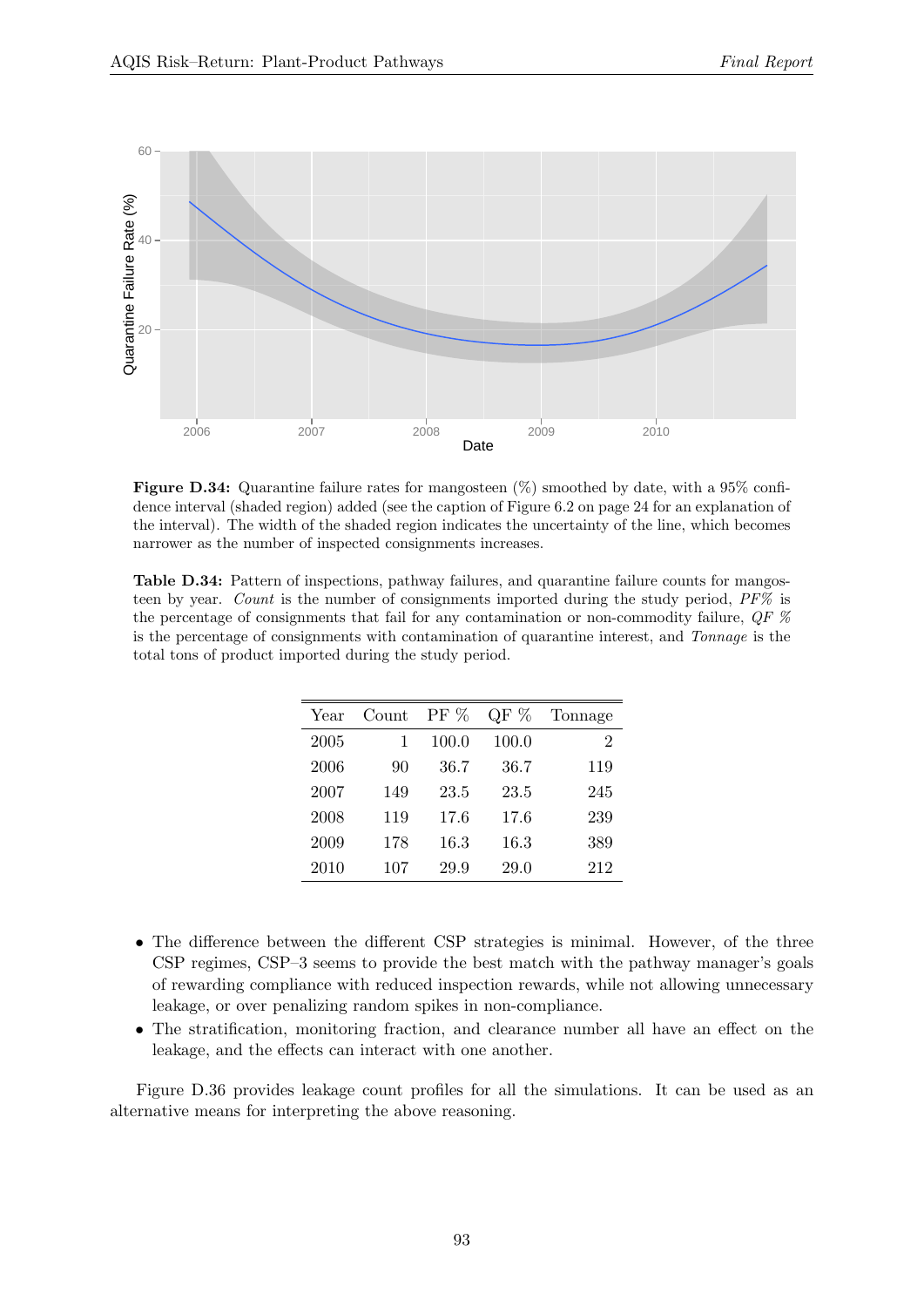<span id="page-93-0"></span>Table D.35: Summary statistics for mangosteen by supplier. See caption of Table [D.34](#page-92-1) for explanation of column names.  $QF$  is the count of consignments with contamination of quarantine interest. The *Suppliers* column reports the number of suppliers that have exported from each country during the time period. The data cover all inspections between July 1 2008 and 31 December 2010. We include only those suppliers with at least 20 recent consignments. The Countries column reports the number of countries that each supplier has exported from during the time period.

|   |      |                 |                 |      | Supplier Count PF $\%$ QF QF $\%$ Tonnage Countries |
|---|------|-----------------|-----------------|------|-----------------------------------------------------|
| a |      |                 | 95 13.7 12 12.6 | -225 |                                                     |
|   | 61 - | 32.8 20         | 32.8            | -87  |                                                     |
| C |      | 37 27.0 10 27.0 |                 | - 37 |                                                     |

<span id="page-93-1"></span>![](_page_93_Figure_4.jpeg)

Figure D.35: Simulated Post-Intervention Compliance (PIC) against inspection effort for mangosteen inspection history. The inspection strategies are in columns, and the stratification options are in rows. Within each panel, the sampling fraction is delineated by symbol colour, and the clearance number is delineated by the symbol shape. Approximate 95% confidence intervals for the mean of the simulation results are delineated by the vertical line. The grey line represents the expected PIC that would result from random sampling.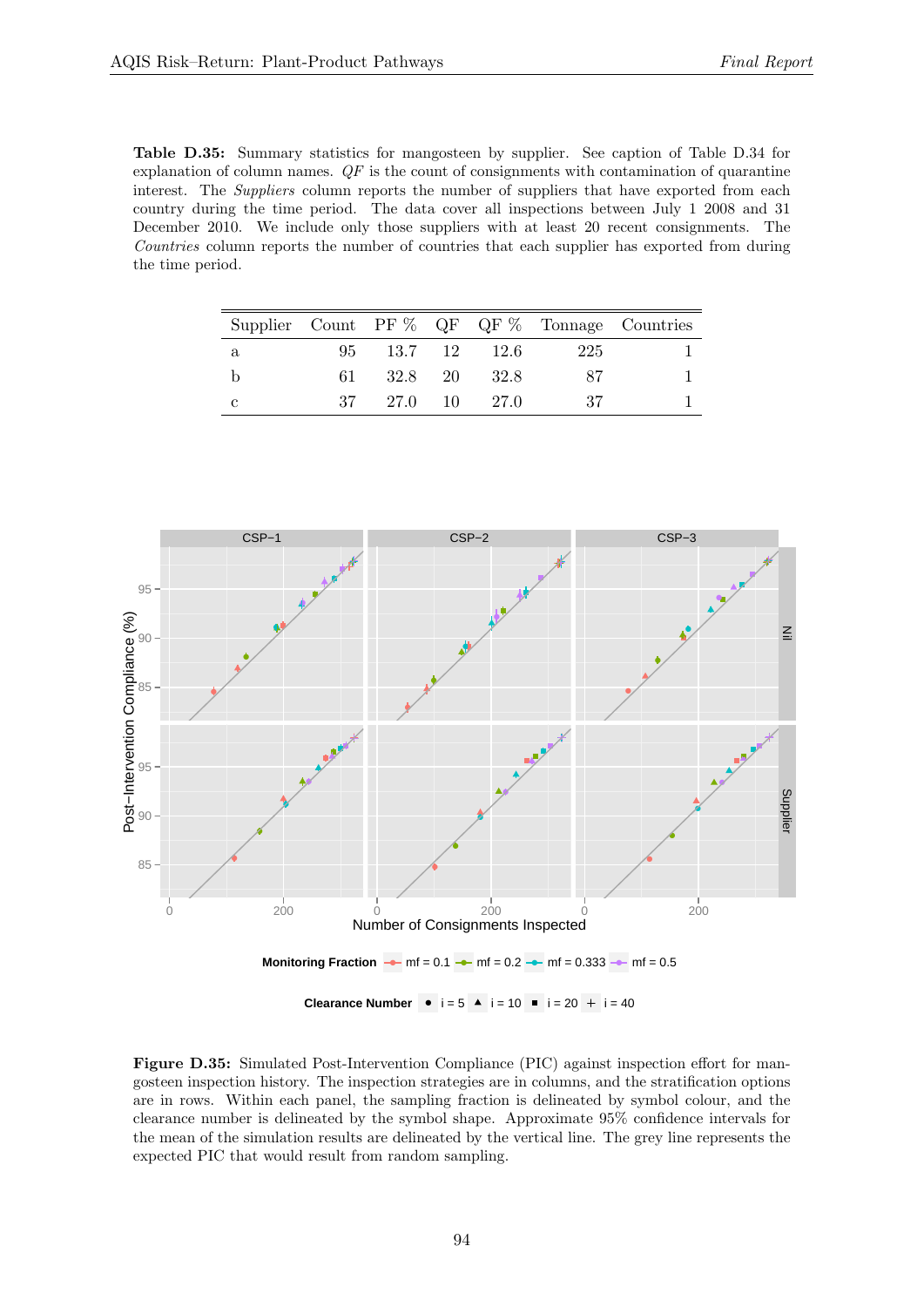<span id="page-94-0"></span>![](_page_94_Figure_2.jpeg)

Figure D.36: Simulated leakage count against inspection effort for mangosteen inspection history. The inspection strategies are in columns, and the stratification options are in rows. Within each panel, the monitoring fraction is delineated by symbol colour, and the clearance number is delineated by the symbol shape. Approximate 95% confidence intervals for the mean of the simulation results are delineated by the vertical line. The grey line represents the expected leakage that would result from random sampling.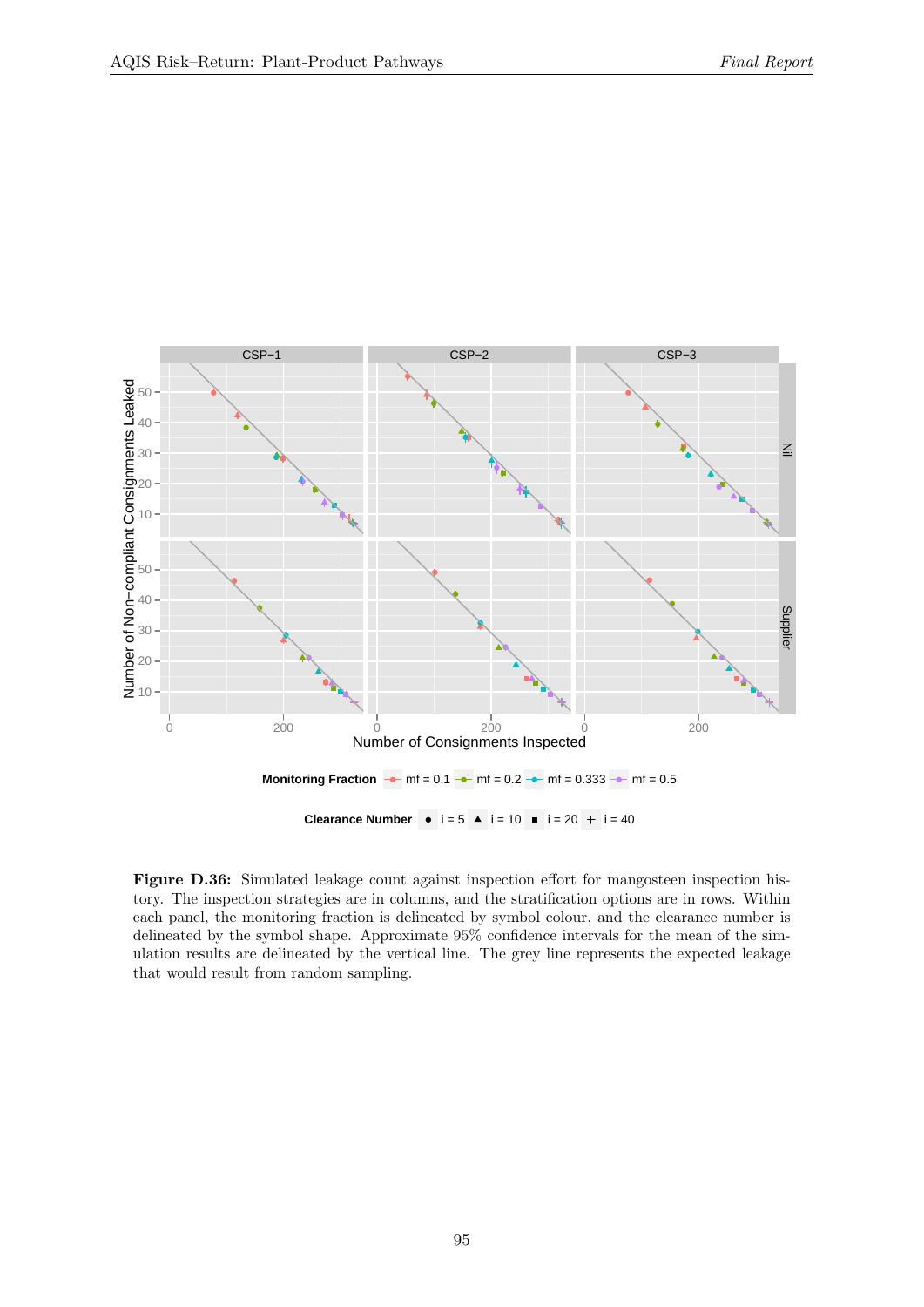Appendix E

## List of Tables and Figures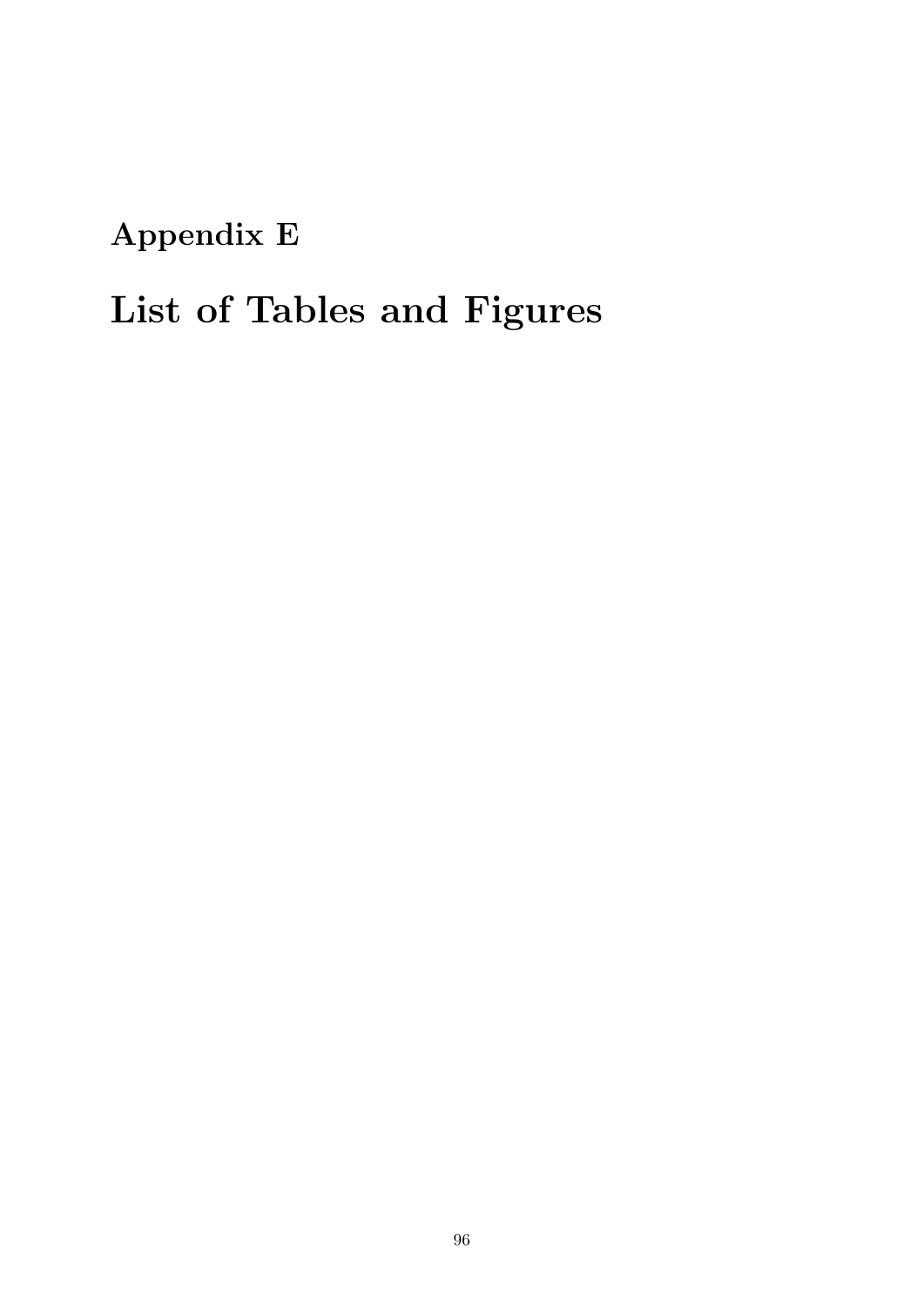## List of Tables

| $\mathbf 1$ |                                                                                                                                                                                                            | 5            |
|-------------|------------------------------------------------------------------------------------------------------------------------------------------------------------------------------------------------------------|--------------|
| 1.1         |                                                                                                                                                                                                            | 8            |
| 5.1         | Simulation walk-through for $CSP-1$ , using clearance number 2 and monitoring                                                                                                                              | 19           |
| 6.1         | Quarantine inspection sampling rates for dried apricot by consignment size.                                                                                                                                | 23           |
| 6.2         | Pattern of inspections, pathway failures, and quarantine failure counts for dried                                                                                                                          | 25           |
| 6.3         | Frequency of quarantine failure counts using recent data for dried apricots by                                                                                                                             | 25           |
| 6.4         | Summary inspection statistics for dried apricots by country for countries with at<br>least five recent consignments.                                                                                       | 25           |
| 6.5         | Summary inspection statistics for dried apricots by supplier for suppliers with at<br>least 20 recent consignments. $\dots \dots \dots \dots \dots \dots \dots \dots \dots \dots \dots \dots \dots$        | 26           |
| A.1         | Examples of AOQ and AFI for sampled pathways assuming CSP $-1$                                                                                                                                             | 35           |
| D.1         | Pattern of inspections, pathway failures, and quarantine failure counts for baby                                                                                                                           |              |
| D.2         | corn by year. $\ldots \ldots \ldots \ldots \ldots \ldots \ldots \ldots$<br>Frequency of quarantine failure counts using recent data for baby corn by country                                               | 42           |
|             |                                                                                                                                                                                                            | 42<br>$43\,$ |
| D.3<br>D.4  | Summary inspection statistics for baby corn by supplier, for suppliers with at                                                                                                                             |              |
| D.5         | least 20 recent consignments.<br>Pattern of inspections, pathway failures, and quarantine failure counts for blue-                                                                                         | 43           |
| D.6         | Frequency of quarantine failure counts using recent data for blueberries by supplier.                                                                                                                      | 49<br>49     |
| D.7         | Summary inspection statistics for blueberries, by supplier, for suppliers with at                                                                                                                          |              |
| D.8         | least 10 recent consignments.<br>Pattern of inspections, pathway failures, and quarantine failure counts for coir                                                                                          | 50           |
|             | peat by year.                                                                                                                                                                                              | 55           |
|             | D.9 Frequency of quarantine failure counts using recent data for coir peat by country                                                                                                                      | $55\,$       |
|             | D.10 Summary inspection statistics for coir peat by country for countries with at least                                                                                                                    |              |
|             | five consignments. $\dots \dots \dots \dots \dots \dots \dots \dots \dots \dots \dots \dots \dots \dots \dots$<br>D.11 Summary inspection statistics for coir peat by supplier for suppliers with at least | 56           |
|             |                                                                                                                                                                                                            | 56           |
|             | D.12 Pattern of inspections, pathway failures, and quarantine failure counts for dried                                                                                                                     | 60           |
|             | D.13 Frequency of quarantine failure counts using recent data for dried dates by country                                                                                                                   | 61           |
|             |                                                                                                                                                                                                            |              |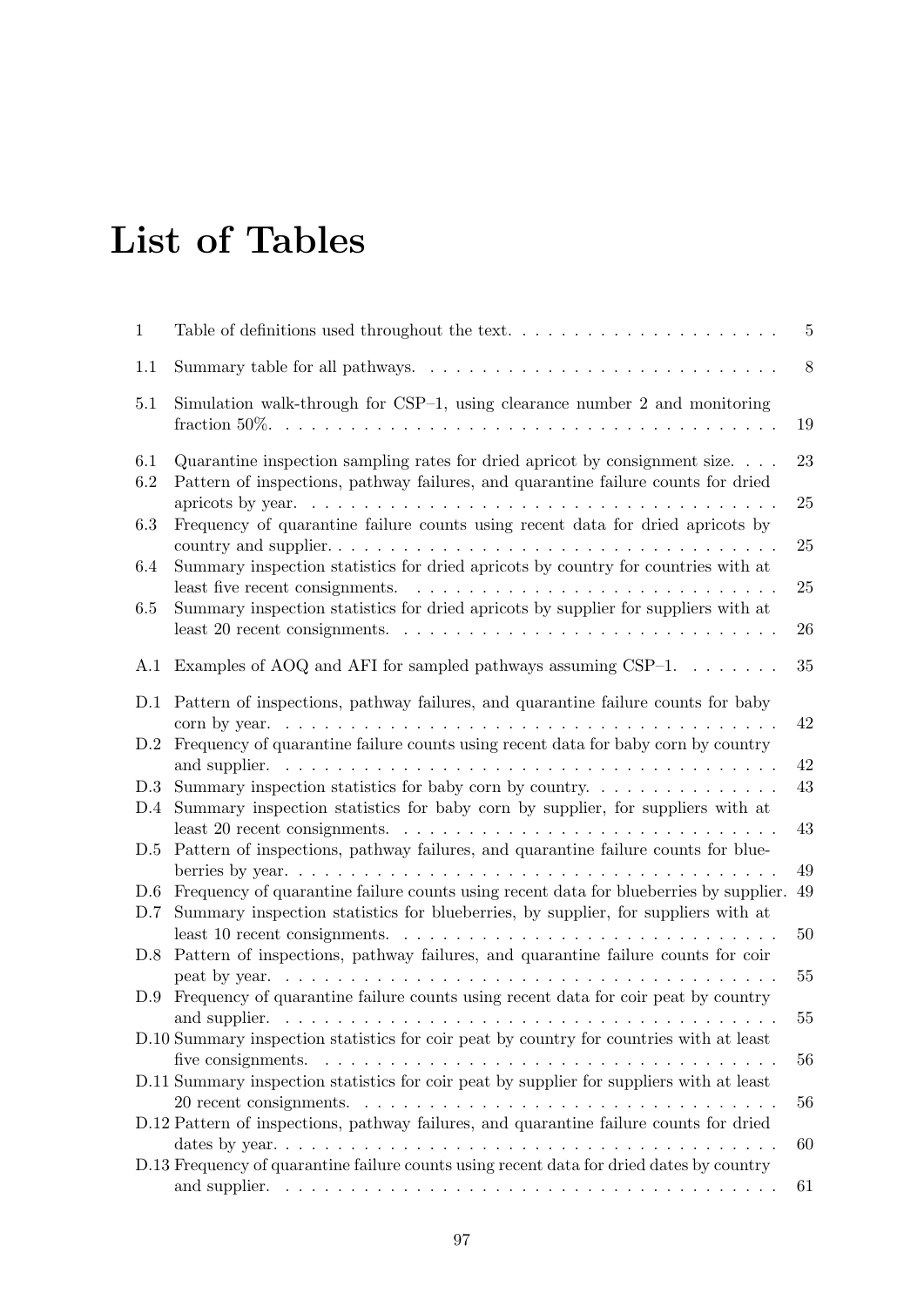| D.14 Summary inspection statistics for dried dates by country for countries with at                                                                                                                    |          |
|--------------------------------------------------------------------------------------------------------------------------------------------------------------------------------------------------------|----------|
| least five recent consignments.                                                                                                                                                                        | 61       |
| D.15 Summary inspection statistics for dried dates by supplier for suppliers with at<br>least 10 recent consignments. $\dots \dots \dots \dots \dots \dots \dots \dots \dots \dots \dots \dots \dots$  | 62       |
| D.16 Pattern of inspections, pathway failures, and quarantine failure counts for dried                                                                                                                 | 66       |
| D.17 Frequency of quarantine failure counts using recent data for dried seaweed by                                                                                                                     |          |
| country and supplier<br>D.18 Summary inspection statistics for dried seaweed by country for countries with at                                                                                          | 67<br>67 |
| D.19 Summary inspection statistics for dried seaweed by supplier for suppliers with at<br>least 10 recent consignments.                                                                                | 68       |
| D.20 Pattern of inspections, pathway failures, and quarantine failure counts for fresh                                                                                                                 | 73       |
| D.21 Frequency of quarantine failure counts using recent data for fresh garlic by country                                                                                                              | 73       |
| D.22 Summary inspection statistics by country                                                                                                                                                          | 74       |
| D.23 Summary inspection statistics for fresh garlic by supplier for suppliers with at<br>least 20 recent consignments. $\dots \dots \dots \dots \dots \dots \dots \dots \dots \dots \dots \dots \dots$ | 74       |
| $D.24$ Sampling rates for green coffee beans by consignment size                                                                                                                                       | 78       |
| D.25 Pattern of inspections, pathway failures, and quarantine failure counts for green                                                                                                                 | 80       |
| D.26 Frequency of quarantine failure counts using recent data for green coffee beans                                                                                                                   | 81       |
| D.27 Summary inspection statistics for green coffee beans by country, for countries<br>with at least 50 consignments. $\ldots \ldots \ldots \ldots \ldots \ldots \ldots \ldots \ldots \ldots$          | 81       |
| D.28 Summary inspection statistics for green coffee beans by supplier, for suppliers<br>with at least 50 recent consignments.                                                                          | 82       |
| D.29 Pattern of inspections, pathway failures, and quarantine failure counts for hulled                                                                                                                | 86       |
| D.30 Frequency of quarantine failure counts using recent data for hulled sesame seeds                                                                                                                  | 87       |
| D.31 Summary inspection statistics for hulled sesame seeds by country for countries<br>with at least five recent consignments. $\ldots \ldots \ldots \ldots \ldots \ldots \ldots \ldots \ldots$        | 87       |
| D.32 Summary inspection statistics for hulled sesame seeds by supplier for suppliers<br>with at least 20 recent consignments.                                                                          | 87       |
| D.33 Quarantine pests of concern for mangosteen from <i>Country B.</i> $\dots \dots \dots$                                                                                                             | 91       |
| D.34 Pattern of inspections, pathway failures, and quarantine failure counts for man-                                                                                                                  | 93       |
| D.35 Summary inspection statistics for mangosteen by supplier for suppliers with at                                                                                                                    | 94       |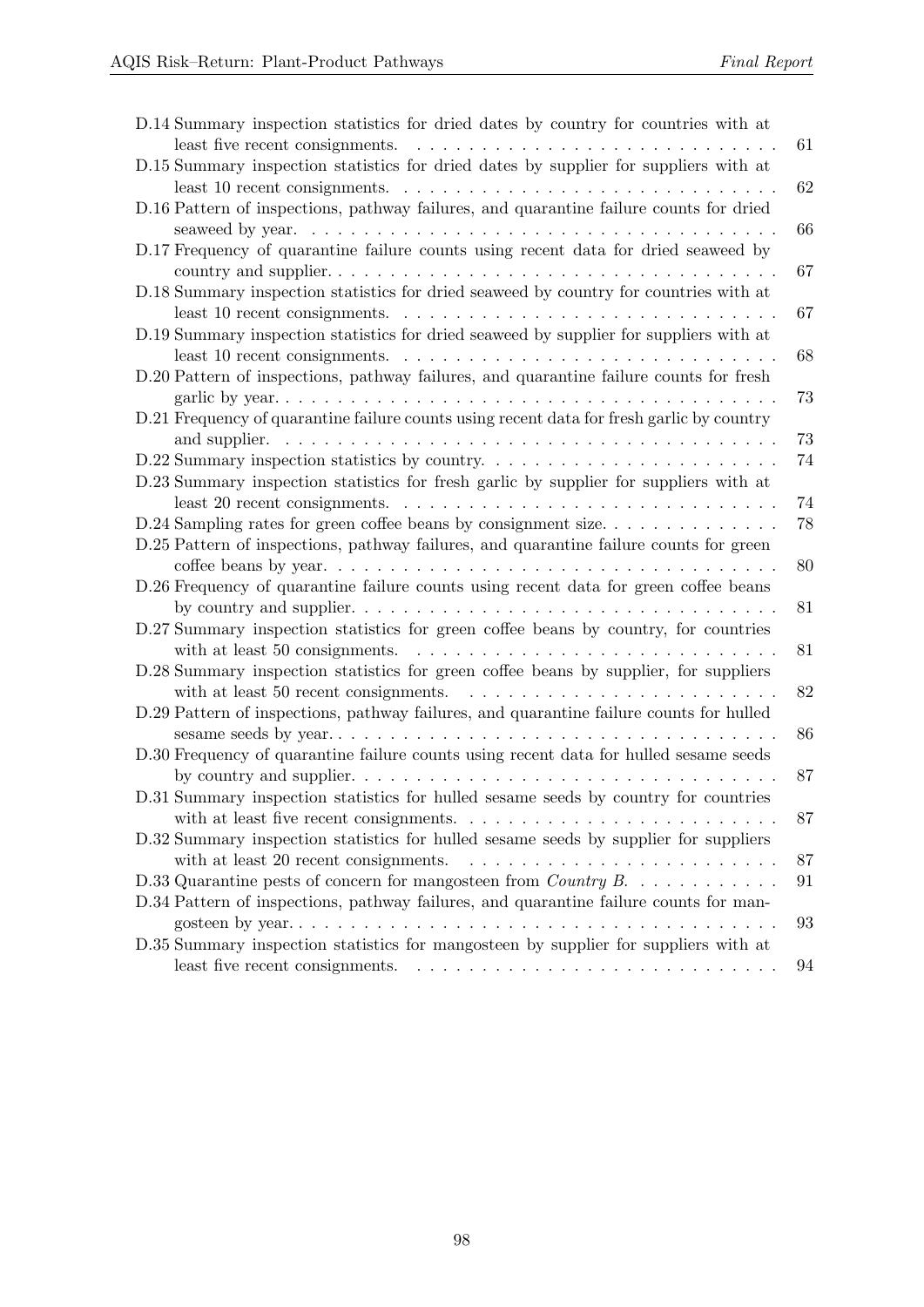# List of Figures

| 6.1 | Dried apricots consignments flow chart with statistics for July 2008 to December                                |        |
|-----|-----------------------------------------------------------------------------------------------------------------|--------|
|     | $2010. \ldots$<br>and a straight                                                                                | 23     |
| 6.2 | Quarantine failure rates for dried apricots against date. $\dots \dots \dots \dots \dots$                       | $24\,$ |
| 6.3 | Simulated Post-Intervention Compliance against inspection effort for dried apricot                              |        |
|     | inspection history. $\dots \dots \dots \dots \dots \dots \dots \dots \dots \dots \dots \dots \dots \dots$       | 27     |
| 6.4 | Simulated leakage count against inspection effort for dried apricot inspection history.                         | 28     |
| D.1 | Baby corn consignments flow chart with statistics for July 2008–December 2010.                                  | 41     |
| D.2 |                                                                                                                 | 41     |
| D.3 | Simulated Post-Intervention Compliance against inspection effort for baby corn                                  |        |
|     | inspection history. $\dots \dots \dots \dots \dots \dots \dots \dots \dots \dots \dots \dots \dots \dots \dots$ | 45     |
| D.4 | Simulated leakage count against inspection effort for baby corn inspection history.                             | 46     |
| D.5 | Blueberries consignments flow chart with statistics for July 2008–February 2011.                                | 48     |
| D.6 |                                                                                                                 | 48     |
| D.7 | Simulated Post-Intervention Compliance against inspection effort for blueberries                                |        |
|     | inspection history. $\dots \dots \dots \dots \dots \dots \dots \dots \dots \dots \dots \dots \dots$             | 51     |
| D.8 | Simulated leakage count against inspection effort for blueberries inspection history.                           | 52     |
| D.9 | Coir peat consignments flow chart with statistics for July 2008–April 2011. $\ldots$                            | 54     |
|     | D.10 Quarantine failure rates for coir peat against date                                                        | 55     |
|     | D.11 Simulated Post-Intervention Compliance against inspection effort for coir peat                             |        |
|     | inspection history. $\dots \dots \dots \dots \dots \dots \dots \dots \dots \dots \dots \dots \dots \dots$       | 57     |
|     | D.12 Simulated leakage count against inspection effort for coir peat inspection history.                        | 58     |
|     | D.13 Dried dates consignments flow chart with statistics for July 2008–December 2010.                           | 59     |
|     | D.14 Quarantine failure rates for dried dates against date                                                      | 60     |
|     | D.15 Simulated Post-Intervention Compliance against inspection effort for dried dates                           |        |
|     | inspection history. $\dots \dots \dots \dots \dots \dots \dots \dots \dots \dots \dots \dots$                   | 63     |
|     | D.16 Simulated leakage count against inspection effort for dried dates inspection history.                      | 64     |
|     | D.17 Dried seaweed consignments flow chart with statistics for July 2008–October 2010.                          | 66     |
|     | D.18 Quarantine failure rates for dried seaweed against date.<br>.                                              | 67     |
|     | D.19 Simulated Post-Intervention Compliance against inspection effort for dried sea-                            |        |
|     |                                                                                                                 | 69     |
|     | D.20 Simulated leakage count against inspection effort for dried seaweed inspection                             |        |
|     | history.                                                                                                        | 70     |
|     | D.21 Fresh garlic consignments flow chart with statistics for July 2008-early February                          |        |
|     |                                                                                                                 | 72     |
|     | $D.22$ Quarantine failure rates for fresh garlic against date                                                   | 72     |
|     | D.23 Simulated Post-Intervention Compliance against inspection effort for fresh garlic                          |        |
|     | inspection history. $\dots \dots \dots \dots \dots \dots \dots \dots \dots \dots \dots \dots \dots \dots$       | 76     |
|     | D.24 Simulated leakage count against inspection effort for fresh garlic inspection history.                     | 77     |
|     | D.25 Green coffee beans consignments flow chart with statistics for July 2008–December                          |        |
|     |                                                                                                                 | 79     |